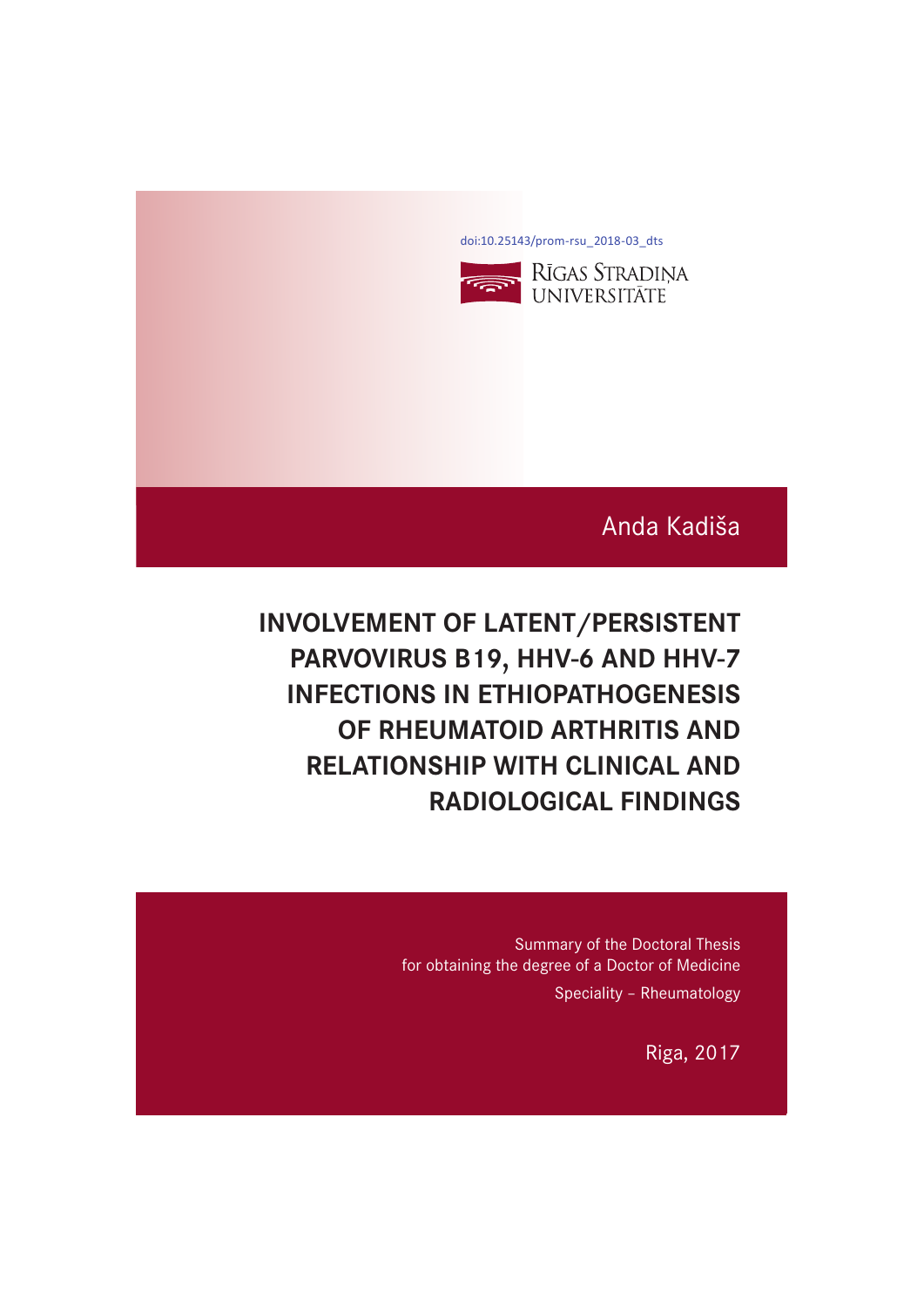

# Anda Kadiša

# INVOLVEMENT OF LATENT/PERSISTENT PARVOVIRUS B19, HHV-6 AND HHV-7 INFECTIONS IN ETHIOPATHOGENESIS OF RHEUMATOID ARTHRITIS AND RELATIONSHIP WITH CLINICAL AND RADIOLOGICAL FINDINGS

Summary of the Doctoral Thesis for obtaining the degree of a Doctor of Medicine

Speciality – Rheumatology

Riga, 2017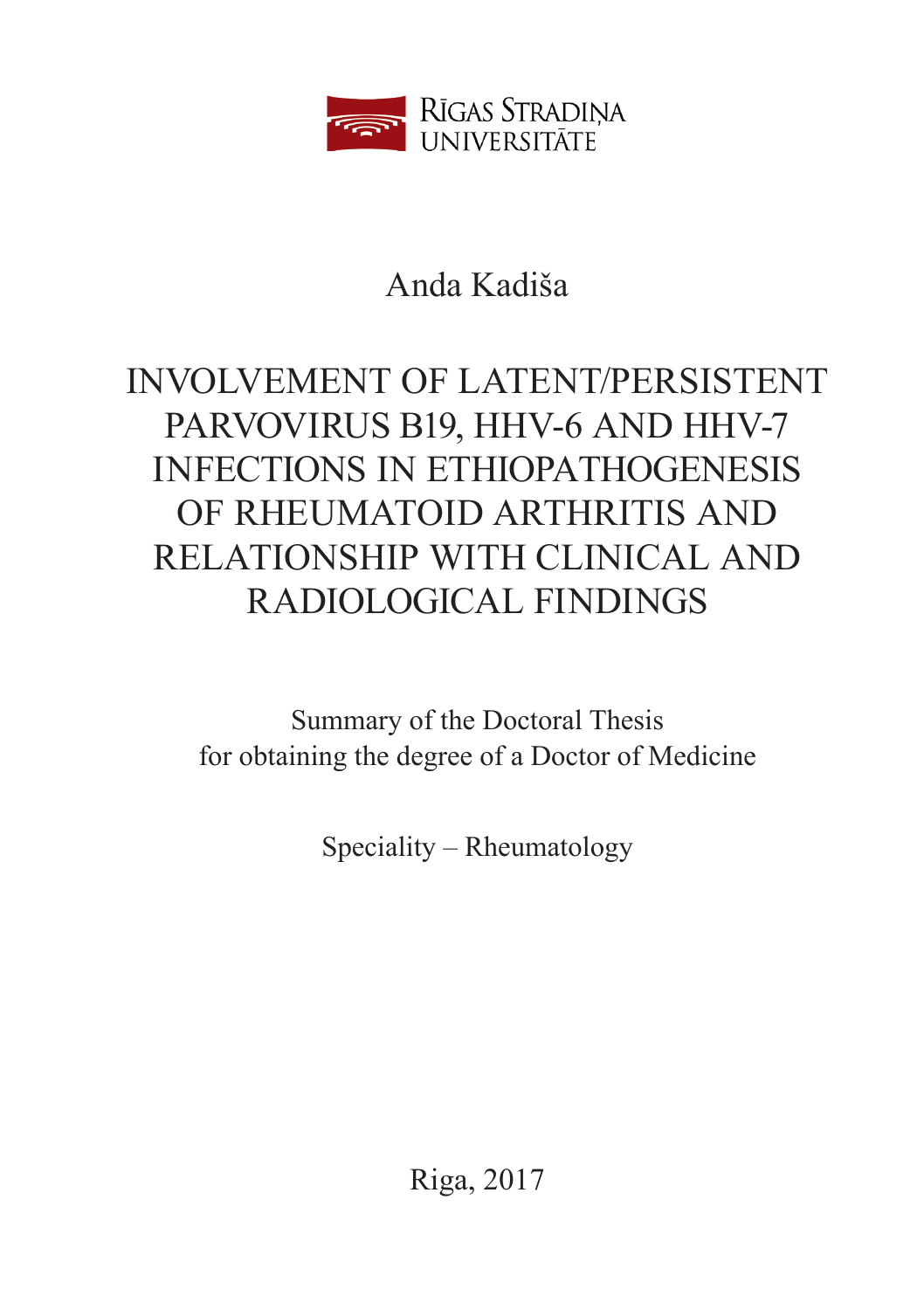The Doctoral Thesis was carried out at the Linezers Clinic and the Gaiļezers Clinic of the Riga East Clinical University Hospital, the Hospital of Traumatology and Orthopaedics, RSU A. Kirhenšteins Institute of Microbiology and Virology and RSU Institute of Anatomy and Anthropology.

Scientific supervisors:

*Dr. med.*, Professor **Aivars Lejnieks**, Rīga Stradiņš University, Latvia *Dr.med.*, principal investigator, Associate Professor **Modra Murovska**, Rīga Stradiņš University, Latvia

Official reviewers:

*Dr. med.*, Professor **Valda Staņēviča**, Rīga Stradiņš University, Department of Paediatrics, Latvia Dr. habil. med., Professor **Ingrīda Rumba-Rozenfelde**, University of Latvia, Faculty of Medicine Dr. biol. **Iruté Girkontaité**, Department of Immunology, National Innovation Center of Medicine, Lithuania

Defence of the Doctoral Thesis will take place at the public session of the Doctoral Council of Medicine on 18 January 2018 at 15.00 in Hippocrates Lecture Theatre, 16 Dzirciema Street, Rīga Stradiņš University.

The Doctoral Thesis is available in the RSU library and at RSU webpage: www.rsu.lv.

The doctoral thesis was prepared with support of the State Research Programmes "Development of new prevention, treatment, diagnostic tools and methods, biomedical technologies for the improvement of public health (PUBLIC HEALTH)" 2010–2013 and "Biomedicine for public health (BIOMEDICINE)" 2014–2017.

Secretary of the Doctoral Council: *Dr. med.* Associate Professor **Angelika Krūmiņa**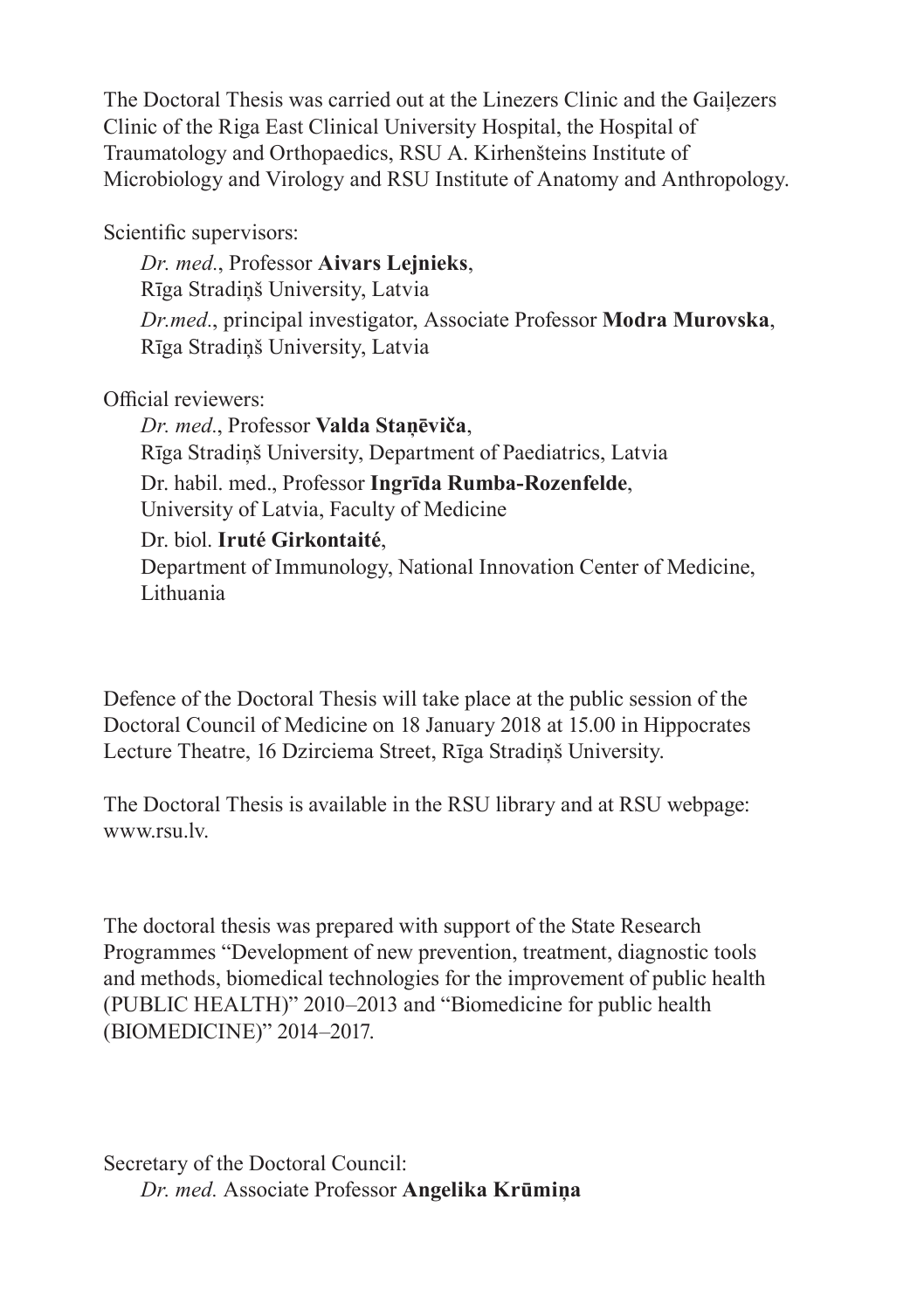# **TABLE OF CONTENTS**

| 1.1.1. Demographic characteristics of patients with rheumatoid         |  |
|------------------------------------------------------------------------|--|
|                                                                        |  |
| 1.1.2. Demographic characteristics of patients with osteoarthritis  12 |  |
| 1.1.3. Demographic characteristics of control group subjects 12        |  |
| 1.1.4. Materials used in the study (peripheral blood,                  |  |
|                                                                        |  |
|                                                                        |  |
|                                                                        |  |
|                                                                        |  |
|                                                                        |  |
|                                                                        |  |
|                                                                        |  |
| 1.3. Methods for determination of markers of B19, HHV-6 and            |  |
|                                                                        |  |
| 1.3.1. Determination of persistent B19V infection and its              |  |
|                                                                        |  |
| 1.3.2. Determination of B19 specific antibodies (recomWell,            |  |
|                                                                        |  |
| 1.3.3. Determination of proliferative response of                      |  |
|                                                                        |  |
| 1.3.4. Determination of persistent HHV-6 and HHV-7 infection           |  |
|                                                                        |  |
| 1.3.5. Determination of HHV-6 and HHV-7 specific antibodies            |  |
|                                                                        |  |
| 1.3.6. Immunohistochemical determination of B19V, HHV-6                |  |
|                                                                        |  |
| 1.3.7. Determination of the level of cytokines involved in the         |  |
|                                                                        |  |
|                                                                        |  |
|                                                                        |  |
|                                                                        |  |
| 2.1. Clinical and laboratory characteristics of patients included in   |  |
|                                                                        |  |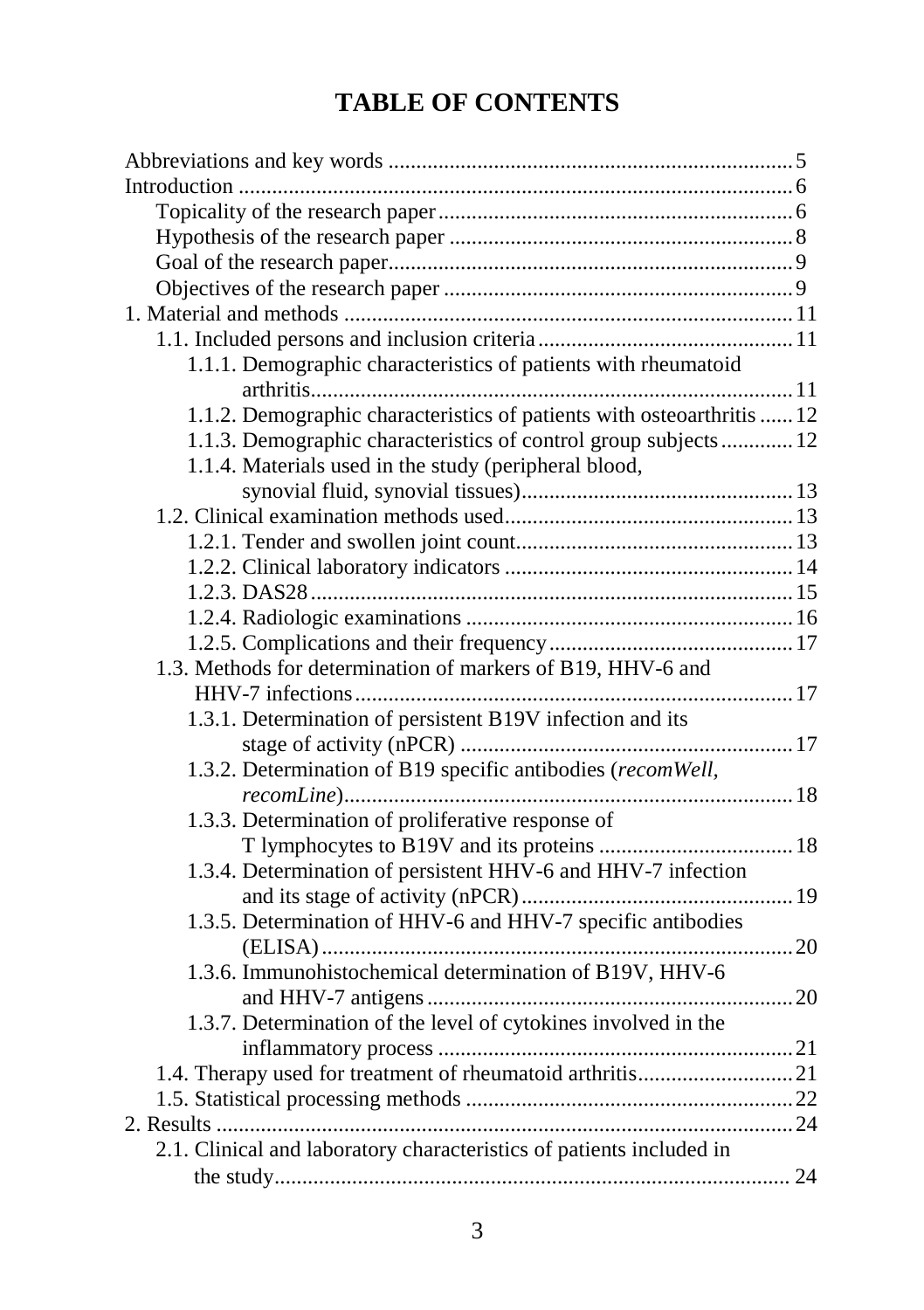| 2.2. Finding of markers of a viral infection in RA patients  25            |  |
|----------------------------------------------------------------------------|--|
| 2.2.1. Finding of markers of a B19V infection in RA patients 25            |  |
| 2.2.2. Finding of markers of a B19V infection and other                    |  |
| laboratory indicators depending on the therapy used  32                    |  |
| Patient group, which did not receive DMARD as therapy 32                   |  |
| Patient group, which received glucocorticoids as therapy  33               |  |
| Patient group, which received methotrexate as therapy 33                   |  |
| Patient group, which received sDMARD without MTX                           |  |
|                                                                            |  |
| Patient group, which received bDMARD as therapy 36                         |  |
| 2.2.3. Finding of markers of a HHV-6 and HHV-7 infections in               |  |
|                                                                            |  |
| 2.2.4. Finding of markers of HHV-6 and HHV-7 infections in                 |  |
| connection with RA clinical activity and laboratory                        |  |
|                                                                            |  |
| 2.2.5. Finding of markers of HHV-6 and HHV-7 infections and                |  |
| other laboratory indicators depending on the therapy used 40               |  |
| 2.2.6. Finding of markers of B19V, HHV-6 and HHV-7                         |  |
| infections in RA patients synovial fluid and tissues 41                    |  |
| 2.3. Finding of markers of a viral infection in OA patients  43            |  |
| 2.3.1. Finding of markers of a B19V infection in OA patients  43           |  |
| 2.3.2. Finding of markers of a HHV-6 and HHV-7 infections                  |  |
|                                                                            |  |
| 2.3.3. Finding of markers of B19V, HHV-6 and HHV-7                         |  |
| infections in synovial fluid, tissues of OA patients 45                    |  |
| 2.3.4. Relationship between markers of a viral infection and OA            |  |
|                                                                            |  |
| 2.4. Finding of markers of a viral infection in healthy control            |  |
|                                                                            |  |
| 2.4.1. Finding of markers of B19V infection in healthy individuals 47      |  |
| 2.4.2. Finding of markers of HHV-6 and HHV-7 infections in                 |  |
|                                                                            |  |
|                                                                            |  |
|                                                                            |  |
|                                                                            |  |
|                                                                            |  |
|                                                                            |  |
| Abstracts and participation in local congresses and conferences  76        |  |
| Abstracts and participation in international congresses and conferences 77 |  |
|                                                                            |  |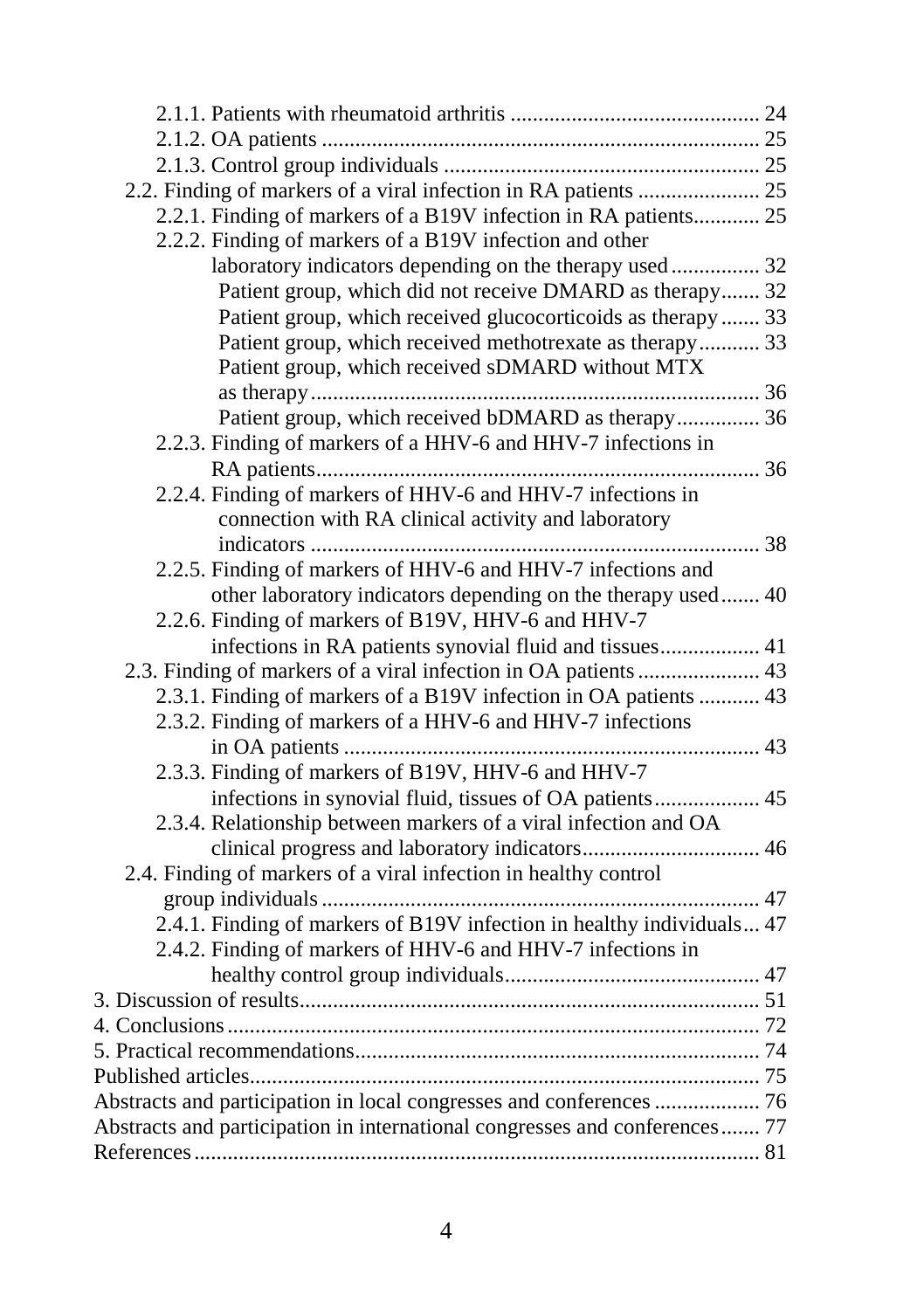# **ABBREVIATIONS AND KEY WORDS**

| Anti-CCP antibodies | anti-cyclic citrullinated peptide antibodies |
|---------------------|----------------------------------------------|
| <b>B19V</b>         | parvovirus B19                               |
| CD                  | designation of lymphocyte receptors          |
| <b>CMV</b>          | cytomegalovirus                              |
| <b>CRP</b>          | C-reactive protein                           |
| DIP                 | distal interphalangeal                       |
| <b>DNA</b>          | deoxyribonucleic acid                        |
| <b>EBV</b>          | Epstein-Barr virus                           |
| <b>ELISA</b>        | enzyme-linked immunosorbent assay            |
| <b>ESR</b>          | erythrocyte sedimentation rate               |
| GC                  | glucocorticoids                              |
| Hb                  | haemoglobin                                  |
| HHV-6               | human herpes virus 6                         |
| $HHV-7$             | human herpes virus 7                         |
| <b>HLA</b>          | human leukocyte antigens                     |
| IgA                 | immunoglobulin A                             |
| IgG                 | immunoglobulin G                             |
| IgM                 | immunoglobulin M                             |
| IL                  | interleukine                                 |
| <b>MCP</b>          | metacarpophalangeal                          |
| MMP-9               | matrix metalloproteinase-9                   |
| <b>MTP</b>          | metatarsophalangeal                          |
| <b>MTX</b>          | methotrexate                                 |
| <b>NSAID</b>        | non-steroidal anti-inflammatory drugs        |
| <b>OA</b>           | osteoarthritis                               |
| <b>PBL</b>          | peripheral blood leukocytes                  |
| PG                  | prostaglandin                                |
| PIP                 | proximal interphalangeal                     |
| <b>PCR</b>          | polymerase chain reaction                    |
| <b>SJC</b>          | swollen joint count                          |
| <b>PNS</b>          | peripheral nervous system                    |
| RA                  | rheumatoid arthritis                         |
| <b>RNA</b>          | ribonucleic acid                             |
| RF                  | rheumatoid factor                            |
| <b>TJC</b>          | tender joint count                           |
| <b>DMARD</b>        | disease-modifying antirheumatic drugs        |
| $TNF-\alpha$        | tumour necrosis factor alpha                 |
|                     |                                              |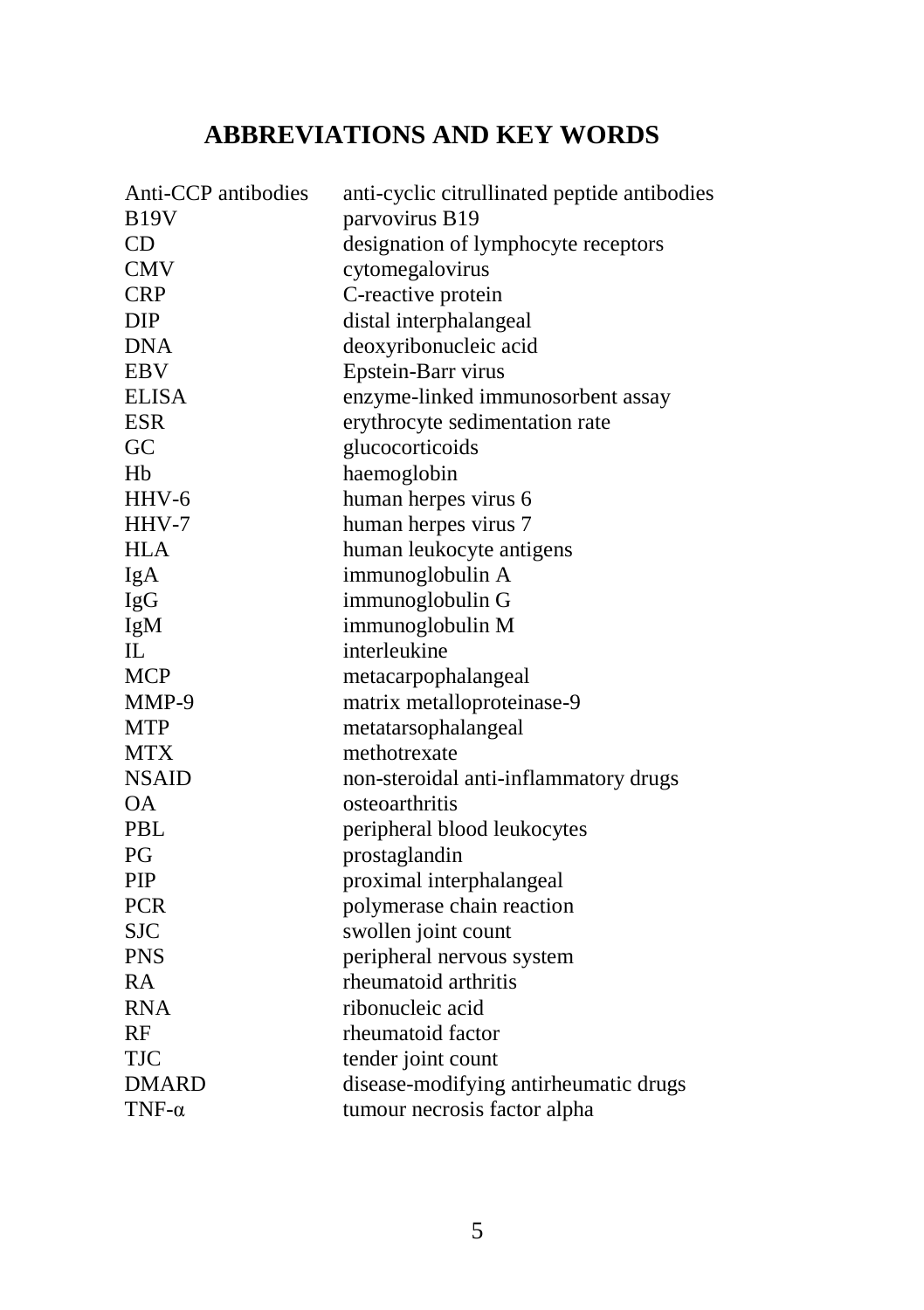# **INTRODUCTION**

#### **Topicality of the research paper**

Rheumatoid arthritis (RA) is a chronic autoimmune disease characterised by progressing aseptic, symmetric polyarthritis, which with time causes erosive changes in joints and their ankylosis. Prolonged and aggressive progress of the disease may also cause internal injuries. RA is the most common inflammatory arthritis in adults. About  $0.5 - 1\%$  of people of the world have it. There are no accurate data about RA patients in Latvia, but based on disease incidence in nearby countries, these may be about 10,000 residents of the country. Due to different factors, RA is frequently diagnosed too late, when it has already made irrevocable changes to joints and extraarticular changes, complicating the use of effective therapy. As the disease progresses, gross joint deformations develop, which significantly restrict patient's work and self-care. As inflammatory cytokines spread throughout the body as blood circulates, an extraarticular damage may develop – an internal injury, which may reduce survival. Typically, RA starts in small joints of palms and feet, their fingers and toes. With time inflammation may affect almost every joint. Internal injuries most frequently affect the lungs, the cardiovascular system, the peripheral nervous system and the kidneys. New diagnostic methods have been developed recently, which allow to establish the diagnosis at an early stage, as well as a new group of drugs was created – biological disease-modifying anti-rheumatic drugs (bDMARD). The new group of drugs, acting on different stages of pathogenesis of the disease, provide for more effective control of progress of the disease and prevention its progression. Costs of bDMARD limit their availability. The risk of development of potential side effects also creates a known danger. Although RA is not completely curable and its treatment is life-long, it is possible to achieve disease remission. Every patient may have different progress of the disease – from mild, slowly progressing arthritis with periodic remissions to aggressive, quickly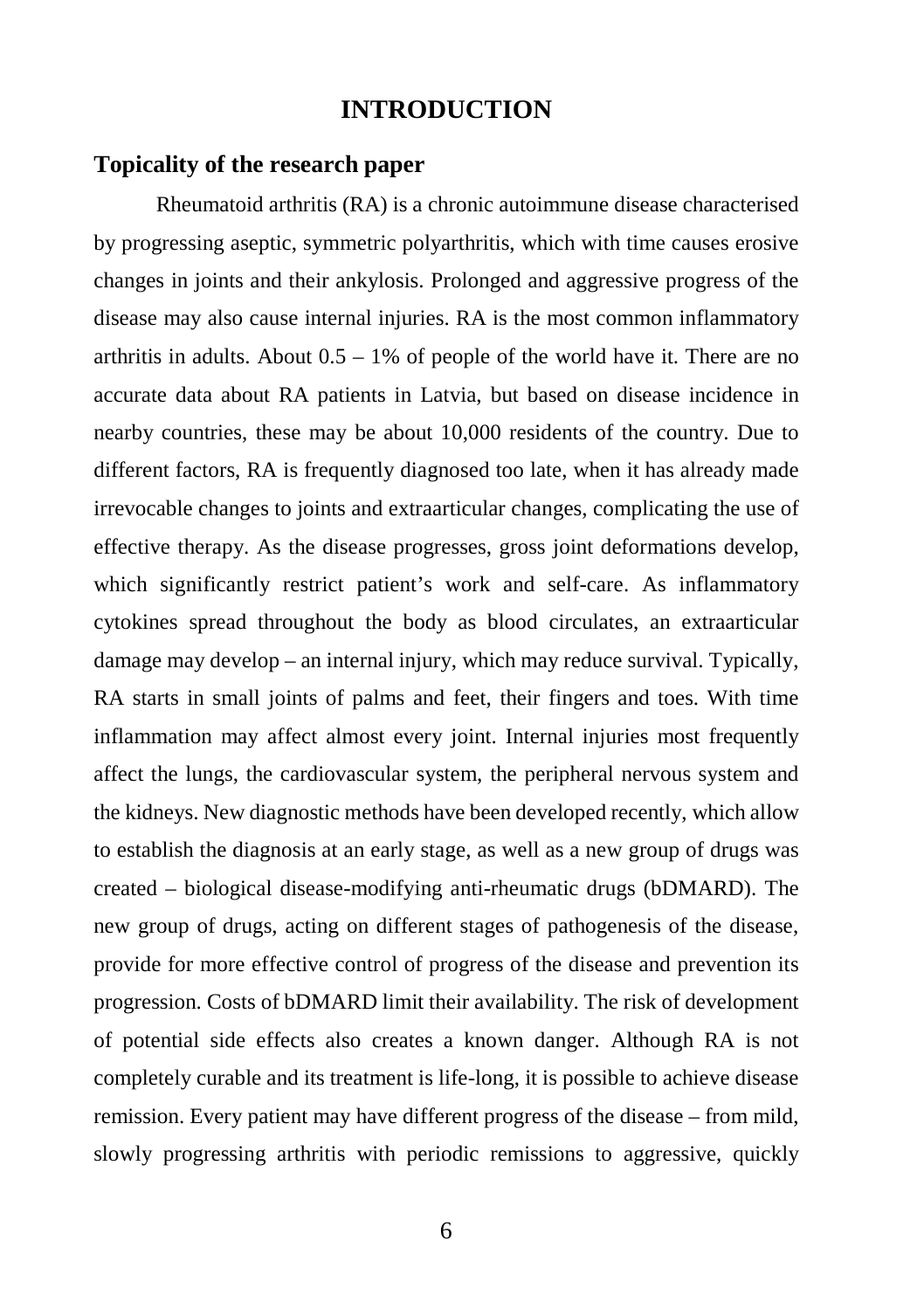progressing and very active arthritis with early development of deformations. Different progress of the disease requires the development of a personalised treatment strategy for each patient, because treatment efficiency and tolerability vary. Treatment with DMARD started at an early stage is more effective. Unfortunately, no treatment strategy excludes exacerbation of the disease and the development of progression.

RA is an autoimmune disease, which is based on immune system disorders. It was ascertained that RA develops in genetically predisposed individuals affecting a range of different external and internal factors. Despite many long-term studies have been carried out, the precise disease agent is unknown, therefore, it is necessary to continue to study possible factors, which may promote the development of the disease. The awareness of these factors would facilitate treatment of the disease. Smoking, large consumption of caffeine, cold injury and psychoemotional or physical stress, as well as different infectious agents – both bacteria and viruses, can be mentioned as external factors promoting the disease. The most well studied viral agents are parvovirus B19 (B19V), rubella virus, human herpes virus and other. B19V is a nonenveloped single-stranded DNA virus found throughout the world. B19V causes the disease only in humans targeting predecessors of their red blood cells. To be noted, its clinical presentation in patients may vary. The most common clinical syndromes of B19V are erythema infectiosum, polyarthritis, transient aplastic crisis and pure red cell aplasia, as well as *hydrops fetalis*, while skin lesion, hepatitis, neurological diseases, changes in blood cell composition, as well as rheumatological diseases, including RA, are less common. Human herpes virus 6 and 7 (HHV-6 and -7) are double-stranded DNA viruses. They are frequently found in persons with neuroinflammatory diseases. The first infection usually happens in childhood. As the virus does not get fully eliminated, it creates a persistent life-long infection. An injury, physical and emotional stress, hormonal disbalance or immune suppression may contribute to reactivation of the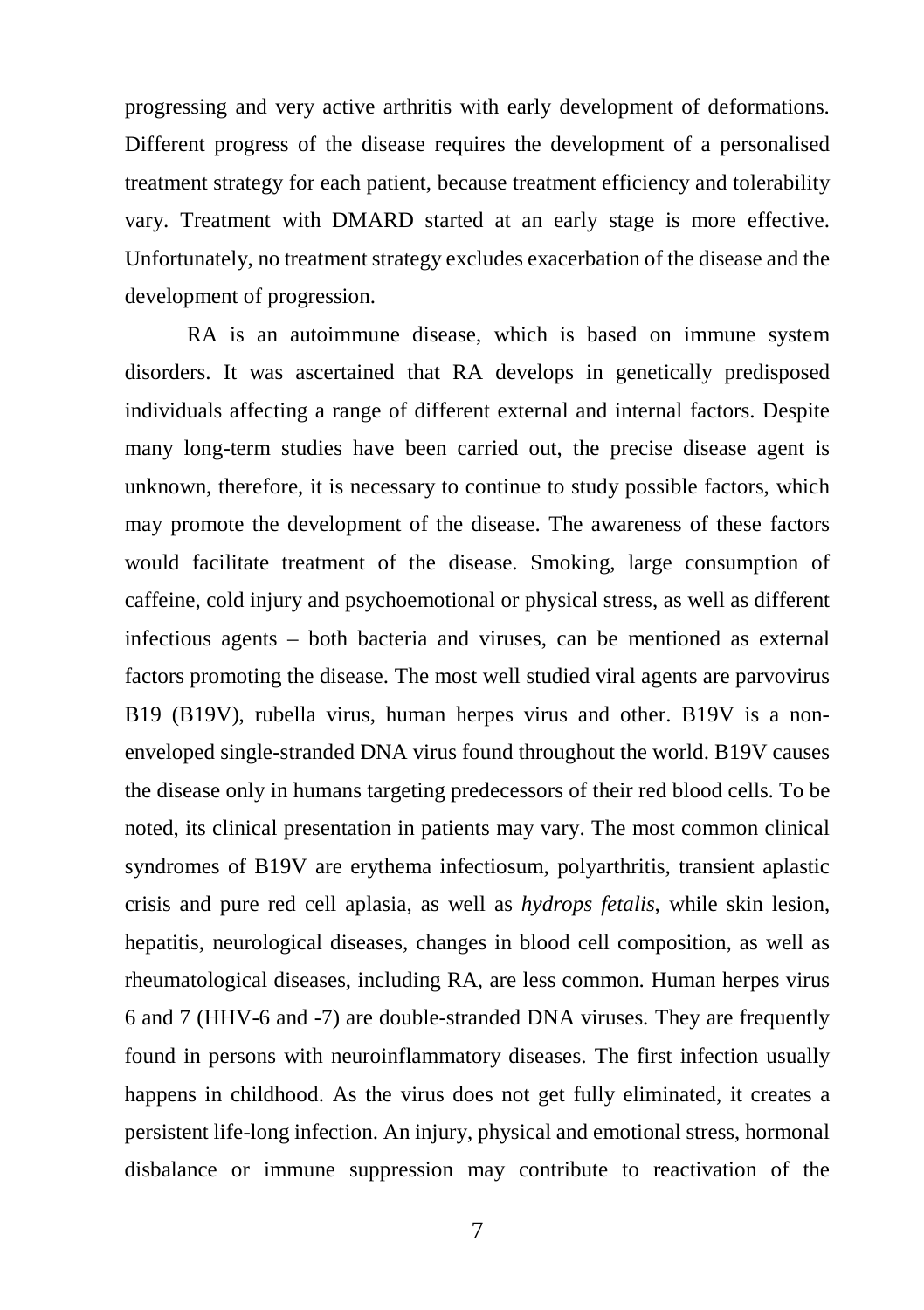infection. The correlation between B19V, HHV-6 and -7 and the development of RA has been studied for a long time, however, published data are ambiguous and often contradictory.

Available data on the effect of B19V and herpes virus infection on clinical and laboratory activity and aggressiveness parameters, as well as the radiological stage of RA are incomplete. The doctoral thesis summarises analyses of biological materials of patients treated in the Linezers Clinic, the Gaiļezers Clinic of the Riga East Clinical University Hospital, the Hospital of Traumatology and Orthopaedics, and laboratory biological material analysis and research conducted in the Oncovirology Laboratory of RSU A. Kirhenšteins Institute of Microbiology and Virology and the Histology Laboratory of RSU Institute of Anatomy and Anthropology from 2008 to -2016. RA is the most common autoimmune inflammatory arthritis, which justifies the need for such studies. The obtained data may help to understand the development of the disease and to discover and eliminate factors promoting RA in a timely manner.

#### **Hypotheses of the research paper**

- 1. B19V, HHV-6 and -7 infections are one of those, which affect the development and progress of RA.
- 2. B19V, HHV-6 and -7 infections affect the clinical and laboratory activity, aggressiveness and radiological stage of RA.

As a null hypothesis it is assumed that B19V, HHV-6 and -7 infections do not affect ethiopathogenesis of RA, activity and aggressiveness of the disease based on clinical and laboratory parameters, and radiological stage.

### **Goal of the research paper**

8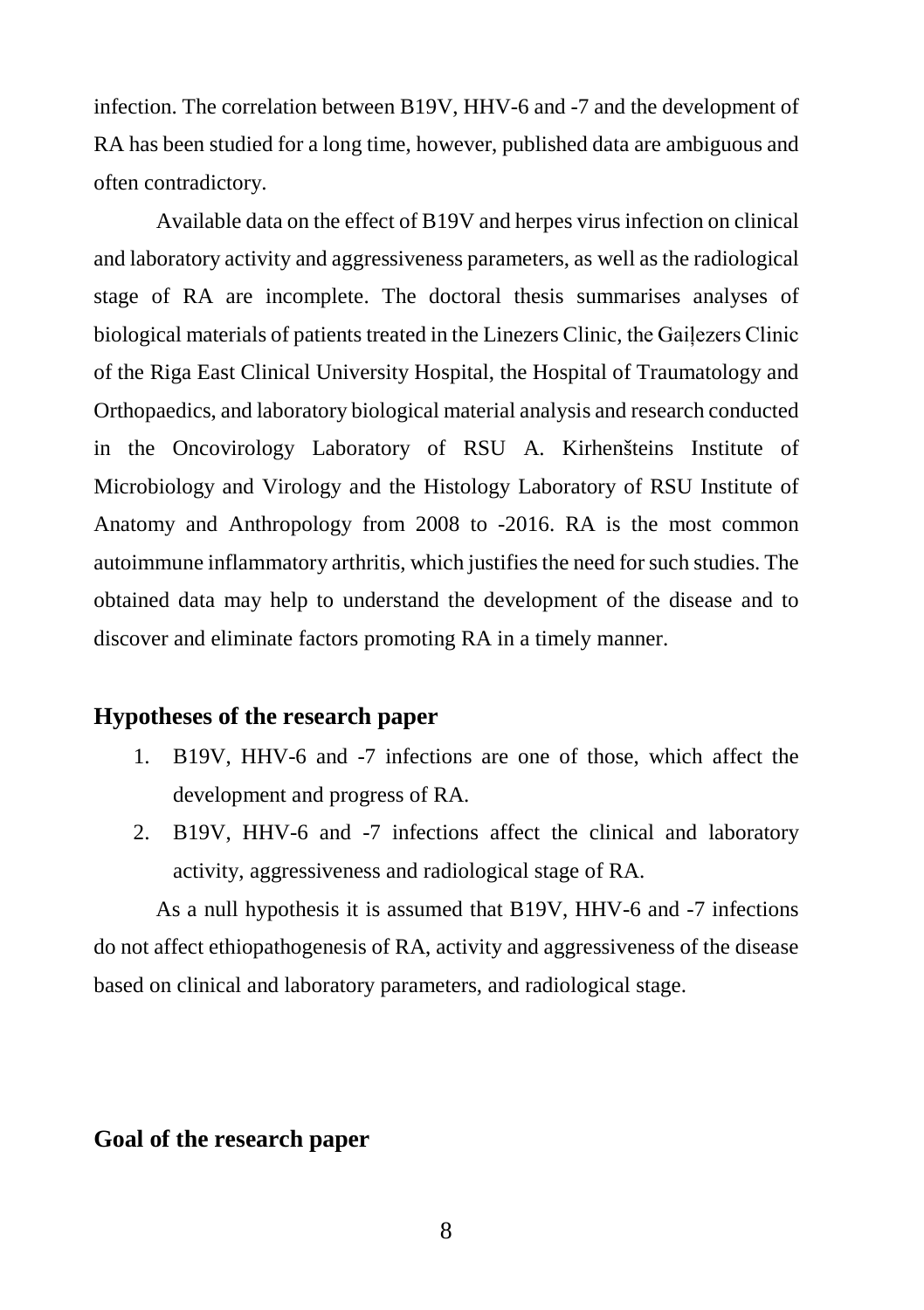By comparing RA patients with OA patients and healthy control group individuals, to confirm or reject the role of B19V, HHV-6 and -7 infections in development of RA, as well as to evaluate the impact of different stages of activity of B19V, HHV-6 and -7 infections the clinical and laboratory activity, aggressiveness and radiological stage of RA.

#### **Objectives of the research paper**

- 1. To obtain data on presence and activity stage of B19V, HHV-6 and -7 infections in each individual included in the study, using molecular biology and serology methods:
	- a. to determine the presence of B19V, HHV-6 and -7 genomic sequences in DNA samples isolated from PBL, in cells free of plasma, synovial fluid and synovial tissue in RA and OA patients and to determine the presence of B19V-specific IgG and IgM class antibodies in plasma/serum in all subjects included in the study;
	- b. to determine the presence of B19V, HHV-6 and -7 genomic sequences in DNA samples isolated from PBL and cell free plasma in healthy individuals;
- 2. To determine the effect of therapy on the B19V, HHV-6 and -7 infectious activity stage in RA patients.
- 3. To determine the frequency and rate of T lymphocyte proliferative response to B19V antigens in RA patients compared to healthy subjects. Determine the rate and frequency of T lymphocyte proliferative response in RA patients, depending on the treatment received.
- 4. To determine changes in levels of MMP-9 and cytokines IL-2, IL-6, IL-10, IL-12, IL-17, and TNF- $\alpha$  depending on B19V, HHV-6 and -7 the infection activity stage and on the B19V infection duration before the patient was included in the study in all study groups.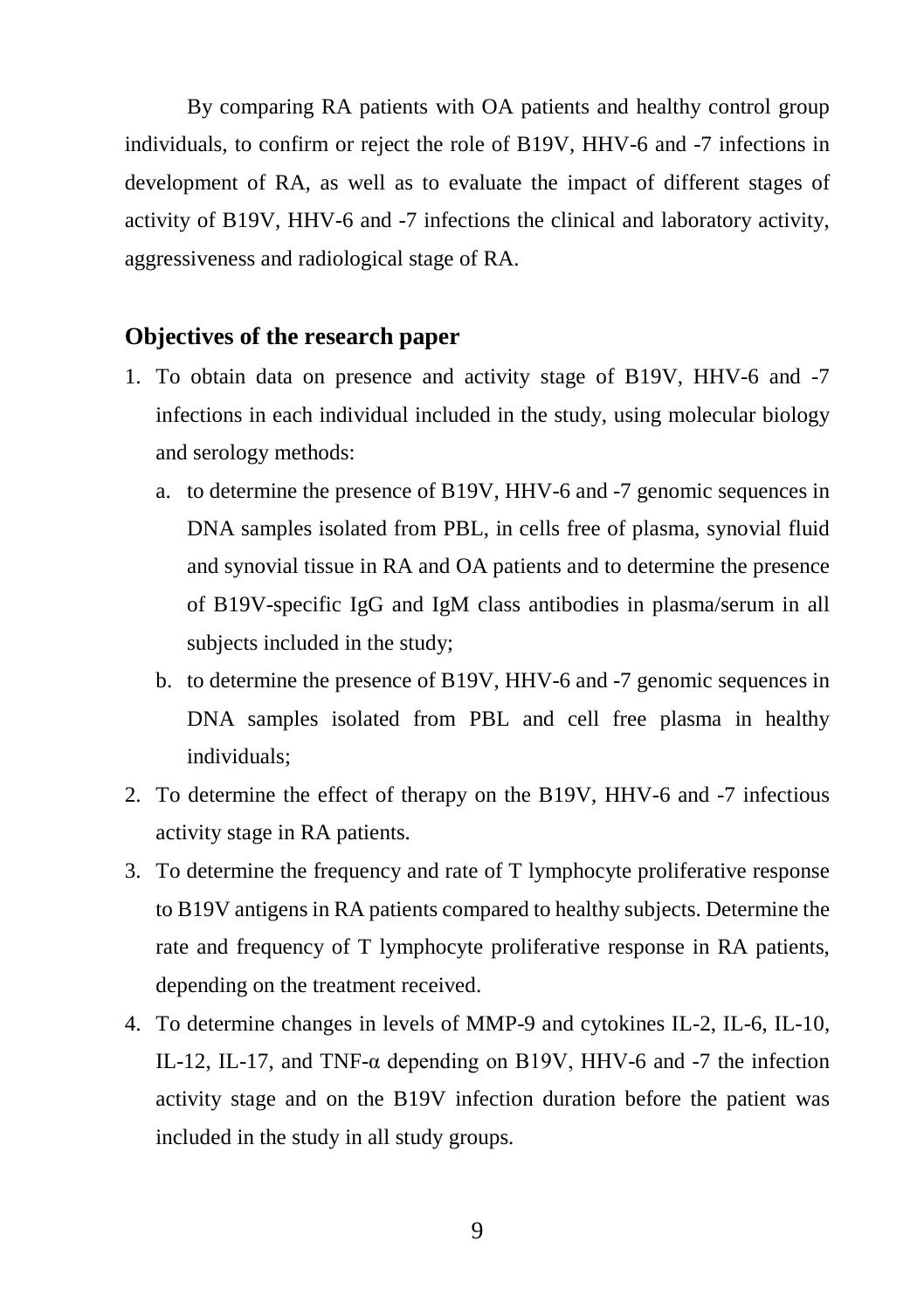- 5. To determine the relationship between the RA and OA disease course by clinical and laboratory parameters and the radiological stage of RA with the B19V, HHV-6 and -7 infection activity stage and the B19V infection duration before the patient was included in the study.
- 6. In statistical data processing, to confirm or reject the null hypothesis.
- 7. Based on the obtained results, to draft recommendations for clinical practice.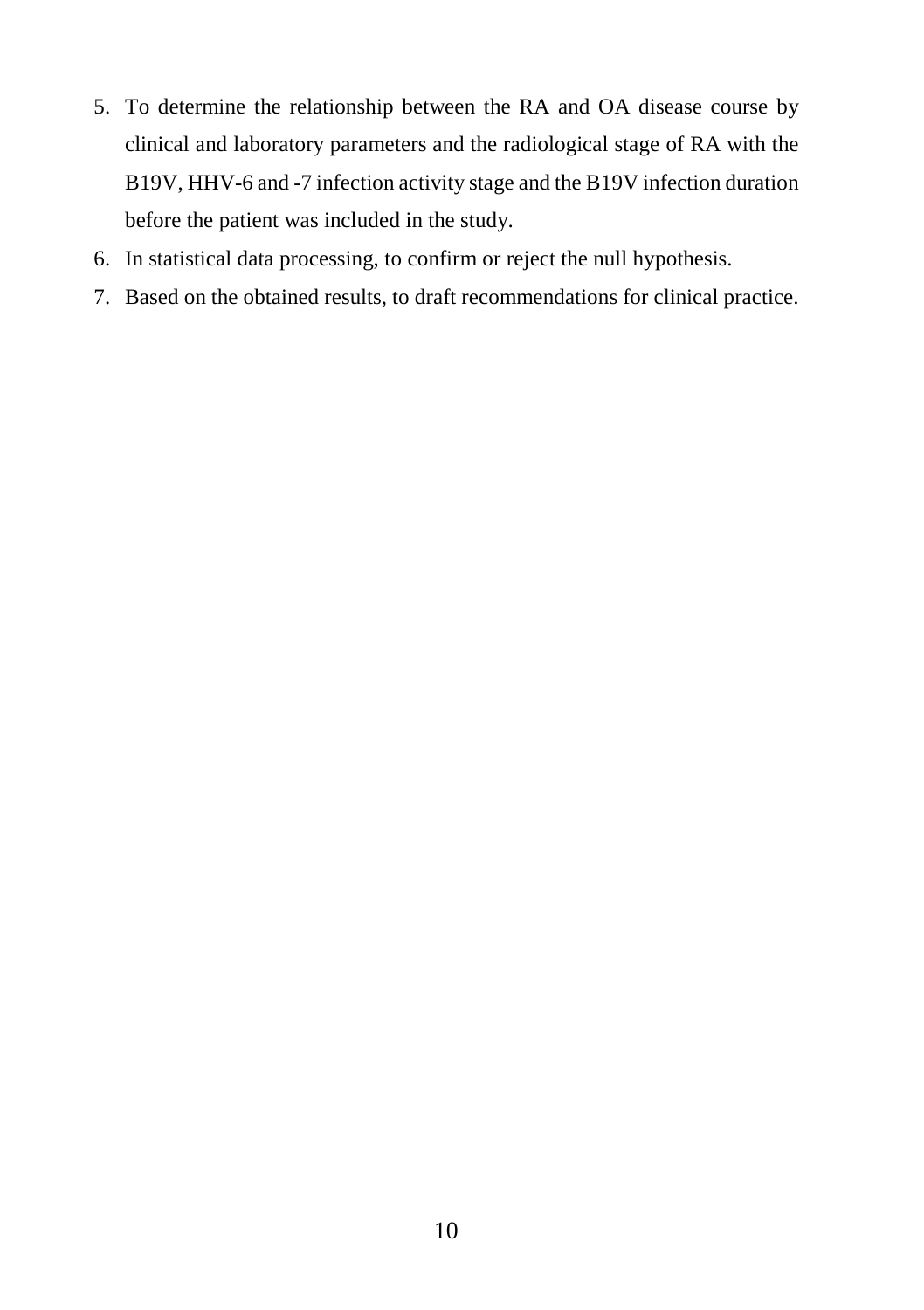# **1. MATERIAL AND METHODS**

#### **1.1. Included persons and inclusion criteria**

The prospective study includes patients from the Linezers Clinic and the Gaiļezers Clinic of the Riga East Clinical University Hospital, and the Hospital of Traumatology and Orthopaedics, who were treated there from 2010 to 2016. Inclusion criteria included primary or remotely diagnosed RA or OA in these clinics. All RA patients met the RA classification criteria set by the American College of Rheumatology in 1987 (Arnett et al., 1988) or early RA classification criteria set by the American College of Rheumatology and the European League Against Rheumatism in 2010 (Aletaha et al., 2010). The exclusion criteria included pregnant women, alcoholics and patients with other inflammatory diseases. OA patients corresponded to the OA classification criteria set by the American College of Rheumatology (Altman et al., 1986., Altman et al., 1990., Altman et al., 1991). Potentially healthy individuals without known chronic inflammatory diseases were included in the study as a control group.

# **1.1.1. Demographic characteristics of patients with rheumatoid arthritis**

103 Europeoid RA patients were included in the study. Those were 13 men (12.9%) and 90 women (87.1%), with average age  $56.3 \pm 12.8$  (ranging from 19 to 82). The number of men among RA patients was statistically credibly smaller than in the OA patient group ( $p = 0.001$ ) and in the group of healthy control individuals ( $p = 0.0047$ ). RA patients were considerably older compared to healthy individuals ( $p = 0.0047$ ). The average duration of the disease in this group was 93.7 (0–576) months.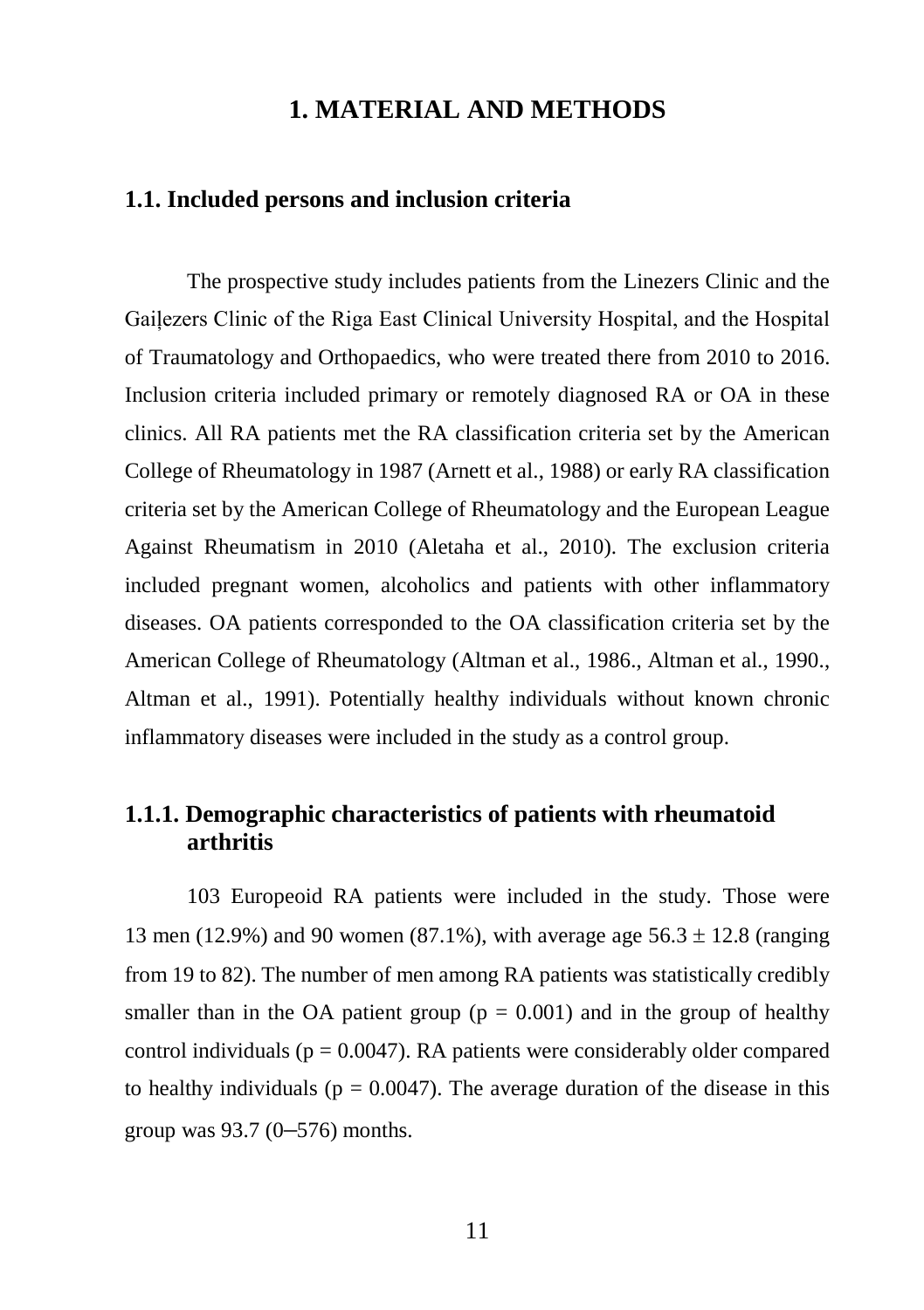The RA patient group included: 37 patients with early RA, whose duration of symptoms was 24 months or less (Emery, 1994) and 66 remotely diagnosed patients.

#### **1.1.2. Demographic characteristics of patients with osteoarthritis**

Since has been reported that inflammation play an role in the course of OA in recent years, OA patients have been used as a control arm for RA patients.

78 OA patients were examined in the study: 26 were Europeoid men (33%) and 52 were Europeoid women (67%), with average age  $64.6 \pm 12.0$ (ranging from 35 to 86). OA patients were statistically credibly older than RA patients ( $p < 0.0001$ ) and healthy control individuals ( $p < 0.0001$ ). The average duration of the disease in the group was 78.6 (2–300) months.

# **1.1.3. Demographic characteristics of control group subjects**

43 potentially healthy Europeoid control group individuals without known chronic inflammatory diseases were included in the study. This group included 15 men (34.9%) and 28 women (65.1%), with average age  $51.7 \pm 11.9$ (ranging from 38 to 89).

The study was approved by the Ethics Committee of the Rīga Stradiņš University and all individuals signed an informed consent form before their inclusion in the study.

At the beginning of the study, every patient in both disease groups had their RA and OA clinically evaluated and the treatment used, the duration of its administration was re-confirmed, as well as the disease history was collected.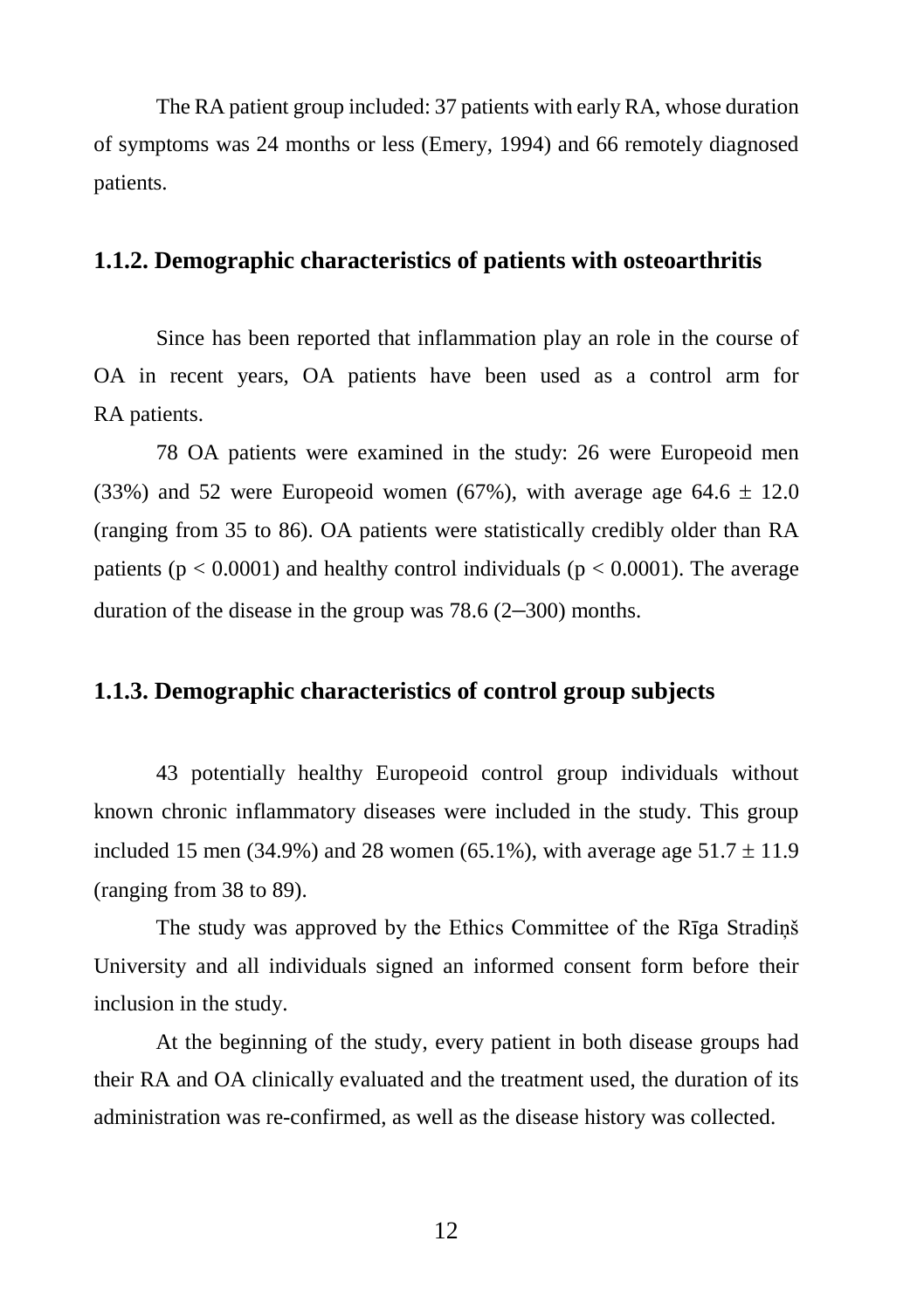# **1.1.4. Materials used in the study (peripheral blood, synovial fluid, synovial tissues)**

Samples of peripheral blood, synovial tissues and fluid of RA and OA patients (when possible based on indications), surgical material of cartilage tissues and bone tissues were obtained simultaneously. Peripheral blood samples were taken from healthy control group individuals (see Table 1.1). Blood for biochemical analysis was collected into vacutainers (Vacutest Clotactivator; 6 ml), blood for molecular biological analysis and T lymphocytes were collected into a vacutainers with EDTA (Vacutest K<sub>2</sub>EDTA 5.4 mg;  $3 \text{ ml} \times 6$ ). Plasma was separated from peripheral blood using centrifugation  $1400g \times 15$  minutes. Peripheral blood leukocytes (PBLs), which were not used for the proliferation test, were aliquoted  $(10^6 \text{ cells per tube})$  and frozen to −70 °C for further use. Superficial layer of the supernatant, plasma, was aliquoted into 200  $\mu$ L per tube and frozen to  $-20$  °C. Using a standard procedure, on the same day during an endoprosthetic joint surgery a traumatologist obtained synovial tissues biopsy material and synovial fluid of the hip joint for further histological and electron microscopic examination (see morphology section).

#### **1.2. Clinical examination methods used**

#### **1.2.1. Tender and swollen joint count**

In RA patients, the duration of morning stiffness, the general evaluation of health condition, which was marked at the visual analogue scale (VAS) (Anderson, 2012) from 0 to 100 mm was re-confirmed during a clinical examination. A full physical examination was conducted, during which the tender and swollen joint count was determined by evaluating 68 joints. The tender and swollen joint count was analysed in connection with presence or lack of markers of B19V, HHV-6 and HHV-7 infections.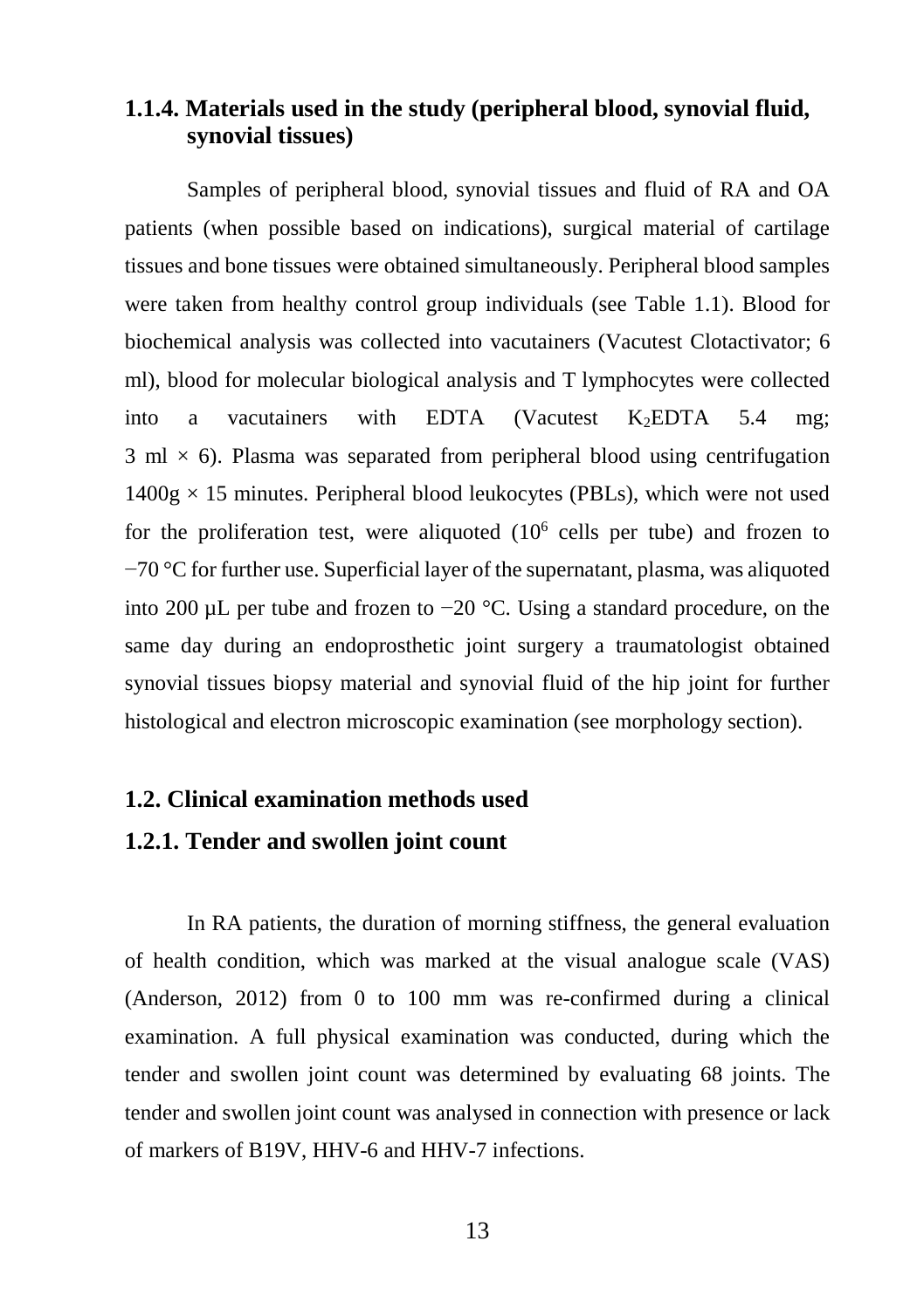| <b>Patient group</b><br><b>Collected materials</b>                              | <b>RA</b> patients | <b>OA</b> patients | <b>Healthy</b><br>individuals |  |
|---------------------------------------------------------------------------------|--------------------|--------------------|-------------------------------|--|
| Serum $(2 \times 5$ ml)                                                         | 103                | 78                 | 43                            |  |
| Plasma (2 ml)                                                                   | 103                | 78                 | 43                            |  |
| PBL $(10^6 \text{ cells/ml})$                                                   | 103                | 78                 | 43                            |  |
| Synovial fluid $(3-5$ ml)                                                       | 6                  | 33                 |                               |  |
| Synovial tissues $(1 \text{ cm}^3 \text{ on }$                                  | 7                  | 54                 |                               |  |
| average)                                                                        |                    |                    |                               |  |
| Surgical cartilage tissue<br>material $(1 \text{ cm}^3 \text{ on }$<br>average) | 5                  | 57                 |                               |  |
| Surgical bone tissue<br>material $(1 \text{ cm}^3 \text{ on }$<br>average)      | 5                  | 60                 |                               |  |

#### **Characteristic of samples taken from groups of RA and OA patients and healthy control group individuals**

### **1.2.2. Clinical laboratory indicators**

All clinical laboratory indicators were determined in respective clinics in a local laboratory.

*Laboratory analysis of haemoglobin, lymphocytes and platelets*: The reference interval of haemoglobin level was determined as 12.0–17.5g/dL, the interval of absolute lymphocyte count  $-2.5-4.0 \times 10^{9}/L$  and the interval of platelet count  $-150-400 \times 10^{9}$ L. The results beyond these reference intervals were interpreted as reduced or increased level, respectively. The results of haemoglobin, lymphocyte and platelet levels were analysed in connection with presence or lack of markers of B19V, HHV-6 and HHV-7 infections.

*Laboratory analysis of the disease activity*: C-reactive protein (CRP) and the results of erythrocyte sedimentation rate (ESR) were evaluated as RA and OA activity indicators. ESR higher than 30 mm/h and CRP level higher than 8 mg/L were evaluated as increased and corresponding to an active disease.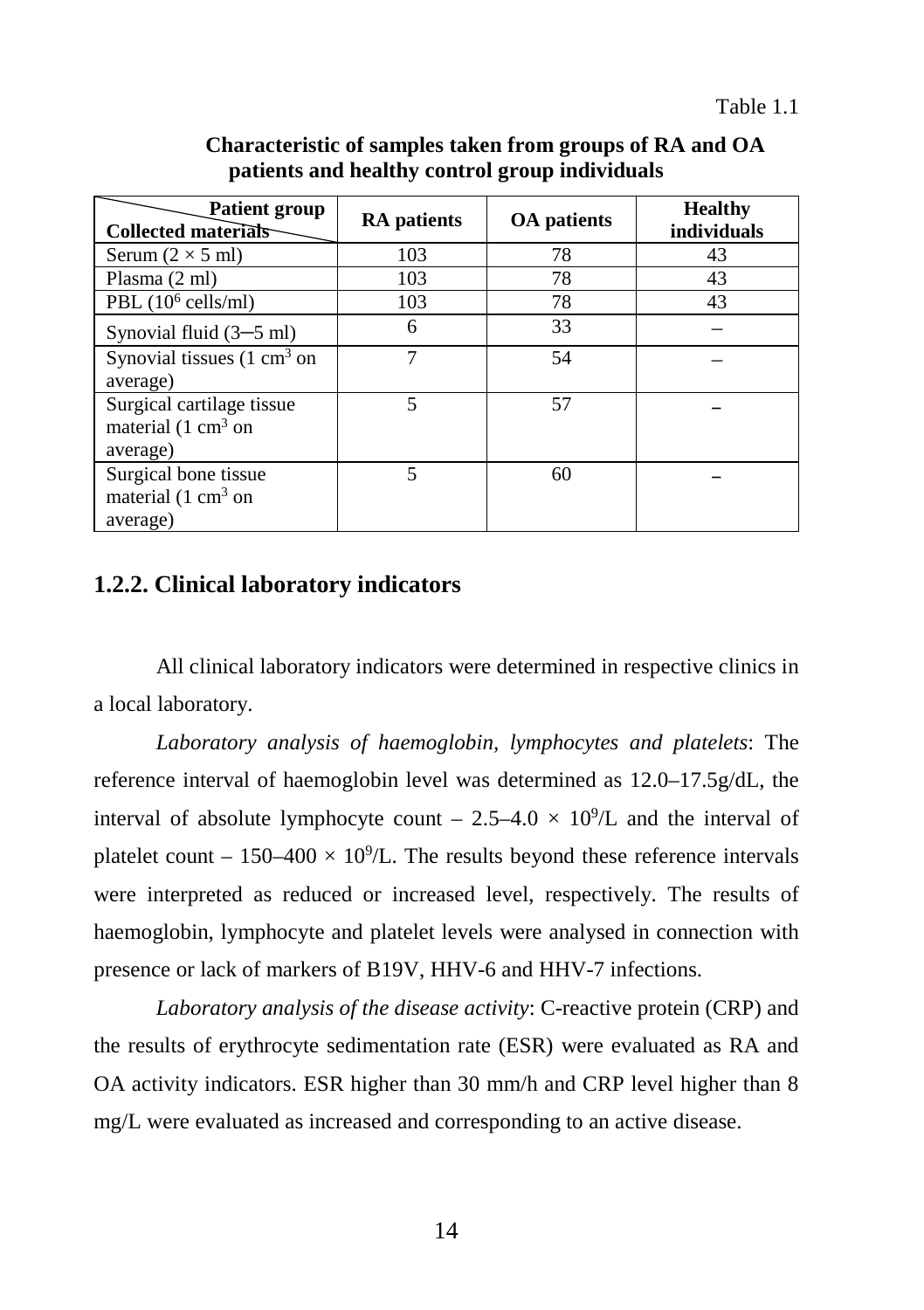*Laboratory analysis of the disease aggressiveness*: Rheumatoid factor (RF) and anti-cyclic citrullinated peptide antibodies (anti-CCP) were analysed as RA aggressiveness indicators. These parameters were also determined in OA patients. The RF level above 14 IU/ml and anti-CCP antibody level above 17 IU/ml were evaluated as increased, taking into account local laboratory reference intervals. Based on the RF result, the clinical presentation of RA was classified as non-aggressive, if  $RF \leq 14$  IU/ml, weakly aggressive – if RF  $14 \leq 42$  IU/ml, highly aggressive – if RF > 42 IU/ml and very highly aggressive  $-$  if  $RF > 1000$  IU/ml. Based on the level of anti-CCP antibodies, the clinical presentation of RA was classified as non-aggressive, if anti-CCP  $\leq$  17 IU/ml, weakly aggressive – if anti-CCP  $17 \leq 51$  IU/ml, highly aggressive – if anti-CCP  $> 51$  IU/ml and very highly aggressive – if anti-CCP  $> 1000$  IU/ml (*Aletaha et al., 2010*). The results of disease aggressiveness indicators were analysed in connection with presence or lack of markers of B19V, HHV-6 and HHV-7 infections.

#### **1.2.3. DAS28**

The CRP result, using a standard formula, was used for the calculation of DAS28 in the group of RA patients, which is an evidence of existing inflammation pattern. According to DAS28 indicators, RA patients were classified into four groups:

- remission (DAS28  $\leq$  2.6),
- low disease activity (DAS28 2.6  $\leq$  3.2),
- medium disease activity (DAS28 3.2  $\leq$  5.1),
- high disease activity (DAS28  $\geq$  5.1).

The results of disease activity indicators were analysed in connection with activity stage or lack of B19V, HHV-6 and HHV-7 infections.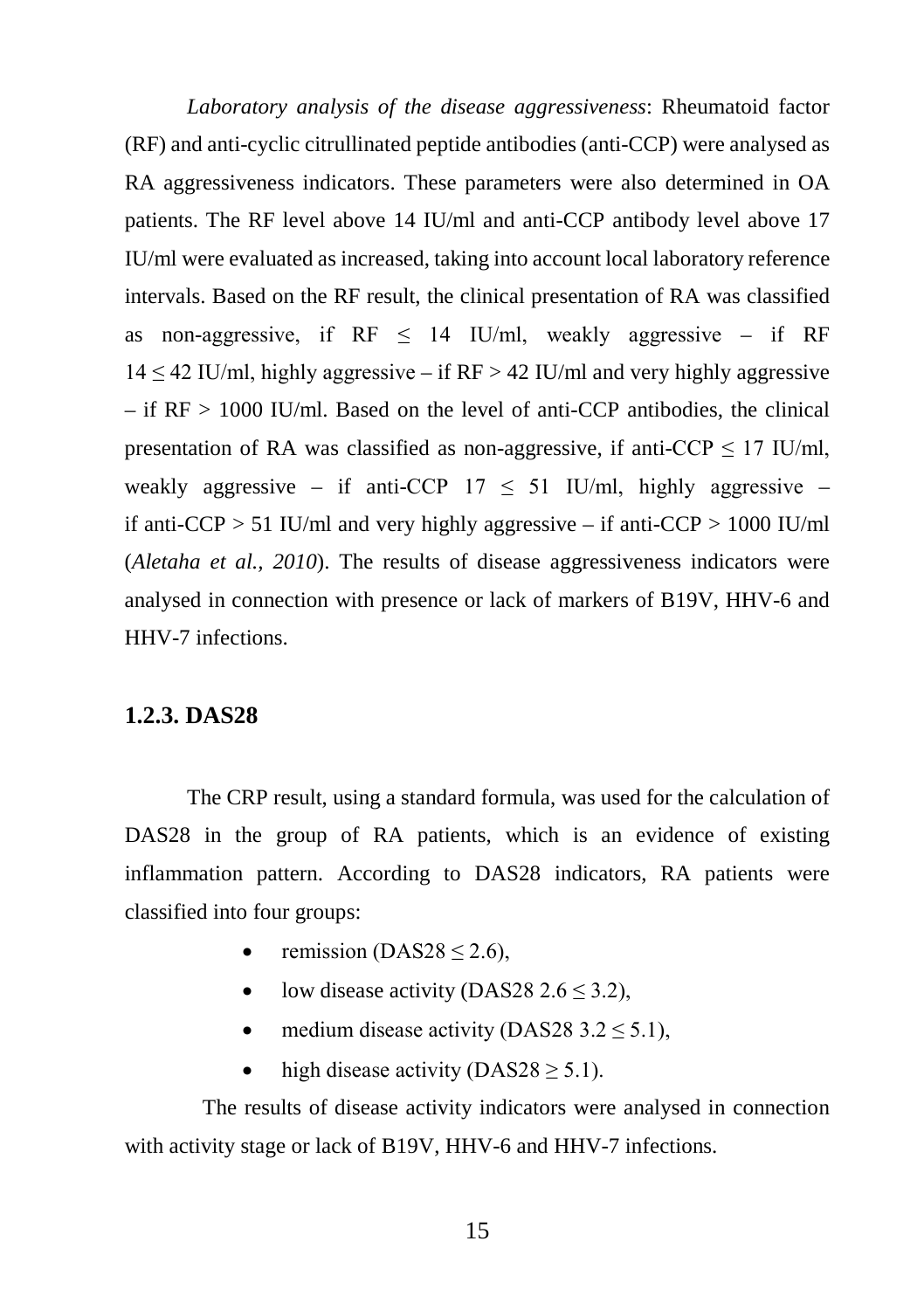#### **1.2.4. Radiologic examinations**

In the Gaiļezers Clinic of the RECUH and in the Latvian Oncology Centre, RA patients had an X-ray and in case of doubt also a magnetic resonance imaging (MRI) for both palms to re-confirm presence of early changes and erosions. A two independent radiologists with long work experience interpreted examination results. The MRI protocol was as follows: FSE T2 "fat sat" in coronary plane, GR in axial plane, SE T1 "fat sat" in coronary plane after gadolinium injection, 3D SPGR in coronary plane after gadolinium injection. Presence of synovitis, bone marrow oedema and bone erosion was evaluated on MR images. After the interpretation of X-ray and MRI results, RA patients were broken down into four groups, based on Venables and Wheelss recommendations (Venables, Maini, 2013, Wheeless, 2012) (see Table 1.2). The radiological stage of RA was analysed in connection with activity or lack of B19V, HHV-6 and HHV-7 infections.

Table 1.2

| <b>Stage</b> | <b>Characteristics</b>                                                           |  |  |  |  |
|--------------|----------------------------------------------------------------------------------|--|--|--|--|
|              | Early RA stage. Characterised by synovitis or inflammation of the synovial       |  |  |  |  |
|              | membrane. Typically, the X-ray does not show destruction of joints, but          |  |  |  |  |
|              | only swelling of soft tissues.                                                   |  |  |  |  |
| $\mathbf{I}$ | Moderate RA stage. The inflammation spreads into synovial tissues,               |  |  |  |  |
|              | affecting the joint cavity, also the cartilage. Destruction of cartilage tissues |  |  |  |  |
|              | and joint space narrowing are forming gradually.                                 |  |  |  |  |
| Ш            | Marked RA stage. Pannus forms in the synovium, the cartilage covering            |  |  |  |  |
|              | the joint surface gradually disappears and the bone becomes exposed. The         |  |  |  |  |
|              | X-ray shows marginal erosions. Developed deformations (subluxations).            |  |  |  |  |
| <b>IV</b>    | Final or terminal stage of RA. The active inflammation process reduces,          |  |  |  |  |
|              | fibrous tissues are forming, the bones forming the joint merge $-$ ankylosis     |  |  |  |  |
|              | develops.                                                                        |  |  |  |  |

**Characteristics of radiological stages of RA**

### **1.2.5. Complications and their frequency**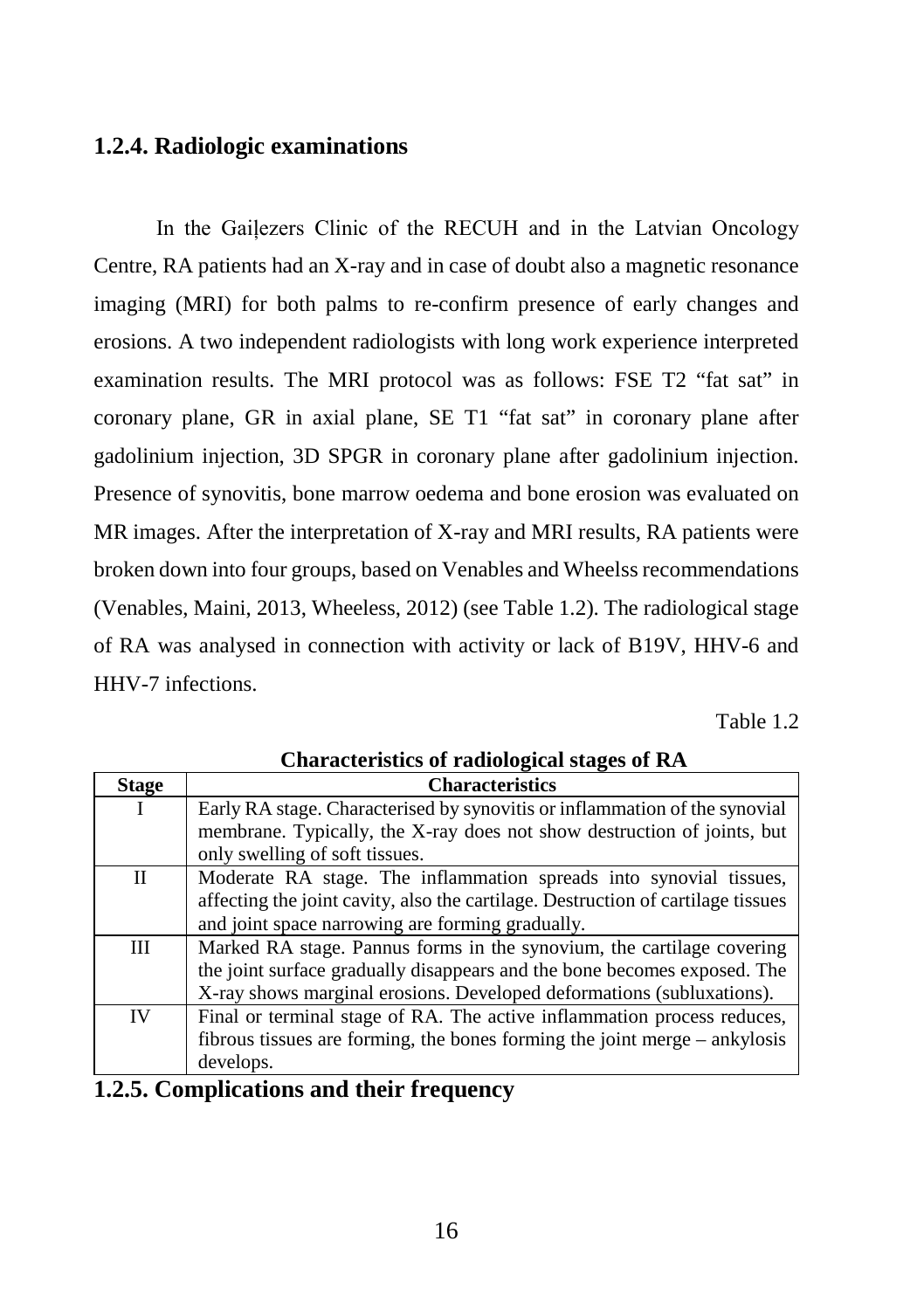Existing complications of the disease were re-confirmed in RA patients. Complications included PNS impairment, which includes polyneuropathy and carpal tunnel syndrome, myopathy, Sjogren's syndrome and rheumatoid nodules, as well as specific damage of cervical vertebrae, osteoporosis and scleritis.

# **1.3. Methods for determination of markers of B19, HHV-6 and HHV-7 infections**

# **1.3.1. Determination of persistent B19 infection and its stage of activity (nPCR)**

DNA was isolated from full blood, cell-free plasma, synovial tissues and synovial fluid, using standard phenol-chloroform extraction. Before isolating DNA, samples of plasma and synovial fluid were treated with DNase I. To guarantee the quality of DNA of PBLs and synovial tissues, as well as to exclude contamination of the plasma and synovial fluid with DNA of cells, betaglobin polymerase chain reaction (PCR) was carried out.

The presence of B19V genomic sequences was determined using nested PCR. DNA was isolated from PBLs and plasma, using cleavage with proteinase K followed by a standard phenol-chloroform extraction technique. The quality of the isolated DNA was determined using PCR amplification of the 200-bp fragment of the beta-globin gene. Nested PCR of B19V VP-1 and B19V NS-1 was carried out as described above (*Barah et al., 2001*). Presence of B19V genomic sequences in the DNA, which was isolated from cell-free plasma (viremia), was used as a marker of active infection, while presence of B19V genomic sequences in the DNA, which was isolated from peripheral blood leukocytes, was used as a marker of latent persistent infection. The viral load was determined using real-time PCR technology with a TaqMan probe for VP-1 gene, according to the manufacturer's protocol (*Roboscreen*, Germany).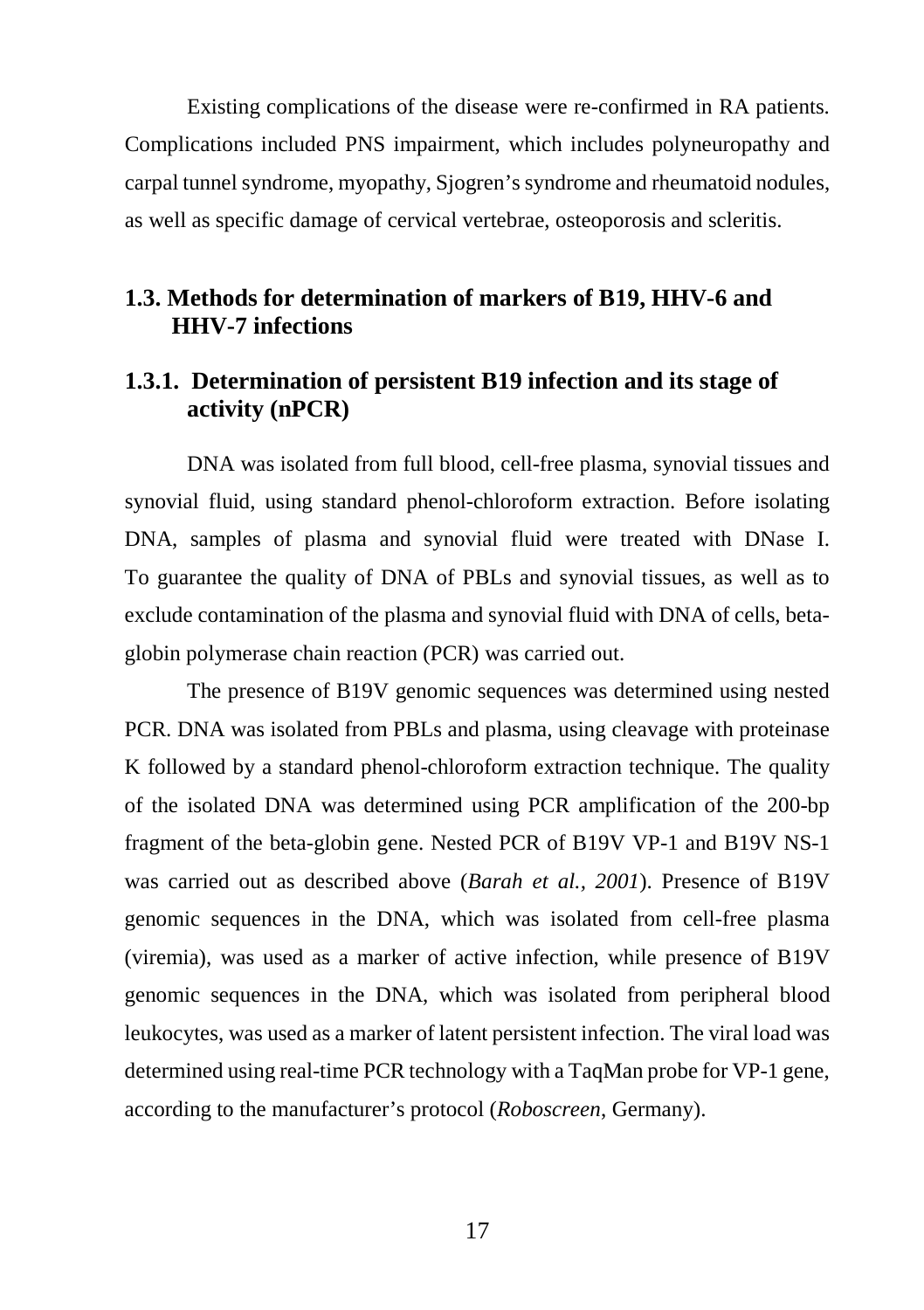# **1.3.2. Determination of B19 specific antibodies (***recomWell, recomLine***)**

B19 specific IgM class and IgG class antibodies were determined using ELISA *recomWell* kit (Microgen, Germany), based on the manufacturer's recommendations. Presence in plasma of antibodies of the virus against certain B19V was re-confirmed using the *recomLine* Parvovirus IgM and IgG test (Microgen, Germany) and guided by the manufacturer's recommendations.

# **1.3.3. Determination of proliferative response of T lymphocytes to B19V and its proteins**

Proliferative activity of PBMCs was determined on the third and sixth day after the addition of 3 H-thymidine to the cells, which were cultured in presence of B19V (final concentration  $-10^6$  viral genomes/ml) or VP1/VP2 B19 peptide LASEESAFYVLEHSSFQLLG [(Caslo Laboratory ApS, Denmark) final concentration 10 µg/ml] (Kasprowicz et al., 2006). The final concentration of B19V was calculated based on the viral load in the serum material, which was determined using real-time PCR (serum with high viral load was received from prof. K. Haedman, Haartman Institute, Helsinki University). PBMCs were isolated from heparinised blood with Ficoll-Hypaque density gradient centrifugation (400  $\times$  g, 30 min), washed with RPMI-1640 (GIBCO), then centrifugated and resuspended by RPMI-1640 with 10% foetal bovine serum supplement, supplemented with penicillin  $(10^5 \text{ U/L})$  and streptomycin  $(100 \text{ V/L})$ mg/L) (GIBCO). The obtained PBMCs were cultured in 9– 12 wells in two 24-well plates in concentration  $1 \times 10^6$  cells per well. B19V was added to 3–4 wells and VP1/VP2 B19V peptide to 3–4 wells of each sample. On day three or six of the culturing  ${}^{3}$ H-thymidine (25 Ci/mmol, Amersham, England) 2  $\mu$ Ci/well was added and the cells were cultured for four hours, then the cells were collected and transferred to Millipore filters (pore size  $1.5 \mu m$ ).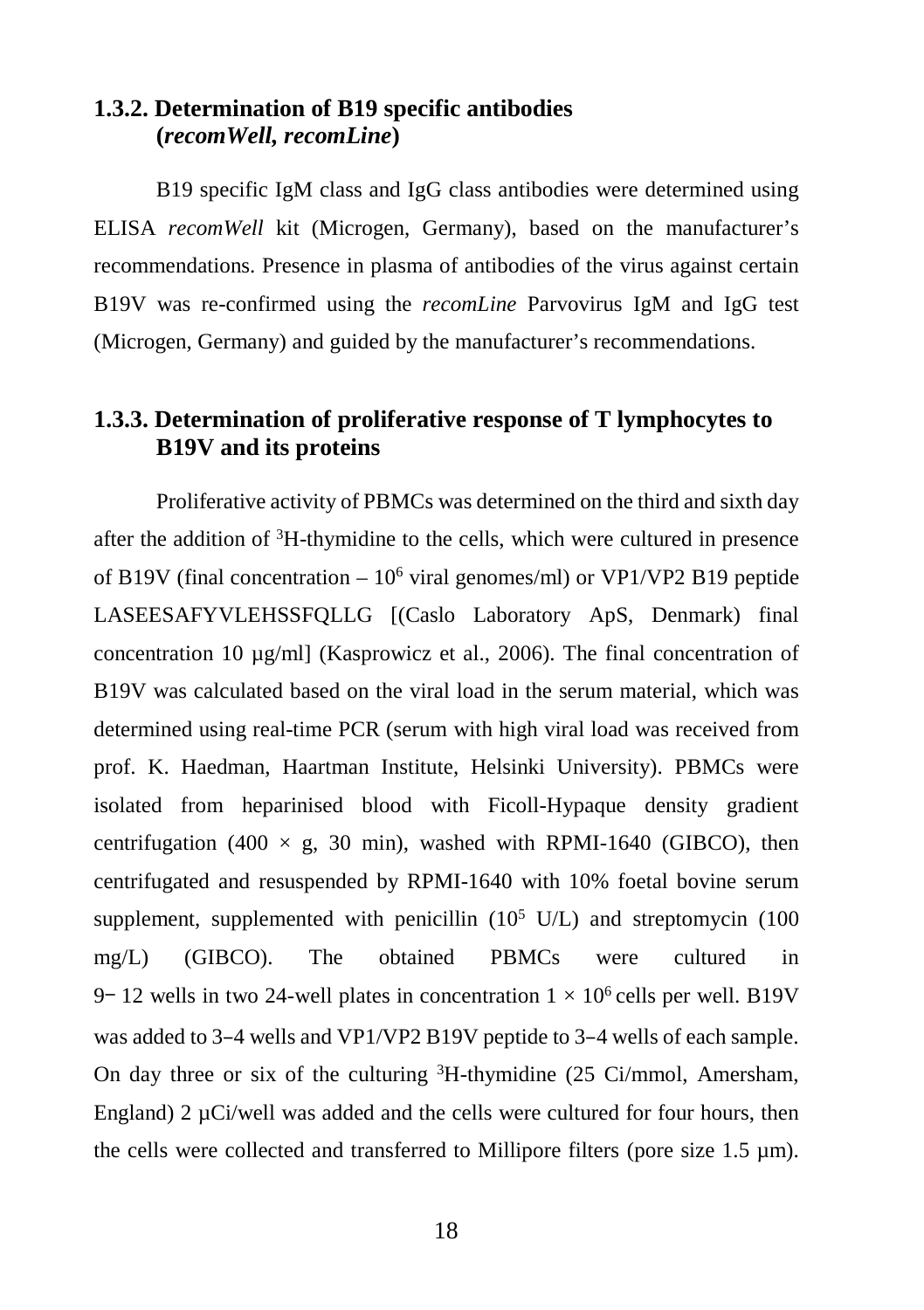The filters were twice rinsed with PBS and three times with 5 ml of 5% trichloroacetic acid to deposit DNA. The DNA was fixed with 1 ml of 96% ethanol and air dried at 37 °C. The inclusion of  ${}^{3}$ H-thymidine was measured using the Packard liquid scintillation analyser. The proliferative response of PBMCs was considered positive, if the inclusion of <sup>3</sup>H-thymidine in the cells stimulated by the virus or peptide at least doubled compared to the negative control. The data were expressed as count per minute (∆cpm): mean cpm (test antigen), mean cpm ( $median$ ) and as simulation indices (SI). SI = mean cpm (test antigen) / mean cpm (*media*). PBMC simulation with phytohemagglutinin M (GIBCO) (2µg/ml) followed by the addition of identical  ${}^{3}H$ -thymidine and culturing was used as a positive control.

# **1.3.4. Determination of persistent HHV-6 and HHV-7 infection and its stage of activity (nPCR)**

One microgram of blood and synovial tissue DNA, as well as 10 µl of plasma and synovial fluid DNA were used for nested PCR with specific HHV-6 and HHV-7 primers as described above (Secchiero et al., 1995; Berneman et al., 1992). Each experiment included HHV-6 and HHV-7 positive and negative control, as well as water control. The presence of HHV-6 and HHV-7 sequences in DNA, which was isolated from peripheral blood and synovial tissues, was used as a marker of persistent infection, but identification of DNA in cell-free plasma and synovial fluid – as a marker of active infection (reactivation). The number of persons with persistent infection at latent stage was obtained by calculating the difference between the total number of patients with persistent infection and persistent infection at active stage.

# **1.3.5. Determination of HHV-6 and HHV-7 specific antibodies (ELISA)**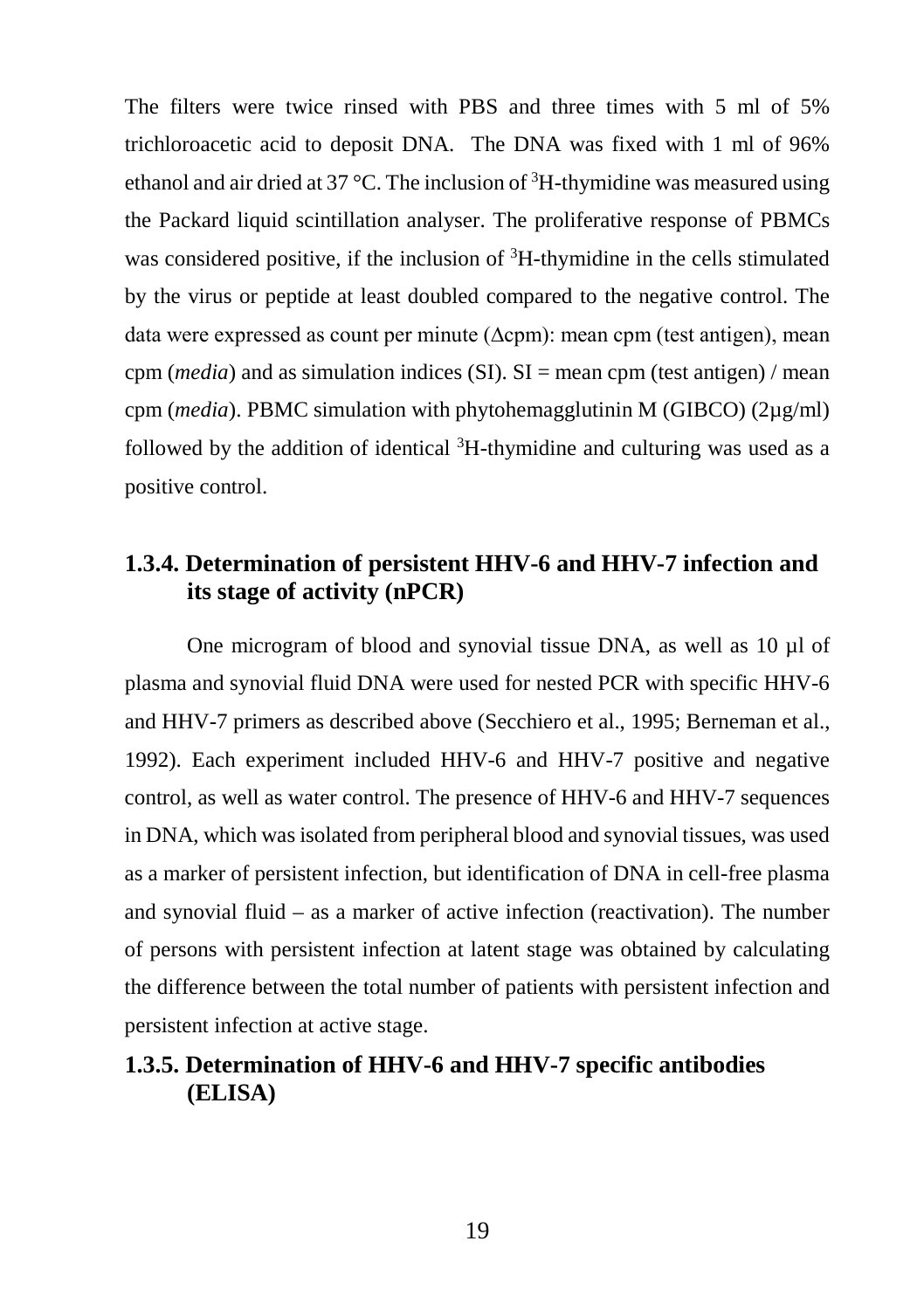As incidence of HHV-6 specific IgG class antibodies in the adult population is almost 100% (Braun et al., 1997), they cannot be used to differentiate between remote and persistent infection. Furthermore, kits for determination of HHV-6 IgM class antibodies, which would allow determining presence of an active infection, were not commercially available, when the doctoral thesis was written, therefore, the antibodies were not determined.

According to literary data, HHV-7 specific IgG class antibodies in the adult population are as common as HHV-6 specific IgG class antibodies (Clark et al., 1993). As kits for determination of HHV-7 IgM and IgM class antibodies were not commercially available, when the doctoral thesis was written, they were not determined.

# **1.3.6. Immunohistochemical determination of B19V, HHV-6 and HHV-7 antigens**

Synovial tissues from 6 RA and 43 OA patients were fixed in 10% neutral formalin, washed, dehydrated and contaminated with paraffin. 4–5 microns thick cuts made from 4 to 5 microns thick, dewaxed, rehydrated and dried haematoxylin for routine histopathological analysis and diagnosis detection, which include determination of the thickness of the upper lining of the synovial membrane and the lower layer (sublining), vascularization and inflammatory infiltration, the presence of lymphoid follicles according to previous recommendations (Baeten et al., 2003; Kruithof et al., 2005). The resulting sequential paraffin cuttings of synovial tissue were used for immunohistochemical analysis. Immunohistochemical reactions were performed using the anti-HHV-6 (2001) sc-65463 monoclonal antibody to detect both HHV-6A and HHV-6B type (*Santa Cruz Biotechnology, Inc., Santa Cruz, California, USA*, 1: 200 dilution) and anti-parvovirus B19 NCL-PARVO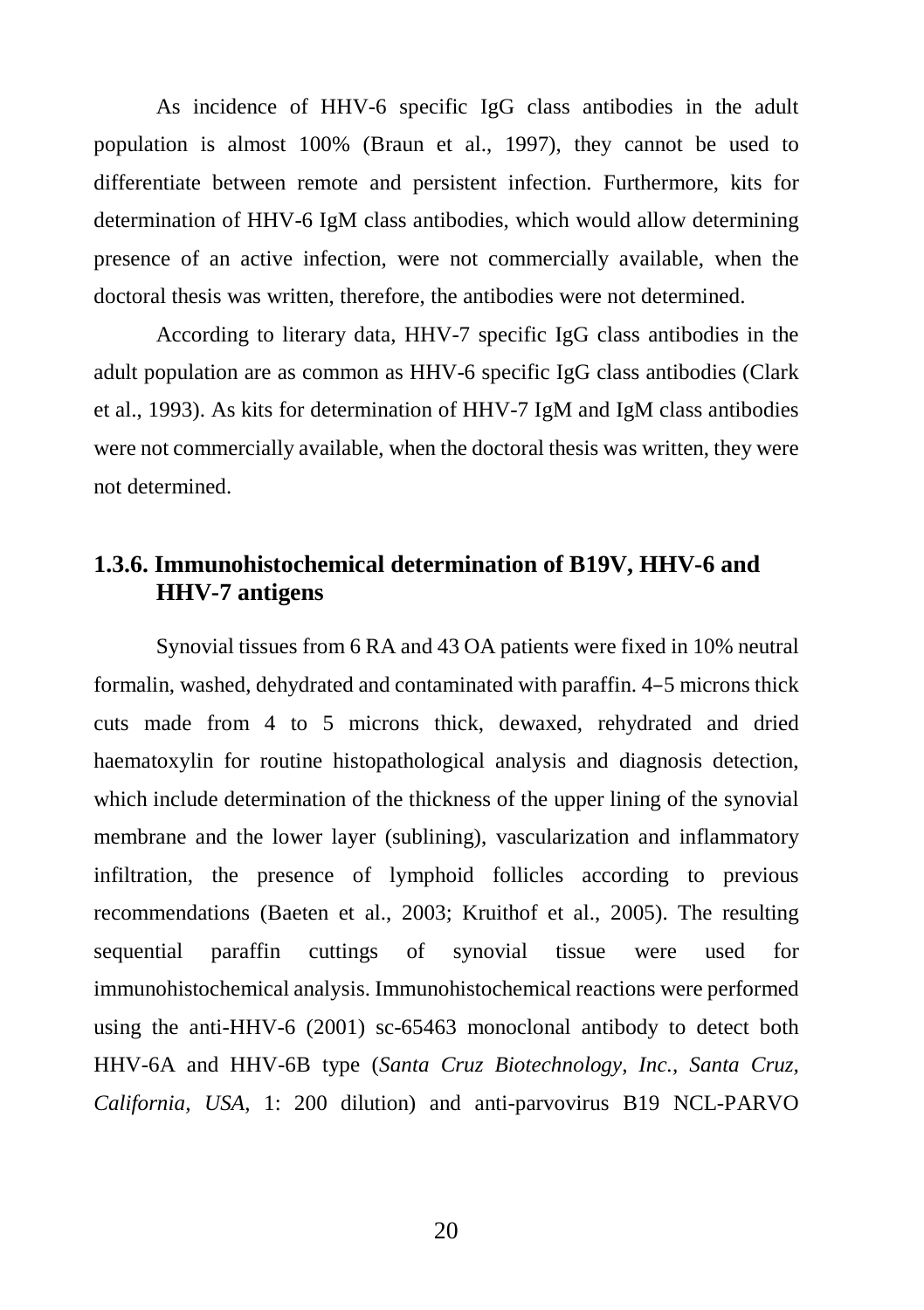monoclonal antibody, which allows the determination of VP1 / VP2 proteins (Leica Biosystems, Novocastra, 1:20 dilution).

Synovial macrophages were determined using a monoclonal anti-CD68 antibody (*DakoCytomation, Glostrup, Denmark*, 1: 100 dilution, PG-M1 clone) that recognizes lysosomes.

HiDef Detection ™ HRP Polymer System (*CellMarque, Rocklin, California, USA*) and DAB + Chromogen (*Cell Marque, Rocklin, California, USA*) were used to visualize the reaction results. Immunohistochemical controls include the replacement of primary antibodies with a buffer. The tissue cuttings were analyzed using an increase  $(\times 100$  to  $\times 400)$  and the preparations were analyzed by the *Leitz DMRB* light field microscope using the DFC 450C digital camera.

# **1.3.7. Determination of the level of cytokines involved in the inflammatory process**

Levels of MMP-9 and cytokines TNF-α, IL-6, IL-10, IL-12 and IL-17 were determined using enzyme-linked immunosorbent assay (ELISA) (TNF-α, IL-6 with *Nordic Biosite*, *Denmark* and MMP-9 and IL-17 with *R&D system*, *USA*, IL-10, IL-12 with *Affymetrix eBioscience, USA*) and the results were analysed for the presence of lack of markers of B19V, HHV-6 and HHV-7 infection.

#### **1.4. Therapy used for treatment of rheumatoid arthritis**

20 (19.6%) of RA patients used only NSAID without base therapy or other immunosuppressants. RA patients used the following drugs as monotherapy or in different combinations: 49 (47.6%) – GC, 41 (39.8%) – MTX,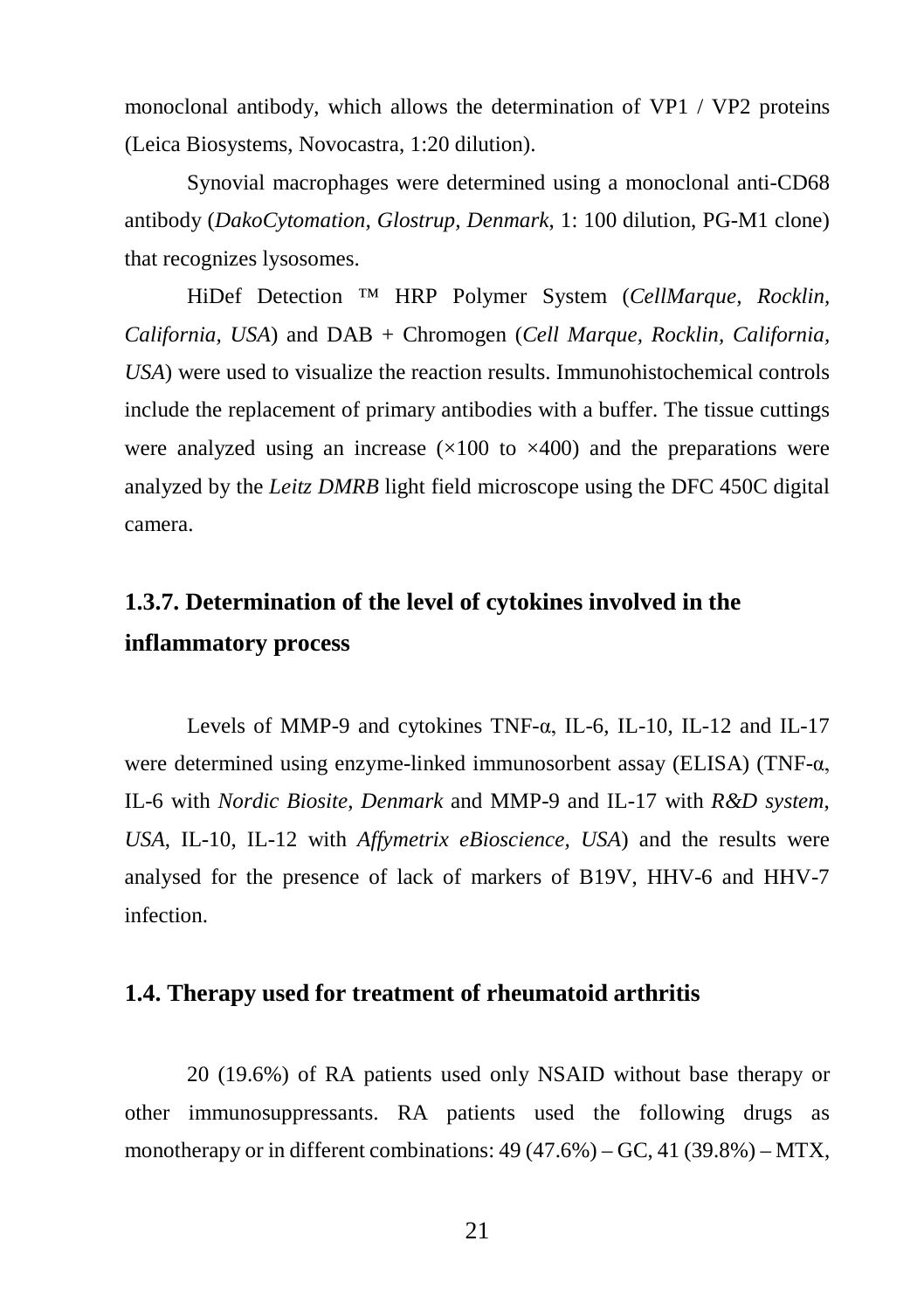19 (18.4%) – leflunomide, 10 (9.7%) – hydroxychloroquine, 31 (30.1%) sulfasalazine. 24 (23.3%) RA patients used a combination of different sDMARDs without MTX. Overall, 64 (62.1%) RA patients received sDMARD. 35 (54.7%) of them receive one sDMARD and 29 (45.3%) two or more sDMARD. 8 (7.8%) RA patients received sDMARD as monotherapy or in combination with other immunosuppressants.

RA patients were evaluated for the total impact of immunosuppressive therapy on the stage of activity of B19V, HHV-6 and HHV-7 persistent infection (B19V based on *recomLine* and *recomWell*, based on proliferative response of T lymphocytes to B19V antigens and incidence of B19V DNA sequences in cellfree plasma, HHV-6 and HHV-7 – based on incidence of virus-specific sequences in cell-free plasma).

#### **1.5. Statistical processing methods**

The data were analysed using SPSS Version 23 (SPSS Inc., Statistical Package for the Social Sciences, US product) and GraphPad Prism 6.0 software. Generally used descriptive and conclusive statistical methods, which are described in medical, biological, mathematical and general statistical literature, were used in the study. Mean levels of all clinical, laboratory parameters and plasma cytokines and MMP are expressed as medians with dispersion, which is characterised by interquartile region (IQR).

The following statistical methods were used for the verification of hypotheses according to the set objectives and type of data used:

- 1. ANOVA is a one-way analysis of variance used for comparison of mean values of a quantified variable in more than two independent samples;
- 2. The Fisher's exact test evaluates the credibility of differences between proportions of two samples;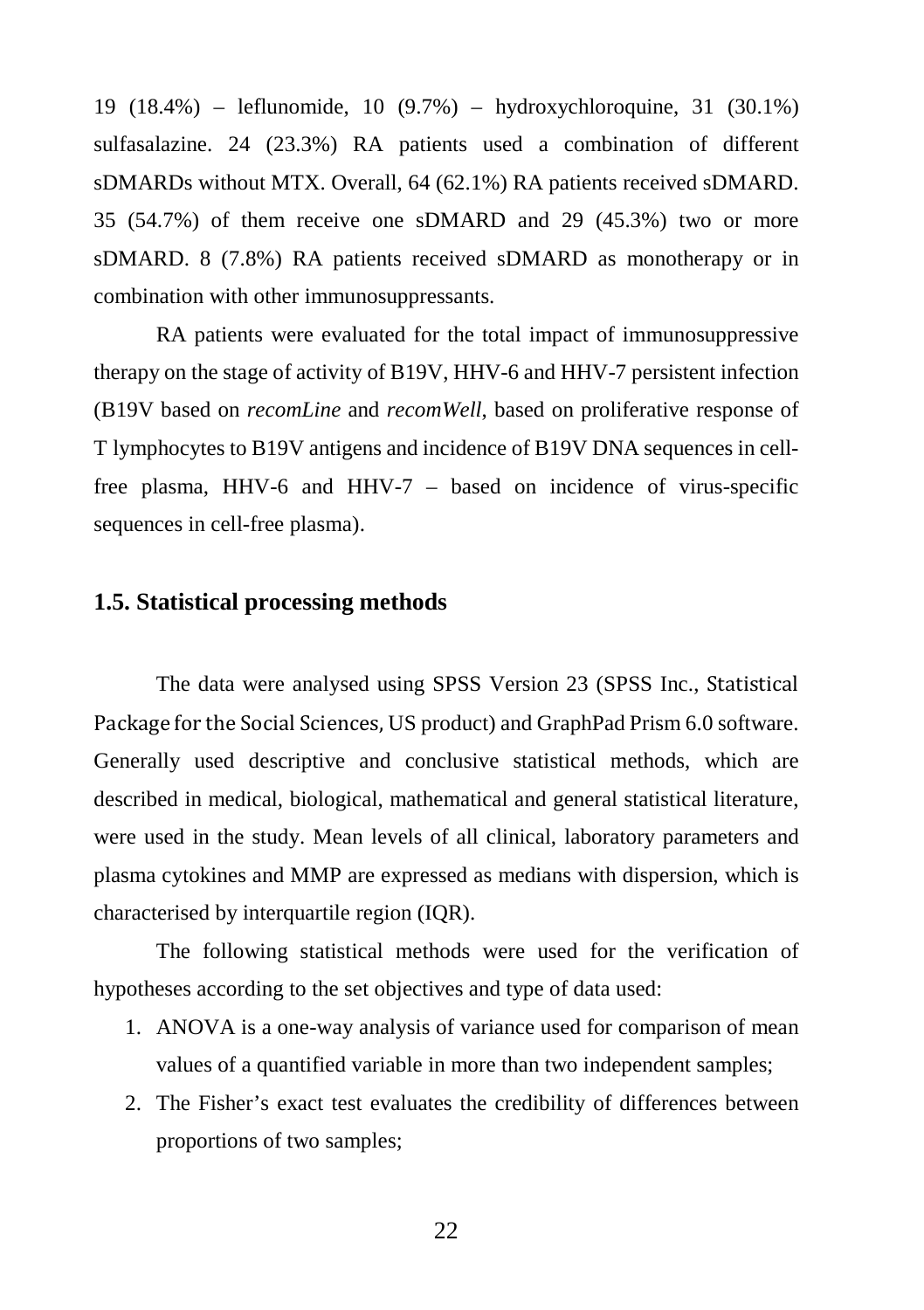- 3. The Chi-square test is a non-parametric test, which allows evaluating matching between two qualitative variables;
- 4. The Mann-Whitney test is a non-parametric criterion, which is used to determine the quantitative value of a value of interest in a small sample;
- 5. Student's t-test is a non-parametric criterion, which is used for the comparison of mean values of quantified variables of two independent samples.

The differences in characteristics for testing of hypotheses were evaluated with 95% confidence, which matches the significance level  $p = 0.050$ . The null hypothesis was rejected, because p value was smaller than 0.050, but if p value was bigger than 0.050 and smaller than 0.100, then the value was considered a trend of statistical difference.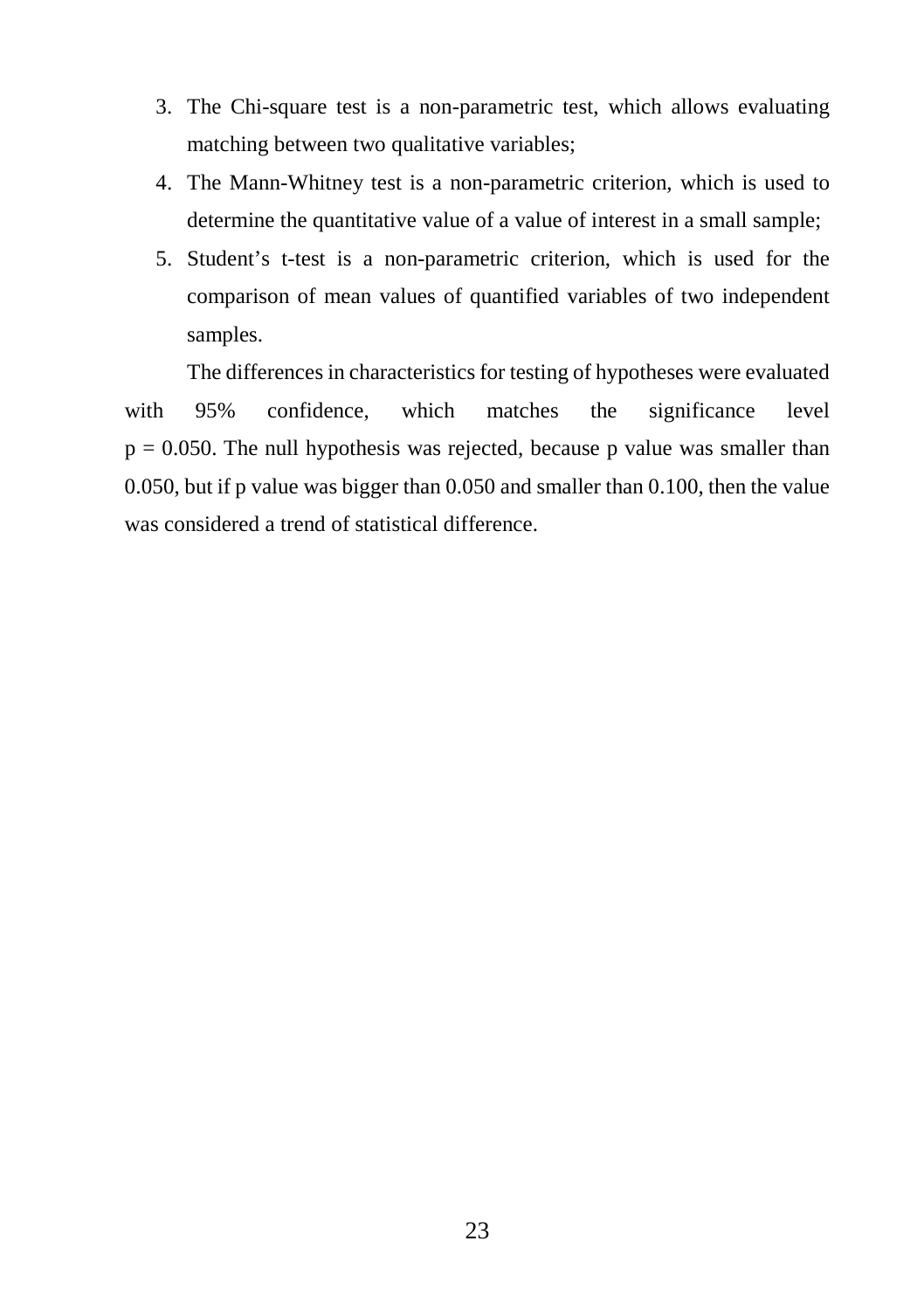# **2. RESULTS**

# **2.1. Clinical and laboratory characteristics of patients included in the study**

#### **2.1.1. Patients with rheumatoid arthritis**

According to the mean indicators of the disease activity, the disease of RA patients was with high activity. The most common RA complications were polyneuropathy 21.3%, rheumatoid nodules 16.3%, myopathic syndrome 26.6% and osteoporosis 20%, but less common specific damage of cervical vertebrae 3.8%, Sjogren's syndrome 6.3% and scleritis 1.3%. The total number of complications in the group of RA patients was 80. 52.5% of RA patients did not have any complications.

In the group of RA patients, the mean platelet count and haemoglobin corresponded to the reference range, while the mean number of lymphocytes was  $1.76 \pm 0.68$  x 109 / L, which was consistent with lymphopenia. Among RA patients, mean laboratory disease activity indicators were low. In the group of RA patients, remission according to DAS28 was found in 7.1% of patients, low disease activity – in 6.1%, medium high RA activity – in 49.5% and high disease activity – in  $37.4\%$  of RA patients. The total RA aggressiveness by RF and by anti-CCP was evaluated as high.

Mean cytokine levels among RA patients were not evaluated as markedly increased.

Based on the results of radiological examinations, RA patients were broken down into four radiological stages: stage I was found in 8.7% of patients, stage II – in 31.1% of patients, stage III – in 46.6% of patients and stage IV – in 13.6% of RA patients.

24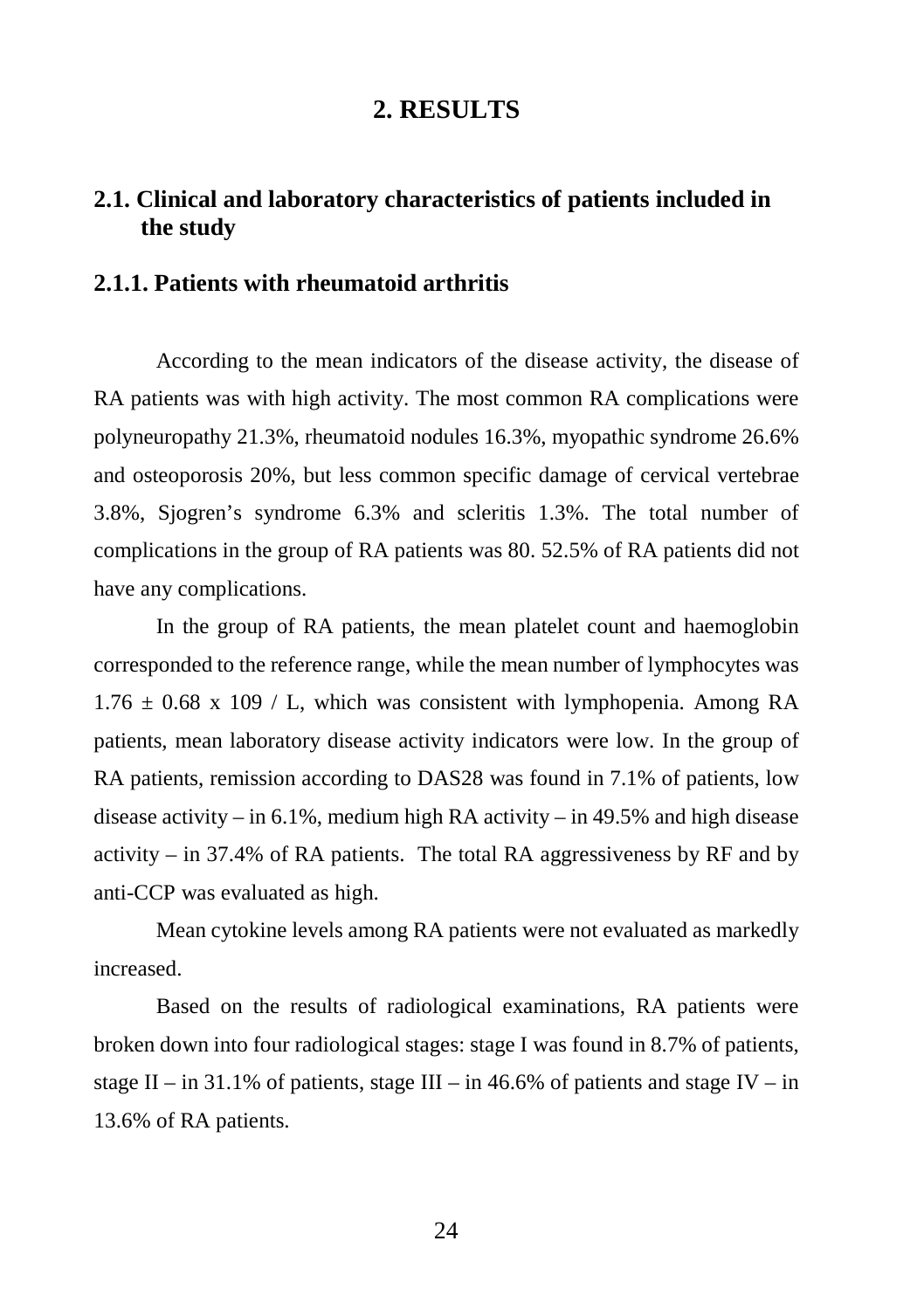# **2.1.2. OA patients**

The clinical characteristics of the OA group corresponded to medium active disease.

In OA patients, the mean platelet counts and haemoglobin corresponded to the reference range, while the mean number of lymphocytes was  $2.07 \pm 0.41$  $x 10^9$  / L, which was consistent with lymphopenia. Based on laboratory activity parameters, the OA patient group corresponded to mildly active OA. In the OA patient group, mean RF and anti-CCP levels corresponded to the respective reference interval – the mean RF level was 7.0 IU/ml (IQR 4.2–10.4) and the mean anti-CCP level was 7.0 IU/ml (IQR 7.0–12.3).

Mean cytokine levels among RA patients were not evaluated as markedly increased.

# **2.1.3. Control group individuals**

Control group individuals were practically healthy persons. The level of MMP-9 and cytokines in healthy control group individuals was determined without stated changes.

# **2.2. Finding of markers of a viral infection in RA patients**

# **2.2.1. Finding of markers of a B19V infection in RA patients**

The determination of B19V antibodies according to *recomWell* and PCR test was carried out for 96 RA patients. Based on *recomWell* and PCR results, RA patients were broken down into five groups: (1) 37 RA patients with remote B19V infection (presence of B19 IgG class antibodies only), (2) 15 RA patients with acute B19V infection (presence of B19 IgM class antibodies and/or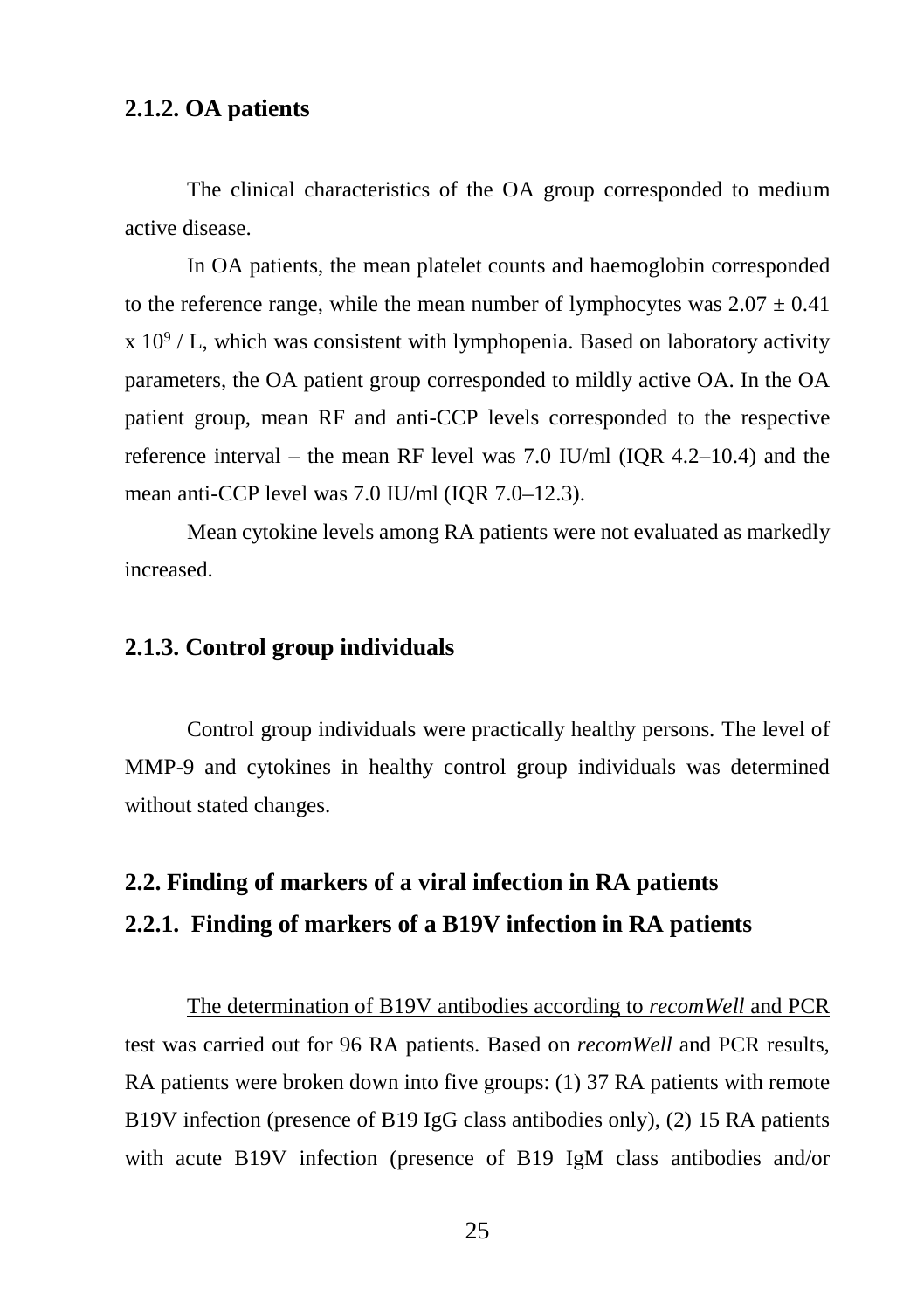viremia), (3) 14 RA patients with B19V persistent latent infection (presence of B19 IgG class antibodies and B19V DNA in blood), (4) 19 RA patients with B19V persistent active infection (presence of B19 IgG class antibodies and viremia) and (5) 11 RA without B19V infection (without B19V specific antibodies). The acute infection group also included RA patients with B19 IgM, IgG class antibodies and without viral genome in the DNA and presence of IgG NS-1 class antibodies. Full blood DNA PCR may be negative, because the test was conducted at an acute infection stage, when B19 IgG class antibodies have already appeared and the viral load is low. The persistent active infection group also included RA patients with B19 IgM and IgG class antibodies, no viral genome in the DNA, but with presence of NS-1 specific IgG class antibodies. The PCR finding may be negative due to low viral load.

SJC was considerably higher in RA patients with active persistent B19V infection than in patients with remote B19V infection ( $p = 0.018$ ). The duration and the radiological stage of the disease in these RA groups had no statistically credible difference.

The incidence of different RA complications in RA groups with different stages of activity of B19V infection was similar. The total number of complications in these RA groups did not significantly differ. Stages of activity of B19V infection in RA patients with a different treatment strategy did not significantly differ.

The level of ESR and CRP, RA laboratory activity indicators, between RA patient groups with different stages of B19V activity did not statistically credibly differ, and the level of anti-CCP, DAS28 and disease aggressiveness indicator, between them was similar. In RA patients with acute B19V infection, the RF level was considerably higher compared to RA patients without B19V infection ( $p = 0.015$ ), compared to RA patients with remote B19V infection ( $p =$ 0.001) and to RA patients with latent persistent infection ( $p = 0.027$ ). The degree of aggressiveness separately by RF and separately by anti-CCP level in RA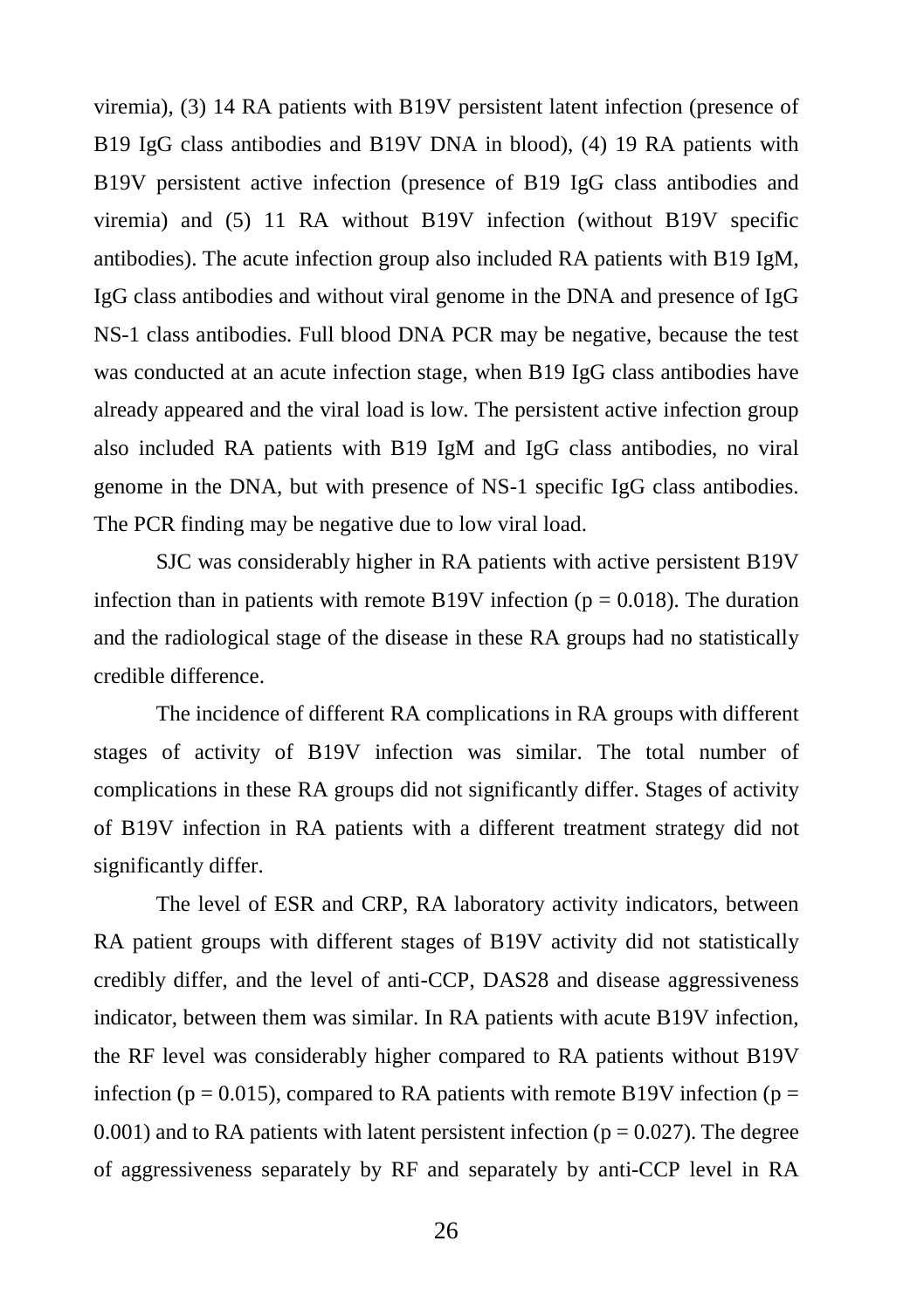patients with different stages of activity of B19V infection was similar. Furthermore, the total level of aggressiveness, when RF and anti-CCP levels were evaluated at the same time, was higher in RA patients with acute B19V infection than in patients without B19V infection ( $p = 0.013$ ) and in patients with remote B19V infection ( $p = 0.002$ ).

The mean haemoglobin, platelet and lymphocyte counts in these groups did not significantly differ.

The TNF- $\alpha$  level in the group of RA patients with remote B19V infection was lower than in groups of RA patients with active persistent B19V infection (p  $= 0.001$ ) and with acute B19V infection (p  $= 0.002$ ). In RA patients with acute B19V infection, the TNF- $\alpha$  level was higher compared to RA patients without B19V infection ( $p = 0.043$ ). The IL-17 level was higher in RA patients without B19V infection compared to the group of RA patients with remote B19V infection ( $p = 0.027$ ). The MMP-9 level in RA patients with active persistent B19V infection was found to be statistically credibly lower than in RA patients with remote B19V infection ( $p = 0.006$ ) and then in patients without B19V infection ( $p = 0.001$ ). The cytokine level among the mentioned patient groups did not significantly differ.

The determination of B19V antibodies according to *recomLine* test was carried out for all 103 RA patients. Based on *recomLine* and manufacturer's recommendations/protocols, RA patients were broken down into four groups: (1) 29 RA patients with years long B19V infection, (2) 34 RA patients with months to years long B19V infection, (3) 14 RA patients with weeks to months long B19V infection and (4) 19 RA patients without B19V infection. In seven RA patients the period, when they were infected with B19V, was unclear, therefore, their data were not used for further processing. The groups characterise the time period from the infection until the patient was included in the study.

No statistically credible differences in clinical parameters of the disease (TJC, SJC, VAS, morning stiffness) and in the radiological stage, DAS28,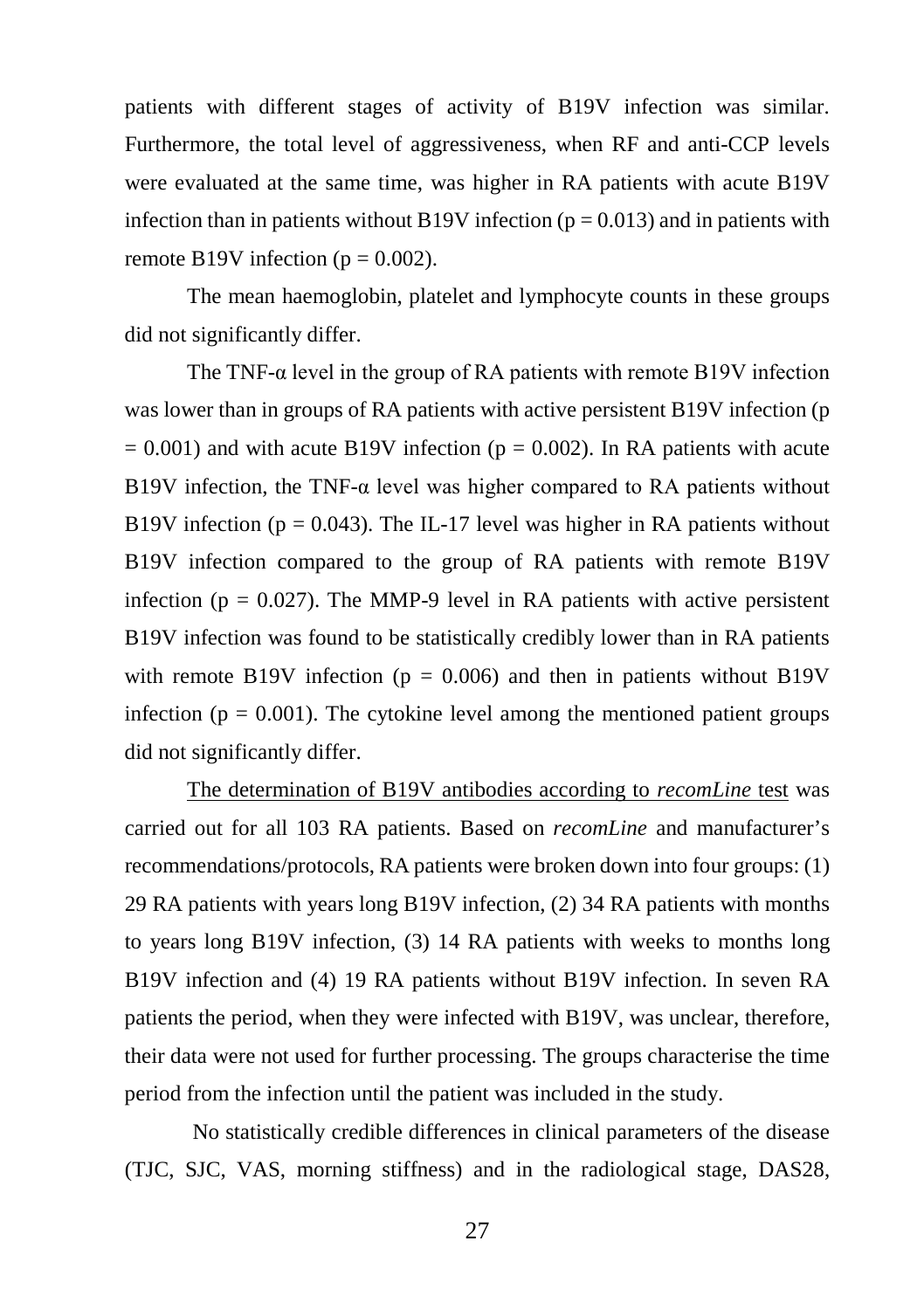laboratory disease indicators (ESR, CRP) aggressiveness (RF and anti-CCP) and other clinical (Hb, platelets, lymphocytes) indicators, as well as levels of MMP-9 and cytokines were found, taking into account the period of being infected with B19V before the inclusion in the study.

The incidence of RA complications in RA patients with different periods of infection with B19V before the inclusion in the study did not significantly differ (evaluating based on *recomLine*).

The mean level of IL-17 cytokine in RA patients with months to years long B19V infection was lower than in patients without B19V infection  $(p = 0.007)$ , while the mean level of IL-17 cytokine with weeks to months long B19V infection was higher than in RA patients with years long B19V infection  $(p = 0.025)$  and in patients with months to years long RA infection ( $p = 0.001$ ). Levels of other cytokines in RA patients with different period of infection with B19V before the inclusion in the study with RA did not differ.

The difference in proliferative response of T lymphocytes was found between RA patients and healthy control individuals. Lymphocytes of 73.6% of RA patients and lymphocytes of only 25.0% of healthy individuals responded with proliferation to B19V antigens. T lymphocytes of RA patients responded to B19V antigens (viruses and/or VP1/VP2 peptides) more frequently and much faster than control group individuals. On the third day of culturing proliferation of T lymphocytes in presence of B19V antigens was stated in 25/52 (48.0%) RA patients and only in 2/25 (8.0%) healthy individuals  $(p = 0.00068)$ . On the sixth day of culturing of T lymphocytes, 33/52 (63.5%) RA patients and only in  $8/25$  (32.0%) control group subjects (p = 0.01436) responded to B19V antigens.

Having analysed the response of T lymphocytes to B19V antigens depending on markers of B19V infection, it was determined that all RA patients (4/4) and all control group individuals (6/6), in whom no markers of B19V infection were found, did not respond to B19V antigens. In 10/14 (74.1%) RA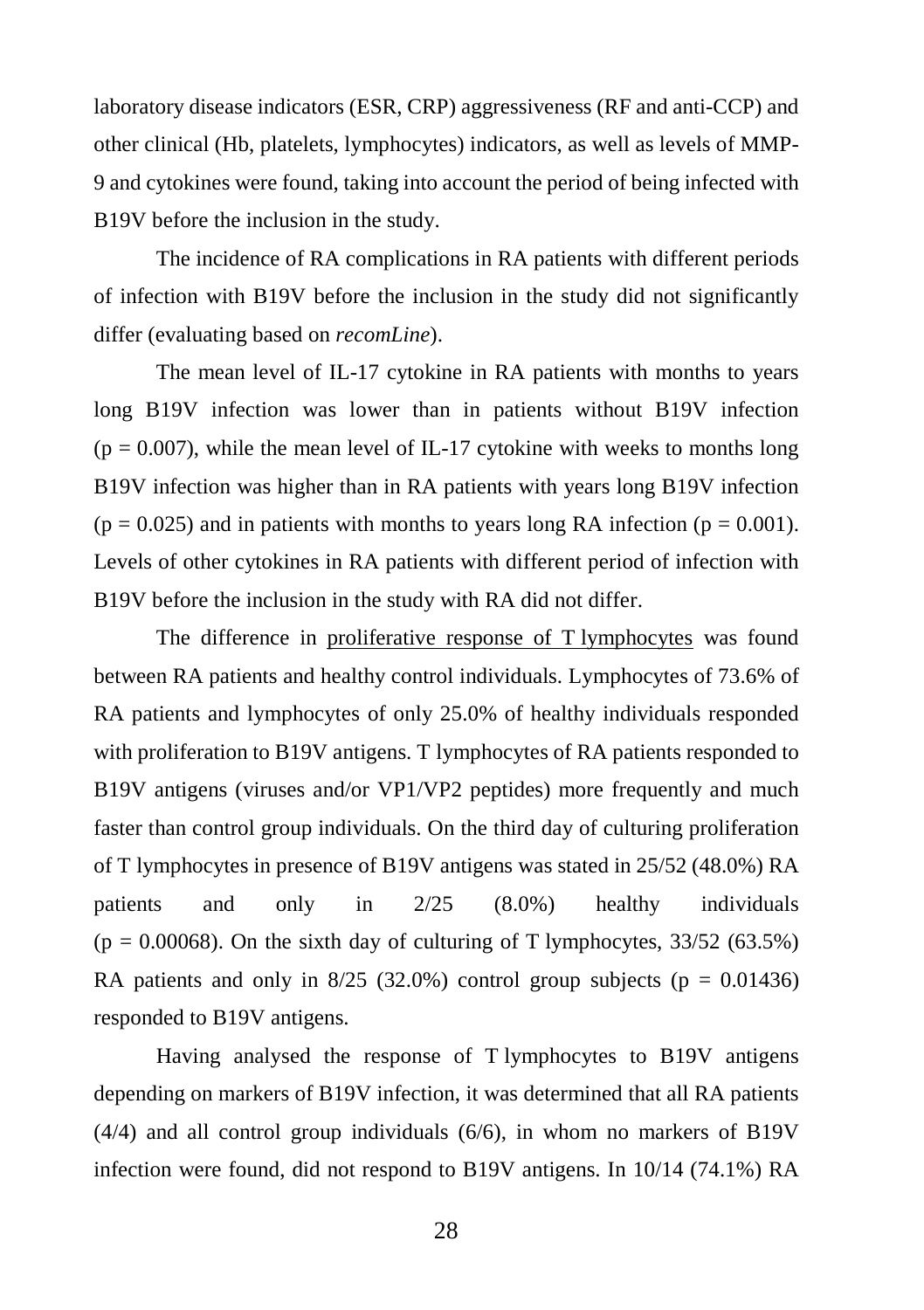patients with active B19V viral infection and both control group subjects with an active viral infection, T lymphocytes responded to B19V antigens on the third day of proliferation. Also, on the third day of proliferation, T lymphocytes of 13/29 (44.8%) remotely (years long) infected RA patients, including patients with remote B19V infection, responded to viral antigens, but T lymphocytes of remotely infected persons did not respond to B19V antigens on the third day (p=0.00071). Furthermore, on the sixth day of proliferation, T lymphocytes of 20/29 (68.9%) RA patients, who were infected several years ago, and T lymphocytes of  $6/17$  (41.1%) years long infected control individuals (p = 0.0347) responded to viral antigens with proliferation. The proliferative response of T lymphocytes to B19V antigens was found in 2/5 (40.0%) RA patients, in whom IgG class antibodies and B19V genome sequence PBL (persistent infection) was found, the proliferative response of T lymphocytes to B19V antigens was determined in 2/5 (40.0%) patients on the third day and in 4/5 (80.0%) patients on the sixth day. No persistent infection was found in the group of healthy individuals.

On the third day, the proliferative response of T lymphocytes in RA patients with acute B19V infection to B19 VP-1/VP-2 peptide was detected in 9/14 (64.2%) and on the sixth day – in  $8/14$  (57.1%) patients. T lymphocytes of both control group individuals with acute B19V infection responded to B19V antigens, but only on the sixth day. The proliferative response of T lymphocytes in remotely infected RA patients on the third day was detected in 8/29 (27.5%) and on the sixth day – in 7/29 (24.1%) patients. Furthermore, T lymphocytes of control group subjects with years long B19V infection before the inclusion in the study responded to B19V antigens only on the sixth day. T lymphocytes in 2/5 (40.0%) RA patients with latent persistent B19V infection responded with proliferation on the third day and  $4/5$  (80.0%) patient – on the sixth day. Thus, the proliferative response of T lymphocytes to B19V VP-1/VP-2 peptide was determined both in RA patients infected with the virus and in control group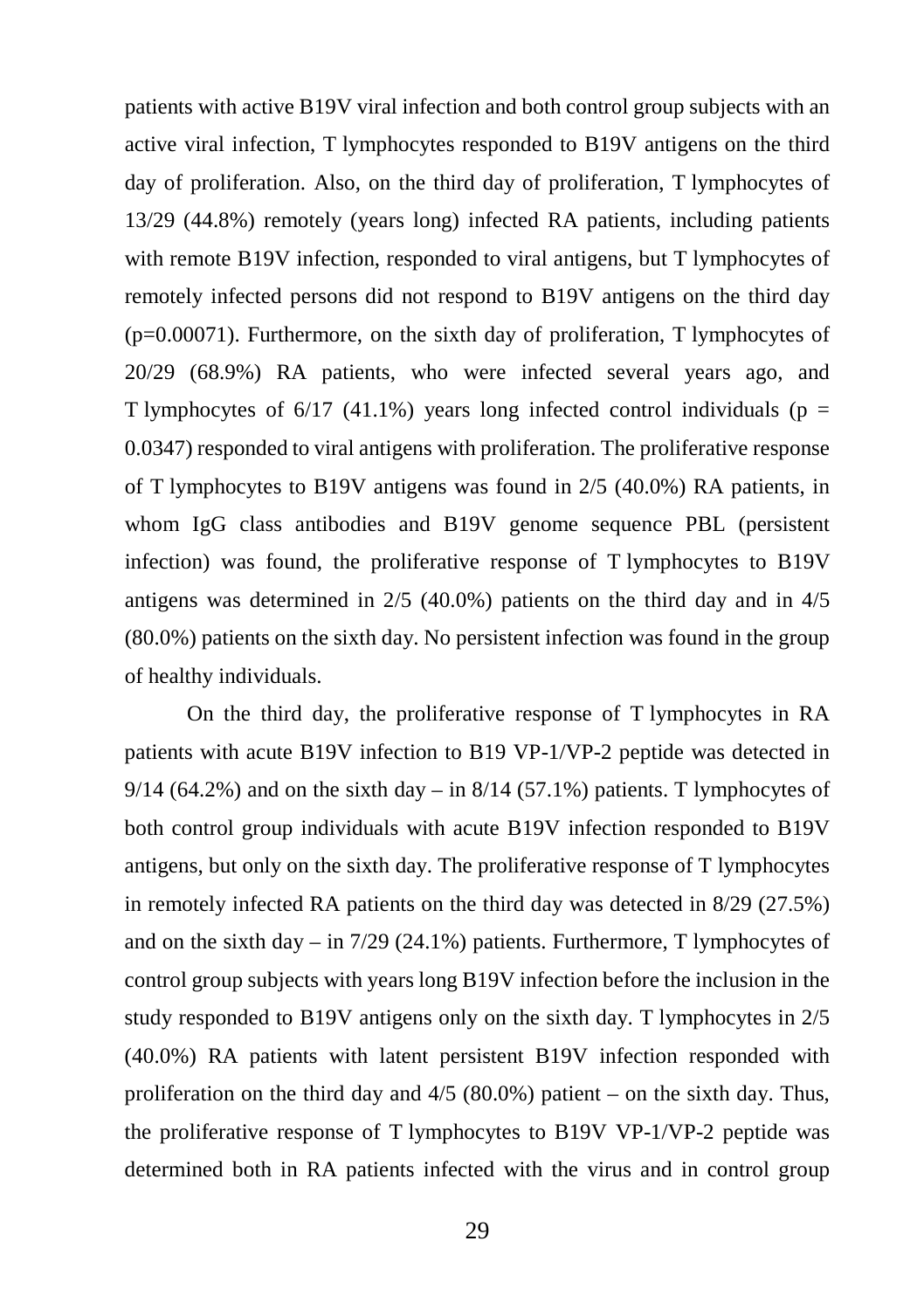individuals, but in RA patients this response was considerably faster, because on the third day it was detected only in the RA patient group ( $p = 0.009$ ; 0/19 vs 10/34).

Higher mean indicators of stimulation of T lymphocytes were found in groups of RA patients and healthy subjects with markers of active B19V infection and with markers of latent persistent infection (see Tab. 2.1).

Table 2.1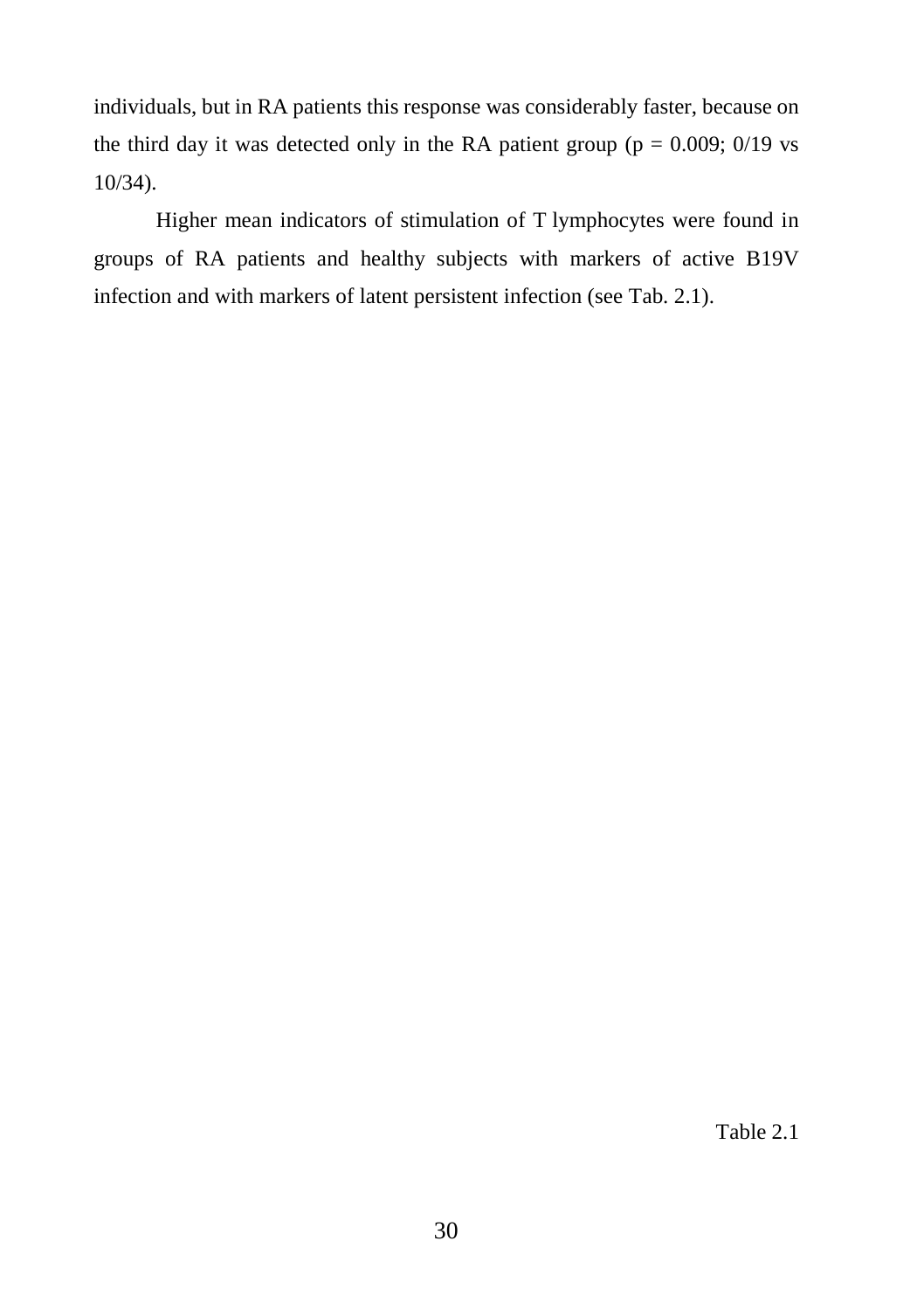# **Mean indicators of stimulations of T lymphocytes with B19V antigens in groups of RA patients and healthy individuals**

| RA patients with<br>markers of active<br><b>B19V</b> infection<br>$(n = 14)$ |                                     | <b>Remotely infected RA patients</b>               |                                    |                 |                        | <b>RA</b> patients<br>without markers<br>of B19V infection<br>$(n=4)$ |                   |         |  |
|------------------------------------------------------------------------------|-------------------------------------|----------------------------------------------------|------------------------------------|-----------------|------------------------|-----------------------------------------------------------------------|-------------------|---------|--|
| 3 days                                                                       | 6 days                              | IgG with B19<br>IgG only<br><b>DNA PBL</b> (latent |                                    | 3 days          | 6 days                 |                                                                       |                   |         |  |
| peptide/<br>virus                                                            | peptide/<br>virus                   |                                                    | (remote B19V<br>infection) ( $n =$ |                 | persistent B19V        | peptide/<br>virus                                                     | peptide/<br>virus |         |  |
|                                                                              |                                     |                                                    | 29)                                |                 | infection) ( $n = 5$ ) |                                                                       |                   |         |  |
|                                                                              |                                     | 3 days                                             | 6 days                             | 3 days          | 6 days                 |                                                                       |                   |         |  |
|                                                                              |                                     | peptide                                            | peptide                            | peptide/        | peptide/               |                                                                       |                   |         |  |
|                                                                              |                                     |                                                    |                                    | virus           | virus                  |                                                                       |                   |         |  |
|                                                                              |                                     | virus                                              | virus                              |                 |                        |                                                                       |                   |         |  |
| $2.00 \pm$                                                                   | $2.17 +$                            | $1.55 \pm$                                         | $1.63 \pm$                         | $1.87 + 0.5$    | $2.63 \pm$             | $0.99 \pm$                                                            | $1.04 \pm$        |         |  |
| 0.18                                                                         | 0.16                                | 0.12                                               | 0.09                               | 5               | 0.63                   | 0.10                                                                  | 0.05              |         |  |
| $1.76 \pm$                                                                   | $2.24 +$                            | $1.49 \pm$                                         | $1.88 \pm$                         | $1.30 \pm 0.2$  | $2.67 \pm$             | $1.13 \pm$                                                            | $1.07 \pm$        |         |  |
| 0.15                                                                         | 0.14                                | 0.12                                               | 0.12                               | $\overline{c}$  | 0.64                   | 0.03                                                                  | 0.07              |         |  |
|                                                                              |                                     |                                                    |                                    |                 |                        |                                                                       |                   |         |  |
|                                                                              | IgG only<br><b>Control subjects</b> |                                                    | <b>Control subjects</b>            |                 |                        |                                                                       |                   |         |  |
| with markers of                                                              |                                     | (remote B19V infection)                            |                                    |                 | without markers        |                                                                       |                   |         |  |
| active B19V                                                                  | $(n = 17)$                          |                                                    | of B19V infection                  |                 |                        |                                                                       |                   |         |  |
| infection ( $n = 2$ )                                                        |                                     |                                                    |                                    |                 |                        |                                                                       |                   | $(n=6)$ |  |
| 3 days                                                                       | 6 days                              |                                                    | 3 days peptide/                    | 6 days peptide/ |                        | 3 days                                                                | 6 days            |         |  |
| peptide                                                                      | peptide                             | virus                                              |                                    | virus           |                        | peptide/                                                              | peptide           |         |  |
|                                                                              |                                     |                                                    |                                    |                 |                        | virus                                                                 |                   |         |  |
| virus                                                                        | virus                               |                                                    |                                    |                 |                        |                                                                       | virus             |         |  |
| $1.78 \pm$                                                                   | $2.21 +$                            | $1.06 \pm 0.04$                                    |                                    | $1.56 \pm 0.20$ |                        | $1.11 \pm$                                                            | $0.96 \pm$        |         |  |
| 0.03                                                                         | 0.12                                |                                                    |                                    |                 |                        | 0.10                                                                  | 0.04              |         |  |
|                                                                              |                                     |                                                    | $0.99 \pm 0.03$                    | $1.46 + 0.16$   |                        |                                                                       |                   |         |  |
| $2.01 +$                                                                     | $2.62 +$                            |                                                    |                                    |                 |                        | $1.04 +$                                                              | $0.99 \pm$        |         |  |
| 0.01                                                                         | 0.10                                |                                                    |                                    |                 |                        | 0.08                                                                  | 0.06              |         |  |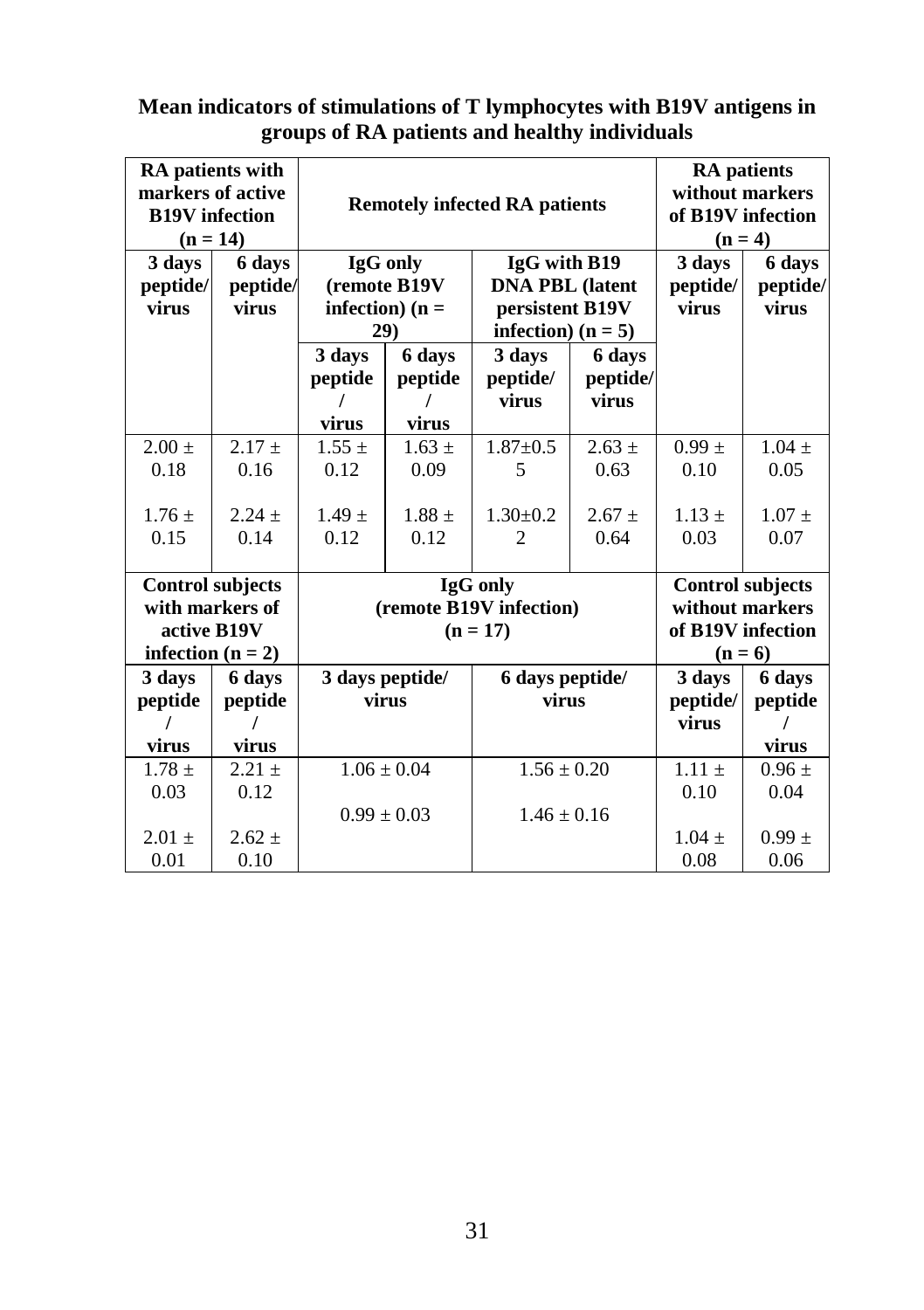# **2.2.2. Finding of markers of a B19V infection and other laboratory indicators depending on the therapy used**

# **Patient group, which did not receive DMARD as therapy**

If we compare RA patients, who received NSAID only, with RA patients, who received any of immunosuppressive drugs (sDMARD, bDMARD, GC), no significant differences were found by the B19V infection activity stage (according to the *recomWell* test) or by the period of infection with B19V before the inclusion in the study (according to the *recomLine* test). Among users of immunosuppressive drugs, proliferative response of T lymphocytes to B19V antigens on the third day was infrequent (45.2%), but on the sixth day it was credibly infrequent (66.7%) than among non-uses of these drugs (80% and 100%,  $p = 0.078$  and  $p = 0.046$ , respectively). The incidence of B19V IgM NS-1 and B19V IgG NS-1 antibodies did not differ among groups of users and non-users of immunosuppressants. The level of cytokines and MMP-9 did not statistically credibly differ among users and non-users. No significant differences in B19V infection activity phases according to the *recomLine* test compared to RA patients, who do not use DMARD.

The incidence of B19V DNA sequences in blood, plasma, synovial fluid or synovial tissues, as well as IgG class antibodies against B19V NS-1 did not significantly differ in RA patients, who use and do not use sDMARD. No statistically credible differences by any parameters were found in the RA patients, who used only one sDMARD. Furthermore, if an RA patient used two or more sDMARD, the proliferative response of T lymphocytes to B19V antigens on the third and sixth day was credibly lower than in the group on nonusers of sDMARD ( $p = 0.001$  un  $p = 0.001$ , respectively). The incidence of different stages of B19V infection according to the *recomLine* test and the

32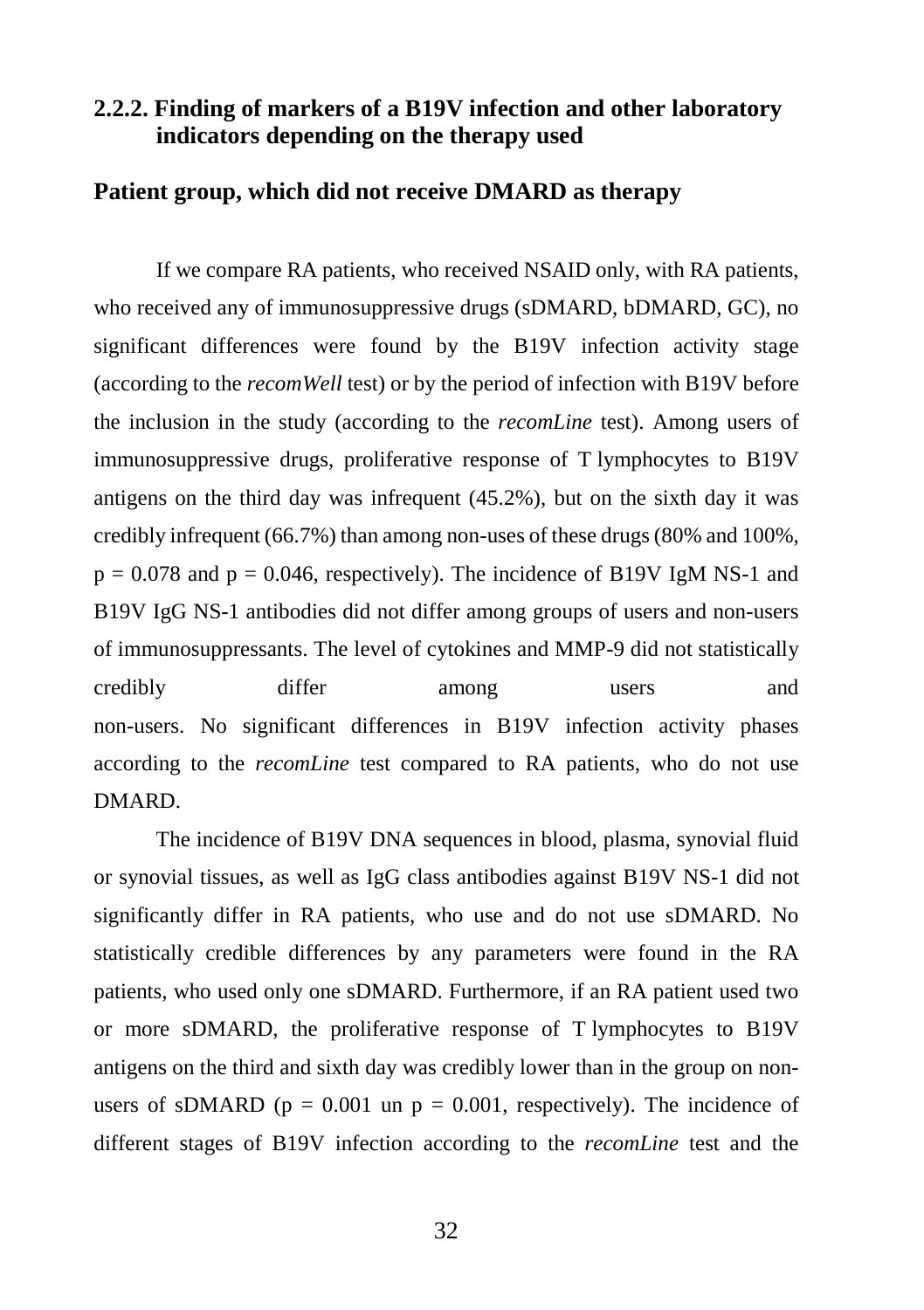incidence of B19V DNA sequences in blood, plasma, synovial tissues and synovial fluid in the group of RA patients, who did not use at least two sDMARD. Neither the use of sDMARD generally, nor the number of sDMARD used significantly affected the level of MMP-9 and cytokines in respective treatment groups.

#### **Patient group, which received glucocorticoids as therapy**

No difference was found in the incidence of different stages of B19V infection according to *recomWell*, compared to their incidence in groups of users and non-users of GC. The use of GC did not affect the proliferative response of T lymphocytes to B19V antigens on the third or sixth day. The incidence of IgM class antibodies against B19V NS-1 and IgG class antibodies against B19V NS-1 in both groups did not statistically differ. B19V DNA sequences in blood were found less frequently in GC users than non-users  $(p = 0.044)$ . The incidence of B19V DNA sequences in plasma, synovial fluid and tissues did not statistically differ.

# **Patient group, which received methotrexate as therapy**

The incidence of different stages of B19V infection determined according to the *recomWell* test and B19V infection according to the *recomLine* test, did not significantly differ among MTX users and non-users. The incidence of IgG and IgM class antibodies against B19V NS-1 did not differ among users and nonusers of MTX. The incidence of B19V genome sequences in the DNA isolated from blood, cell-free plasma, synovial fluid and tissues did not credibly differ.

To evaluate the potential effect of MTX on the immune response of B19V specific cells to viral antigens, the proliferative response of T lymphocytes was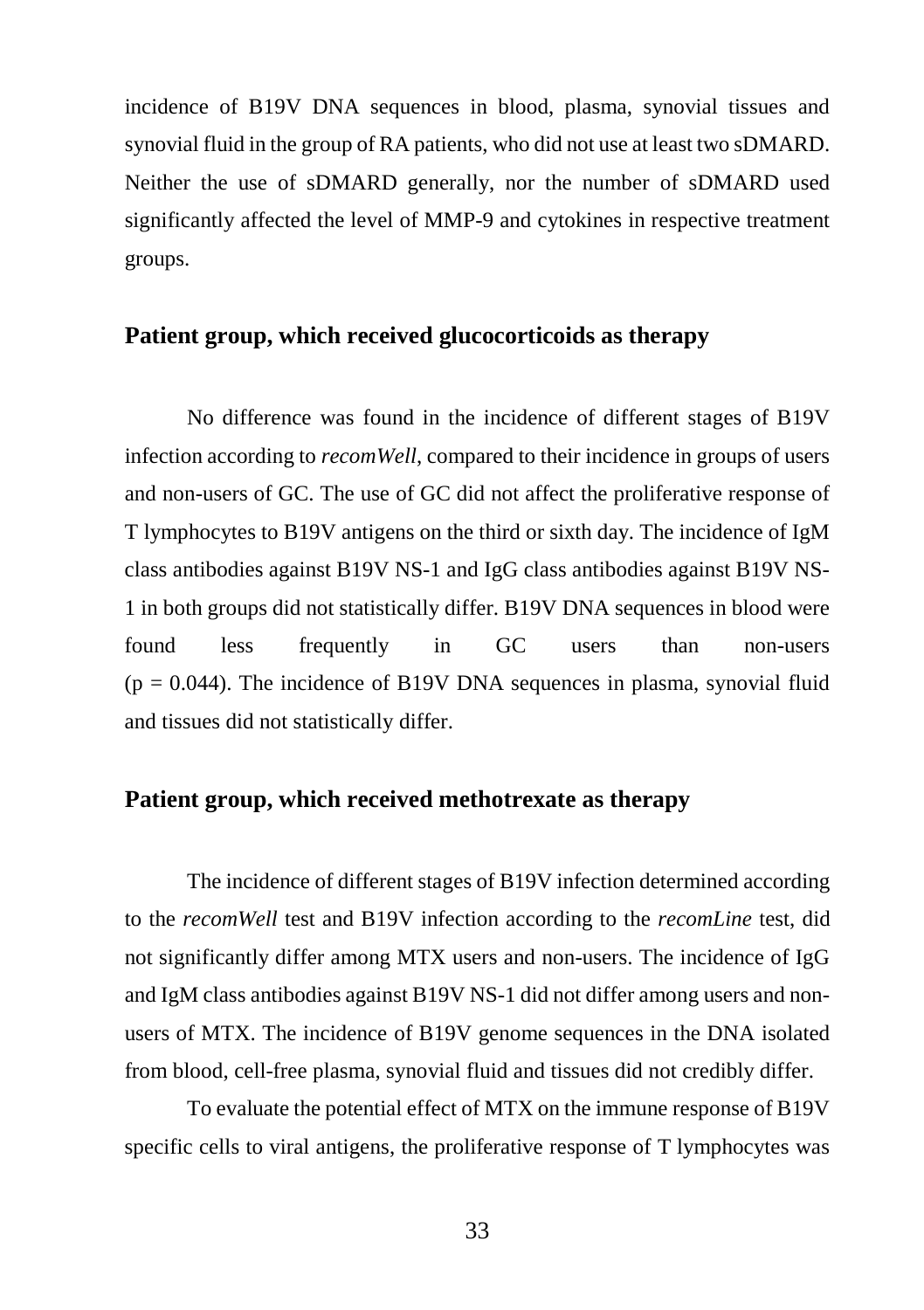compared in RA patients with and without MTX therapy on the third and sixth day. As a result, it was stated that in both treatment groups (with and without MTX) the T lymphocytes proliferative response on the sixth day was considerably higher than on the third day ( $p = 0.0001$  and  $p = 0.0001$ ). In RA patients, who did not receive MTX therapy, the detected mean T lymphocytes proliferative activity of cells was considerably higher both on the third and sixth day compared to the mean T lymphocytes proliferative activity of cells in control group individuals on the third and sixth day (see Fig. 1.1).



Figure 1.1. **Proliferative response of T lymphocytes in RA patients and control group individuals** (upper row images: intact lymphocyte cultivation with phytohemagglutinin M; median row images: lymphocyte cultivation with B19V genome; lower row images: lymphocyte cultivation with B19V VP1 / VP2 peptide)

No significant differences in T lymphocytes proliferative activity was found between RA patients with MTX therapy and RA patients without MTX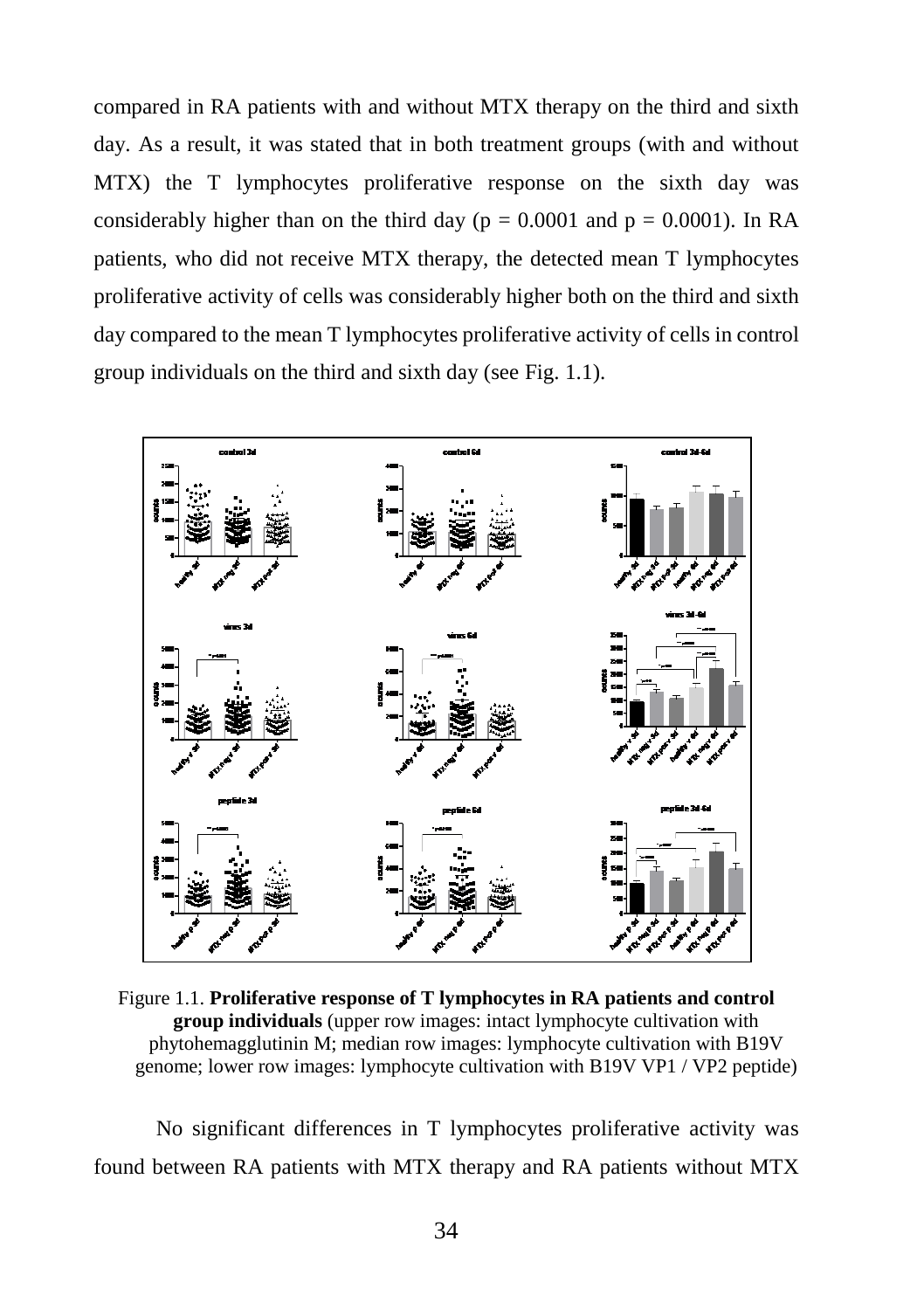therapy, as well as between RA patients with MTX therapy and healthy individuals. Taking into account high individual variability in RA patients with and without MTX therapy, RA patients and control group subjects were broken down into two subgroups depending on the mean T lymphocyte count. The T lymphocytes proliferative activity, which was determined without adding B19V antigens (negative control), was assumed as 100%. Thus, one subgroup included RA patients or healthy subjects, whose proliferative activity is similar to the negative control group, but the second subgroup – RA patients or healthy subjects, whose proliferative activity is higher than in the negative control group. Using this analysis, considerable differences were found on the third and sixth day of T lymphocytes proliferation between RA patients, who receive and who do not receive MTX.

The subgroup with high T lymphocytes proliferative activity on the third day of culturing included considerably less RA patients receiving MTX than RA patients, who do not receive MTX therapy ( $p < 0.025$ ), but it was significantly higher than in the control group ( $p < 0.0374$ ). In RA patients, who had faster proliferative response of T lymphocytes to B19V antigens and who did not receive MTX, proliferative activity was also higher than in the control group (p  $= 0.0001$ ). The group with high T lymphocytes proliferative activity on the sixth day of culturing included less RA patients receiving MTX than patients without MTX therapy ( $p < 0.012$ ), but it was similar to the number of healthy control individuals. Both on the third and sixth day of culturing, the number of RA patients with high T lymphocytes proliferative activity and without MTX therapy was significantly higher compared to the number of healthy control subjects (p  $< 0.0001$ ).

#### **Patient group, which received sDMARD without MTX as therapy**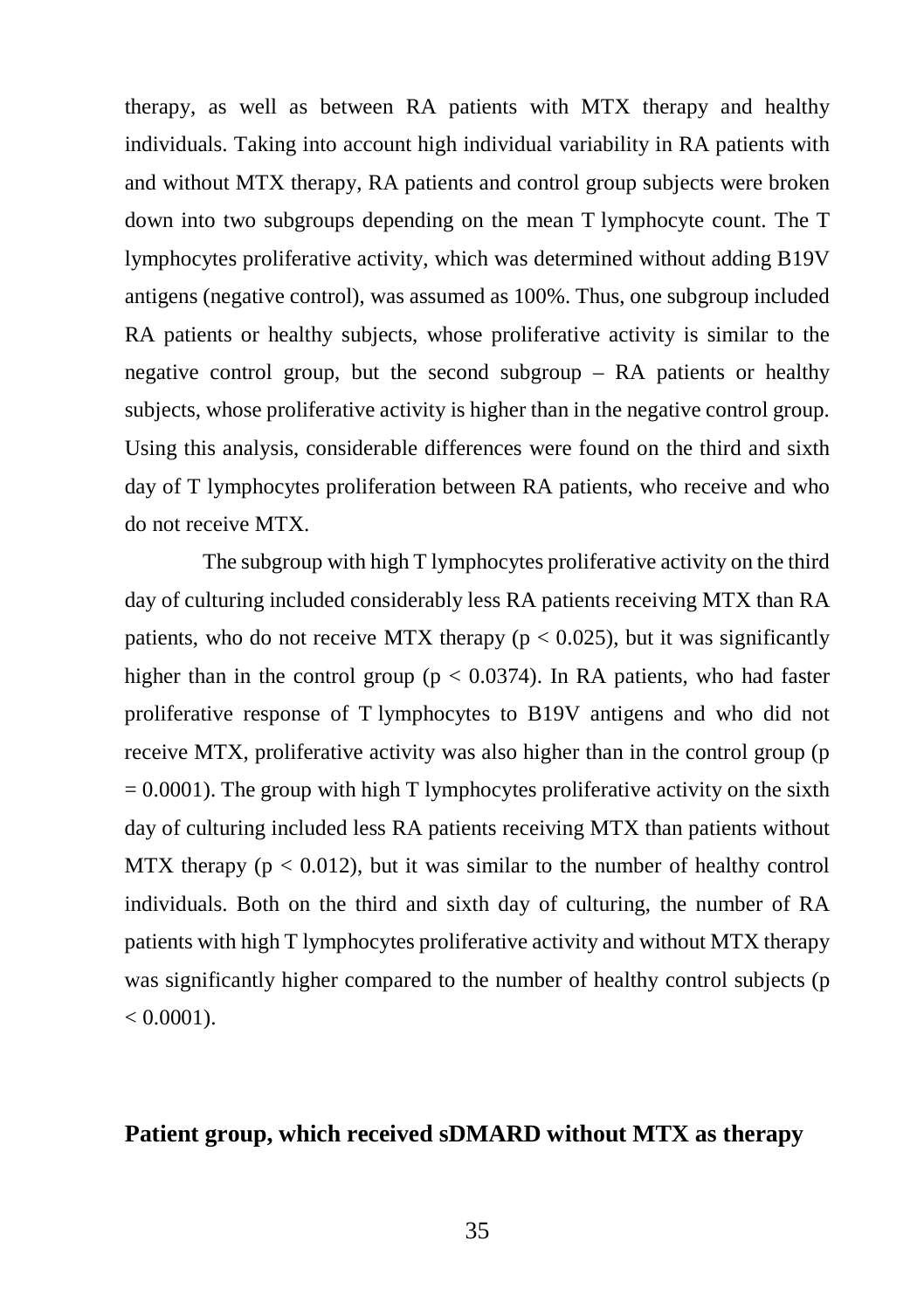In the group of RA patients, who used sDMARD without MTX, the incidence of B19V infection activity stage according to *recomWell*, as well as B19V infection according to the *recomLine* test and proliferative response of T lymphocytes to B19V antigens on the third and sixth day of culturing, as well as IgM class antibodies against B19V NS-1 did not statistically differ from the RA patients, who did not use sDMARD without MTX. The incidence of B19V, HHV-6 and HHV-7 specific DNA in DNA samples isolated from blood, cell-free plasma, synovial fluid and tissues did not significantly differ. In the group of users of sDMARD without MTX, IgG class antibodies against B19 NS-1 were found more frequently (50.0%) than in the group of non-users (26.9%,  $p = 0.046$ .

#### **Patient group, which received bDMARD as therapy**

Among users and non-users of bDMARD, the incidence of B19V infection activity stage according to *recomWell*, the duration of B19V infection before the inclusion of the patient in the study according to the *recomLine* test and proliferative response of T lymphocytes to B19V antigens on the third and sixth day of culturing, as well as IgG and IgM class antibodies against B19V NS-1 did not statistically differ. The incidence of B19V genome in the DNA isolated from blood, cell-free plasma, synovial fluid and tissues did not significantly differ.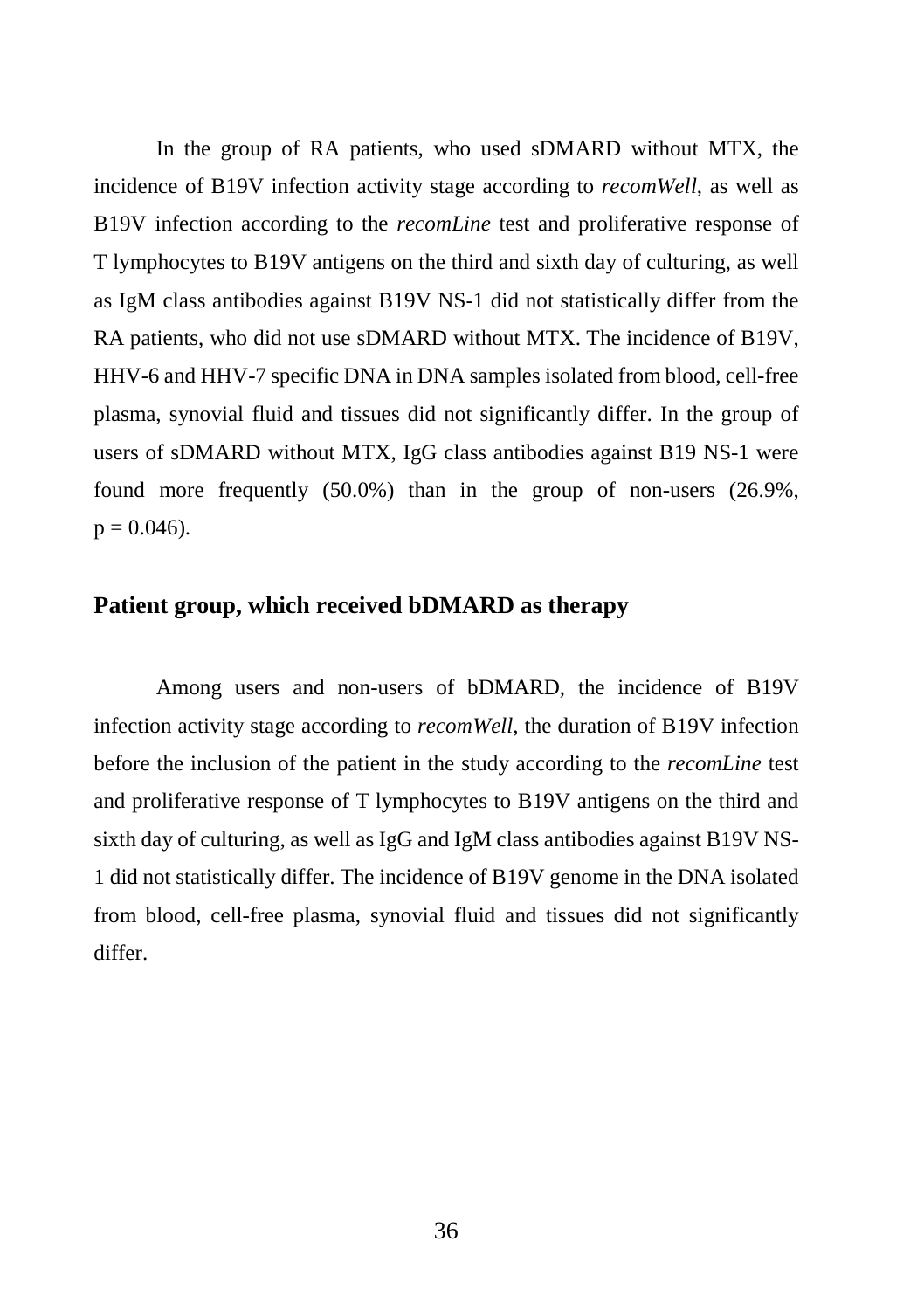# **2.2.3. Finding of markers of a HHV-6 and HHV-7 infections in RA patients**

Persistent HHV-6 and/or persistent HHV-7 infection was found in 67/80 (81.3%) RA patients included in the study. Among the RA patients with persistent HHV-6 and/or HHV-7 infection 6/67 (9.0%) had HHV-6 infection only,  $42/67$  (62.7%) – HHV-7 infection only and  $19/67$  (28.4%) – HHV-6 and -7 infection at the same time (see Table 2.2).

Table 2.2

| Type of          | N <sub>o</sub> | Persistent viral |            |            | Active viral infection |            |            | With      |
|------------------|----------------|------------------|------------|------------|------------------------|------------|------------|-----------|
| <i>infection</i> | infectio       | infection        |            |            |                        | latent     |            |           |
|                  | n              | <b>HHV</b>       | <b>HHV</b> | <b>HHV</b> | Only                   | Only       | <b>HHV</b> | infection |
| <b>Group</b>     |                | -6               | -7         | $-6+$      | <b>HHV</b>             | <b>HHV</b> | $-6+$      |           |
|                  |                |                  |            | <b>HHV</b> | -6                     | $-7$       | HHV        |           |
|                  |                |                  |            | -7         |                        |            | $-7$       |           |
| RA               | 13/80          | 6/67             | 42/67      | 19/67      | 8/67                   | 11/67      | 2/67       | 46/67     |
| $n=80$           |                |                  |            |            |                        |            |            |           |
| <b>OA</b>        | 15/78          | 1/63             | 41/63      | 21/63      | 9/63                   | 7/63       | 7/63       | 40/63     |
| $n = 78$         |                |                  |            |            |                        |            |            |           |
| Healthy          | 4/19           | 0/15             | 10/15      | 5/15       | 3/15                   | 2/15       | 1/15       | 9/15      |
| control          |                |                  |            |            |                        |            |            |           |
| individual       |                |                  |            |            |                        |            |            |           |
| s                |                |                  |            |            |                        |            |            |           |
| $n=19$           |                |                  |            |            |                        |            |            |           |

**Incidence of persistent, active and latent HHV-6 and HHV-7 infection in RA and OA patients, and in healthy individuals**

Reactivation of HHV-6 was found in 10/67 (14.9%) RA patients. Reactivation of HHV-6 infection only was found in 8/25 (32.0%) RA patients with persistent HHV-6 infection. Furthermore, reactivation of HHV-7 was found in 13/67 (19.4%) RA patients. Reactivation of HHV-7 infection was found in 11/61 (18.0%) RA patients with persistent HHV-7 infection. Two of 19 RA patients with persistent infection of both viruses (HHV-6 and HHV-7) demonstrated reactivation of both of these viruses (10.5%) (see Table 2.2).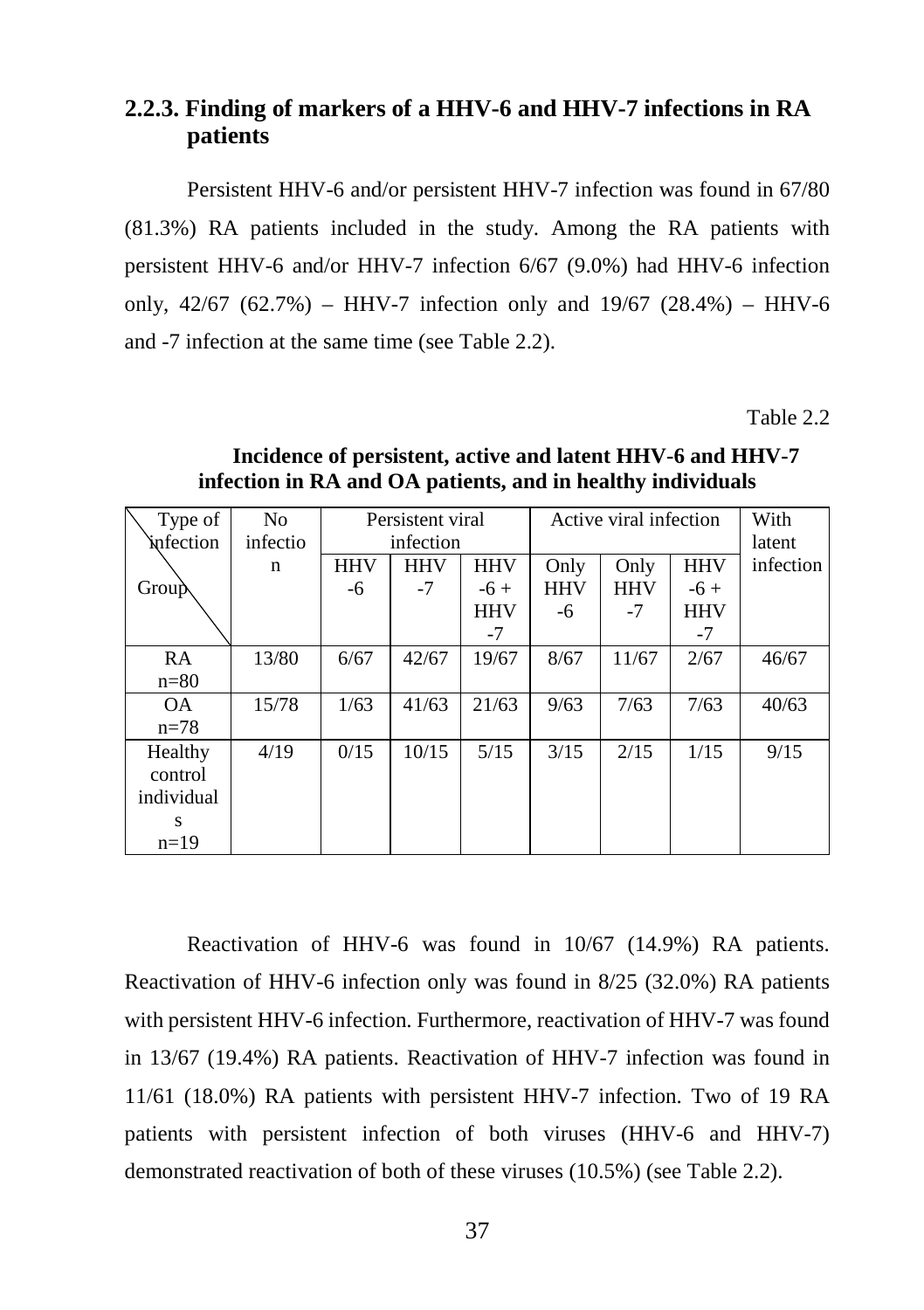Among RA patients, persistent HHV-6 monoinfection at latent stage was found in 4/6 (66.7%) patients. Persistent HHV-7 infection at latent stage was found in 31/42 (73.8%) RA patients. Simultaneous persistent HHV-6 and HHV-7 infection at latent stage was found in 11/19 (57.9%) RA patients.

#### **2.2.4. Finding of markers of HHV-6 and HHV-7 infections in connection with RA clinical activity and laboratory indicators**

TJC and SJC and strength of pain at VAS, as well as frequency of complications – rheumatoid nodules, specific damage of cervical vertebrae, osteoporosis, Sjogren's syndrome, scleritis and polyneuropathy in RA patients with different stages of activity of persistent HHV-6 and HHV-7 infection or also without an infection were similar. However, morning stiffness was longer in RA patients with latent HHV-6 infection than with active HHV-6 infection ( $p =$ 0.02). Mean TJC and SJC and the duration of morning stiffness were higher in RA patients than in OA patients without HHV-6 and HHV-7 infection. The myopathic syndrome is less common in RA patients with active HHV-7 infection compared to RA patients, who had latent HHV-6 infection  $(p = 0.0117)$  and patients without HHV-6 and HHV-7 infection  $(p = 0.0158)$ . Such a serious RA complication as scleritis was found only in patients with latent HHV-7 infection, but specific damage of cervical vertebrae – in RA patients with latent HHV-6 and HHV-7 infection.

Disease activity indicators DAS28 and ESR in RA patients at different stages of activity of persistent HHV-6 and/or HHV-7 infection did not differ. In all groups, where HHV-6 and/or HHV-7 infection was found, RA activity according to the DAS28 indicators was medium high. CRP and ESR indicators in all RA patient groups were also increased.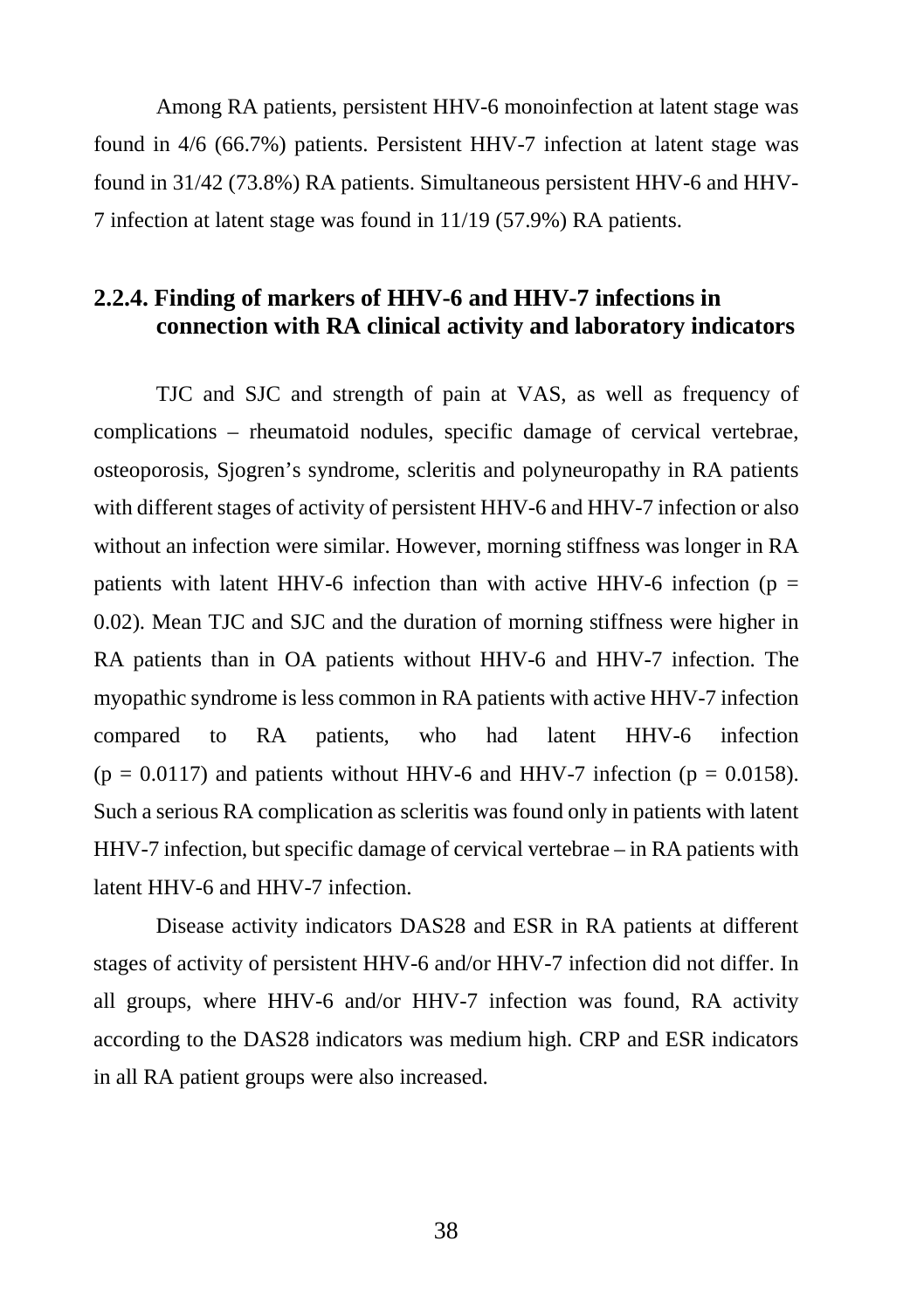Mean values of both disease aggressiveness indicators RF and anti-CCP in RA patients were increase, but without significant differences at different stages of activity of persistent HHV-6 and HHV-7 infection.

The breakdown of radiological stages between RA patients with different persistent HHV-6 and/or HHV-7 infection activity stages was similar.

In RA patients without HHV-6 and HHV-7 infection, the mean values of CRP and ESR were higher compered to OA patients without infection  $(p < 0.05)$ .

Mean levels of haemoglobin, platelets and lymphocytes in RA patients with different stages of activity of persistent HHV-6 and HHV-7 infection did not differ.

The mean level of IL-6 was considerably lower in RA patients with active HHV-6 infection than in patients with latent HHV-6 infection (p = 0.0478). The mean levels of TNF- $\alpha$  and IL-17 in RA patients with different persistent HHV-6 and HHV-7 infection activity stages were similar. The mean level of IL-10 was considerably lower in RA patients with active HHV-7 infection compared to RA patients with latent HHV-7 infection and RA patients without infection ( $p = 0.0488$  and  $p < 0.0001$ , respectively). The mean level of MMP-9 was considerably lower in RA patients with active HHV-7 infection compared to RA patients with latent HHV-7 infection and patients with active HHV-6 infection ( $p = 0.0199$  and  $p = 0.006$ , respectively).

Significant differences were found in mean levels of IL-6 and anti-CCP between RA and OA patients and healthy individuals without HHV-6 and HHV-7 infection. In RA patients without both viral infections, the mean level of IL-6  $(p = 0.0186)$ , RF  $(p = 0.0007)$  and anti-CCP  $(p = 0.0346)$  was considerably higher than in OA patients without infection. RA patients with active HHV-6 infection showed higher mean TJC (p = 0.0013) and SJC  $(p = 0.003)$  and the duration of morning stiffness  $(p = 0.0195)$ , as well as the mean level of RF ( $p = 0.001$ ), anti-CCP ( $p = 0.0063$ ) and MMP-9 ( $p = 0.0252$ )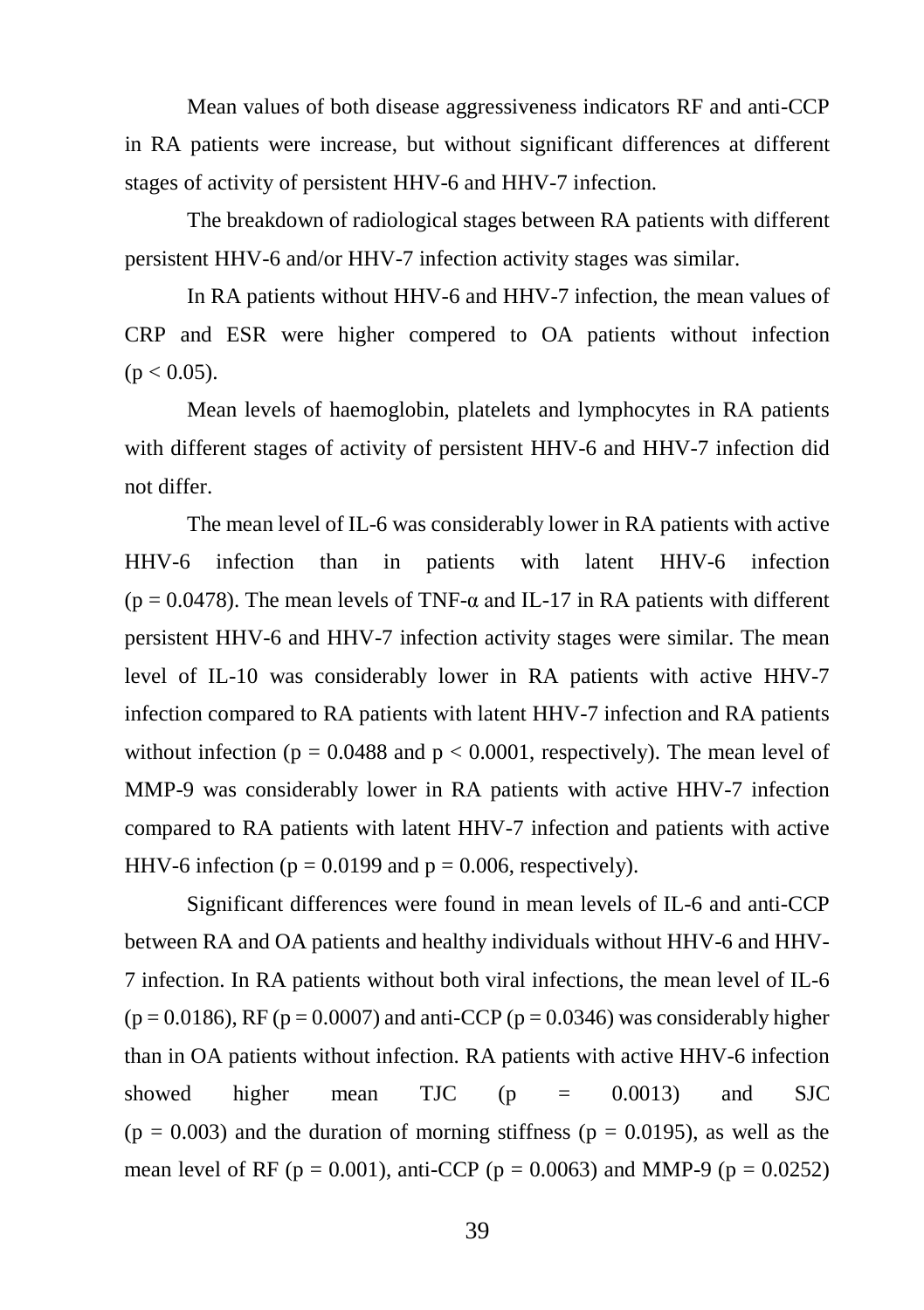compared to OA patients with active HHV-6 infection. Similarly to RA patients with active HHV-7 infection, TJC ( $p = 0.0365$ ) and SJC ( $p = 0.0419$ ), as well as the mean level of RF ( $p < 0.0001$ ) and IL-10 ( $p = 0.0064$ ) was higher than in OA patients with active HHV-7 infection. In RA patients with latent HHV-6 infection, the mean TJC and SJC and the mean level of RF was considerably higher compared to OA patients with latent HHV-6 infection ( $p < 0.05$ ). Similarly, in the group of RA patients with latent HHV-7 infection the mean TJC  $(p < 0.0001)$  and SJC  $(p = 0.007)$  and the mean level of anti-CCP (p = 0.03), TNF- $\alpha$  (p < 0.0001) and IL-6 (p < 0.0001) was higher compared to OA patients with latent HHV-7 infection.

#### **2.2.5. Finding of markers of HHV-6 and HHV-7 infections and other laboratory indicators depending on the therapy used**

The incidence of active and latent HHV-6 and/or HHV-7 infection did not differ among groups of RA patients, who received and who did not receive DMARDs. No reactivation of HHV-6 or HHV-7 infection was found in groups of users of MTX monotherapy and bDMARDs. In RA patients with active HHV-6 and/or HHV-7 infection the incidence of complications like myopathic syndrome, rheumatoid nodules, osteoporosis, polyneuropathy and Sjogren's syndrome did not differ.

# **2.2.6. Finding of markers of B19V, HHV-6 and HHV-7 infections in RA patients synovial fluid and tissues**

B19V genomic sequences were found in DNA of synovial fluid of 1/6 (16.7%) RA patients and samples of synovial tissues of 3/7 (42.9%) RA patients.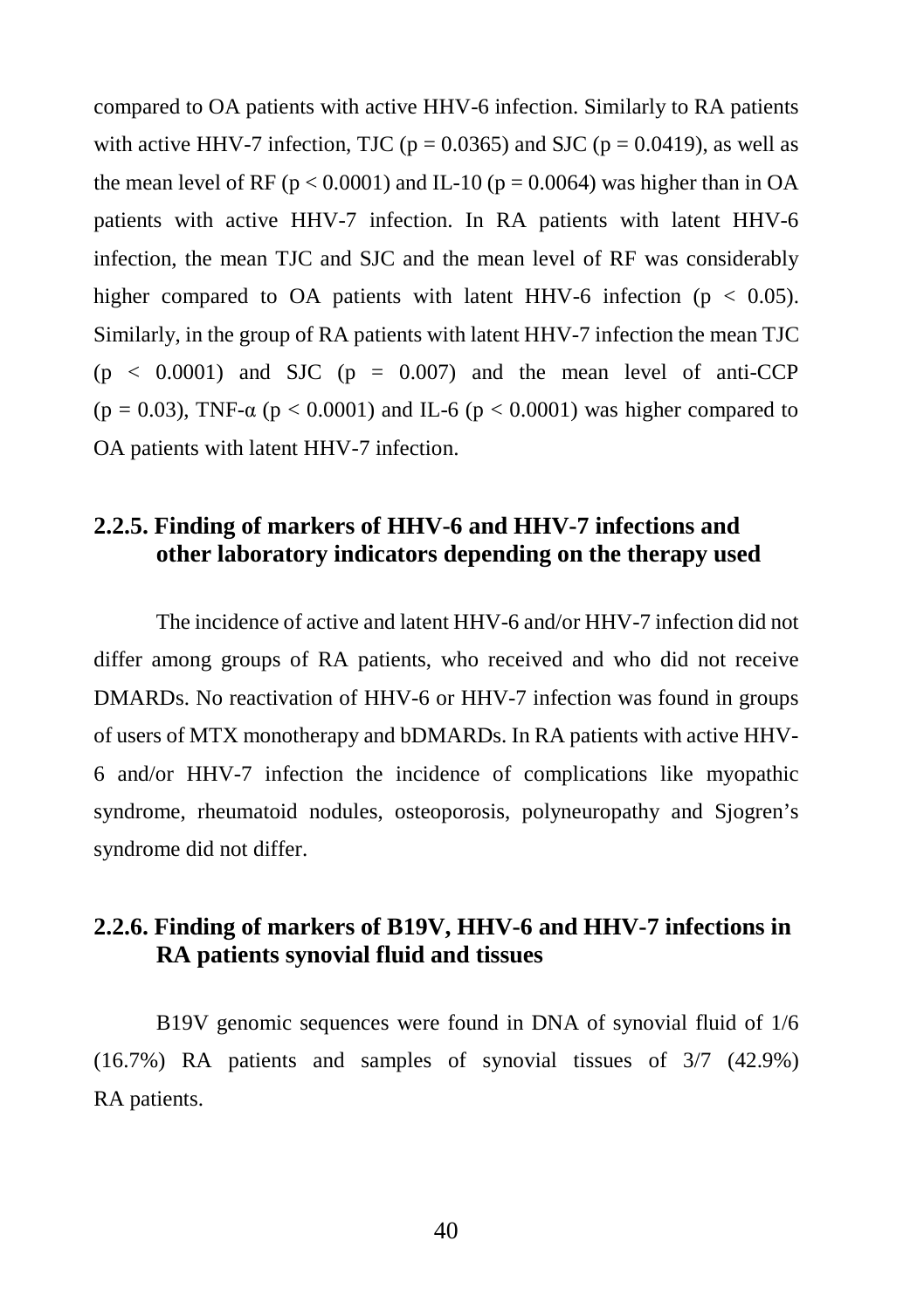HHV-6 and/or HHV-7 genomic sequences were found in the DNA of synovial fluid of 5/6 (83.3%) RA patients. Only HHV-6 genomic sequences were found in  $2/6$  (33.3%) RA patients and in no OA patient ( $p = 0.0192$ ). Furthermore, only HHV-7 genomic sequences were found in DNA samples of synovial tissues of 2/6 (33.3%) RA patients. Genomic sequences of both viruses were found simultaneously in DNA samples of synovial fluid of 1/6 (16.7%) RA patients (see Table 2.3).

HHV-6 and/or HHV-7 genomic sequences were found in DNA samples of synovial tissues of 4/7 (57.1 %) RA patients. HHV-6 genomic sequences were not found in DNA samples of any RA patient, and only HHV-7 genomic sequences were found in the DNA samples of synovial tissues of 1/7 (14.3%) RA patients. Genomic sequences of both viruses (HHV-6 and HHV-7) were found in DNA samples of synovial tissues of RA patients at the same time credibly more frequently, in  $3/7$  (42.9%), compared to  $3/54$  (5.6%) of OA patients (p = 0.0166). Furthermore, no viral sequences were found in DNA samples of synovial tissues of 3/7 (42.9%) RA patients (see Table 2.3).

Table 2.3

| Viral     | Synovial fluid DNA |      |       |      | Synovial tissue DNA |      |       |                  |
|-----------|--------------------|------|-------|------|---------------------|------|-------|------------------|
| sequence  |                    |      |       |      |                     |      |       |                  |
| šn DNA    | <b>B19V</b>        | HHV- | HHV-  | HHV- | <b>B19V</b>         | HHV- | HHV-  | HHV <sub>6</sub> |
| samples   |                    | 6    |       | $6+$ |                     | 6    |       | +                |
|           |                    |      |       | HHV7 |                     |      |       | HHV-             |
| Patients  |                    |      |       |      |                     |      |       |                  |
| RA        | 1/6                | 2/6  | 2/6   | 1/6  | 3/7                 | 0/7  | 1/7   | 3/7              |
| patients  |                    |      |       |      |                     |      |       |                  |
| <b>OA</b> | 6/33               | 0/34 | 10/34 | 3/34 | 3/57                | 0/54 | 17/54 | 3/54             |
| patients  |                    |      |       |      |                     |      |       |                  |

**Incidence of B19V, HHV-6 and HHV-7 genomic sequences in DNA samples of synovial fluid and synovial tissues of RA and OA patients**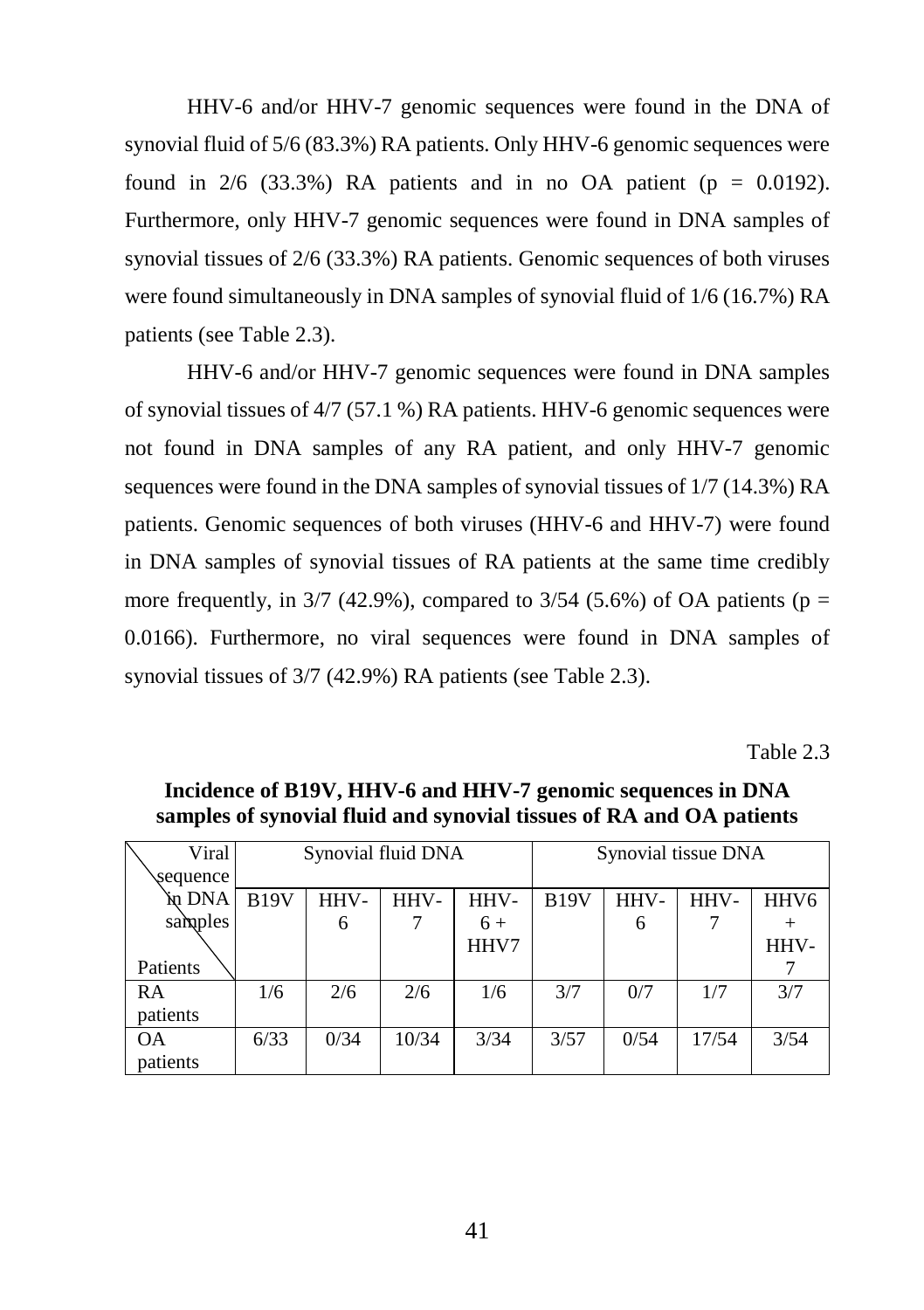The cells marked with HHV-6 specific antibody, have brown cytoplasmic staining. Expression of HHV-6 antigens was observed in synovial tissues of HHV-6 positive RA and OA patients included in the study, where presence of viral genomic sequences was found. HHV-6 positive cells are often located in the upper layer of the synovial membrane, as well as in the vessel wall of the endothelium (see Fig. 2.2A). In expressions with anti-B19 antibody, expression was detected in the nucleus of the cells. Immunoexpression was demonstrated in synovial cells (see Fig. 2.2B), vascular endotheliocytes and myocytes and red bone marrow cells.



Figure 2.2 A: **Synovial expression of HHV-6.** Original magnification  $\times$  250. B: **Expression of the B19 cell surface core of the synovial membrane.**  Original magnification  $\times$  200; Captured by prof. V. Groma.

HHV-6 antigen was determined as cytoplasmic staining in cells of synovial membrane, cartilage tissues, bone tissues, vessel walls and inflammation infiltrates, but B19V capsid proteins  $VP-1/VP-2$  – as staining of nuclei in synovial cells, endotheliocytes, vascular myocytes and red bone marrow cells.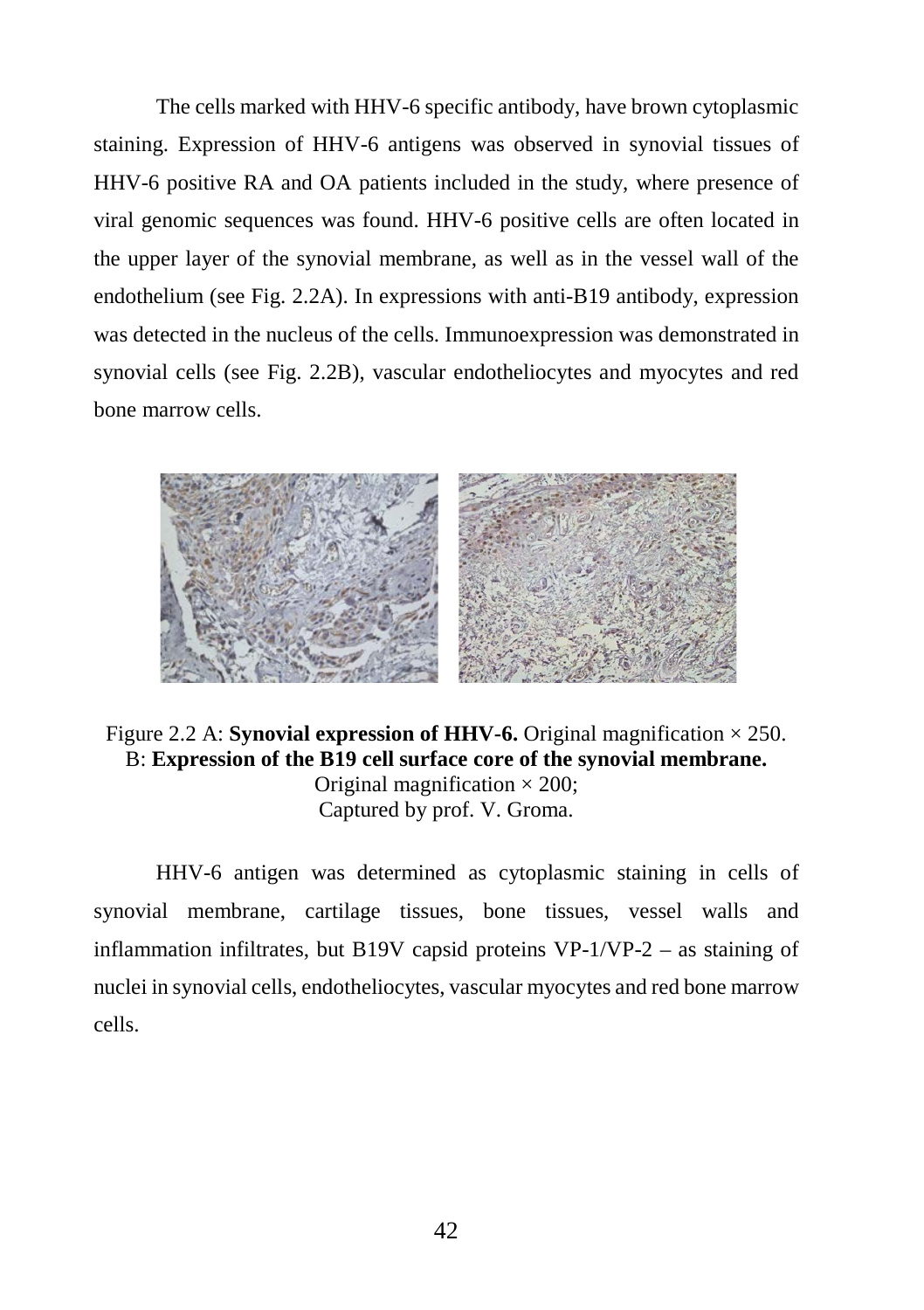# **2.3. Finding of markers of a viral infection in OA patients 2.3.1. Finding of markers of B19V infection in OA patients**

The determination of B19V antibodies according to the *recomWell* test and *PCR* was carried out for 78 OA patients. Based on *recomWell* and PCR results, OA patients were broken down into five groups: (1) 44 OA patients with remote B19V infection (presence of B19 IgG class antibodies), (2) 9 OA patients with active persistent B19V infection, (3) 9 OA patients with latent persistent B19V infection, (4) 5 OA patients with acute B19V infection and (5) 11 OA patients without B19V infection.

Antibodies to 4–5 different B19V antigens were found in 59.8% of OA patients. IgG class antibodies against B19 NS-1 were found in 22.1% of OA patients.

No specifically credible differences were found in OA patients in the duration of the disease, clinical parameters of the disease, as well as laboratory indicators depending on the stage of activity of B19V infection, which are defined according to the *recomWell* test and PCR.

Higher MMP-9 level was determined in the group of OA patients without B19V infection compared to the group with active persistent B19V infection (p  $= 0.022$ ). Higher IL-17 level was found in OA patients without B19V infection compared to OA patients with remote B19V infection (p = 0.034). Higher TNF- $\alpha$  level was determined in OA patients with active persistent B19V infection compared to OA patients with latent persistent B19V infection ( $p = 0.022$ ), remote B19V infection ( $p = 0.007$ ) and without B19V infection ( $p = 0.027$ ). The level of other determined cytokines in groups of OA patients depending on the stage of activity of B19V infection does not credibly differ.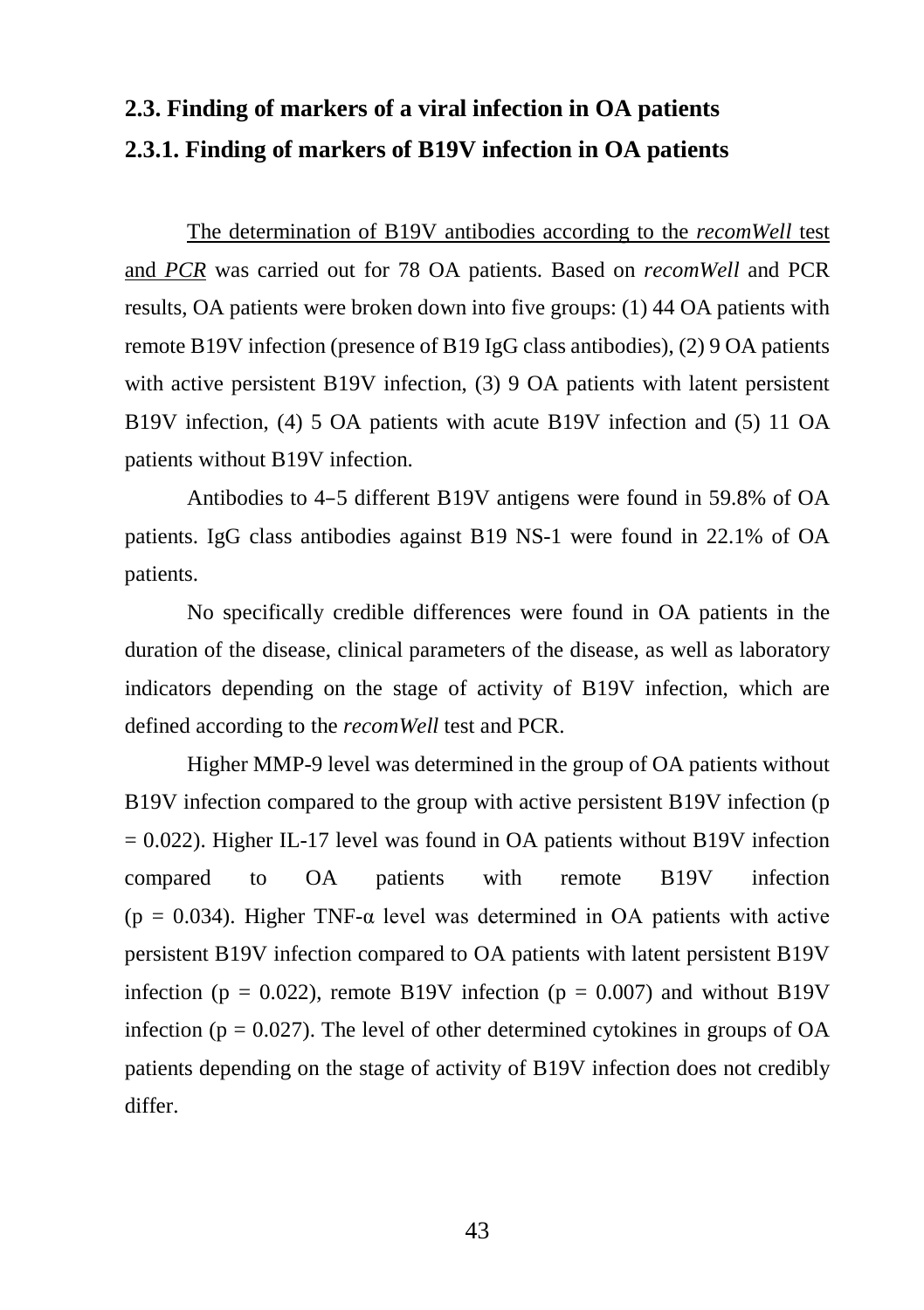In groups of OA patients with different stages of activity of B19V infection B19V genome sequences were more commonly found in patients with latent persistent B19V infection ( $p = 0.045$ ).

The determination of B19V antibodies according to *recomLine* test was carried out for 77 OA patients. Based on *recomLine* results, OA patients were broken down into four groups: (1) 19 OA patients with years long B19V infection, (2) 31 OA patient with months to years long B19V infection, (3) 9 OA patients with weeks to months long B19V infection and (4) 11 OA patients without B19V infection. In seven individuals in the OA patient group the stage of B19V infection was unclear, therefore, their data were not used for further processing.

In OA patients with different periods of infection with B19V before the inclusion in the study, which were determined according to the *recomLine* test, no significant differences in clinical parameters of the disease, duration of the disease, TJC, SJC and VAS, were found. Only the duration of morning stiffness was found to be longer in patients with months to years long B19V infection than in patients with weeks to months long B19V infection ( $p = 0.037$ ).

No significant changes were found in OA laboratory parameters, CRP, ESR, RF, anti-CCP, haemoglobin and lymphocyte count, taking into account the duration of the period of infection with B19V before the inclusion in the study. A significantly higher mean level of platelets was found in OA patients without B19V infection, as well as in OA patients with years long B19V infection than in patients with weeks to months long B19V infection ( $p = 0.027$  and  $p = 0.018$ , respectively).

A statistically credibly higher mean level of IL-17 was determined in the group of OA patients without B19V infection compared to OA patients with years long B19V infection ( $p = 0.01$ ) and compared to OA patients with weeks to months long B19V infection ( $p = 0.05$ ) before the inclusion in the study. Furthermore, a considerably lower mean MMP-9 level was found in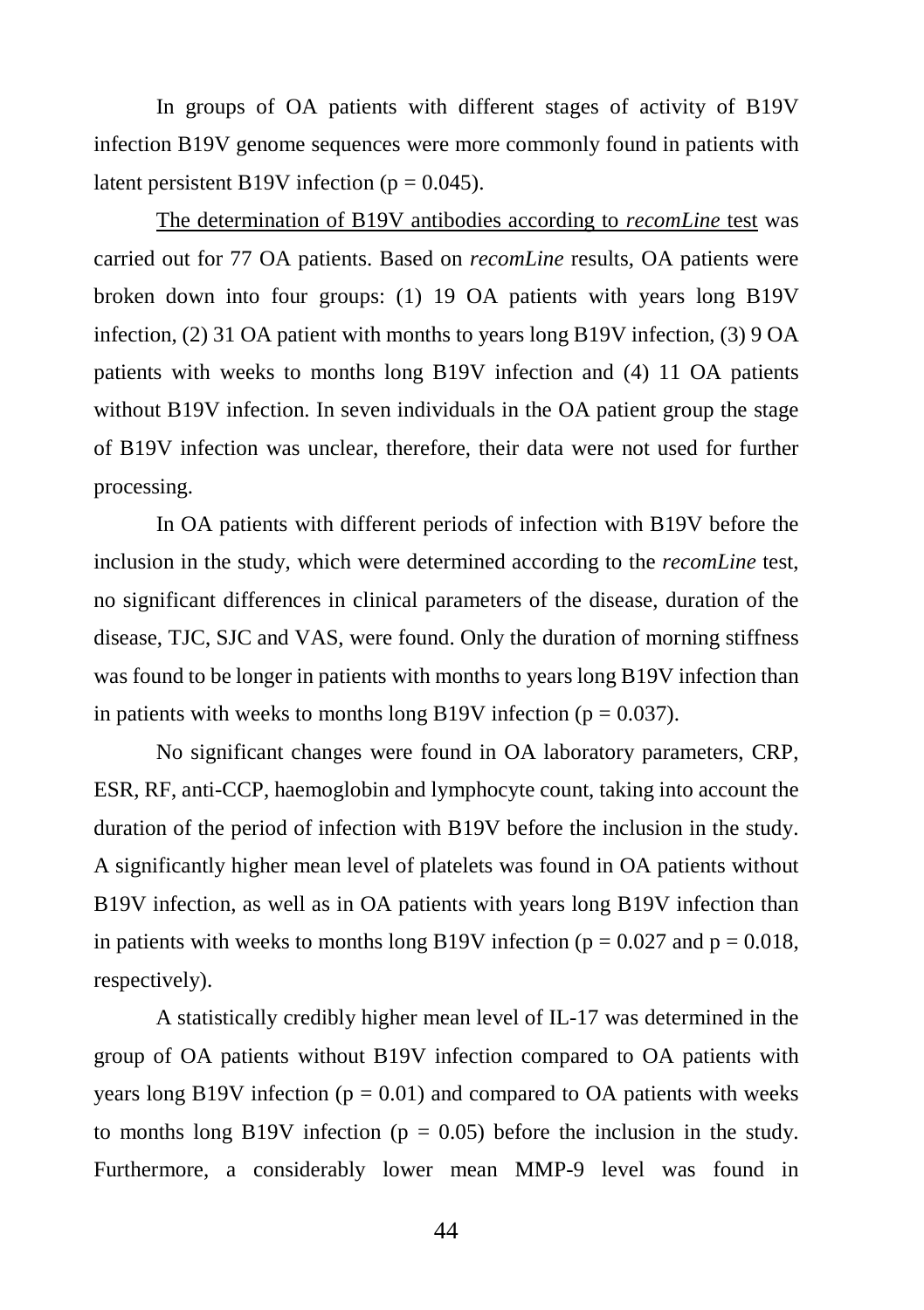OA patients with weeks to months long B19V infection before the inclusion of the patients in the study compared to patients without B19V infection ( $p = 0.001$ ). Levels of other indicators in OA patients with different periods of infection with B19V before the inclusion in the study (determined according to the *recomLine* test) did not significantly differ.

No significant differences in the incidence of IgG class antibodies against B19V NS-1 depending on the period of infection with B19V before the onset of the disease (determined according to the *recomLine* test) were stated.

## **2.3.2. Finding of markers of HHV-6 and HHV-7 infections in OA patients**

Persistent HHV-6 and/or persistent HHV-7 infection was found in 63/78 (80.8%) OA patients. Among the OA patients with persistent HHV-6 and/or -7 infection  $1/63$  (1.6%) had HHV-6 infection only,  $41/63$  (65.1%) – HHV-7 infection only, but 21/63 (33.3%) patients – HHV-6 and -7 infection at the same time.

Reactivation of HHV-6 was found in 16/63 (25.4%) OA patients. Reactivation of HHV-6 infection only was found in 9/22 (40.9%) OA patients. Furthermore, reactivation of HHV-7 was found in 14/63 (22.2%) OA patients. Reactivation of HHV-7 infection was found in 7/62 (11.3%) OA patients. Simultaneous reactivation of both viruses was found in 7/21 (33.3%) OA patients with persistent HHV-6 and HHV-7 infection (see Table 2.2).

There were no OA patients with persistent HHV-6 monoinfection at latent stage. Persistent HHV-7 infection at latent stage was found in 34/41 (82.9%) OA patients and simultaneous persistent HHV-6 and HHV-7 infection at latent stage was found in 6/21 (28.6%) OA patients.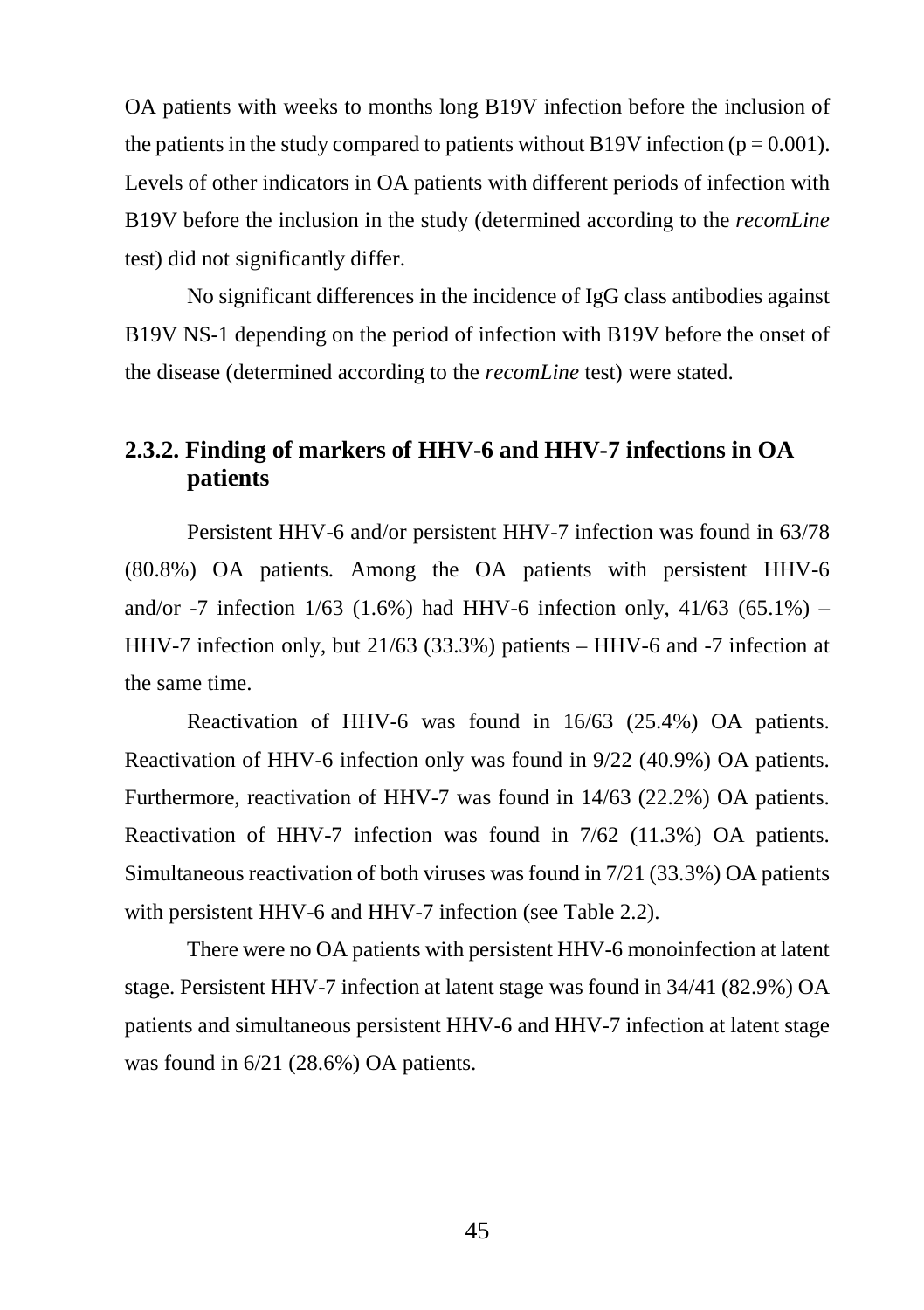## **2.3.3. Finding of markers of B19V, HHV-6 and HHV-7 infections in synovial fluid and tissues of OA patients**

B19V genomic sequences were found in DNA of synovial fluid of 6/33 (18.2%) OA patients and DNA samples of synovial tissues of 3/57 (5.3%) of OA patients (see Table 2.3).

HHV-6 and/or HHV-7 genomic sequences were found in the DNA of synovial fluid of 13/34 (8.8%) OA patients. HHV-6 only genomic sequences were not found in any OA patient. Furthermore, HHV-7 only genomic sequences were found in DNA samples of synovial tissues of 10/34 (29.4%) OA patients. Genomic sequences of both viruses were found simultaneously in DNA samples of synovial fluid of 3/34 (8.8%) OA patients (see Table 2.3).

HHV-6 and/or HHV-7 genomic sequences were found in DNA samples of synovial tissues of 20/54 (37.0%) OA patients. HHV-6 only genomic sequences were not found in DNA samples of synovial tissues of any OA patient, and HHV-7 genomic sequences were found in DNA samples of synovial tissues of 17/54 (31.5%) OA patients. HHV-6 and HHV-7 genomic sequences were found simultaneously in DNA samples of synovial tissues statistically credibly more frequently, in  $3/7$  (42.9%) RA compared to  $3/54$  (5.6%) OA patients (p = 0.0166). Furthermore, no viral sequences were found in DNA samples of synovial tissues of 34/54 (63.0%) OA patients (see Table 2.3).

HHV-6 immunopositivity was found in individual OA patients. One OA patient had massive HHV-6 expression in large foam cells of vascular walls (see Fig. 2.2 B).

The incidence of B19V DNA sequences in synovial fluid and synovial tissues of OA patients with different periods of infection with B19V before the inclusion in the study, which were determined according to the *recomLine* test, did not significantly differ.

46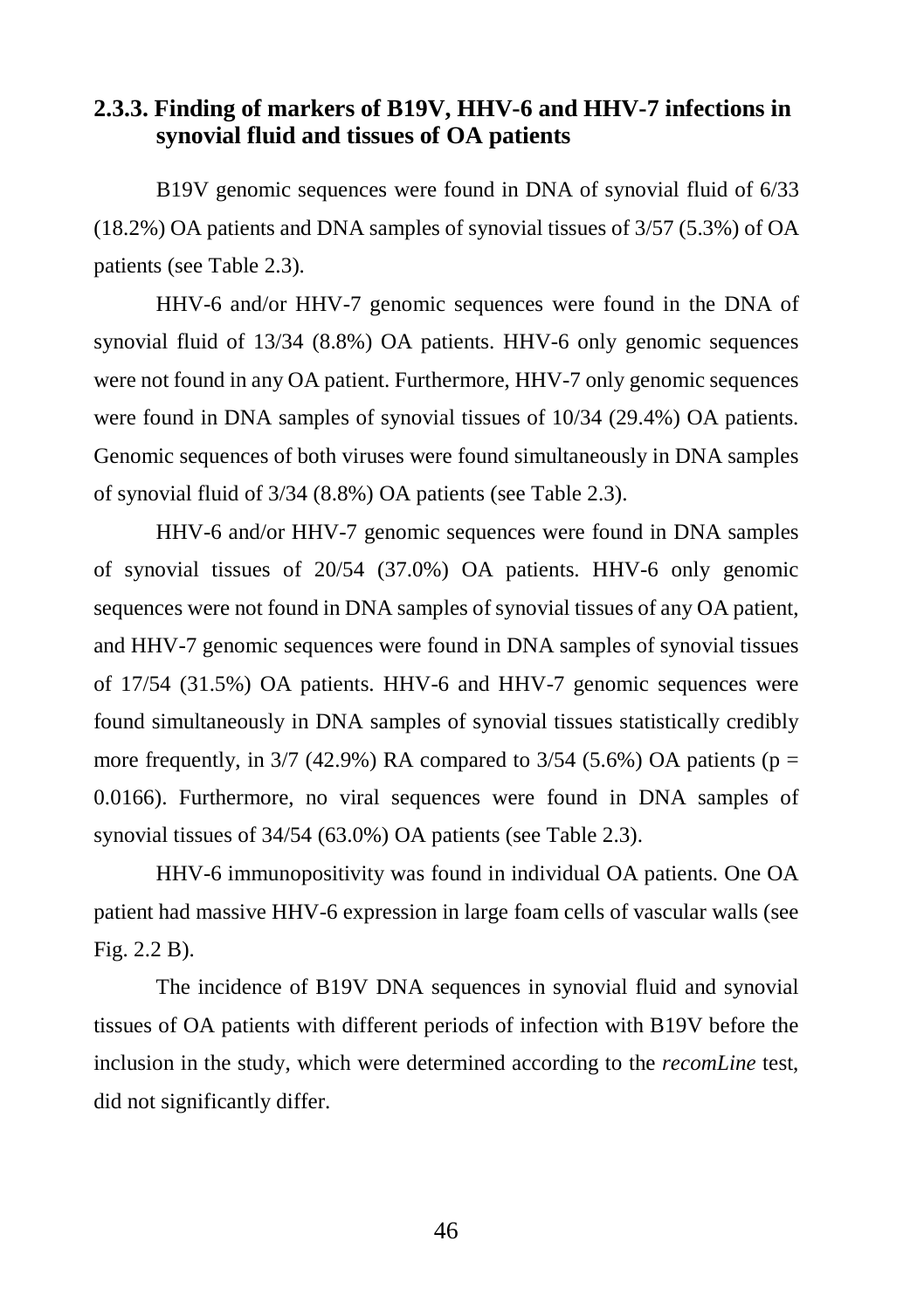#### **2.3.4. Relationship between markers of a viral infection and OA clinical progress and laboratory indicators**

Clinical parameters of OA patients at different stages of activity of persistent HHV-6 and HHV-7 infection did not differ.

The mean level of CRP was credibly higher in OA patients with latent HHV-7 infection than in patients without HHV-6 and HHV-7 infection ( $p =$ 0.0488), but the mean level of ESR in OA patients with different stages of activity of persistent infections did not statistically differ. Differences between OA and RA patient groups are described in section 2.2.5.

Mean level of all determined cytokines in OA patients at different stages of activity of persistent HHV-6 and HHV-7 infection did not significantly differ.

#### **2.4. Finding of markers of a viral infection in healthy control group individuals**

#### **2.4.1. Finding of markers of B19V infection in healthy individuals**

The determination of B19V antibodies according to the *recomWell* test and PCR was carried out for 19 control group individuals. Based on *recomWell*  and PCR results, healthy individuals were broken down into five groups: (1) 12 control group individuals with remote B19V infection, (2) one with active persistent B19V infection, (3) one with latent persistent B19V infection, (4) one with acute B19V infection and (5) 4 healthy control group individuals without B19V infection.

Antibodies against no more than four different B19V antigens were found in serum of healthy control group individuals. No significant difference in proliferative response of T lymphocytes on the third and sixth day, or MMP-9 and determined level of cytokines was found among control group individuals with different stages of activity of B19V infection. Also, the

47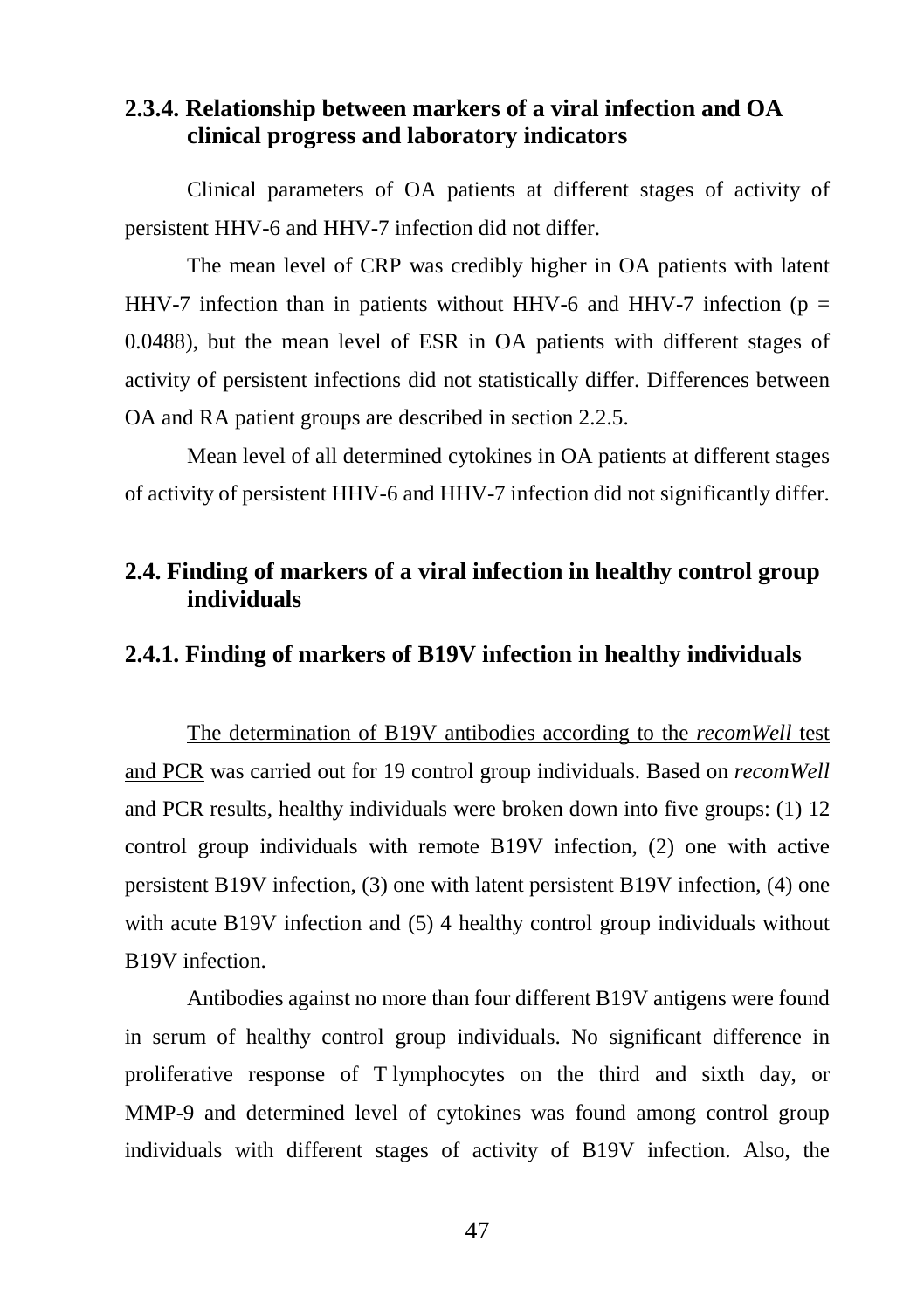frequency of presence of B19V sequences in the DNA isolated from full blood, cell-free plasma and synovial tissues, as well as the incidence of IgG class antibodies against B19V NS-1 did not significantly differ.

If we compare healthy control group individuals with remote B19V infection, and RA patients with remote B19V infection, no significant differences in MMP-9 and levels of checked cytokines were found. The incidence of B19V genomes in synovial tissues and synovial fluid in these groups did not significantly differ.

No significant differences in MMP-9 and cytokine levels, as well as incidence of B19V genome in synovial tissues and synovial fluid were found, when comparing OA patient group with healthy control group individuals with remote B19V infection, in both studied groups.

MMP-9, cytokine levels and the incidence of B19V genome in synovial tissues and synovial fluid in the group of RA patients without B19V infection and in the group of healthy individuals without B19V infection did not differ.

No significant differences in MMP-9 and cytokine levels, and incidence of B19V genomes in synovial tissues and synovial fluid were found, when comparing OA patient group without B19V infection with the group of healthy individuals without B19V infection.

The determination of B19V antibodies according to *recomLine* test was carried out for 37 healthy control group individuals. Based on *recomLine* results, healthy individuals were broken down into four groups: (1) 8 control group individuals with years long B19V infection, (2) 12 healthy individuals with months to years long B19V infection, (3) four control group individuals with weeks to months long B19V infection and (4) 13 healthy individuals without B19V infection.

In the group of healthy individuals with different periods of infection with B19V before the onset of the disease determined according to the *recomLine* test, the proliferative response of T lymphocytes on the third or sixth day, as well as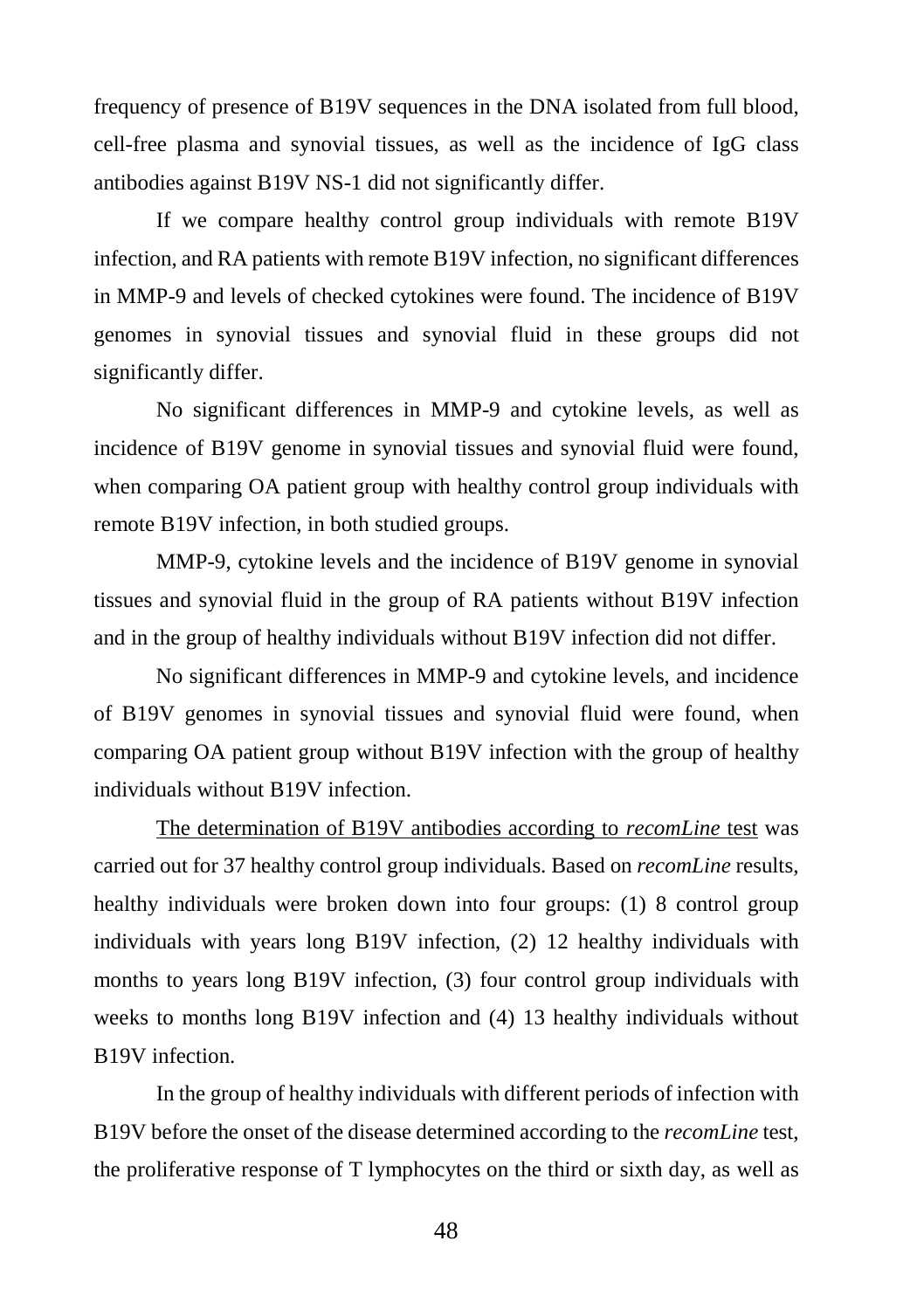the incidence of IgG class antibodies against B19V NS-1 and the incidence of B19V genome sequences in the DNA isolated from full blood, cell-free plasma did not statistically credibly differ. Levels of MMP-9 and checked cytokine levels in healthy individuals with different periods of infection with B19V before the onset of the disease, which were determined according to the *recomLine* test, did not significantly differ.

#### **2.4.2. Finding of markers of HHV-6 and HHV-7 infections in healthy control group individuals**

Persistent HHV-6 and/or persistent HHV-7 infection was found in 15/19 (78.9%) healthy control group individuals. In the group of healthy control individuals, HHV-6 infection only was not found in any of 15 subjects (0%), HHV-7 infection only was found in 10/15 (66.7%) individuals and simultaneous HHV-6 and -7 infection was found in 5/15 (33.3%) subjects (see Table 4.2).

Reactivation of HHV-6 was found in 4/15 (26.7%) healthy subjects. Reactivation of HHV-6 infection only was found in 3/5 (60.0%) healthy control group individuals with simultaneous HHV-6 and HHV-7 infection. Reactivation of HHV-7 was found in 3/15 (20.0%) healthy subjects. Reactivation of HHV-7 infection was found in 2/15 (13.3%) healthy control group individuals with persistent HHV-7 infection. Simultaneous reactivation of both viruses was found in 1/5 (20.0%) healthy individuals with persistent HHV-6 and HHV-7 infection (see Table 2.2).

There were no control group subjects with persistent HHV-6 monoinfection at latent stage. Persistent HHV-7 infection at latent stage was found in 8/10 (80.0%) healthy control group individuals. Simultaneous persistent HHV-6 and HHV-7 infection at latent stage was found in 1/5 (20.0%) healthy control group subjects.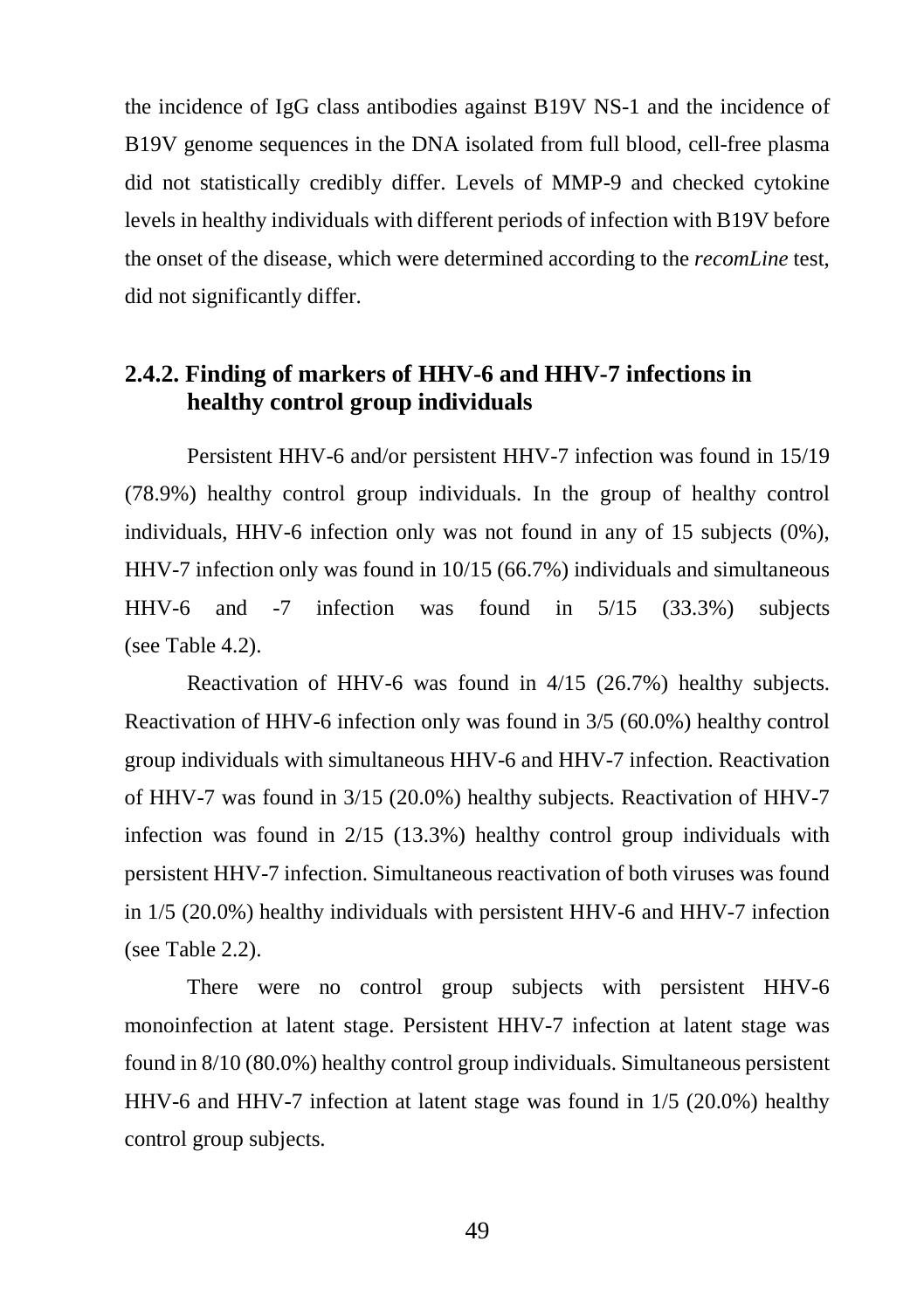### **3. DISCUSSION OF RESULTS**

RA is chronic progressing systemic disease, which is characterised mainly by chronic aseptic synovitis and erosive, destructive joint damages. As the disease progresses, internal injuries may develop in part of patients (Gibofsky, 2012). Both progressing course of the disease with marked development of deformations and the development of an extraarticular damage leads to functional failure, loss of work capacity, incapacitation of patients and reduces their survival. RA is the most common inflammatory arthritis and its incidence increases with age, which creates a serious socioeconomic burden. The newly discovered group of drugs – biological disease-modifying anti-rheumatic drugs do not ensure complete recovery from RA. Despite many conducted studies, the precise ethiopathogenesis of RA is still unclear. It is important to continue studies, which might probably discover and re-confirm the factors causing the disease and affecting its progress. Viruses and viral infections are an important risk factor for the development of autoimmune diseases, especially in genetically predisposed persons. Two thirds of RA patients have been associated with HLA-DR  $*$  4, which according to literature indicate a chronic course of disease (Colmegna, Alberts-Grill, 2009). A correlation between the development of several autoimmune diseases, including connective tissue diseases, multiple sclerosis and Hashimoto's thyroiditis and HHV-6 A/B infection was found (Chapenko et al., 2003; Nora-Krukle et al., 2011; Caselli et al., 2012; Hayem, Hayem, 2012; Broccolo et al., 2013). It was determined that several viral infections, including B19V, HHV-6 and HHV-7, may affect the development and progress of arthritis. B19V infection induced arthritis often meets RA criteria (Colmegna, Alberts-Grill, 2009; Kerr, 2000; Khoqueer, 2009) and prolonged B19V viralemia may contribute to the development of pronounced and prolonged arthritis (Ogawa et al., 2008). In 33% of patients with RA and in 45% of axial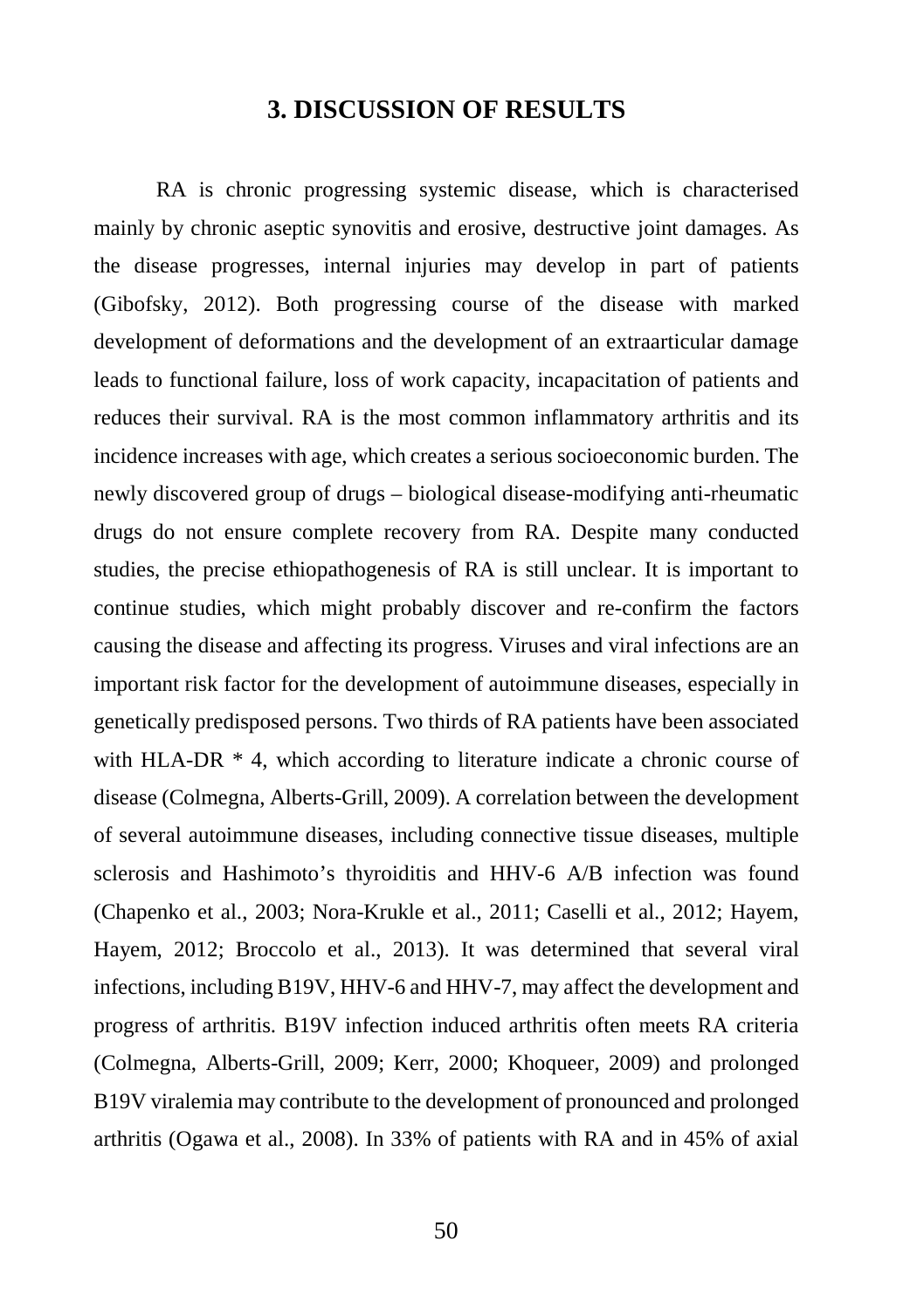spondyloarthritis synovial fluid DNA have been found the Varicella zoster genome sequences, but they have not been detected in DNA isolated from synovial fluid in OA patients and mononuclear cells in RA patients. Herpes simplex 1 and 2 genome sequences have also been detected in 33% of RA patients isolated from both blood and synovial fluid DNA (Burgos et al. 2015). It is believed that the factor causing or promoting human B19V as a disease may affect the development of RA, systemic lupus erythematosus, scleroderma, vasculitis and antiphospholipid syndrome. B19V induced arthritis reminds of RA's progression with symmetrical small joint damage (Franssil, Hedman, 2006; Kerr, 2000; Takasawa et al., 2004).

However, several studies deny the correlation between B19V and RA development. This may be related to different progress of RA, as well as the influence of other factors in the development of RA. Data of conducted studies are sometimes difficult to interpret and compare, because it is hard to select RA patients with similar duration, progress of RA and received treatment. Several studies are being conducted to re-confirm the response of cells to B19V antigens and potential expression of B19V genome in the patient's body (Kozireva et al., 2008; Murai et al., 1999; Stahl et al., 2000; Takahashi et al., 1998). Although the B19V-specific immune response of cells is being studied, there are quite a few studies of the development of response in case of acute and persistent B19V infection. The role of persistent B19V infection in the development of RA is evidenced by high incidence of B19V infection among RA patients, lack of anti-B19 IgM class antibodies in most of RA patients with viremia and presence of anti-B19 IgG class antibodies in these patients, frequent finding of anti-B19 NS-1 IgG class antibodies in RA patients compared to healthy individuals and relatively low viral load in RA patients with viremia (von Poblotzki et al., 1995; Hemauer et al., 2000; Kerr, Cunniffe, 2000; Lee et al., 2011). This study determined the potential correlation between B19V, HHV-6 and HHV-7 infections and ethiopathogenesis of RA and OA.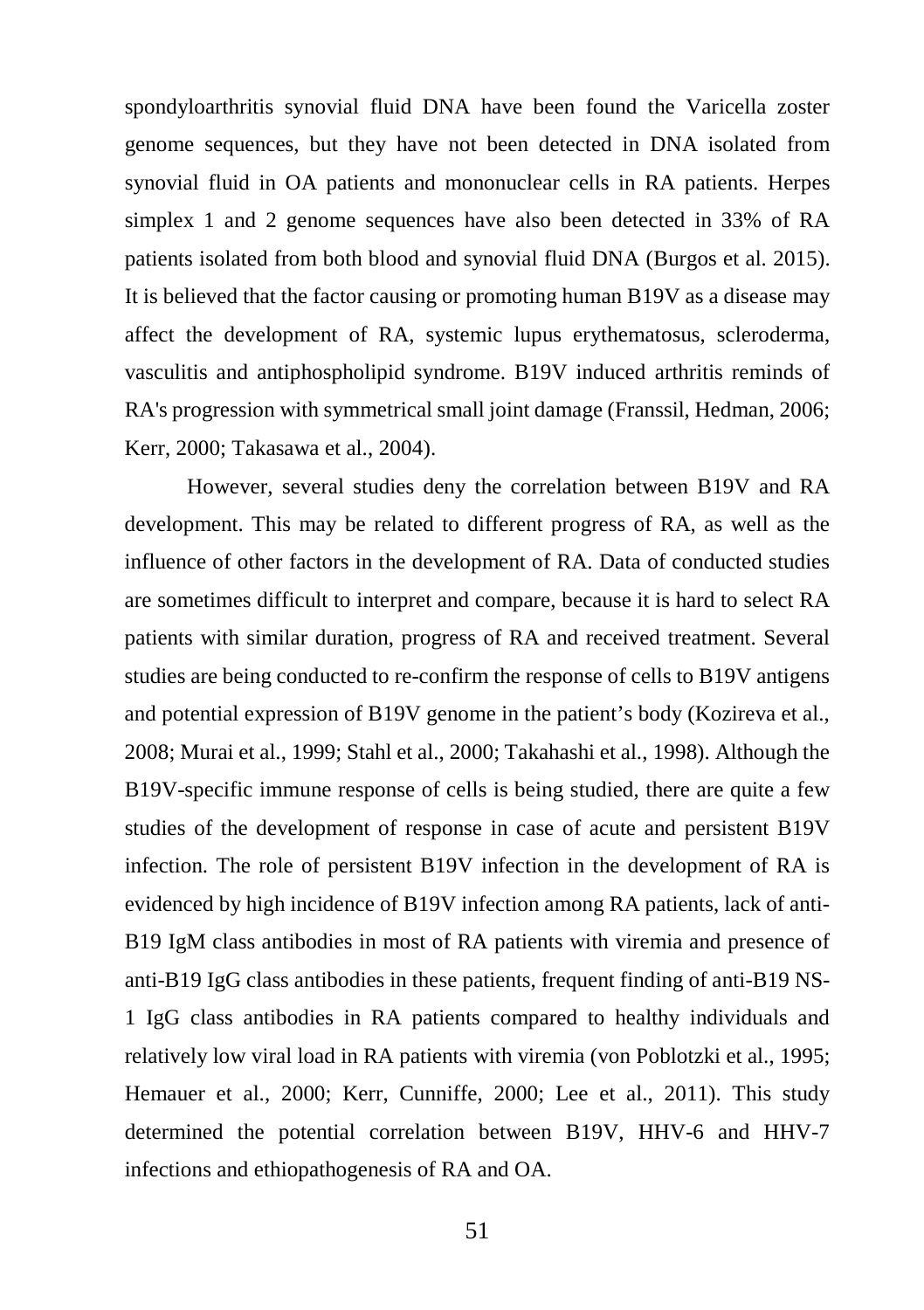The thesis summarises the studies conducted in the Linezers Clinic and the Gaiļezers Clinic of the Riga East Clinical University Hospital, the Hospital of Traumatology and Orthopaedics, and RSU A. Kirhenšteins Institute of Microbiology and Virology and RSU Institute of Anatomy and Anthropology from 2008 to 2016. The study includes 103 RA and 78 OA patients, as well as 43 healthy control group individuals. The stage of B19V, HHV-6 and HHV-7 infection was determined in patient groups and healthy individuals and the role of these infections in the development of RA was studied. B19V antibodies were analysed and B19V, HHV-6 and HHV-7 in DNA was determined in the RSU A. Kirhenšteins Institute of Microbiology and Virology. The histological and immunohistochemical analysis of synovial tissues was conducted in the RSU Institute of Anatomy and Anthropology.

Only 20 of 103 patients included in the study did not receive immunosuppressants (GC, DMARD), because the disease has started in these patients only recently and they were included in the study before their treatment started. In the study group of RA patients, most patients received for treatment MTX as monotherapy or in combination with other base drugs (both synthetic and biological). Overall, 80.4% of the RA patients included in the study use different immunosuppressants as monotherapy or in combination for treatment. According to EULAR (European League Against Rheumatism) recommendations, synthetic and biological DMARD are the basis for treatment of RA. In case of active RA, the drug of first choice is MTX as monotherapy or in combination with other base drugs (Smolen et al., 2014).

According to mean disease activity indicators (TJC, SJC, VAS value, duration of morning stiffness, DAS28 index) most of RAs have medium high and high disease activity. In the group of RA patients, remission according to DAS28 was found in 7.1% of patients, low disease activity – in 6.1%, medium high RA activity – in 49.5% and high disease activity – in 37.4% of RA patients. The study included patients, who were treated in the hospital mainly with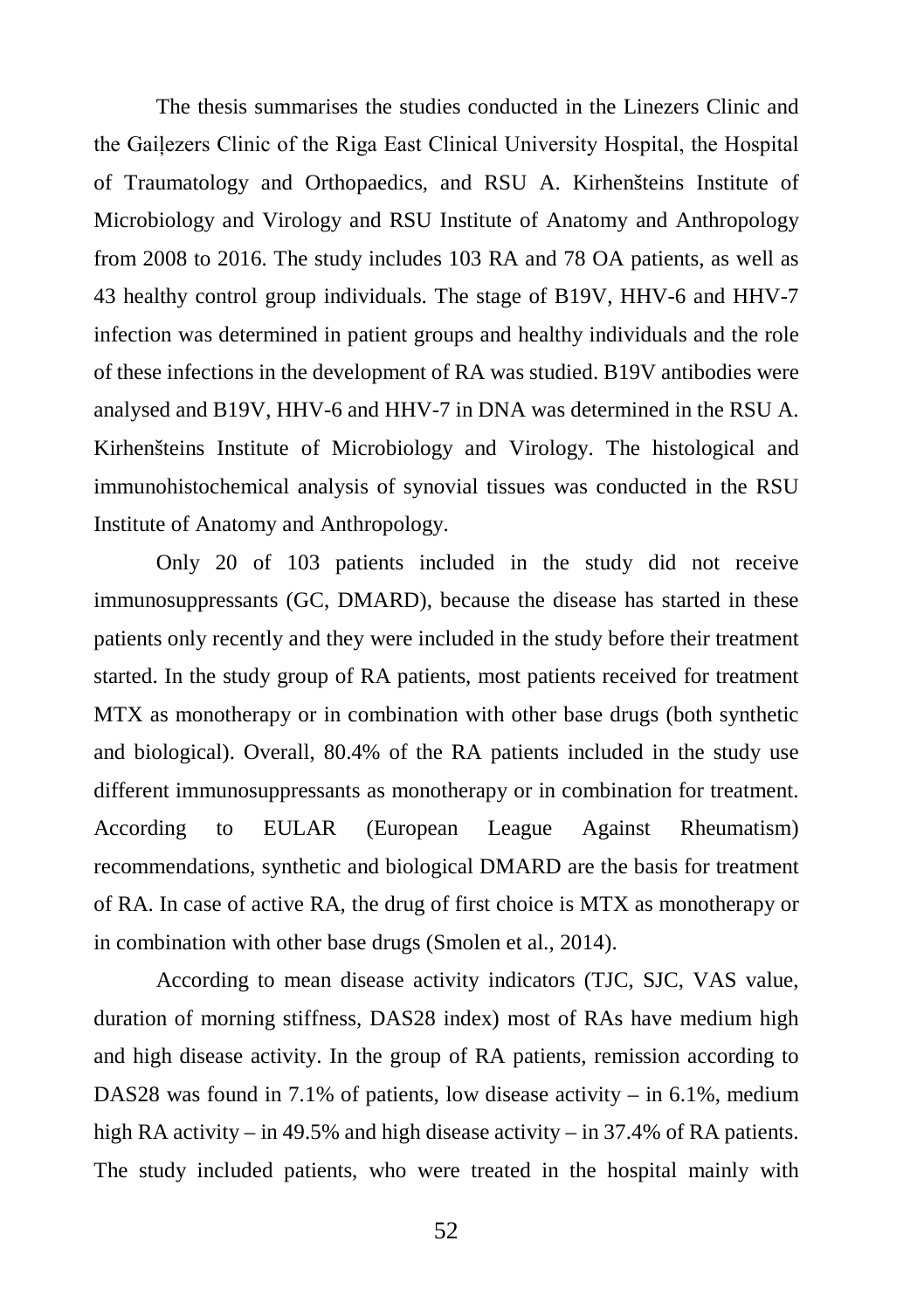exacerbation of the disease, therefore, most RA patients have increased disease activity indicators.

According to radiological examinations, most RA patients correspond to the third radiological stage, which evidence of aggressive progress of the disease with the development of erosions in the study group (Schett, Gravallese*, 2012*). In the RA group, different complications were found in 46.9% of patients, which is close to the incidence of complications indicated in reference data, 40% (Cojocaru et al., 2010). RA patient group most commonly had myopathy or muscle atrophy, PNS impairment and osteoporosis. The formation of muscle atrophy is mainly promoted by pain caused by the disease, oedema, stiffness and defamations of joints, which reduces the range of movements. The development of osteoporosis is promoted by osteoclast dysfunction, systemic activity of cytokines, patient's age, use of GCs, ankylosis caused by disease activity and progression, inadequate intake of calcium and vitamin D and positive RF (Mobini et al., 2012).

In order to avoid B19V differences in circulation caused by seasons and age, blood samples were taken from RA and OA patients, and from healthy individuals simultaneously. The total RA aggressiveness by RF and by anti-CCP is evaluated as high. When evaluating separately by RF and anti-CCP level, their increase is more frequently minor (50.3% and 53.8%, respectively) or marked (34.4% and 35.6%, respectively). Higher aggressiveness of the disease provides for earlier erosive changes, faster progress of the disease with the development of deformations and extraarticular damages (Heidari et al.*,* 2009), the need to use DMARD combinations in treatment and longer treatment time to achieve a remission.

In the group of RA patients, the mean platelet count and haemoglobin corresponds to the reference range, but the mean lymphocyte count corresponds to lymphopenia. The development of lymphopenia is supposedly related to the use of DMARD in RA treatment (Crowson et al., 2012).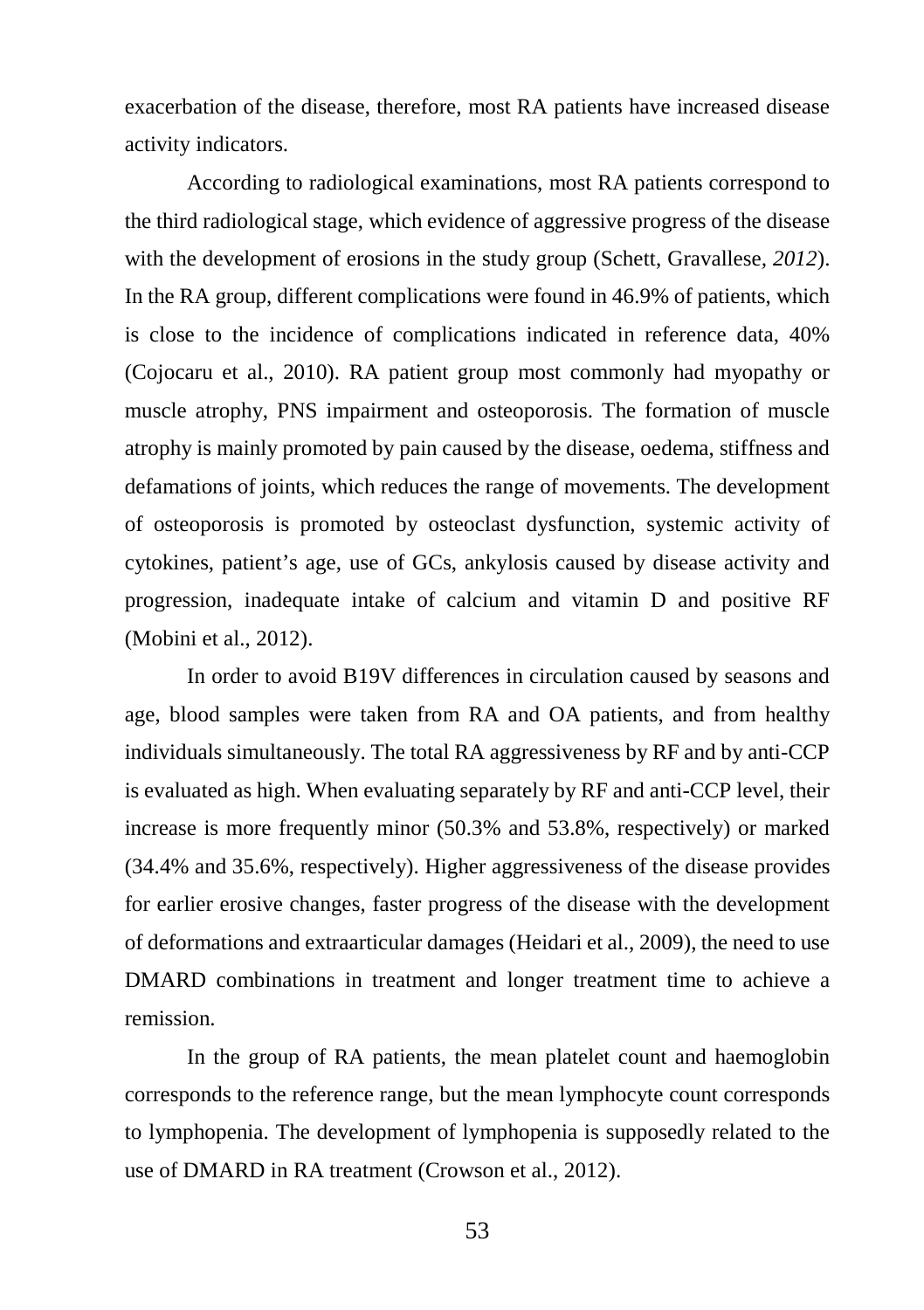The clinical characteristics of the OA group correspond to medium active disease. As in a degenerative arthritis, lower mean TJC and the mean SJC is determined than in the RA patient group. The mean VAS indicator and the mean duration of morning stiffness also correspond to the progress of degenerative arthritis.

Similarly to the RA patient group, in the OA patients the levels of platelets and haemoglobin corresponds to the reference range, but the count of lymphocytes corresponds to lymphopenia. Lymphopenia may be caused not only by DMARD, but also by NSAID (Mikaeloff et al., 2008). The mean laboratory inflammation indicators CRP and ESR in the OA group are comparatively low. In OA patients, the mean level of RF and anti-CCP corresponds to the reference interval, although 1% of healthy control group individuals (Nam et al., 2016; Zendman et al., 2006) and up to 8% of OA patients may have positive anti-CCP antibodies (Sauerland et al., 2005).

Based on *recomWell* and PCR results, RA patients are broken down into five groups: (1) 37 RA patients with remote B19V infection (presence of B19 IgG class antibodies only), (2) 15 RA patients with acute B19V infection (presence of B19 IgM class antibodies and/or viremia), (3) 14 RA patients with latent persistent B19V infection (presence of B19 IgG class antibodies and B19V DNA in blood), (4) 19 RA patients with active persistent B19V infection (presence of B19 IgG class antibodies and viremia) and (5) 11 RA without B19V infection.

Naciute and colleagues have determined that the B19V genome sequences are more likely to be detected in RA patients serum DNA compared to healthy subjects (Naciute et al., 2016), while Akt and colleagues found anti-B19 IgG antibodies in patients with various diseases, however, the most commonly in the RA group was 72,2% (Aktas et al., 2016). It has also been shown that the sequences of B19V genome isolated from plasma and/or PBL and synovial fluid DNA in RA patient's samples are more frequent (Kozireva et al., 2008). Only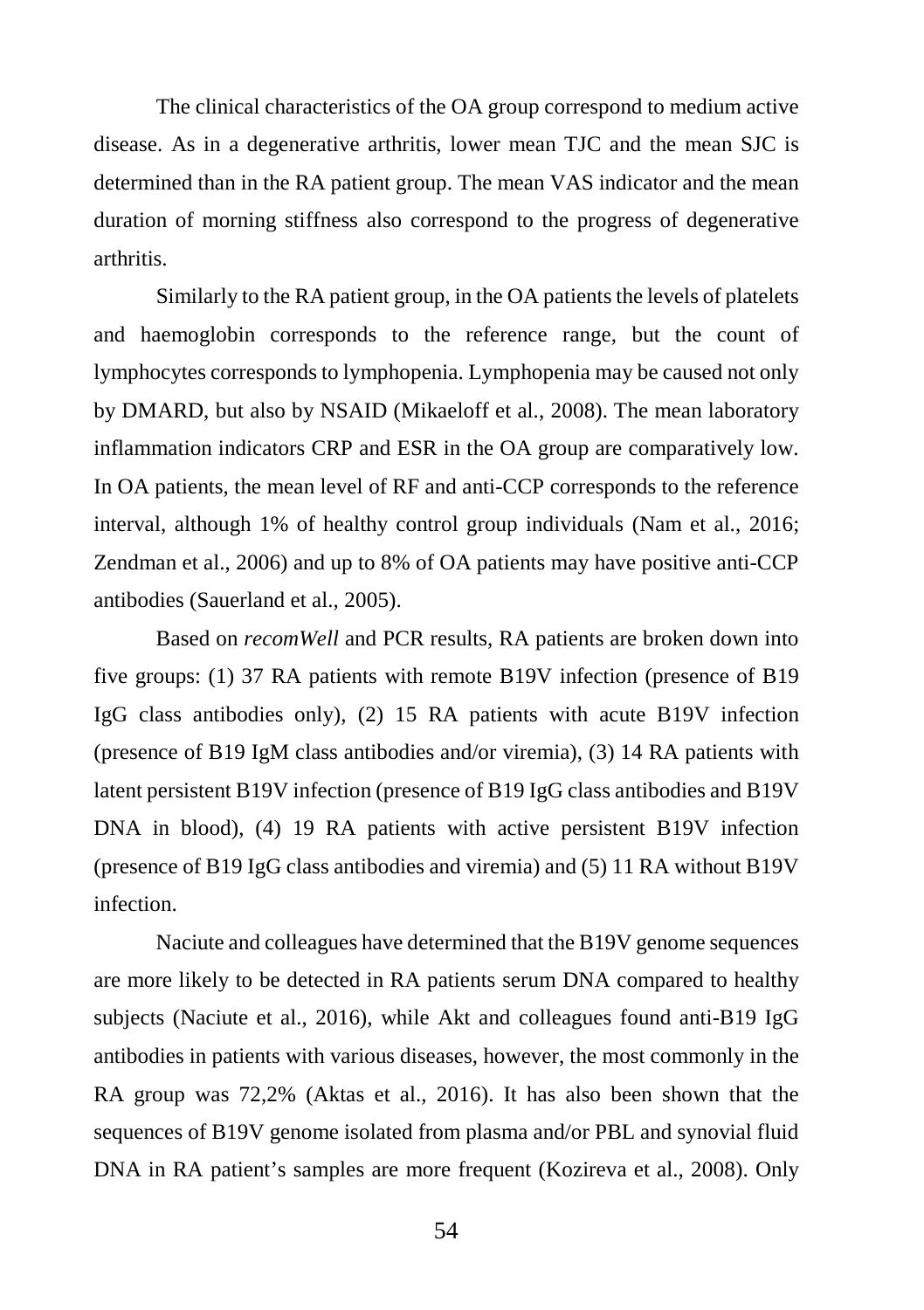the presence of anti-B19 IgG antibodies may also indicate pre-infection with B19V, which is consistent with published epidemiological data (Chen et al., 2006; Jorgensen et al., 2008; Kerr, 2000; Tzang et al. 2009).

The acute B19V infection group includes 46.7% of RA patients with early RA – with duration of the diseased up to one year. It has also been previously established that RA patients are more likely to find B19V markers than healthy controls (Chen et al., 2006) and acute arthritis patients with positive B19V markers are more likely to develop advanced arthritis (Oğuz et al., 2002). This suggests that patients with early RA have a high incidence of B19V infection. Acute B19V infection was found in 15.3% of RA patients compared to 5.3% control group individuals, what suggests that B19V is meaningful in the development of RA. Anti-B19 IgG class antibodies were determined in all RA patients with viremia, which, in turn, evidences that B19V is meaningful in the development of RA. Prolonged B19V viremia can also contribute to the development of pronounced and prolonged arthritis (Ogawa et al., 200*8*).

Only SJC out of all clinical parameters was credibly higher in the group of RA patients with active persistent B19V infection than in patients with remote B19V infection, which evidences that B19V infection may affect activity of the disease. Other clinical parameters and duration of the disease do not significantly differ. References contain different data about the correlation between B19V infection and TJC and SJC (Oiwa et al., 2011). The total number of complications and the incidence of each complication separately in studied RA patient groups does not significantly differ.

The obtained data shows that B19V infection activity stage in patients with different RA treatment strategies does not differ significantly.

B19V infection can lead to erosive arthritis (Kerr, 2000; Mayer, 2003; Lungquist, 2005), although we did not find a significant difference in radiological stages in patients with different stages of B19V infection activity.

55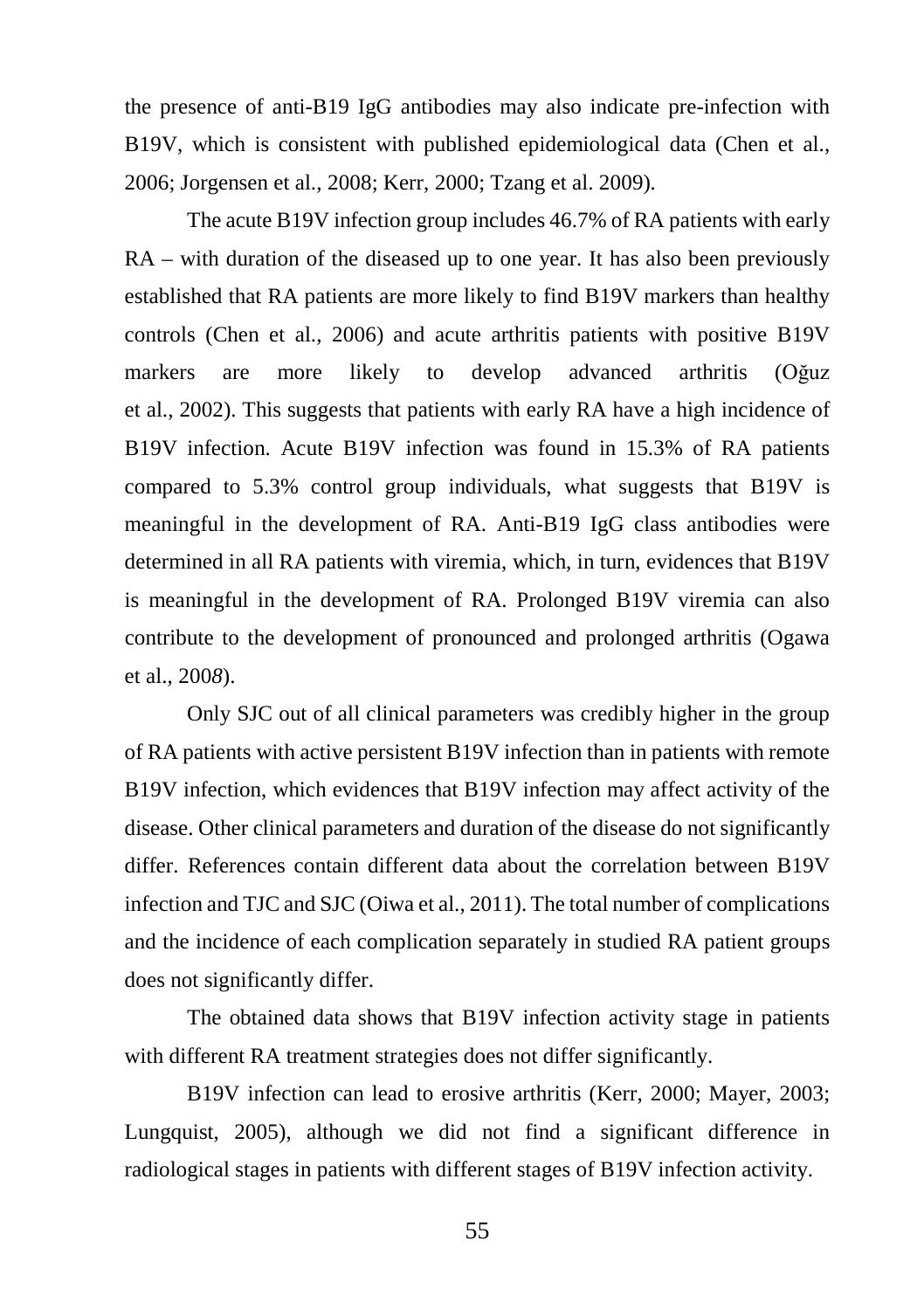Our previous study showed that higher RA activity was detected in patients with established B19V markers (Kakurina et al., 2015). In this study he mean level of laboratory indicators CRP, ESR and anti-CCP, as well as combined diseases activity indicator DAS28 in RA patient groups with different stages of B19V activity does not significantly differ. At the same time, the mean RF level is higher in the group of RA patients with acute B19V infection compared to patients without B19V infection, as well as in RA patients with remote B19V infection, and latent persistent B19V infection. When evaluating the total aggressiveness of the disease by the degree of increase in RF and anti-CCP summarily, it is found to be higher in RA patients with acute B19V infection than in patients without B19V infection and in patients with remote B19V infection. Also, several authors have previously found that B19V promotes the production of various antibodies, including RF production (Kerr, 2000; Kerr, 2016; Meyer, 2003; Page et al. 2015) and that after acute B19V infection an increase in RF levels (Kerr, 2016; Murai et al., 1999) and erosive arthritis develops three years later (Murai et al., 1999). Naciute and colleagues have identified higher disease activity and aggressiveness and lower hemoglobin levels in RA patients with B19V genomic sequences. DNA-derived from cell-free serum. Increased association of IL-6 with higher disease activity after DAS28 and CRO (Naciute et al.*,* 2016) was also found. Our data also suggest that B19V can impact the progression of RA and promote its progression.

The mean level of haemoglobin, lymphocytes and platelets in groups of RA patients with different stages of activity of B19V infection does not significantly differ.

Inflammatory cytokines, especially TNF- $\alpha$ , play an important role in the development and progress of RA. B19V promotes the production of various hemoglobin and cytokines (Kerr et al., 2004). In patients with acute B19V infection and with active persistent B19V infection, the level of TNF-α is determined as credibly higher than in patients with remote B19V infection. In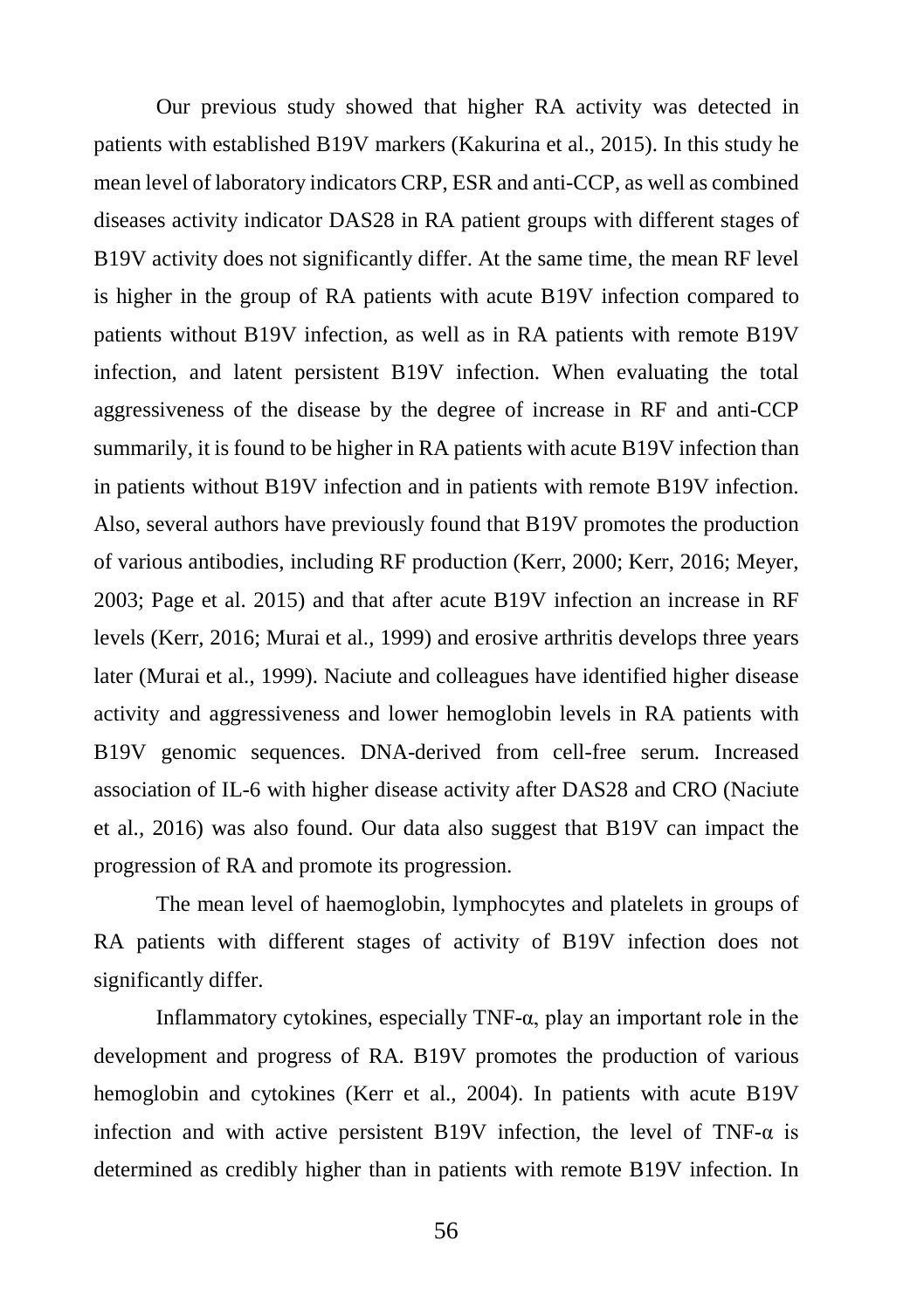RA patients with acute B19V infection, the TNF- $\alpha$  level is also significantly higher than in patients without B19V infection. Both Kerr and Barash with colleagues found that a B19V infection at its acute stage and thereafter may increase the level of TNF- $\alpha$  (Barash et al., 2003; Kerr et al., 2001), thus promoting the development of RA after reactivation of acute B19V infection or persistent B19V infection. The highest IL-17 level is found in the group of RA patients without B19V infection. However, this is contrary to the recently published data that B19V-specific CD4+ T cells secrete IL-17 (Kumar et al., 2015). It is possible that the IL-17 level in this study was affected by the received RA treatment in respective groups. The detected MMP-9 level is credibly lower in RA patients with active persistent B19V infection than in patients with remote B19V infection, and in patients without B19V infection, although Tzang et al, revealed an increase un MMP-9 activity under the influence of B19-VP1u (Tzang et al., 2009). References contain data that a B19V infection also increases the level of IL-6 (Kerr, 2016; Naciute et al., 2016; Tzang et al., 2009). Isa et al. determined that early after acute B19V infection IL-12 increases, then IL-2, while IL-10 is low (Isa et al., 2007). In this study, the mean level of IL-2, IL-6, IL-10 and IL-12 in patients with different stages of activity of B19V infection does not significantly differ. This may be related to different times of blood sampling after acute B19V infection.

The expression of the B19V genome sequences was found in both synovial tissue and synovial fluid samples in RA patients (Takahashi et al. 1998; Kerr 2000; Mehraein et al. 2003; Sasaki 2007; Colmegna; Alberts-Grill 2009; Khoqueer 2009). However, it is more commonly found in early RA sinovial tissues than in synovial fluid (Stahl et al., 2000). In our study, the incidence of B19V genome sequences in synovial tissue and synovial fluid samples of RA does not differ. This is most probably related to the small number of samples in study groups.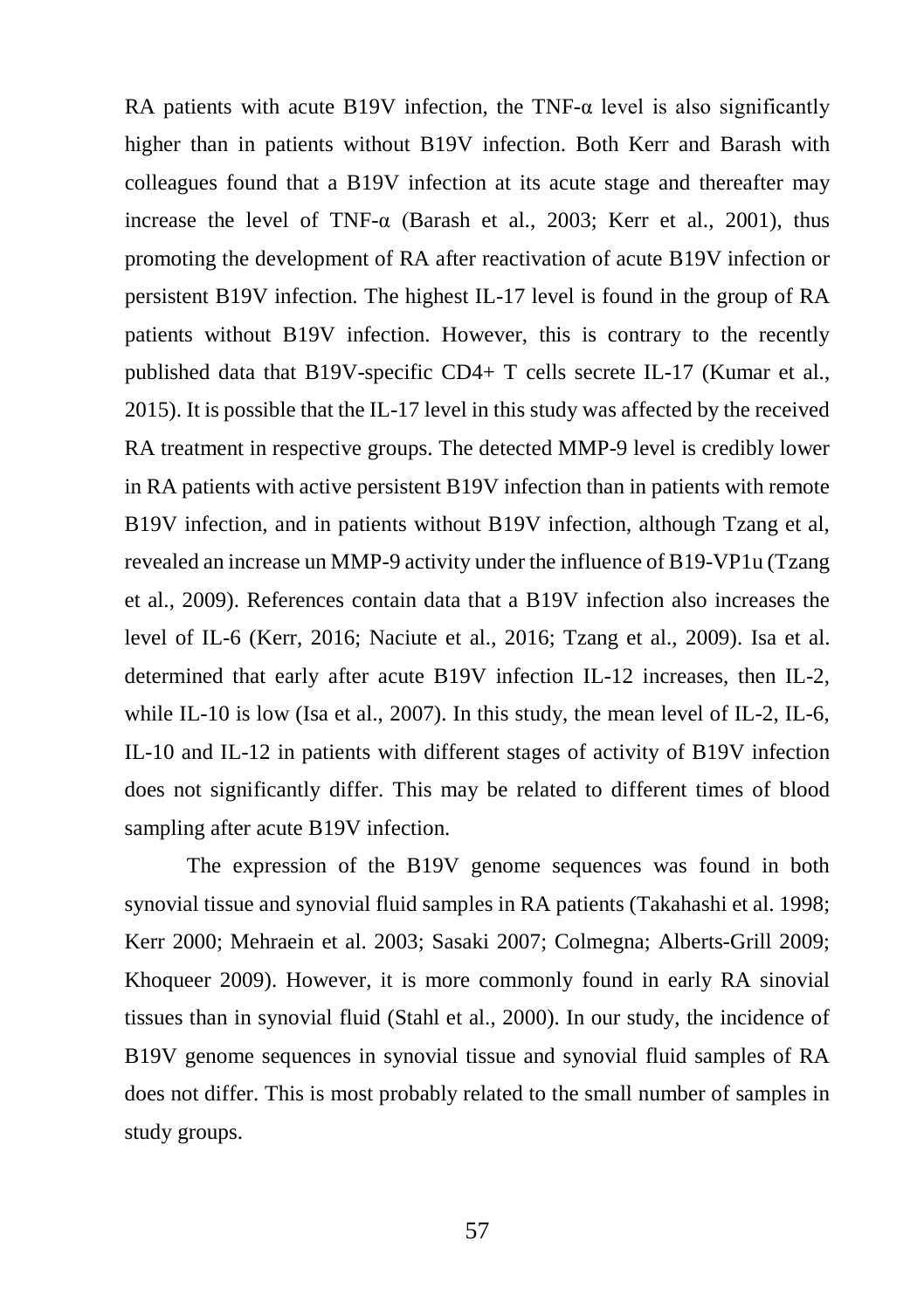Based on *recomLine* results, RA patients are broken down into four groups: (1) 29 RA patients with years long B19V infection, (2) 34 RA patients with months to years long B19V infection, (3) 14 RA patients with weeks to months long B19V infection and (4) 19 RA patients without B19V infection. In seven RA patients the period, when they were infected with B19V, is unclear, therefore, their data were not used for further processing. The groups characterise the time period from the infection with B19V until the patient was included in the study.

Antibodies against at least 5–6 different B19V antigens are found in serum of 34.0% of RA patients and only in 21.0% of healthy control individuals in the group. Anti-B19 NS-1 IgG class antibodies, which are one of indicators of persistent B19V infection (Poblotzki et al., 1995; Kerr et al., 2000; Hemauer et al., 2000), are found in 32.0% of RA patients and only in 10.5% of healthy control individuals. Furthermore, antibodies to 4–5 different B19V antigens are found in 59.8% of OA patients, IgG class antibodies against B19 NS-1 are found in 22.1% of OA patients. The data evidence that antibodies against different B19V antigens may develop in RA patients more frequently and in larger amounts. The presence of anti-B19-NS-1 IgM class antibodies has been reported to indicate RA diagnosis (Tzang et al., 2009), and antibodies against the B19V NS-1 protein are associated with chronic but not acute arthritis (Kerr, Cunniffe, 2000).

No significant differences were found in RA patients in clinical parameters of the disease and radiological stage, laboratory – disease activity and aggressiveness and other clinical indicators, as well as MMP-9 and in cytokine levels determined during the study, taking into account the different period of infection with B19V before the inclusion in the study, which was determined according to the *recomLine* test results. Furthermore, if aggressiveness of the disease is evaluated separately based on the RF value, then RA patients with months to years long B19V infection have higher RF level than RA patients with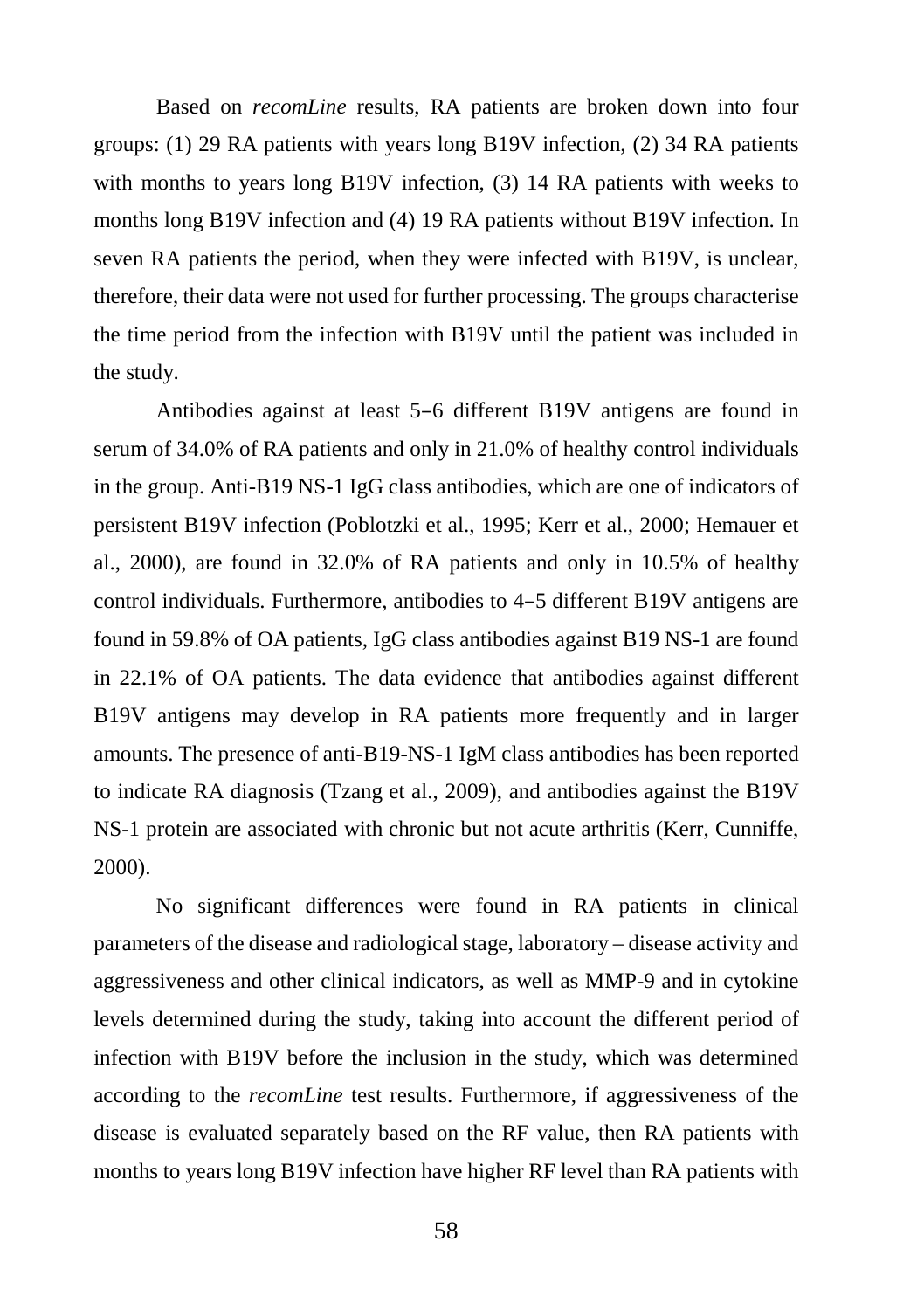weeks to months long B19V infection, but the medium high RF level was more commonly found in RA patients with weeks to months long B19V infection compared to months to years long B19V infection. This is an indication of the impact of long B19V infection on promotion of aggressiveness and progression of the disease. The incidence of complications in groups of RA patients with a different period of B19V infection before the inclusion in the study does not significantly differ.

From determined cytokines, only the mean level of IL-17 cytokine in RA patients with months to years long B19V infection is determined as lower than in patients without B19V infection, but the mean level of IL-17 cytokine with weeks to months long B19V infection was determined as higher than in RA patients with years long B19V infection and in patients with months to years long infection. Different data prevent from making conclusions about the impact of the duration of B19V infection on the IL-17 level. Kumar et al. earlier showed that B19V CD4+ T cells promote production of IL-17 (*Kumar et al., 2015*).

Earlier, it was demonstrated that T lymphocytes of patients with remote B19V infection, proliferate under the influence of B19V recombinant VP-1/VP-2 protein (*von Poblotzki et al., 1996; Corcoran et al., 2000*). Von Poblotzki found out that these lymphocytes are CD4+ T cells. Further studies have confirmed that the immune response is turned against the non-structural NS-1 protein of the virus and against VP1/VP2 B19V proteins (*Corcoran et al., 2000; Mitchell, 2001; Tolfvenstam et al., 2001*). The response of most CD4+ T cells in turned against structural proteins (*Isa et al., 2006*), but the response of CD8+ cells is mainly turned against NS-1 protein. The response of CD8+ T cells develops during an acute infection and preserved for months or even intensifies after liquidation of the acute infection. This suggests that CD8+ T cells may play a significant role in the control of B19V infection (*Norbeck et al., 2005*). All the individuals with acute, recent or persistent B19V infection, but not patients with remote infection, respond to the unique region of the VP-1 protein (*Franssila et*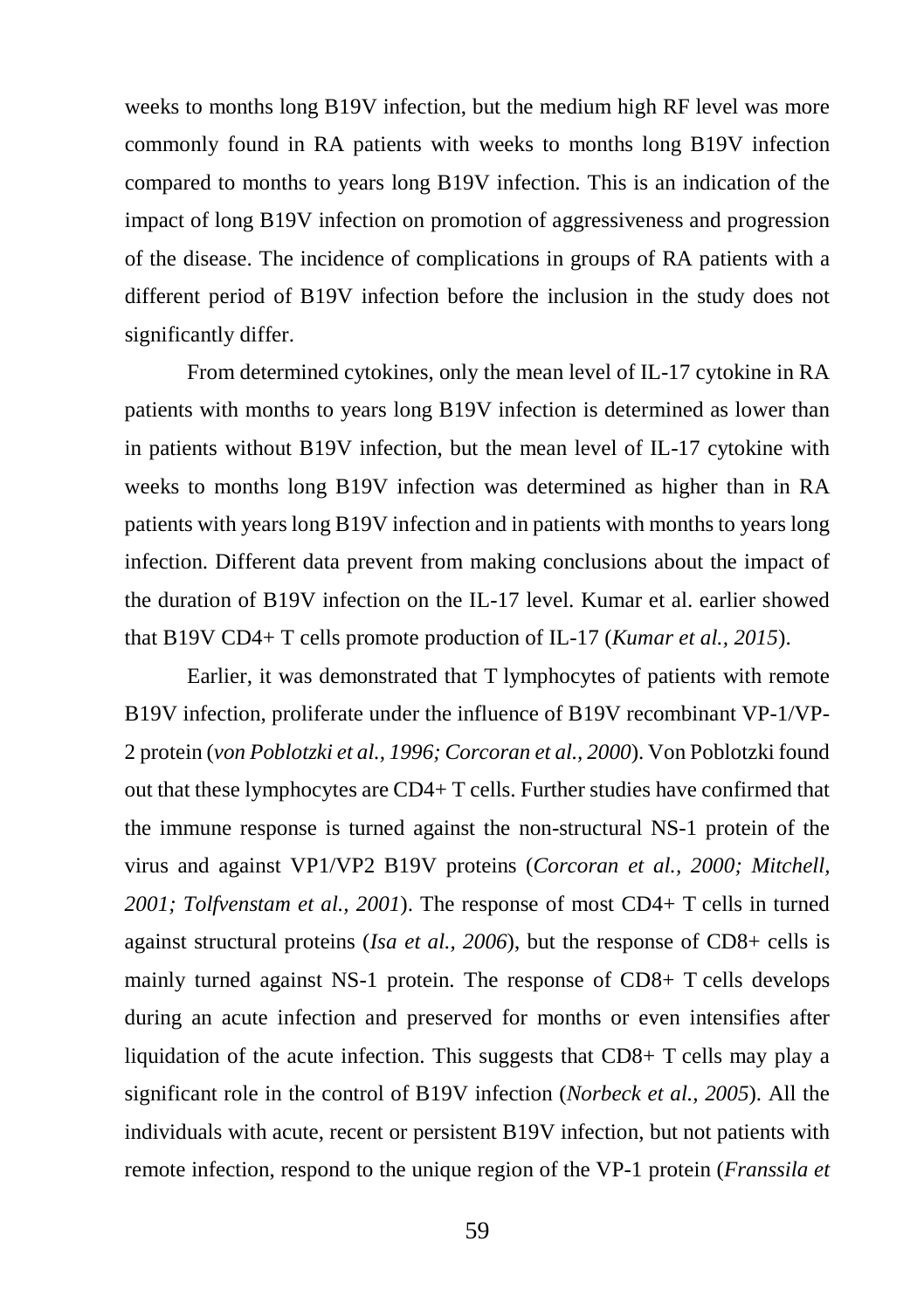*al., 2005; Lindner et al., 2005*). Individuals with persistent B19V infection showed larger number of responses to the structural protein compared to anti-B19 seropositive healthy individuals (*Isa et al., 2006*). Kasprowicz et al have found an immunodominant peptide (LASEESAFYLEHSSFQLLG) in B19V capsid proteins, which in the target of subpopulations of lymphocytes in recently and remotely infected individuals (*Kasprowicz et al., 2006*). The response of lymphocytes in acutely infected individuals may be determined *ex vivo* and in remotely infected individual – only via culturing of lymphocytes. It is sought that in case of persistent B19V infection, virus-specific antigens circulate in the human body, which is ensured by prolonged periodic expression of B19V proteins. In such cases, the proliferative response of T lymphocytes may be found much earlier than in remotely infected individuals. In this study, VP-1/VP-2 peptide is used to determine the frequency and quickness of proliferative response of T lymphocytes in RA patients and healthy control group individuals with acute and remote B19V infection in both groups. The impact of therapy on proliferative response of T lymphocytes against B19V antigens was also evaluated, which was not studied before.

Markers of B19V infection and proliferative response of T lymphocytes against B19V antigens is more frequently found in early RA patients. This suggests that the frequency of B19V infection is not related to the duration of the disease or prolonged immunosuppressive therapy.

Most RA patients (64.2%) and all healthy individuals with acute B19V infection, as well as 41.4% of RA patients and 35.2% of control persons with longer B19V infection respond to the B19V peptide. These data are consistent with the results found by of Kasrowicz et al. (*Kasprowicz et al., 2006*). However, the quickness of T lymphocytes proliferative response between remotely infected RA patients and control group individuals differs. Part of remotely infected RA patients respond to antigens on the third day, while none of healthy control persons with remote B19V infection respond to B19V infection on the third day.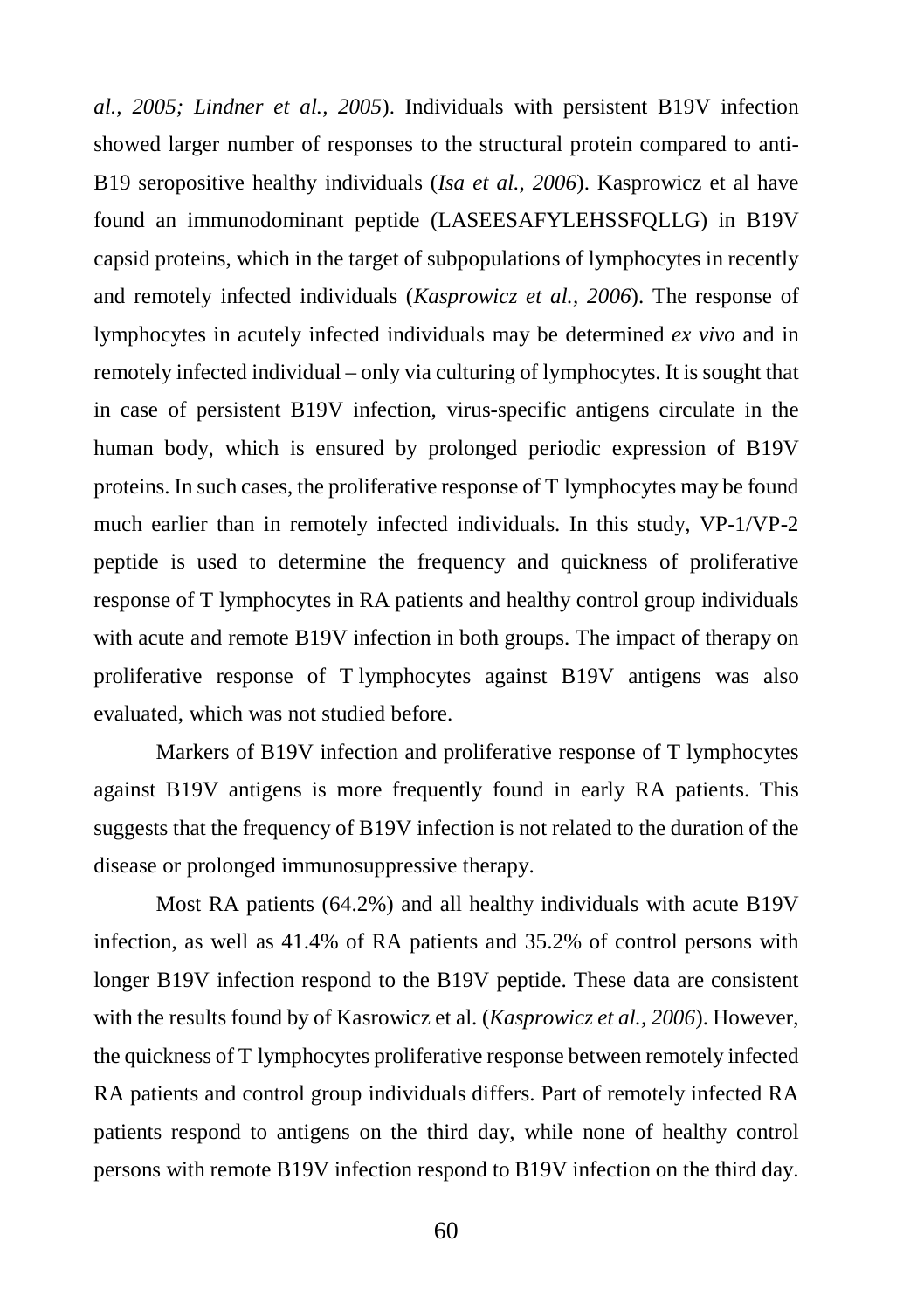The results of the study show that T lymphocytes of recently infected RA patients respond to VP-1/VP-2 faster than T lymphocytes of remotely infected control group individuals. The proliferative response of T lymphocytes evidence of their high sensitivity to viral antigens and potential involvement of persistent B19V infection in the development of RA. Having analysed the data of proliferative response of T lymphocytes in the RA patient group, significant differences were found depending on the use of MTX. Strong proliferative response of T lymphocytes against B19V antigens on the third and sixth day, was found more frequently in RA patients not receiving MTX therapy compared to patients, who used MTX as monotherapy or in combination with other drugs. It is possible that MTX delays the proliferative response of T lymphocytes of RA patients against B19V antigens. At the same time, the number of RA patients receiving MTX with a strong T lymphocytes proliferative response on the third day is markedly bigger than the number of control group persons, but on the sixth day this difference disappears. This prevents from drawing final conclusions about the inhibiting effect of MTX therapy on the response of B19V specific cells. This is the first study, where the frequency and quickness of proliferative response of T lymphocytes to B19V antigens, including VP-1/VP-2 peptide, is determined in RA patients with acute and remote B19V infection and the impact of RA therapy on it is evaluated.

The impact of RA therapy on B19V markers and laboratory tests is evaluated. If we compare RA patients, who have received NSAID only, with RA patients, who have received any of immunosuppressive drugs (sDMARD, bDMARD, GC), no significant differences are found by the B19V infection activity stage (according to the *recomWell* test) or by the period of infection with B19V before the inclusion in the study (according to the *recomLine* test). The proliferative response of T lymphocytes on the third day tends to be lower, on the sixth day it is credibly lower in the group of users rather than non-users of DMARD. This evidences that both GC and DMARD delays the proliferative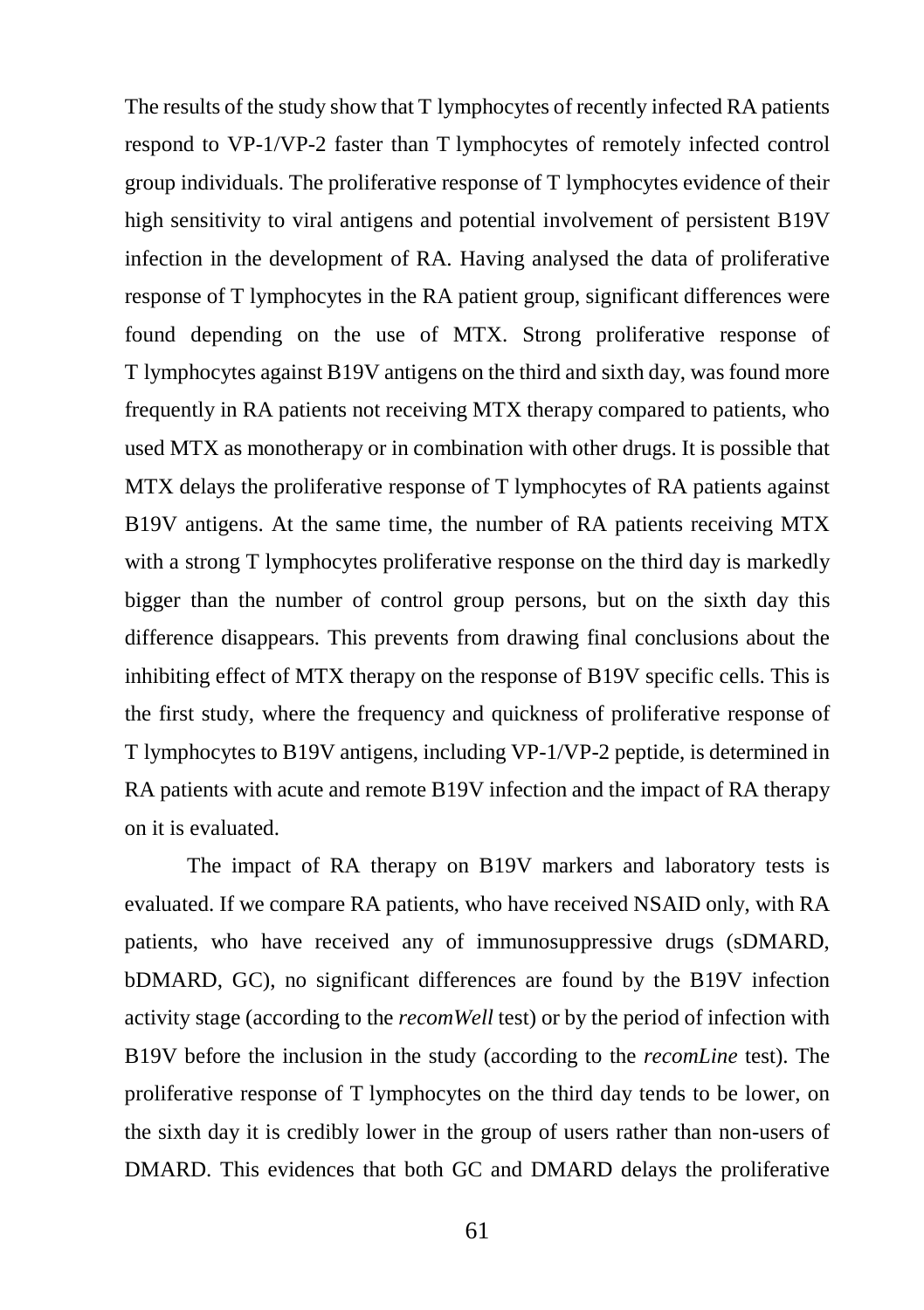response of B19V-specific T lymphocytes. The incidence of B19V NS-1 specific IgM and B19V IgG antibodies does not differ among groups of users and nonusers of immunosuppressants. In users of immunosuppressants, the incidence of B19V DNA sequences in DNA samples isolated from cell-free plasma, is lower than among non-users. The level of cytokines and MMP-9 does not differ among users and non-users of immunosuppressants.

In RA patients, who received sDMARD as therapy, IgG class antibodies against B19V NS-1 are found more frequently compared to those, who did not received this therapy. This may be related to the longer duration of the disease in the group of sDMARD users. The incidence of B19V DNA sequences in blood, plasma, synovial fluid or synovial tissues does not differ in RA patients, who use and do not use sDMARD. No statistically credible differences by any parameters are found in the RA patients, who use only one sDMARD. Furthermore, if an RA patient uses two or more sDMARD, the proliferative response of T lymphocytes to B19V antigens on the third and sixth day are credibly lower than in the group on non-users of sDMARD. The incidence of markers of B19V infection according to the *recomWell* and according to the *recomLine* test, and the incidence of B19V DNA sequences in blood, plasma, synovial tissues and synovial fluid in the group of RA patients, who use or do not use at least two sDMARD, does not differ. This allows to conclude that when combined sDMARD therapy is used, the proliferative response of T lymphocytes against B19V antigens reduced, but it does not significantly affect other B19V markers.

No difference is found in the incidence of different stages of B19V infection according to *recomWell*, different period of infection with B19V infection before the inclusion in the study according to the *recomLine*, when comparing groups of users and non-users of GC. The use of GC does not significantly affect the proliferative response of T lymphocytes to B19V antigens on the third or sixth day, the incidence of IgG and IgM class antibodies against B19V NS-1. B19V DNA sequences in blood are found less frequently in GC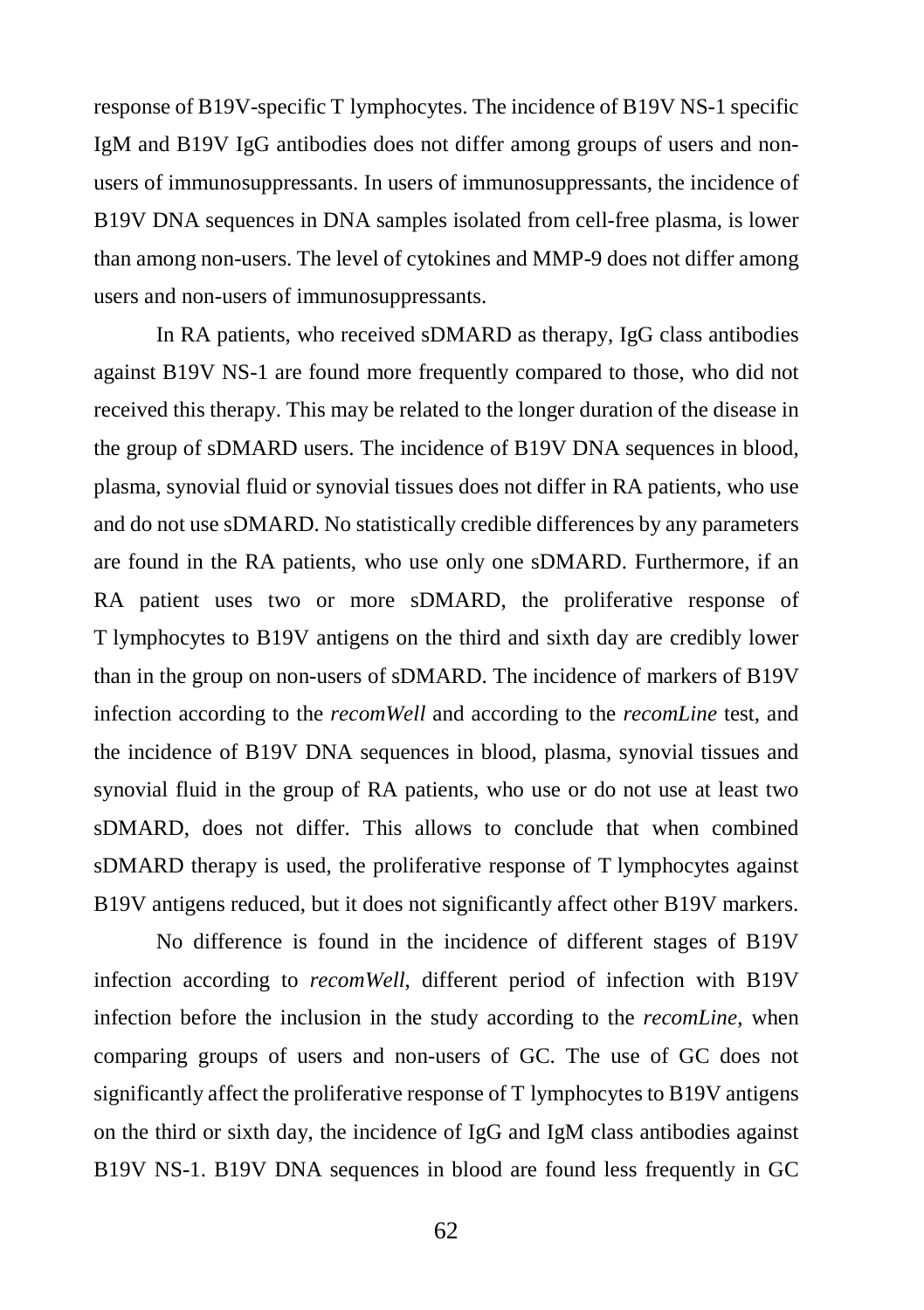users, while the incidence of B19V DNA in plasma, synovial fluid and tissues does not statistically differ. Overall, GCs do not significantly affect B19V markers.

The frequency of incidence of different stages of B19V infection determined according to the *recomWell* test, different periods of infection with B19V before the inclusion of the patient in the study (according to the *recomLine* test) does not significantly differ among MTX users and non-users. The incidence of IgG and IgM class antibodies against B19V NS-1, the incidence of B19V genome sequences in the DNA isolated from blood, cell-free plasma, synovial fluid and tissues does not statistically credibly differ among users and non-users of MTX. In both treatment groups (with and without MTX) the proliferative response on the sixth day is considerably higher than on the third day. In RA patients, who have not received MTX therapy, the detected mean proliferative activity of cells is considerably higher both on the third and sixth day compared to the mean proliferative activity of cells in control group individuals on the third and sixth day. No significant differences in proliferative activity are found between RA patients with and without MTX therapy, as well as between RA patients with MTX therapy and healthy individuals. Data of the study show that the biggest number of RA patients with high proliferative response of T lymphocytes is in the group of patients, who do not receive treatment with MTX.

In the group of RA patients, who use sDMARD without MTX, as well as in the group of RA patients, who use bDMARD, the incidence of B19V infection activity stage according to *recomWell*, as well as B19V infection period according to the *recomLine* test and proliferative response of T lymphocytes to B19V antigens on the third and sixth day of culturing, as well as IgM and IgG class antibodies against B19V NS-1 does not statistically differ from the RA patients, who do not use sDMARD without MTX. The incidence of and B19V specific DNA in DNA samples isolated from blood, cell-free plasma, synovial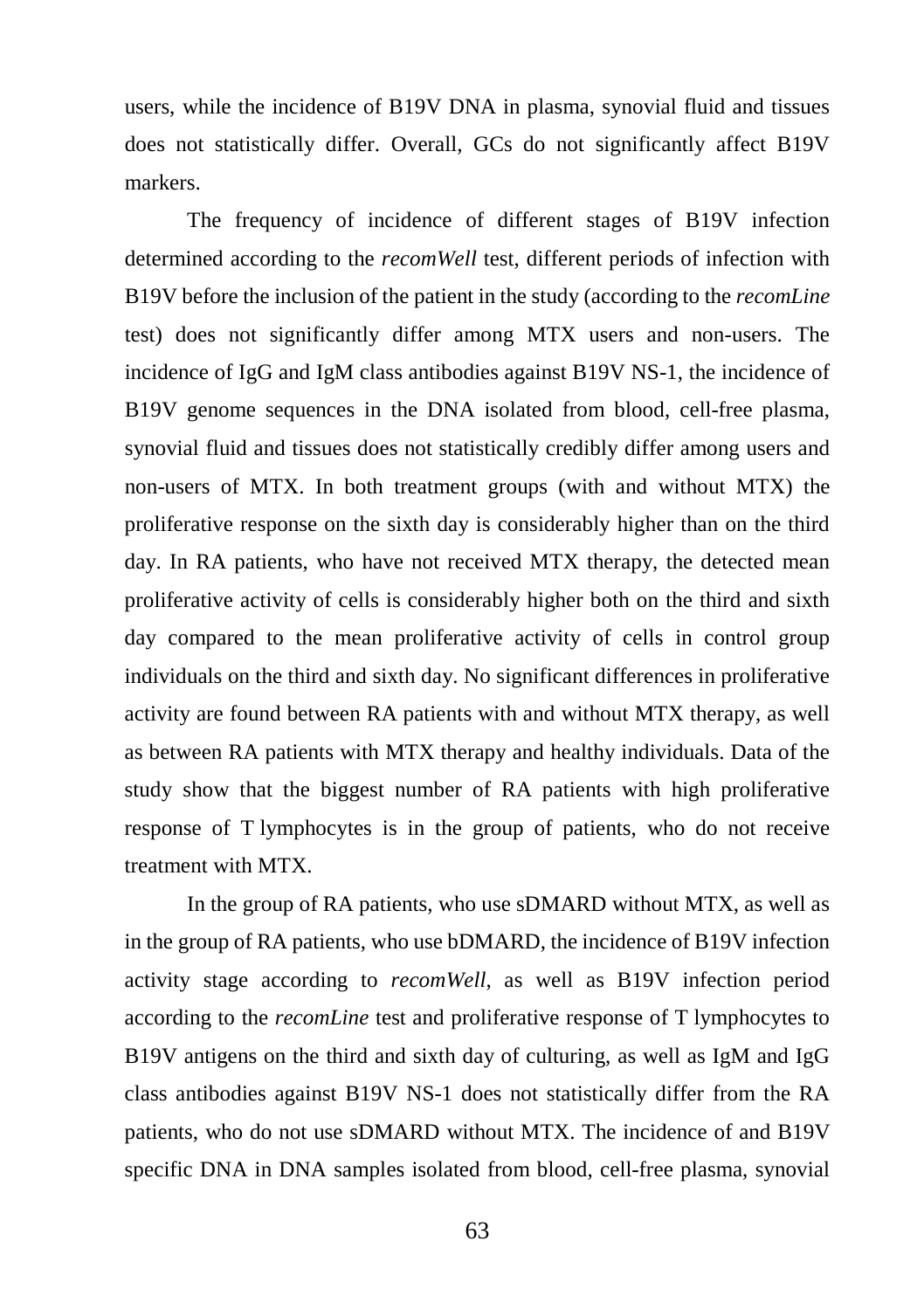fluid and tissues does not significantly differ. Data evidence that markers of B19V infection are most seriously affected by MTX rather than other sDMARD.

Based on *recomWell* and PCR results, OA patients are broken down into five groups: (1) 44 OA patients with remote B19V infection, (2) 9 OA patients with active persistent B19V infection, (3) 9 OA patients with latent persistent B19V infection, (4) 5 OA patients with acute B19V infection and (5) 11 OA patients without B19V infection.

No specifically credible differences are found in OA patients in the duration of the disease, clinical parameters of the disease, as well as laboratory indicators depending on the stage of activity of B19V infection, which are defined according to the *recomWell* test. This suggests that the activity of B19V infection does not significantly affect progress of OA. The only changes found in determined cytokines are in mean levels of MMP-9, IL-17 and TNF-α. To be noted, a considerably higher mean level of MMP-9 and IL-17 is found in the groups of OA patients without B19V infection. Only higher TNF- $\alpha$  level was determined in OA patients with active persistent B19V infection compared to OA patients with latent persistent B19V infection, remote B19V infection and without B19V infection. The level of other cytokines in groups of OA patients depending on the stage of activity of B19V infection does not credibly differ. In groups of OA patients with different stages of activity of B19V infection, the frequency of incidence of B19V genome sequences in synovial tissues differs. They are more frequently found in patients with latent persistent B19V infection. Data suggest that different stages of activity of B19V infection do not significantly affect progress of OA.

Based on *recomLine* results, OA patients are broken down into four groups: (1) 19 OA patients with years long B19V infection, (2) 31 OA patient with months to years long B19V infection, (3) 9 OA patients with weeks to months long B19V infection and (4) 3 healthy individuals without B19V

64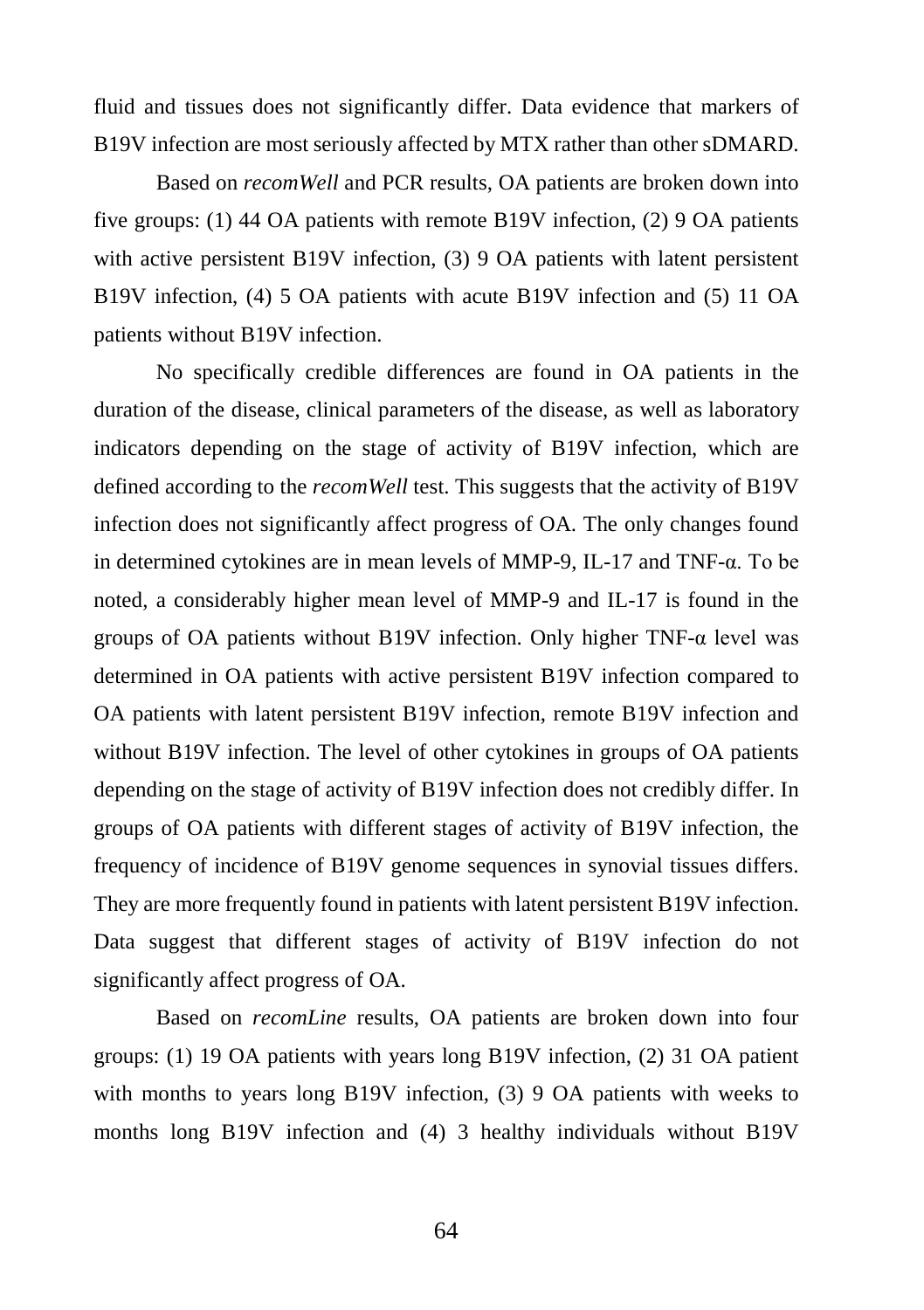infection. In seven individuals in the OA patient group the stage of B19V infection was unclear, therefore, their data were not used for further processing.

In OA patients with different periods of infection with B19V before the inclusion in the study, which were determined according to the *recomLine* test, no significant differences in most clinical parameters and laboratory of the disease are found. Out of clinical parameters, only the duration of morning stiffness is credibly longer in patients with months to years long B19V infection than in patients with weeks to months long B19V infection. Out of laboratory parameters, only the mean level of platelets is significantly higher in OA patients without B19V infection, as well as in OA patients with years long B19V infection than in patients with weeks to months long B19V infection. This evidence of a comparatively small impact of B19V infection on the clinical and laboratory progress of OA.

A statistically credibly higher mean level of IL-17 is determined in the group of OA patients without B19V infection, compared to OA patients with years long B19V infection and compared to OA patients with weeks to months long B19V infection before the inclusion in the study. Levels of determined cytokines in OA patients with different periods of infection with B19V before the inclusion in the study (determined according to the *recomLine* test) do not significantly differ. Furthermore, a considerably lower mean MMP-9 level is found in OA patients with weeks to months long B19V infection compared to patients without B19V infection. Data of the study suggest that the duration of B19V infection does not significantly affect production of cytokines in OA patients. Aslan et al. has determined a higher IL-6 level in OA patients, but its increase depends on the degree of OA damage in the joint (*Aslan et al., 2008*). We would probably get different data, if we have broken OA patients down into groups depending on the degree of damage in the affected joint.

Based on *recomWell* and PCR results, healthy individuals are broken down into five groups: (1) 12 control group individuals with remote B19V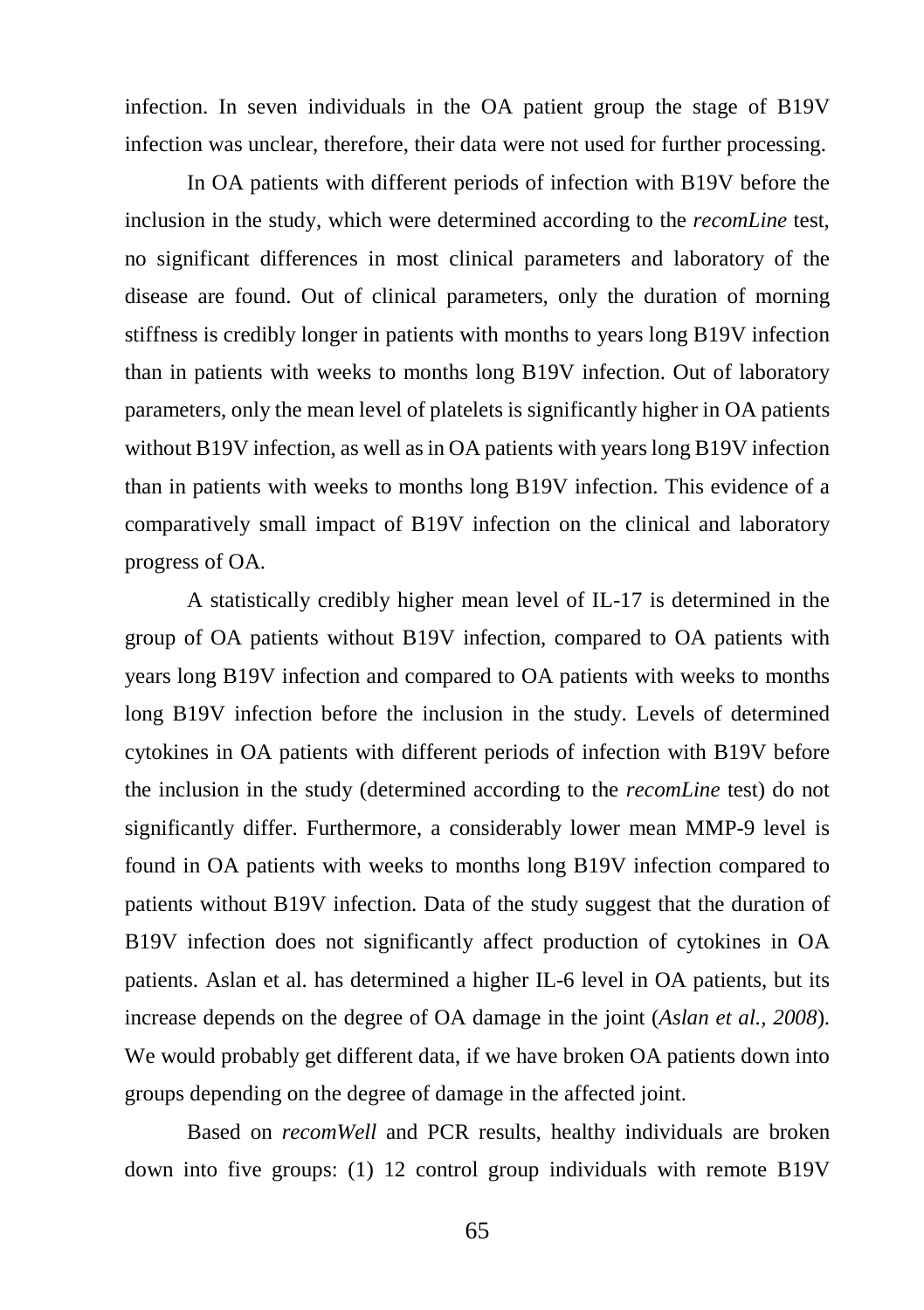infection, (2) one healthy individual with active persistent B19V infection, (3) one control group individual with latent persistent B19V infection, (4) one control group individual with acute B19V infection and (5) 4 healthy individuals without B19V infection. Acute and active persistent B19V infection is found less frequently in healthy individuals than in RA and OA patients.

Antibodies against no more than four different B19V antigens are found in serum of healthy control group individuals. No significant difference in proliferative response of T lymphocytes on the third and sixth day, or MMP-9 and cytokine levels is found among healthy control group individuals with different stages of B19V infection determined according to the *recomWell* test. Also, the frequency of presence of B19V sequences in the DNA isolated from full blood, cell-free plasma and synovial tissues, as well as the incidence of IgG class antibodies against B19V NS-1 does not significantly differ.

B19V may alter plasma cytokine levels in RA patients and healthy subjects (Naciute et al., 2016; Naciute et al., 2017). In our study comparing healthy control group individuals with remote B19V infection, and RA patients with remote B19V infection, no significant differences in MMP-9, IL-2, IL-6, IL-12, IL-17 and TNF- $\alpha$  levels were found. Furthermore, higher IL-10 level was determined in the group of RA patients with remote B19V infection than in the group of healthy individuals with remote B19V infection. This evidence that other factors rather than B19V infection affect only the IL-10 level. The incidence of B19V genomes in synovial tissues and synovial fluid in these groups did not significantly differ.

No significant differences in MMP-9 and cytokine levels, as well as incidence of B19V genome in synovial tissues and synovial fluid were found, when comparing OA patient group with healthy control group individuals with remote B19V infection, in both studied groups.

In RA patients, the presence of HHV-6 genome and increased viral loads can be statistically significantly higher than healthy controls (Alvarez-Lafuente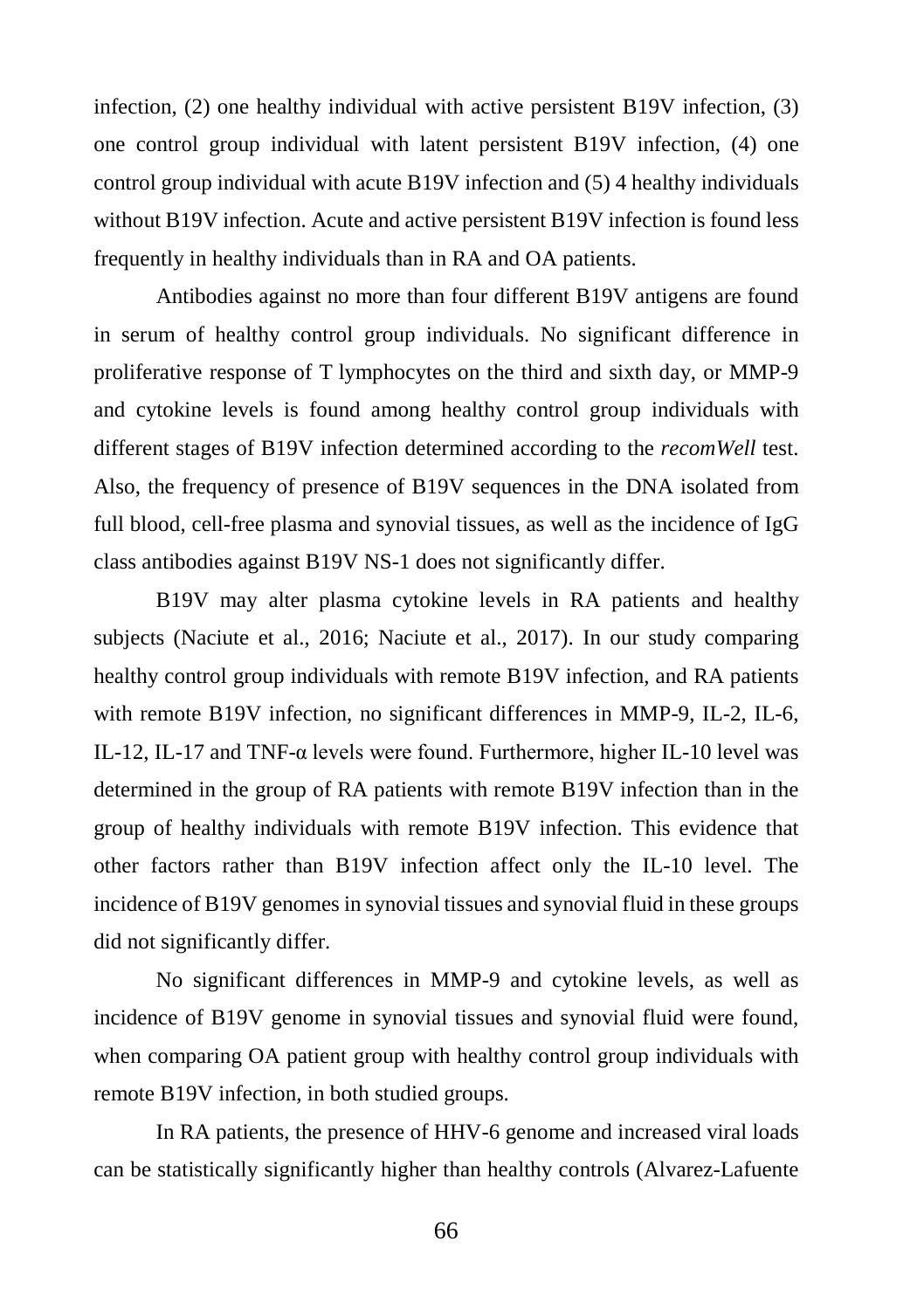et al., 2005). Broccoli with colleagues also found that HHV-6 genomic sequences from cell-free serum (viremic) and anti-HHV-6 IgG antibodies were significantly more common in connective tissue diseases, including RA, compared to healthy control subjects (Broccolo et al. 2013). We have not found significant differences in reactivation of persistent HHV-6 and HHV-7 infection, as well as reactivation of HHV-6 and HHV-7 in groups of RA and OA patients, and healthy individuals. In the chronic inflammation process, lymphocytes containing HHV-6 and HHV-7 genome sequences are found in the joint, which evidence of their potential role in the development of the disease. It is still unclear, why so much HHV-7 is found in synovial tissues of OA patients. Despite similar incidence of persistent HHV-6 and HHV-7 infection in RA and OA patient groups, HHV-6 in DNA is found in synovial fluid of RA patients with direct PCR significantly more frequently than in the OA patient group. No HHV-6 monoinfection is found in synovial tissues of RA and OA patients, as well as the incidence of HHV-7 in DNA in synovial tissues of both patient groups is similar. Furthermore, the frequency of simultaneous incidence of HHV-6 and HHV-7 infection in synovial tissues of RA patients is significantly higher than in tissues of OA patients. Reactivity of HHV-6 in all PCR positive RA cases was confirmed by immunochemistry, but it does not exclude simultaneous presence of HHV-7 infection and potential determination of viral antigens. The determination of HHV-6 and/or HHV-7 in DNA in the joint cavity may evidence that replication of the viruses may be related to primary RA immune disorders or with immune depression caused by immunosuppressive drugs.

Different effect of HHV-6 and/or HHV-7 on clinical parameters of RA is observed. TJC and SJC, as well as VAS in RA patients with different stages of activity HHV-6 and/or HHV-7 infection do not significantly differ. The duration of morning stiffness is credibly shorter in patients with active HHV-6 infection than with latent HHV-6 infection. Such an observation is explained by the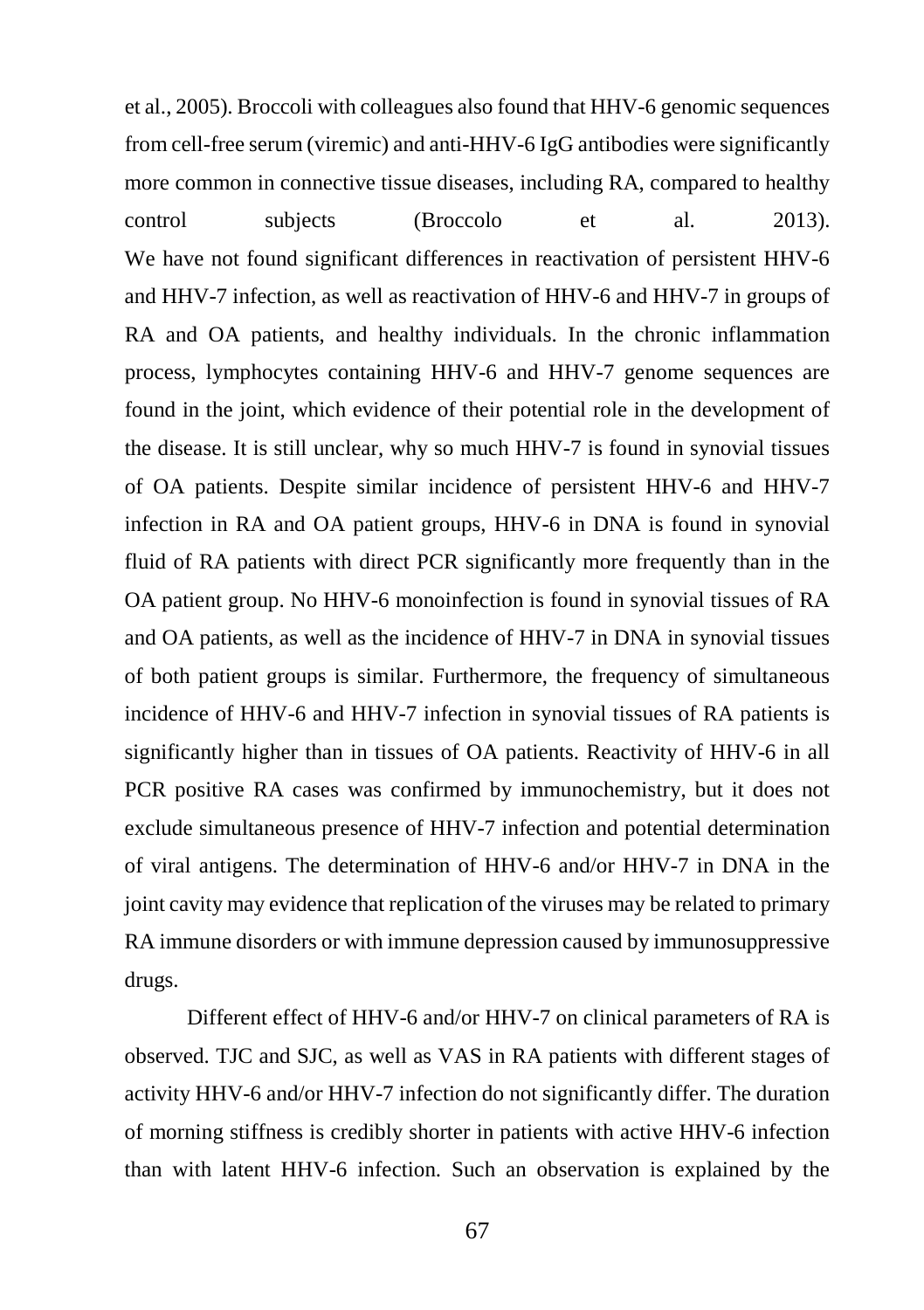strategy of treatment being used – six RA patients with active HHV-6 infection received strong immunosuppressing glucocorticoid with or without sDMARD and only two patients of this group received non-specific therapy with NSAID. No significant differences in clinical parameters of the disease are found in groups of OA patients at different stages of activity of HHV-6 and HHV-7 infection.

In previous studies, it was found that treatment with immunosuppressive drugs may cause reactivation of a chronic viral infection (Vassilopoulos, Calabrese, 2007; Nard et al., 2015). Komar and colleagues found that the HHV-6 viral genome was not more commonly detected in healthy subjects in patients with juvenile rheumatoid arthritis, Crohn's disease and ulcerative colitis who are taking abatacept in the treatment of biological medicinal products (Comar et al., 2013). The impact of immunosuppressive therapy on the incidence of HHV-6 and HHV-7 infection was not found in this study. At the same time, reactivation of the infection was identified neither in the MTX nor in the biological drug monotherapy groups. These drugs are strong immunosuppressants and they probably inhibit reactivation of HHV-6 and HHV-7 infection. Some studies have identified high incidence of HHV-6 in DNA in RA patients compared to healthy control group persons (Alvarez-Lafuente et al., 2009) and transmission or reactivation of the Epstein-Barr virus in case of OA (Rollin et al., 2009). Furthermore, Davis et al. have no found a significant correlation between presence of specific antibodies of cytomegalovirus and Epstein-Barr virus and the duration, activity, aggressiveness and treatment of RA (Davis et al., 2012). Other authors believe that the viral infection plays a secondary role – it develops in presence of circulating ACPA and promotes the transition of the pre-inflammatory phase of RA into chronic synovitis (van de Sande et al., 2011).

In the study, we have not stated a significant correlation between HHV-6 and HHV-7 infection and the development of RA complications. Cervical spine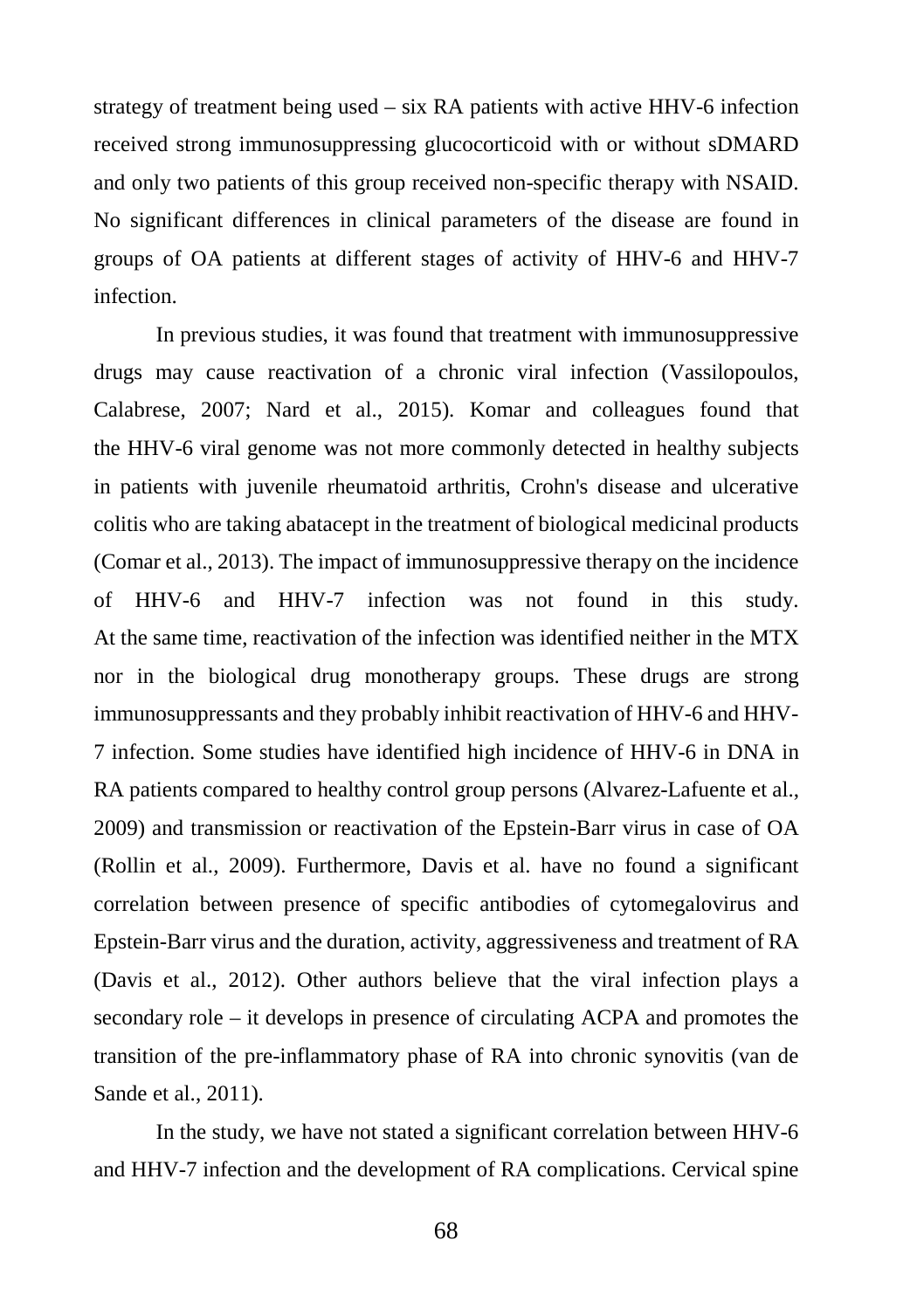damage and scleritis are observed only in the group of RA patients with latent HHV-6 and/or HHV-7 infection. One of the late RA complications, myopathic syndrome, is stated significantly more frequently in RA patients with latent HHV-7 infection than with active HHV-7 infection. This suggests that not only active, but also latent infection may contribute to progression of the disease. The frequency of complications is higher in the group of RA patients with active HHV-6 monoinfection.

Several studies have determined that anti-CMV (cytomegalovirus) positive RA patients develop more marked destructive changes in joints (Davis et al., 2012; Pierer et al., 2012). Furthermore, in this paper were have stated a more severe roentgenological stage in RA patients with simultaneously active HHV-6 and HHV-7 infection.

The mean level of CPR, inflammation marker, is significantly higher in RA patients with latent HHV-7 infection than in patients with active HHV-7 infection. Almost all RA patients with active HHV-7 have received therapy with glucocorticoids and/or sDMARD, which may considerably reduce activity of the disease. Also Broccolo et al. have not found any correlation between reactivation of HHV-6 infection and RA activity (Broccolo et al., 2013).

The mean level of RA aggressiveness indicators, RF and anti-CCP, does not significantly differ in groups of RA patients with different markers of HHV-6 and/or HHV-7 infection.

In the OA patient group, the mean level of CPR, disease activity indicator, is found to be significantly higher in patients with latent HHV-7 infection than in patients without HHV-6 and HHV-7 infection. At the same time, the mean ESR level in groups of OA patients with different HHV-6 and HHV-7 activity stages does not significantly differ, which may suggest that HHV-6 and HHV-7 infections have low impact on the OA activity.

Despite the fact that no significant differences were found in the incidence of persistence HHV-6 only and HHV-7 only and simultaneous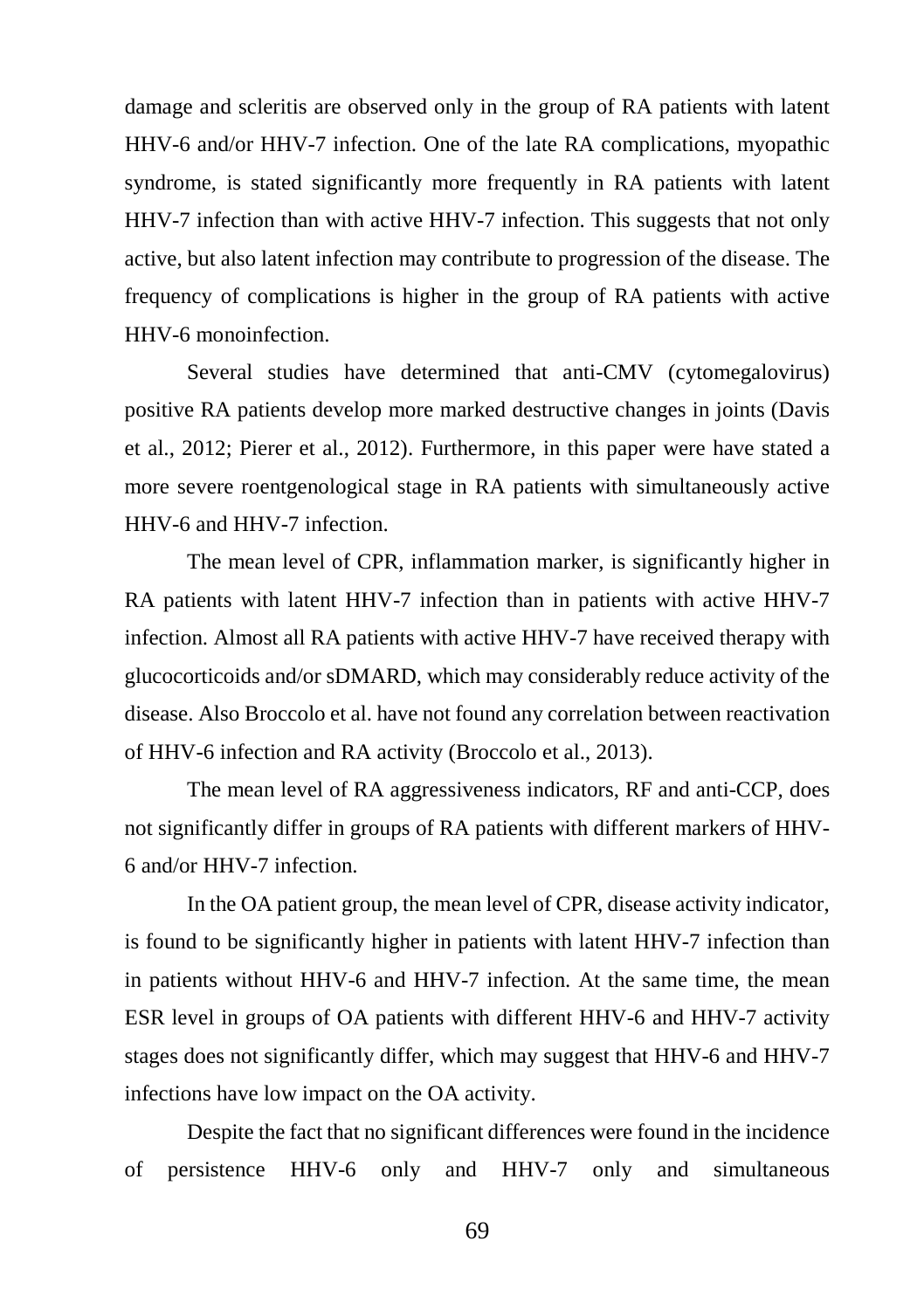HHV-6 and HHV-7 infection and reactivation between groups of RA and OA patients and control group persons, it is determined that both active and latent HHV-6 and/or HHV-7 infection increases RA activity and progression based on several clinical and laboratory parameters. This may suggest that HHV-6 and/or HHV-7 infection influences the activity and aggressiveness of the disease, but reactivation of these viruses may develop, if induced by immunosuppressive therapy. 80.9% of patients with reactivation of HHV-6 and/or HHV-7 receive marked immunosuppressants separately or in different combinations. At the same time, Cavada and his colleagues determined that MTX and tofacitinib therapy did not affect HHV-6 viral load in juvenile idiopathic arthritis patients (*Kawada et al., 2012*). High incidence of RA complications in patients with active HHV-6 only infection, as well as more severe radiological stage of RS in patients with simultaneous active HHV-6 and HHV-7 infection may suggest impact on the severity of RA progress. The impact of HHV-6 and HHV-7 on the disease activity and aggressiveness is more marked in the group of RA patients than in the group of OA patients.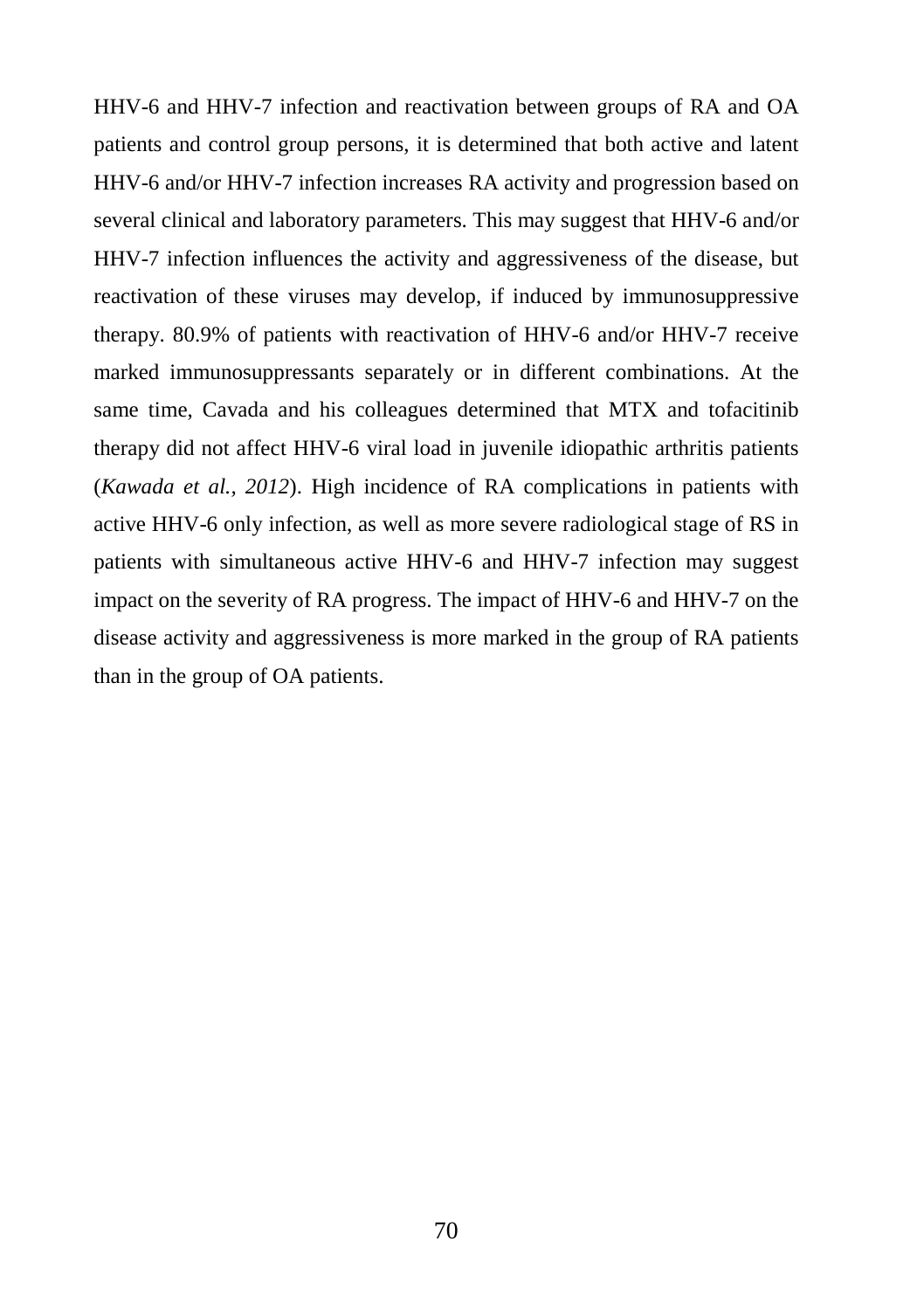## **4. CONCLUSIONS**

- 1. The presence of B19V, HHV-6 and -7 infection markers in both RA and OA patients and healthy individuals is found, but their frequency and stage of activity are different:
	- a. Acute and active persistent B19V infections are more common in RA patients compared to other study groups. In addition, 46.7% of RA patients with acute B19V infection are at an early stage of the disease, which indicates the potential role of the virus in RA development. Anti-B19 NS-1 IgG antibodies, one of the B19V transient infection rates, are also more commonly detected in RA patients than in other study groups.
	- b. Only in the RA patients synovial fluid DNA samples were found only genotypes of HHV-6, but compared with OA patients, the sequences of HHV-6 and -7 genomic sequences were more likely to be detected in synovial tissue DNA samples of RA patients, indicating a significant increase in HHV-6 and - 7 infection involvement in RA development.
- 2. Stages of infection with B19V, HHV-6 and -7 were not significantly different in RA patients with different RA treatment. It should be noted that no reactivation of HHV-6 or HHV-7 infection was detected in MTX monotherapy and bDMARDSs user groups, but the stages of B19V infectious activity did not differ.
- 3. In RA patients, the T lymphocyte proliferative response to B19V antigens is more frequent and faster compared to healthy subjects, suggesting persistent B19V infection in RA patients. Treatment with MTX suppresses the T lymphocyte proliferative response to B19V antigens.
- 4. RA patients with active B19V infection have the highest levels of TNF-α that may contribute to the development of RA following acute B19V infection or after persistent B19V infection reactivation. In the case of OA, TNF- $\alpha$  levels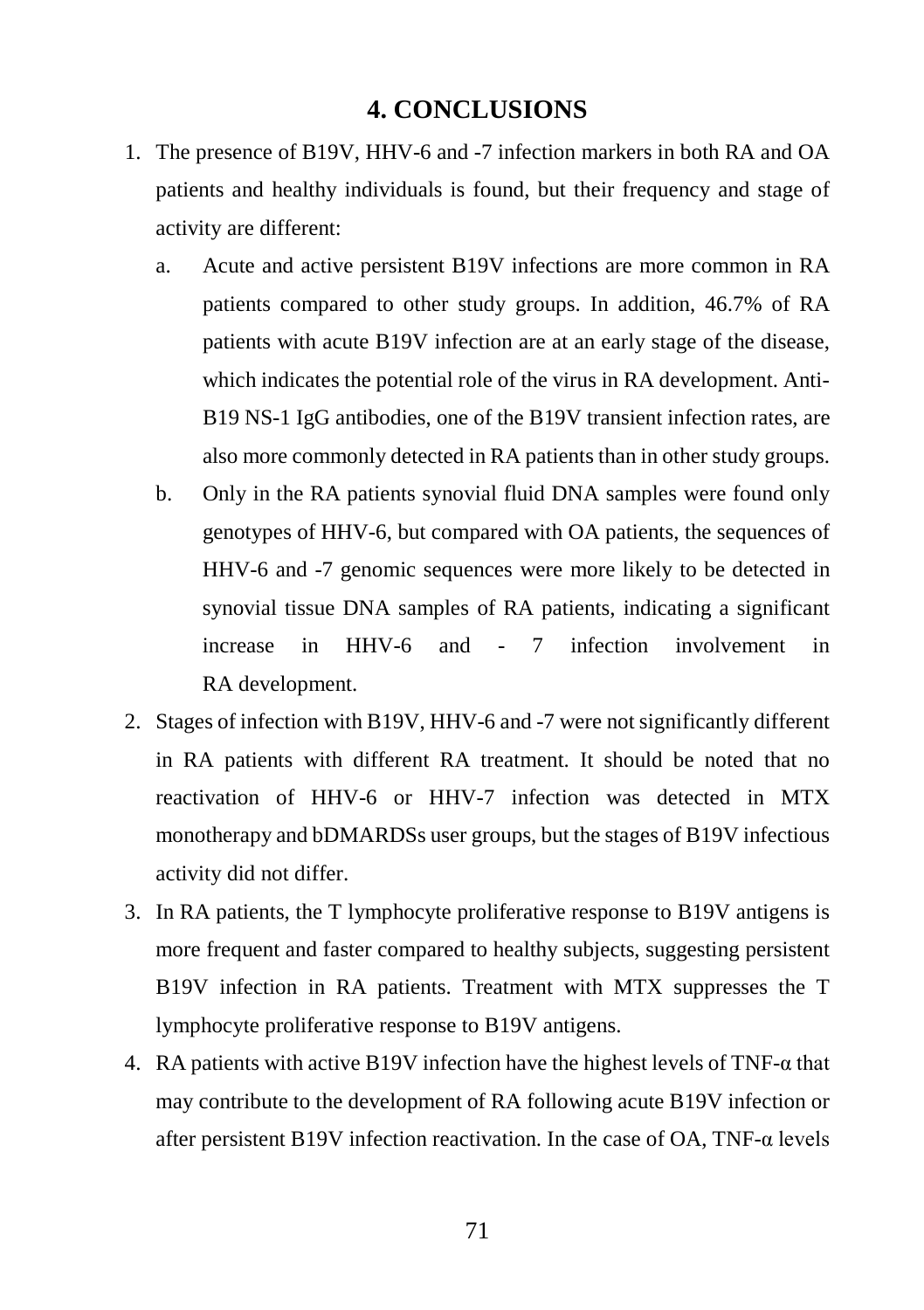are higher in patients with active persistent B19V infection, suggesting that B19V reactivation also affects OA. The levels of inflammatory cytokines for healthy individuals in groups with different stages of B19V, HHV-6 and -7 infection are similar. The duration of B19V infection prior to the individ being included in the study does not affect the cytokine production changes in any of the study groups.

- 5. When evaluating clinical parameters, tender joint count is a larger in RA patients group with active persistent B19V infection, suggesting that the B19V infection affects the disease activity, and B19V infection does not significantly affect the frequency of RA complications. In RA patients with latent persistent HHV-6 infection, there is longer morning stiffness duration, but in the group with latent persistent HHV-6 and HHV-7 infection there are more serious complications. When evaluating laboratory parameters RA patients with B19V viraemia are more likely to have high levels of RF as well as overall aggressiveness of the disease as measured by simultaneous rate of RF and anti-CCP elevation, suggesting a role for B19V in the progression of RA. Laboratory activity and aggressiveness of RA disease are not significantly affected by persistent HHV-6 and -7 infection. B19V, HHV-6 and -7 infection do not affect the radiological stage of the RA and the course of OA.
- 6. Infections of B19V, HHV-6 and -7 affect the development and progression of RA - primarily an acute and active persistent B19V infection and a latent/ persistent HHV-6 and -7 infection, thus no zero hypothesis is confirmed.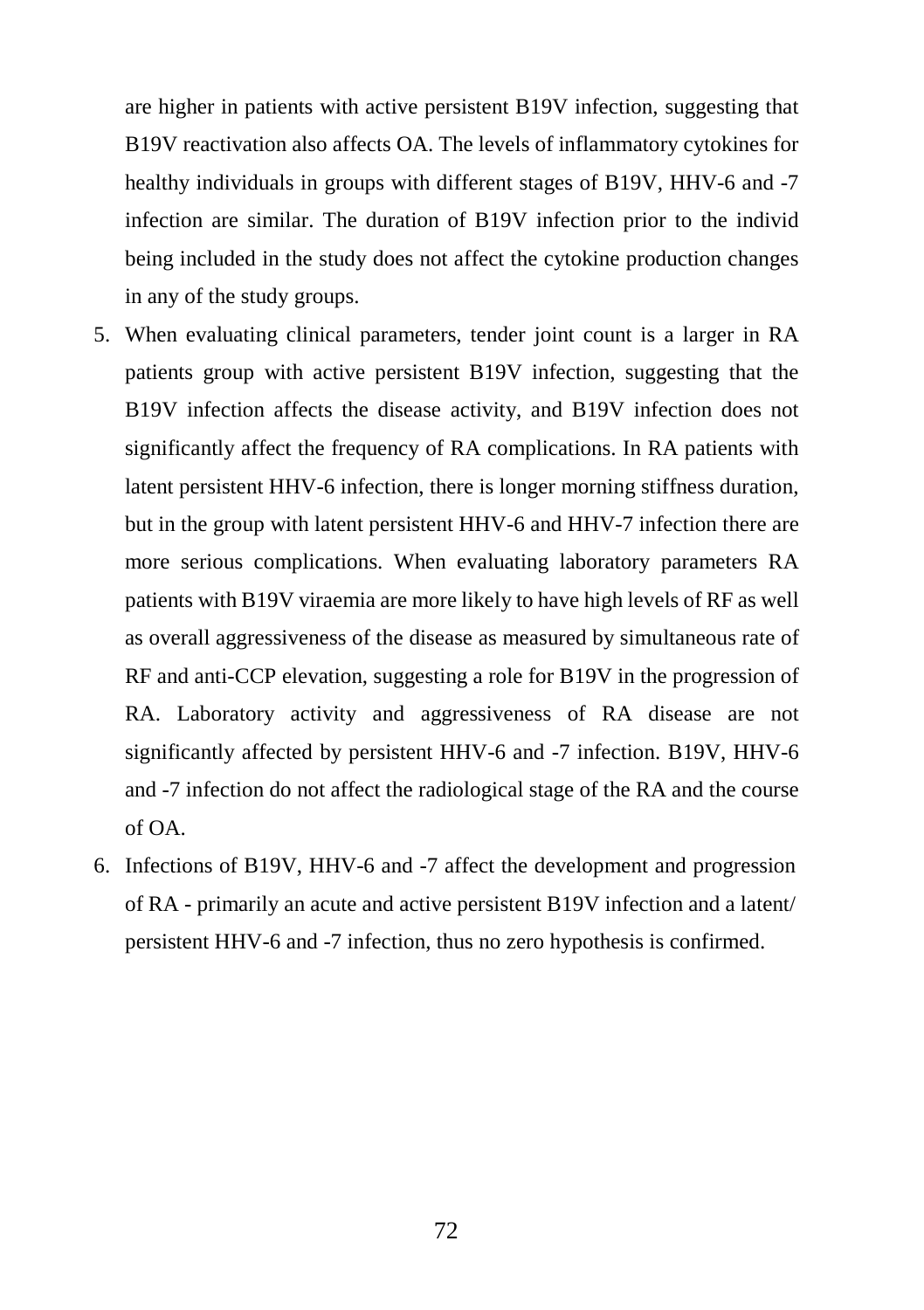# **5. PRACTICAL RECOMMENDATIONS**

Based on the data obtained during the study, recommendations for clinical practice are:

- 1. If the presentation of arthritis develops in a patient with a viral infection, virologic testing should be conducted to re-confirm the agent, because B19V, HHV-6 and HHV-7 may stay in latent form, then reactivate and contribute to the development of RA.
- 2. Arthritis promoted by viruses may also be early RA.
- 3. If acute and/or active persistent B19V infection develops in an RA patient, the drug of choice is MTX. Combined therapy can be used, when needed, but one of DMARD should be MTX.
- 4. When progress of RA aggravates, it may be necessary to determine markers of the viral infection to start proper arthritis treatment in a timely manner.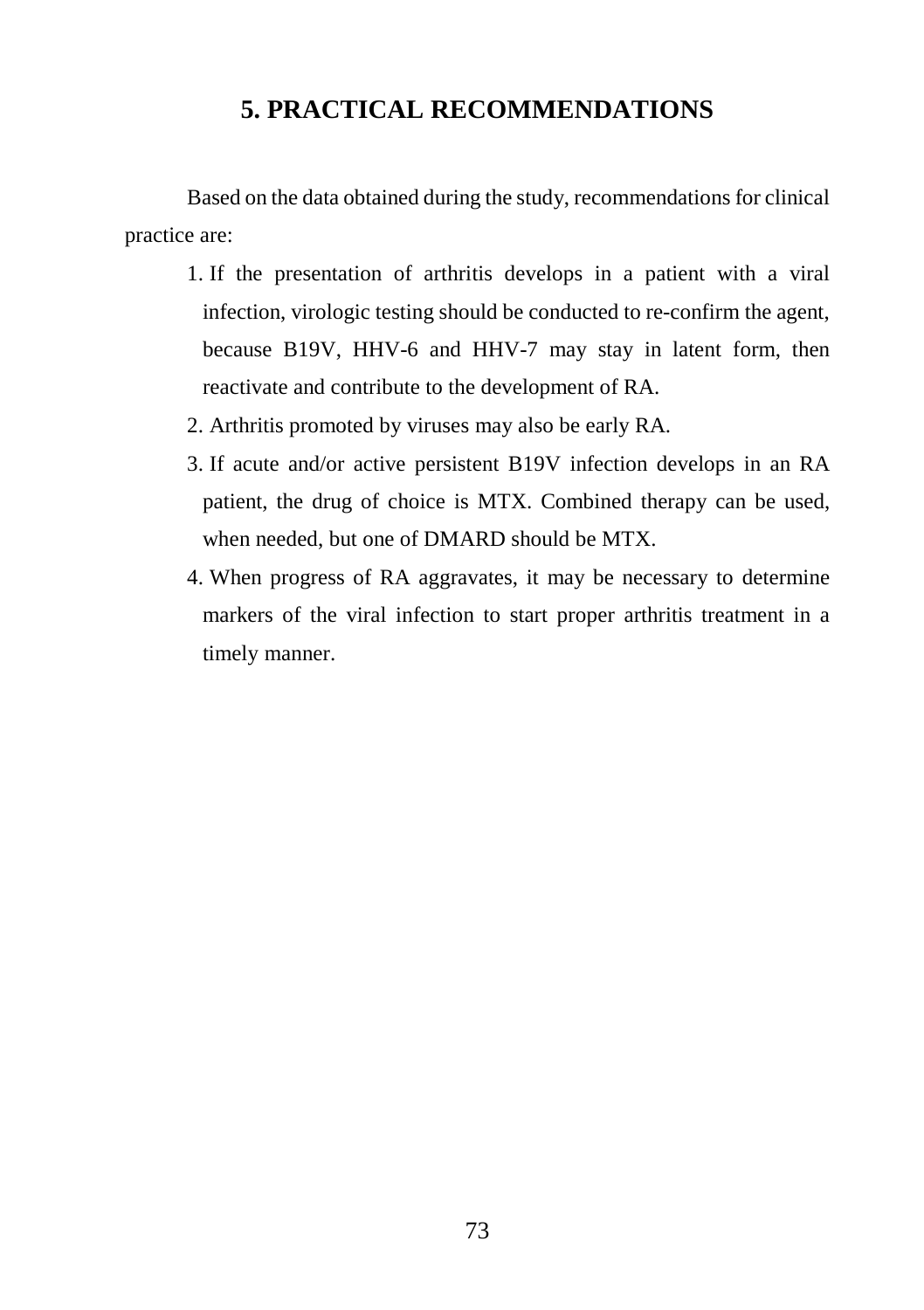# **PUBLISHED ARTICLES**

- 1. Kozireva S., Zestkova J., Mikazane H., Kadisa A., Kakurina N., Lejnieks A., et al. 2008. *Incidence and clinical significance of parvovirus B19 infection in patients with rheumatoid arthritis.* J. Rheumatol., 35, p. 1265-70.
- 2. Kakurina N., Kadisa A., Lejnieks A., Mikazane H., Kozireva S., Murovska M. 2015. *Use of exploratory factor analysis to ascertain the correlation between the activities of rheumatoid arthritis and infection by human parvovirus B19.* Medicina (Kaunas), 51(1), p.18-24.
- 3. Kadisa A., Nora-Krukle Z., Kozireva S., Svirskis S., Studers P., Groma V., Lejnieks A., Murovska M. 2016. *Effect of Human Herpesviruses 6 and 7 Infection on the Clinical Course of Rheumatoid Arthritis*. Proceedings of the Latvian Academy of Sciences, Section B: Natural, Exact, and Applied Sciences. Volume 70, Issue 4, 1 August 2016, Pages 165-174.
- 4. Bratslavska O., Kozireva S., Kadisa A., Svirskis S., Lejnieks A., Murovska M. 2016. *Peripheral Blood Mononuclear Cells' Proliferative Response to Human Parvovirus B19 Antigens in Patients with Rheumatoid Arthritis*. Proceedings of the Latvian Academy of Sciences, Section B: Natural, Exact, and Applied Sciences. Volume 70, Issue 4, 1 August 2016, Pages 175-181.
- 5. [A.Kadiša, O.Bracslavska, S.Kozireva, P.Studers, A.Lejnieks, M.Murovska.](javascript:open_window("https://kopkatalogs.lv/F/FQA7H1A3LMKJ7TUYM93M7MU519PKL2KHV6PLPSL9SGLFEDRKF8-24354?func=service&doc_number=000008982&line_number=0007&service_type=TAG");) 2012. *Parvovīrusa B19 infekcija osteoartrīta slimniekiem.* Zinātniskie raksti: 2011.g. medicīnas nozares pētnieciskā darba publikācijas / Rīgas Stradiņa universitāte. - Rīga. - 1.sēj., 249.-254.lpp.
- 6. A.Kadiša, O.Bracslavska, S.Kozireva, A.Lejnieks, M.Murovska u.c. 2011. *Parvovīrusa B19 infekcijas nozīme reimatoīdā artrīta etiopatoģenēzē un klīniskajā gaitā.* Zinātniskie raksti: 2010.g. medicīnas nozares pētnieciskā darba publikācijas / Rīgas Stradiņa universitāte. - Rīga. - 2.sēj., 126.-133.lpp.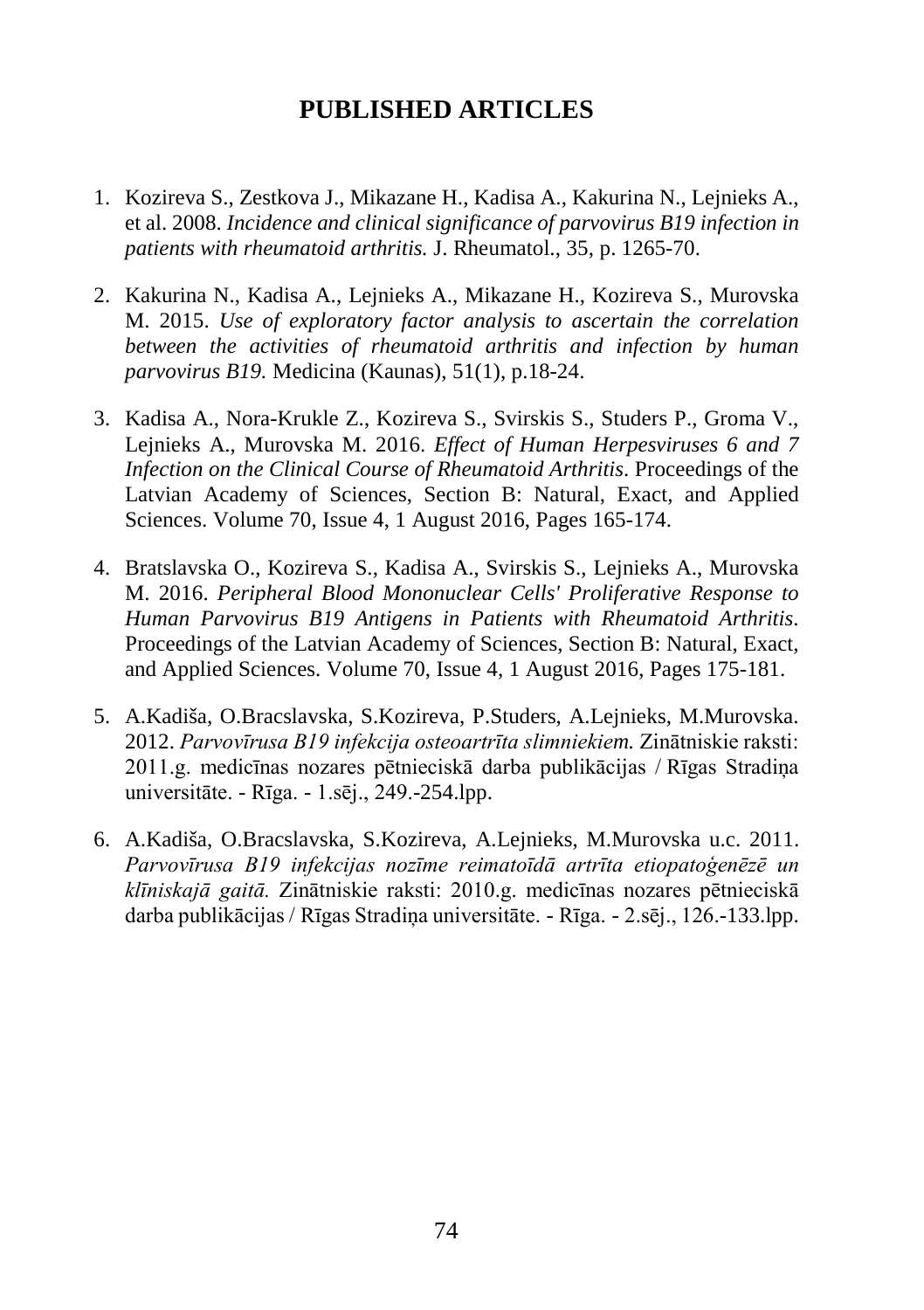## **ABSTRACTS AND PARTICIPATION IN LOCAL CONGRESSES AND CONFERENCES**

- 1. A.Kadiša, Z.Nora-[Krūkle, S.Kozireva, A.Lejnieks, M.](javascript:open_window("https://kopkatalogs.lv/F/FQA7H1A3LMKJ7TUYM93M7MU519PKL2KHV6PLPSL9SGLFEDRKF8-24233?func=service&doc_number=000018095&line_number=0007&service_type=TAG");)Murovska. 2017. *Reimatoīdā artrīta gaita atkarībā no perioda kopš inficēšanās brīža ar parvovīrusu B19.* 2017.gada Zinātniskās konferences tēzes (Rīga, 2017.g. 6.- 7.aprīlī) / Rīgas Stradiņa universitāte. - Rīga. - 20.lpp.
- 2. A.Kadiša, Z.Nora-[Krūkle, S.Grāvelsiņa, Š.Svirskis, A.Lejnieks,](javascript:open_window("https://kopkatalogs.lv/F/FQA7H1A3LMKJ7TUYM93M7MU519PKL2KHV6PLPSL9SGLFEDRKF8-05188?func=service&doc_number=000015721&line_number=0007&service_type=TAG");)  [M.Murovska.](javascript:open_window("https://kopkatalogs.lv/F/FQA7H1A3LMKJ7TUYM93M7MU519PKL2KHV6PLPSL9SGLFEDRKF8-05188?func=service&doc_number=000015721&line_number=0007&service_type=TAG");) 2016. *Cilvēka herpes vīruss 6 un 7 – reimatoīdā artrīta gaitu sekmējoši aģenti.* 2016.gada Zinātniskās konferences tēzes (Rīga, 2016.g. 17.-18.martā) / Rīgas Stradiņa universitāte. - Rīga. - 140.lpp.
- 3. [M.Tarasovs, V.Groma, S.Skuja, A.Kadiša, P.Studers, S.Kozireva, J.Pavlova,](javascript:open_window("https://kopkatalogs.lv/F/FQA7H1A3LMKJ7TUYM93M7MU519PKL2KHV6PLPSL9SGLFEDRKF8-21184?func=service&doc_number=000011945&line_number=0007&service_type=TAG");)  [M.Murovska.](javascript:open_window("https://kopkatalogs.lv/F/FQA7H1A3LMKJ7TUYM93M7MU519PKL2KHV6PLPSL9SGLFEDRKF8-21184?func=service&doc_number=000011945&line_number=0007&service_type=TAG");) 2014. *Parvovīrusa B19 VP1/VP2 ekspresijas morfoloģisks novērtējums reimatoīdā artrīta un osteoartrīta gadījumā*. 2014.gada Zinātniskās konferences tēzes (Rīga, 2014.g. 10.-11.aprīlī) / Rīgas Stradiņa universitāte. - Rīga. - 144.lpp.
- 4. [A.Kadiša, O.Bracslavska, S.Kozireva, E.Pavlova, P.Studers, A.Lejnieks,](javascript:open_window("https://kopkatalogs.lv/F/FQA7H1A3LMKJ7TUYM93M7MU519PKL2KHV6PLPSL9SGLFEDRKF8-23029?func=service&doc_number=000010630&line_number=0007&service_type=TAG");)  [M.Murovska.](javascript:open_window("https://kopkatalogs.lv/F/FQA7H1A3LMKJ7TUYM93M7MU519PKL2KHV6PLPSL9SGLFEDRKF8-23029?func=service&doc_number=000010630&line_number=0007&service_type=TAG");) 2013. *Parvovīrusa B19 iespējamā loma reimatoīdā artrīta attīstībā.* Latvijas Ārstu kongress (Rīga, 2013.g. 19.-21.sept.) / Latvijas Ārstu biedrība [Electronic resource]. - Rīga. - 1 p.
- 5. [A.Kadiša, V.Groma, P.Studers, M.Murovska, A.Lejnieks.](javascript:open_window("https://kopkatalogs.lv/F/FQA7H1A3LMKJ7TUYM93M7MU519PKL2KHV6PLPSL9SGLFEDRKF8-24656?func=service&doc_number=000008707&line_number=0007&service_type=TAG");) 2012. *Reimatoīdā artrīta un osteoartrīta morfoloģiskās īpatnības.* 2012.gada Zinātniskās konferences tēzes (Rīga, 2012.g. 29.-30.martā) / Rīgas Stradiņa universitāte. - Rīga. -177.lpp.
- 6. A.Kadisa, O.Bratslavska, S.Kozireva, P.Studers, M.Murovska, A.Lejnieks. 2011. *Parvovirus B19 infection in osteoarthritis patients.* 2011.gada Zinātniskās konferences tēzes (Rīga, 2011.g. 14.-15.aprīlī) / Rīgas Stradiņa universitāte. - Rīga, - 222.lpp.
- 7. [A.Kadiša, O.Bracslavska, S.Kozireva, P.Studers, A.Lejnieks, M.Murovska.](javascript:open_window("https://kopkatalogs.lv/F/FQA7H1A3LMKJ7TUYM93M7MU519PKL2KHV6PLPSL9SGLFEDRKF8-00643?func=service&doc_number=000007587&line_number=0007&service_type=TAG");) 2011. *Parvovīrusa B19 infekcijas nozīme reimatoīdā artrīta un osteoartrīta etiopatoģenēzē.* Apvienotā Pasaules latviešu zinātnieku 3. kongresa un Letonikas 4. kongresa Medicīnas sekcija "Medicīnas zinātne un Latvijas sabiedrības veselība XXI gadsimtā" (Rīga, 2011.g. 24.-27.okt.).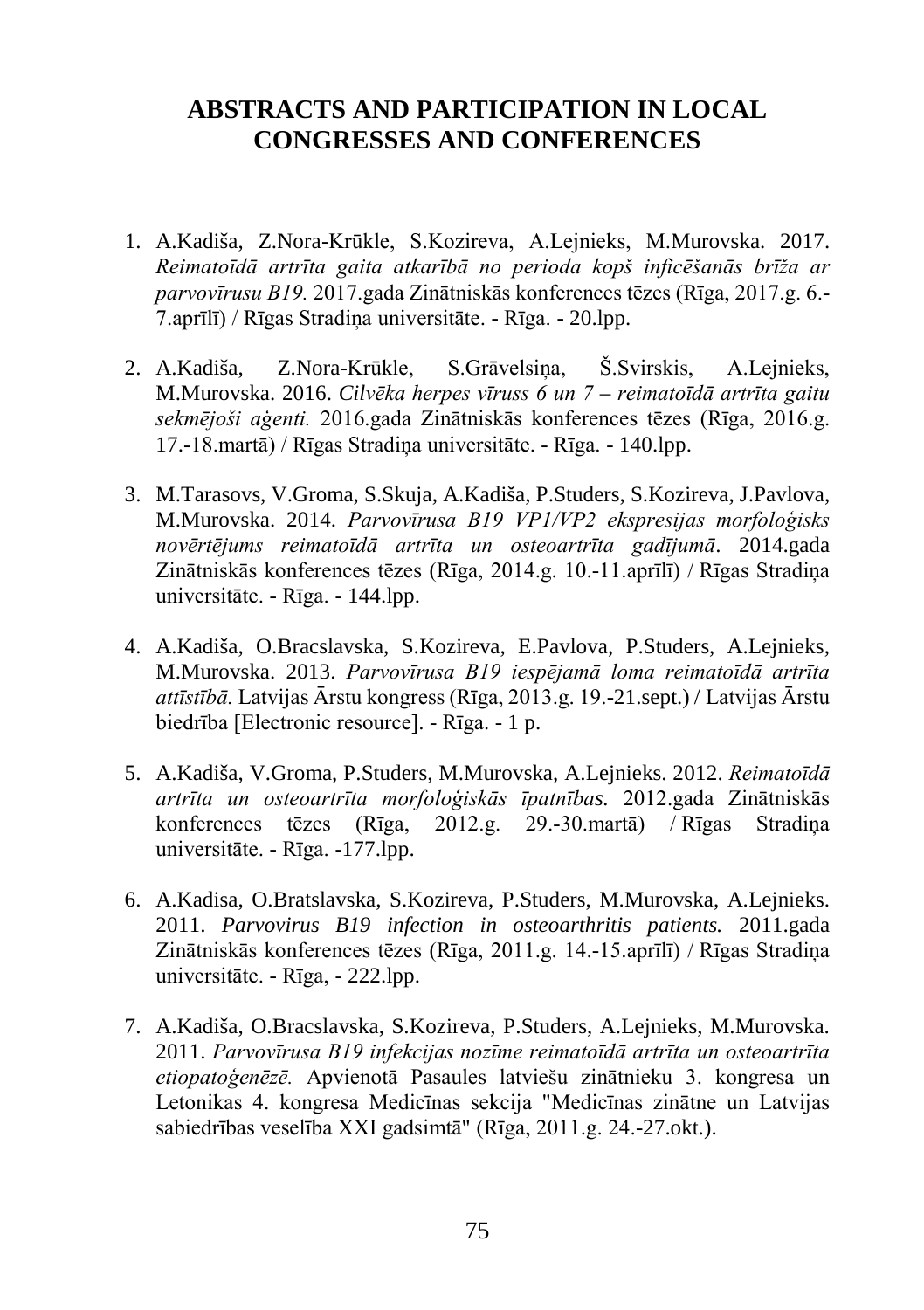8. O.Bracslavska, S.Kozireva, A.Kadisa, A.Lejnieks, M.Murovska, H.Mikazane. 2010. Humoral responses against different parvovirus B19 antigens in patients with rheumatoid arthritis2010.gada Zinātniskās konferences tēzes (Rīga, 2010.g. 18.-19.martā) / Rīgas Stradiņa universitāte. - Rīga, - 191.lpp.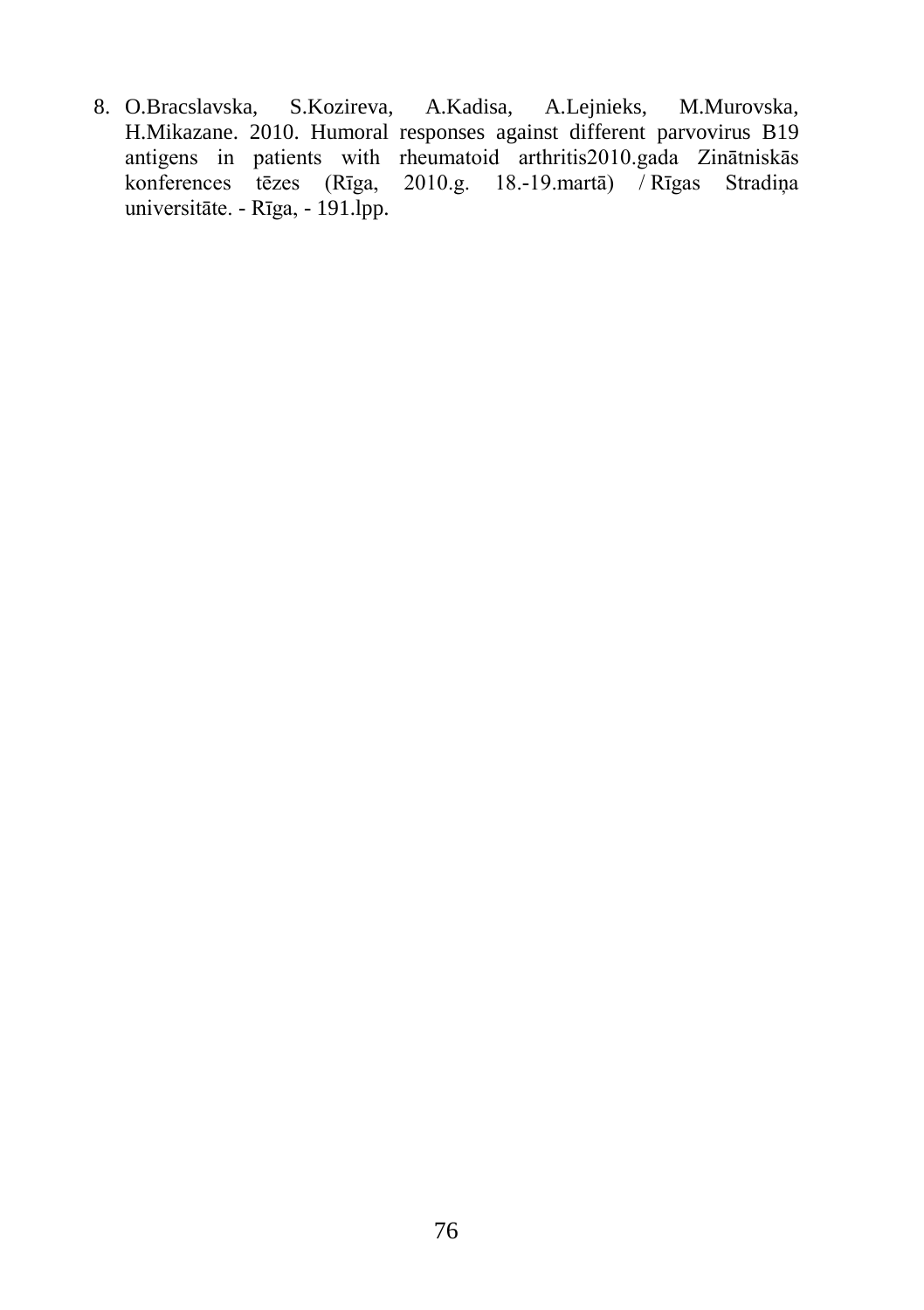### **ABSTRACTS AND PARTICIPATION IN INTERNATIONAL CONGRESSES AND CONFERENCES**

- 1. V.Groma, S.Skuja, M.Tarasovs, P.Studers, O.Teteris, A.Kadisa, S.Chapenko, M.Murovska. 2016. *Active human parvovirus B19 infection and phenotypic peculiarities of arthritis synovial fibroblasts.* XVI International Parvovirus Workshop (Ajaccio, France, June 19-23, 2016): [Abstract Book]. - Ajaccio, - P.46.
- 2. A.Kadisa, S.Kozireva, O.Bratslavska, V.Groma, P.Studers, A.Lejnieks, M.Murovska. 2016. *Demonstration of parvovirus B19 infection in rheumatoid arthritis*. Annual European Congress of Rheumatology (EULAR) (London, United Kingdom, June 8-11, 2016): [Abstracts]. - Annals of the Rheumatic Diseases. - Vol.75, Suppl.2, p.923-924.
- 3. M.Isaguliants, A.Kadisa, S.Svirskis, Z.Nora-Krukle, S.Gravelsina, I.Kholodnuk, A.Lejnieks, M.Murovska. 2016. *Effects of disease modifying drugs on humoral immunity in patients with rheumatoid arthritis.* 10th International Congress on Autoimmunity (Leipzig, Germany, Apr.6-10, 2016): Program Book. - Leipzig, - Abstr. No.879.
- 4. V.Groma, S.Skuja, M.Tarasovs, V.Cauce, A.Kadisa, S.Chapenko, M.Murovska. 2016. *Human parvovirus B19 infection and behavioral changes in arthritis synovial cellular environments.* 10th European Workshop on Immune Mediated Inflammatory Diseases (Toulouse, France, Oct.19-21, 2016): [Abstracts]. - Toulouse, - Abstr. No.SD4-5.
- 5. Z.Nora-Krukle, A.Kadisa, P.Studers, S.Skuja, V.Groma, A.Lejnieks, M.Murovska. 2016. *Possible involvement of HHV-6 and HHV-7 infection in rheumatoid arthritis and osteoarthritis development.* 6th European Congress of Virology (Hamburg, Germany, Oct.19-22, 2016): Final Programme. - Hamburg, - P.110-111.
- 6. Z.Nora-Krukle, A.Kadisa, M.Tarasovs, S.Skuja, V.Groma, A.Lejnieks, M.Murovska. 2016. *Presence of HHV-6, HHV-7 and parvovirus B19 infection markers in synovial fluid and synovial tissue of patients with rheumatoid arthritis and osteoarthritis.* 10th International Congress on Autoimmunity (Leipzig, Germany, Apr.6-10, 2016): Program Book. - Leipzig, - Abstr. No. 905.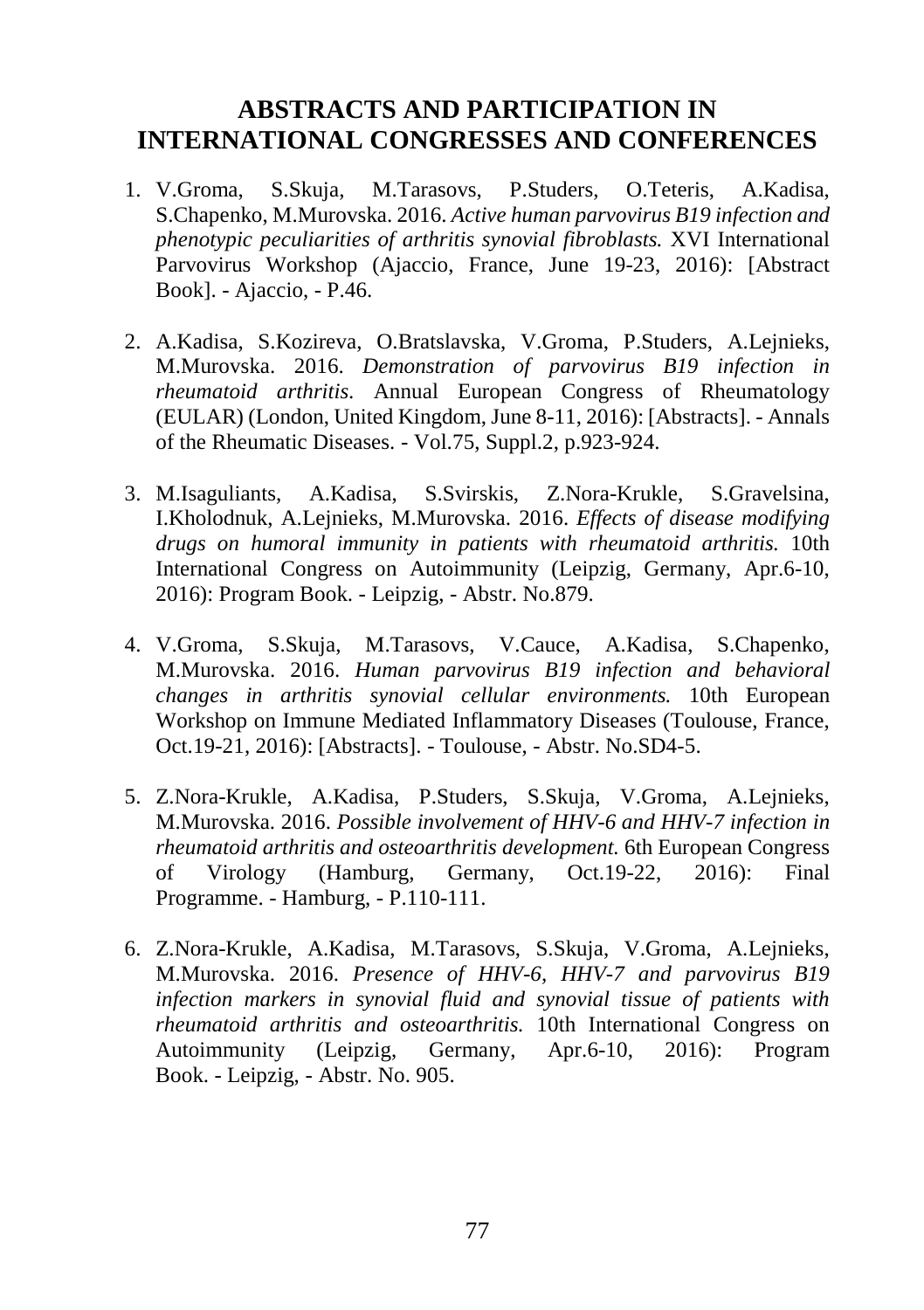- 7. M.Murovska, A.Kadisa, S.Kozireva, E.Pavlova, S.Gravelsina, A.Lejnieks, M.Isaguliants. 2015. *Detection of parvovirus B19 infection markers in rheumatoid arthritis reflects application of immunosuppressive treatment regimens.* 3rd International Congress on Controversies in Rheumatology & Autoimmunity (CORA 2015) (Sorrento, Italy, March 12-14, 2015): Scientific Program - Sorrento, -Abstr. No.259.
- 8. A.Kadisa, S.Kozireva, Z.Nore-Krukle, A.Lejnieks, M.Murovska. 2015. *Do herpesvirus-6 and -7 parvovirus B19 infections have similar effect on cytokines production in rheumatoid artritis patients.* TOLL 2015 Targeting Innate Immunity (Marbella, Spain, Sept.30 -Oct.3, 2015): Abstracts Book. - Marbella, - P.350.
- 9. A.Kadisa, S.Kozireva, E.Pavlova, O.Bracslavska, A.Lejnieks, S.Svirskis, M.Murovska. 2015. *Influence of methotrexate on T-lymphocytes' proliferative response to human parvovirus B19 antigens in patients with rheumatoid arthritis.* 3rd International Congress on Controversies in Rheumatology & Autoimmunity (CORA 2015) (Sorrento, Italy, March 12- 14, 2015): Scientific Program - Sorrento, - Abstr. No.091.
- 10. A.Kadisa, A.Vilkaite, M.Čistjakovs, J.Pavlova, N.Kakurina, S.Kozireva, A.Lejnieks, M.Murovska. 2014. *Association of human parvovirus B19 infection with rheumatoid arthritis and osteoarthritis development.* 15th Biennial International Parvovirus Workshop (Bordeaux, France, June 22-26, 2014): Abstract Book. - Bordeaux, - Abstr. No.P-13.
- 11. A.Kadisa, S.Kozireva, Z.Nore-Krukle, E.Pavlova, A.Lejnieks, M.Murovska. 2014. *Do herpesvirus-6 and -7 and parvovirus B19 infection have a similar effect on the course of rheumatoid arthritis?* Annual European Congress of Rheumatology (EULAR) (Paris, France, June 11-14, 2014): [Abstracts]. - Annals of the Rheumatic Diseases. - Vol.73, Suppl.2, p.840.
- 12. S.Kozireva, A.Kadisa, Z.Nora-Krukle, M.Murovska et al. 2014. *Human parvovirus B19 infection and rheumatoid arthritis clinical course.* International Union of Microbiological Societies (IUMS) Congresses (Montreal, Canada, July 27-Aug.1, 2014): Abstracts - Montreal, - P.206.
- 13. A.Kadisa, M.Tarasovs, P.Studers, A.Lejnieks, M.Murovska, V.Groma. 2014. *Morphological evolution of joint destruction in rheumatoid arthritis and osteoarthritis patients with various viral infection markers.* Annual European Congress of Rheumatology (EULAR) (Paris, France, June 11-14, 2014): [Abstracts]. - Annals of the Rheumatic Diseases. - Vol.73, Suppl.2, p.840.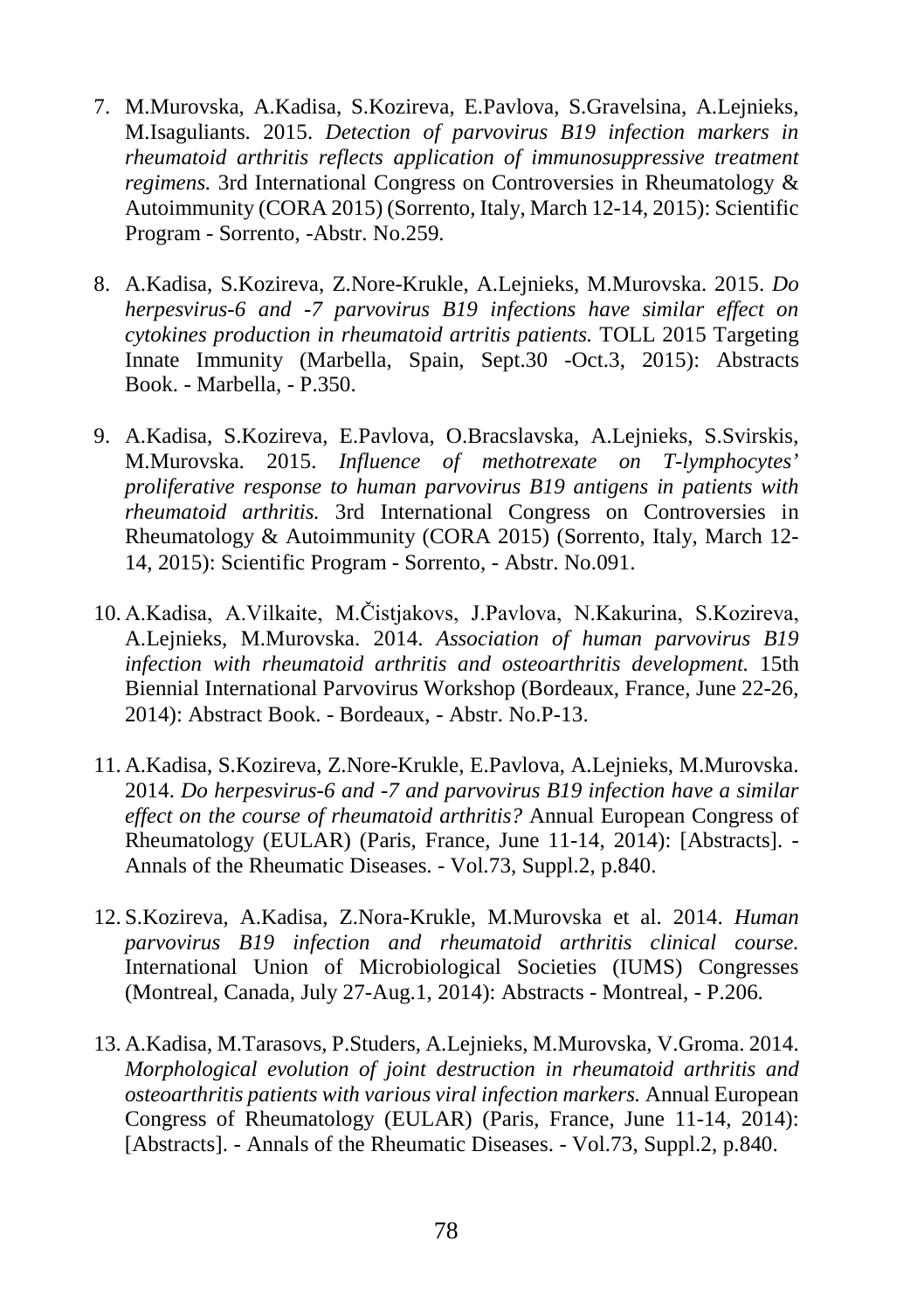- 14. [V.Groma, A.Kadiša, M.Tarasovs, P.Studers, M.Murovska.](javascript:open_window("https://kopkatalogs.lv/F/FQA7H1A3LMKJ7TUYM93M7MU519PKL2KHV6PLPSL9SGLFEDRKF8-22658?func=service&doc_number=000010908&line_number=0007&service_type=TAG");) 2013. *Morphologic evaluation of joint destruction in rheumatoid arthritis (RA) and osteoarthritis (OA) and its correlations with virus antigen expression*. Baltic Morphology Scientific Conference. Morphological sciences in the experimental and clinical medicine: Baltic Morphology VII Scientific Conference "Morphological sciences in the experimental and clinical medicine" (Rīga, Latvia, Nov.7-9, 2013): Abstract Book / Riga Stradiņš University. - 8 p.
- 15. A.Kadisa, V.Groma, S.Skuja, O.Bracslavska, S.Kozireva, P.Studers, A.Lejnieks, M.Murovska. 2013. *Virologic and morphologic evidences of human parvovirus B19 infection in osteoarthritis.* Annual European Congress of Rheumatology (Madrid, Spain, June 12-15, 2013): Abstracts. - Annals of the Rheumatic Diseases. - Vol.72, Suppl.3, p.697-698.
- 16. O.Bratslavska, A.Kadisa, S.Kozireva, E.Pavlova, N.Kakurina, A.Lejnieks, M.Murovska. 2012. *Dependence of rheumatoid arthritis disease aggressivity and activity on the presence of parvovirus B19 infection markers.* 13th Annual European Congress of Rheumatology (EULAR) (Berlin, Germany, June 6-9, 2012): [Abstracts]. - Annals of the Rheumatic Diseases. - Vol.71, Suppl.3 , p.494.
- 17. O.Bratslavska, A.Kadisa, S.Kozireva, E.Pavlova, P.Studers, A.Lejnieks, M.Murovska. 2012. *The influence of methoterxate on adaptive immunity against parvovirus B19 in patients with rheumatoid arthritis.* 13th Annual European Congress of Rheumatology (EULAR) (Berlin, Germany, June 6-9, 2012): Abstracts. - Annals of the Rheumatic Diseases. - Vol.71, Suppl.3, p.493.
- 18. A.Kadisa, Z.Nora-Krukle, S.Kozireva, P.Studers, A.Lejnieks, M.Murovska. 2011. *Frequency of HHV-6 and HHV-7 infection markers in rheumatoid arthritis and osteoarthritis patients*. Workshop "Immunomodulating human herpesviruses and their role in human pathologies" (Riga, Oct.13-14, 2011): agenda, presentations summaries / Rīga Stradiņš University. A.Kirchenstein Institut.
- 19. M.Murovska, O.Bratslavska, A.Kadisa, S.Kozireva, P.Studers, A.Lejnieks. 2011. *Parvovirus B19 infection in osteoarthritis and rheumatoid arthritis patients*. XV International Congress of Virology (Sapporo, Japan, Sept.11- 16, 2011): Final Program – Sapporo. - Poster VI-PO9-7, on CD-ROM.
- 20. O.Bratslavska, S.Kozireva, A.Kadisa, H.Mikazane, A.Lejnieks, M.Murovska. 2010. *Lymphocytes proliferative response to human parvovirus*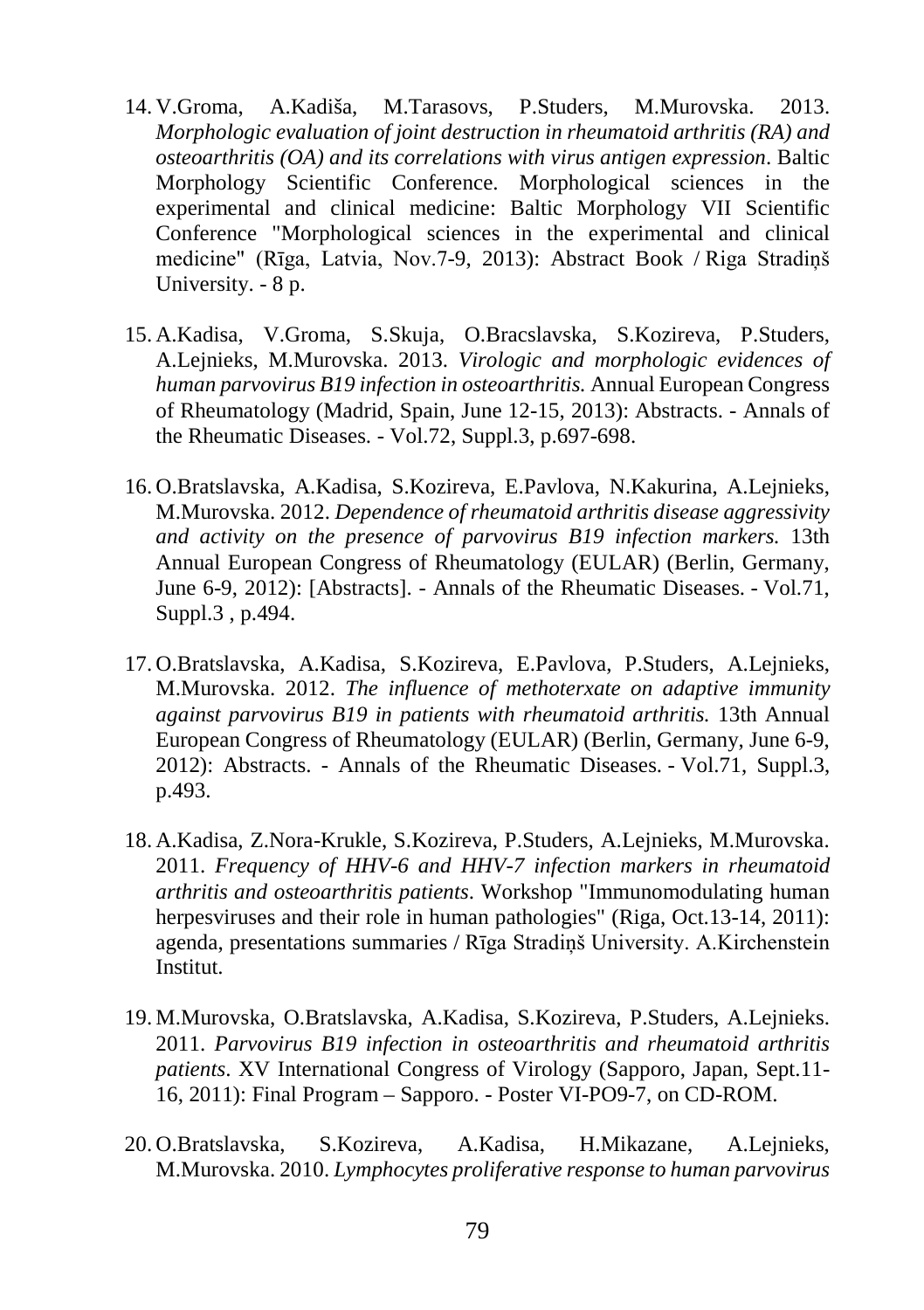*B19 antigens in rheumatoid arthritis patients.* 4th European Congress of Virology (Como Lake, Italy, Apr.7-11, 2010): [Abstracts]. - Como Lake. - P.237.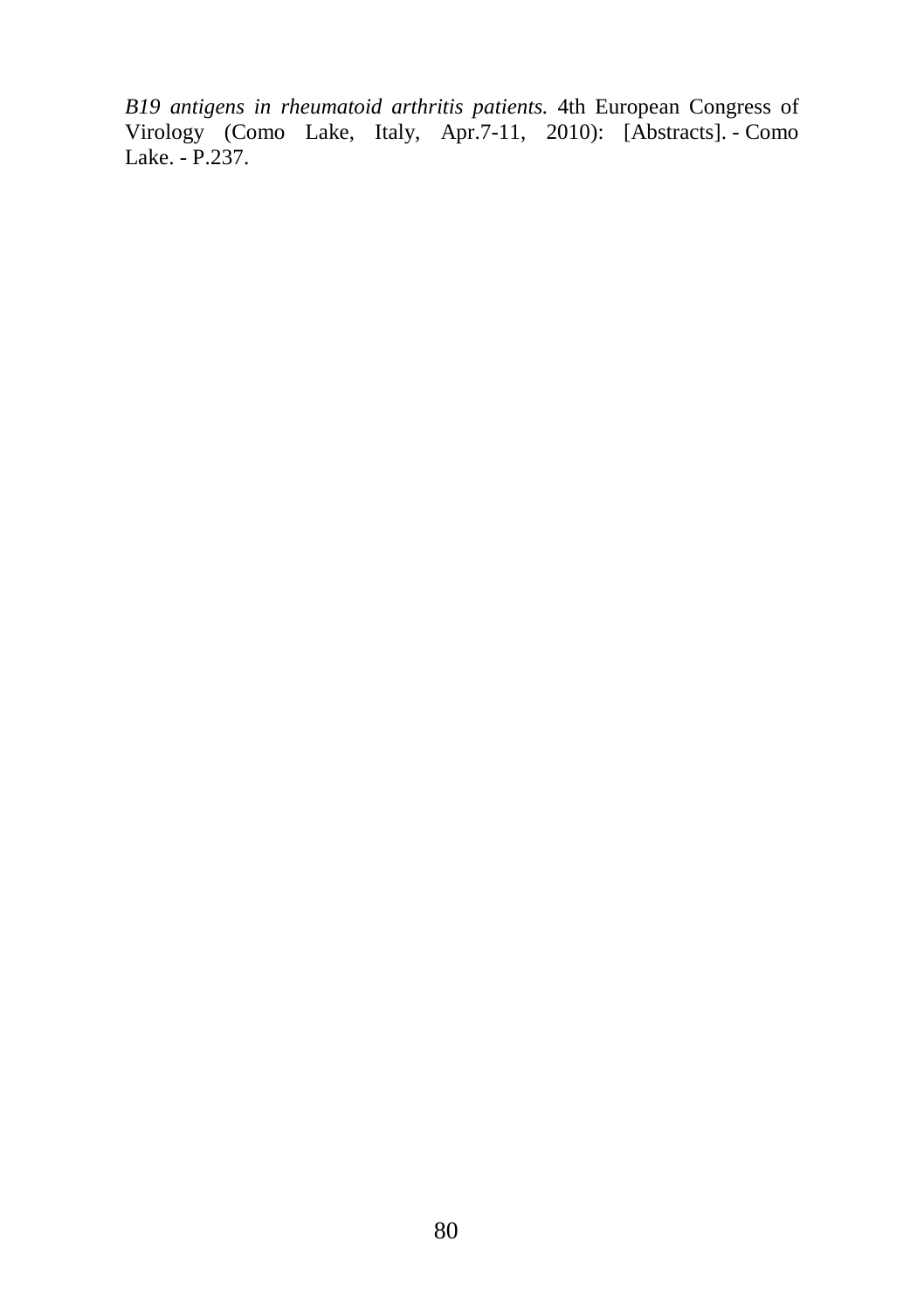#### **REFERENCES**

- 1. Aktaş, O., Aydin, H., Uslu, H. 2016. Serological prevalence of human parvovirus B19 indiseases or disordersrelated to different human body systems. *Turk. J. Med. Sci*. 46(2), 368-373.
- 2. Aletaha, D., Neogi, T., Silman, A., Funovits, J., Felson, D., et al. 2010. 2010 Rheumatoid Arthritis Classification Criteria: An American College of Rheumatology/European League Against Rheumatism Collaborative Initiative. *Arthritis Rheum*. 62, 2569-2581.
- 3. Alvarez-Lafuente, R., Fernández-Gutiérrez, B., de Miguel, S., Jover, J. A., Rollin, R., Loza, E., Clemente, D., Lamas, J. R. 2005. Potential relationship between herpes viruses and rheumatoid arthritis: analysis with quantitative real time polymerase chain reaction. *Ann. Rheum. Dis*. 64(9), 1357-1359.
- 4. Anderson, J., Caplan, L., Yazdany, J., Robbins, M. L., Neogi, T., Michaud, K., Saag, K. G., O'dell, J. R. and Kazi S. 2012. Rheumatoid arthritis disease activity measures: American College of Rheumatology recommendations for use in clinical practice. *Arthritis Care Res*. 64, 640–647.
- 5. Arnett, F., Edworthy, S., Bloch, D., et al. 1988. The American Rheumatism Association 1987 revised criteria for the classification of rheumatoid arthritis. *Arthritis Rheum*. 31, 315–324.
- 6. Aslan, B., Serin, M. S., Aslan, G., Kalaci, A., Yanat, A. N., Tezcan, S., Emekdas, G. 1988. Detection of parvovirus B19 in synovial fluids of patients with osteoarthritis. *Diagn. Microbiol. Infect. Dis*. 60(4), 381-385.
- 7. Barah, F., Vallely, P., Chiswick, M., Cleator, M., Kerr, J. 2001. Association of human parvovirus B19 infection with acute meningoencephalitis. *Lancet*. 358, 729–730.
- 8. Barash, J., Dushnitzki, D., Barak, Y., et al. 2003. Tumor necrosis factor (TNF) alpha and its soluble receptor (sTNFR) p75 during acute human parvovirus B19 infection in children. *Immunol. Lett*. 88, 109–112.
- 9. Beaten, D., Demetter, P., Cuvelier, C., Van den Bosch, F., Kruithof, E., Van Damme, N., Verbruggen, G., Mielants, H., Veys, E., De Keyser, F. 2000. Comparative study of the synovial histology in rheumatoid arthritis, spondyloarthropathy, and osteoarthritis: influence of disease duration and activity. *Ann. Rheum. Dis*. 59, 945- 953.
- 10. Berneman, Z. N., Gartenhaus, R. B., Reitz, M. S. Jr, Klotman, M. E., Gallo, R. C. 1992. cDNA sequencing confirms HTLV-I expression in adult T-cell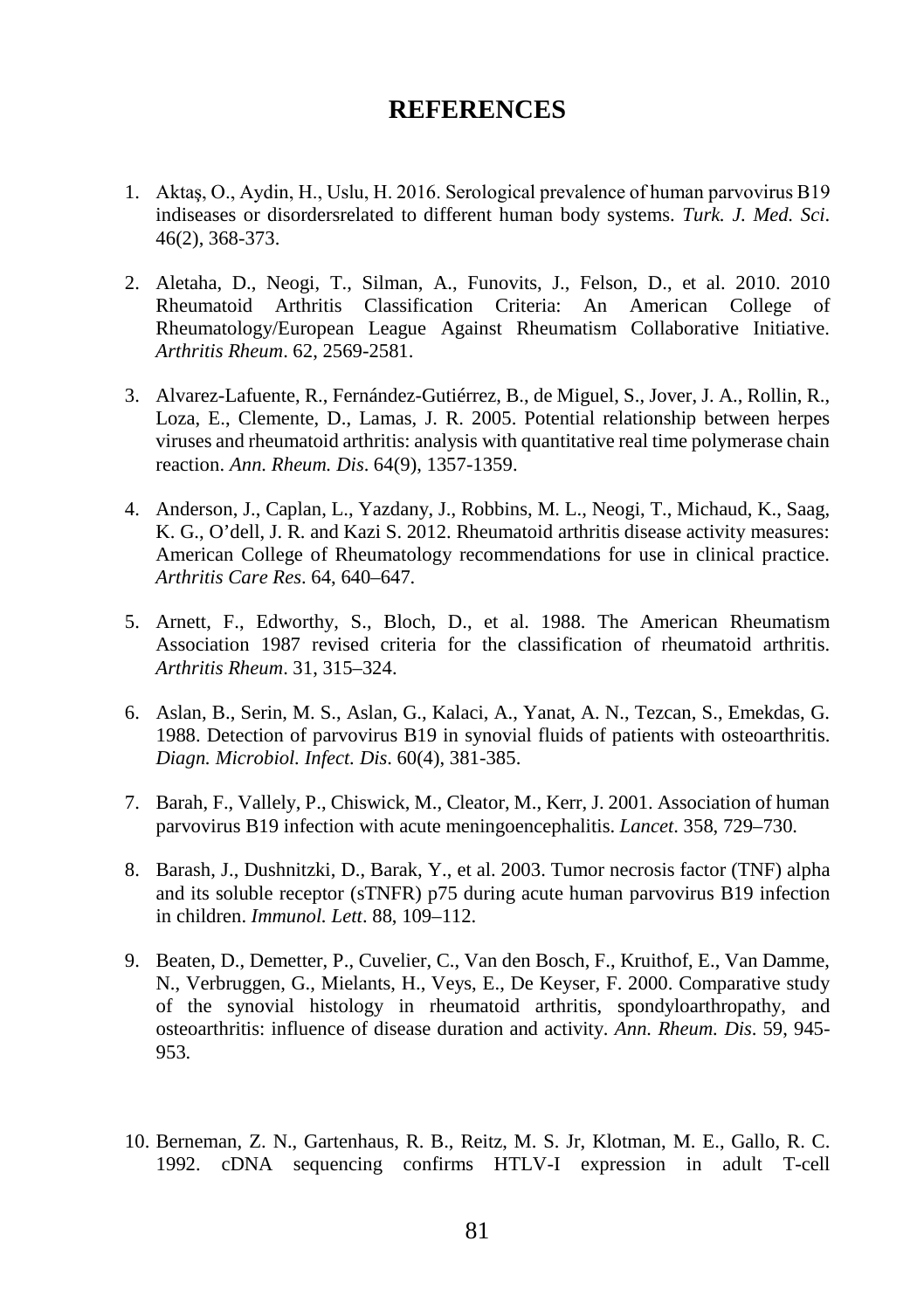leukemia/lymphoma and different sequence variations in vivo and in vitro. *Leukemia*. 6(3), 67S-71S.

- 11. Braun, D. K., Dominguez, G., Pellett, P. E. 1997. Human herpesvirus 6. *Clinical Microbiology Reviews*. 10(3), 521–567.
- 12. Broccolo, F., Drago, F., Cassina, G., Fava, A., Fusetti, L., Matteoli, B., Ceccherini-Nelli, L., Sabbadini, M. G., Lusso, P., Parodi, A., Malna, M. S. 2013. Selective reactivation of human herpesvirus 6 in patients with autoimmune connective tissue diseases. *J. Med. Virol*. 85, 1925–1934.
- 13. Broccolo, F., Fusetti, L., Ceccherini-Nelli, L. 2013. Possible role of human herpesvirus 6 as a trigger of autoimmune disease. *Scientific World Journal*. 24, Article ID 867389.
- 14. Burgos, R., Ordoñez, G., Vázquez-Mellado, J., Pineda, B., Sotelo, J. 2015. Occasional presence of herpes viruses in synovial fluid and blood from patients with rheumatoid arthritis and axial spondyloarthritis. *Clin. Rheumatol*. 34(10), 1681-1686.
- 15. Caselli, E., Zatelli, M. C., Rizzo, R., Benedetti, S., Martorelli, D., Trasforini, G., Cassai, E., degli Uberti, E. C., Di Luca, D., Dolcetti, R. 2012. Virologic and immunologic evidence supporting an association between HHV-6 and Hashimoto's thyroiditis. *P.Lo.S. Patho.* 8(10), e1002951.
- 16. Chapenko, S., Millers, A., Nora, Z., Logina, I., Kukaine, R., Murovska, M. 2003. Correlation between HHV-6 reactivation and multiple sclerosis disease activity. *J. Med. Virol*. 69(1), 111-7.
- 17. Chen, Y., Chou, P. H., Li, S. N., Tsai, W. C., Lin, K. H., Tsai, K. B., Yen, J. H., Liu, H. W. 2006. Parvovirus B19 infection in patients with rheumatoid arthritis in Taiwan. *J. Rheumatol*. 33, 887-891.
- 18. Clark, D. A., Freeland, M. L., MacKie, L. K., Jarrett, R. F., Onions, D. E. 1993. Prevalence of antibody to human herpesvirus 7 by age. *[The Journal of Infectious](https://en.wikipedia.org/wiki/The_Journal_of_Infectious_Diseases)  [Diseases](https://en.wikipedia.org/wiki/The_Journal_of_Infectious_Diseases)*. *[University of Chicago Press](https://en.wikipedia.org/wiki/University_of_Chicago_Press)*. 168 (1), p.251–252.
- 19. Cojocaru, M., Cojocaru, I. M., Silosi, I., Vrabie, C. D., Tanasescu, R. 2010. Extraarticular Manifestations in Rheumatoid Arthritis. *Mædica*,.5(4), 286–291.
- 20. Colmegna, I., Alberts-Grill, N. 2009. Parvovirus B19: its role in chronic arthritis. *Rheum. Dis. Clin. North. Am*. 35(1), 95-110.
- 21. Comar, M., Delbue, S., Lepore, L., Martelossi, S., Radillo, O., Ronfani, L., D'Agaro, P., Ferrante, P. 2013. Latent viral infections in young patients with inflammatory diseases treated with biological agents: prevalence of JC virus genotype 2. *J. Med. Virol*. 85(4), 716-722.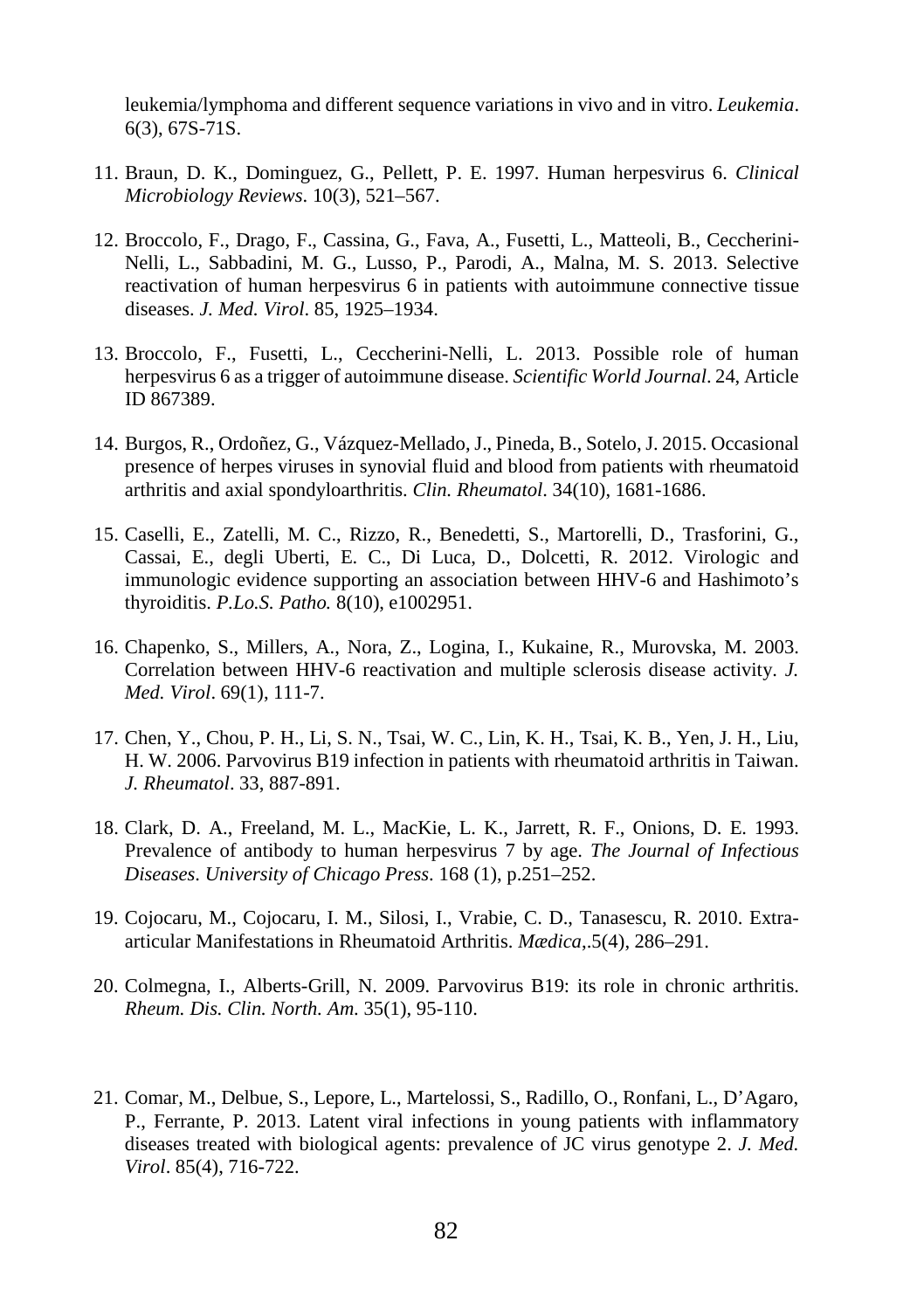- 22. Corcoran, A., Doyle, S., Waldron, D., Nicholson, A., Mahon, B. P. 2000. Impaired gamma interferon responses against parvovirus B19 by recently infected children. *J. Virol*. 74, 9903-9910.
- 23. Crowson, C. S., Hoganson, D. D., Fitz-Gibbon, P. D., Matteson, E. L. 2012. Development and Validation of a Risk Score for Serious Infections in Patients with Rheumatoid Arthritis. *Arthritis and rheumatism*. 64(9), 2847-2855.
- 24. Davis, J. 3rd, Knutson, K., Skinner, J., Strausbauch, M., Crowson, C., Therneau, T., Wettstein, P., Matteson, E., Gabriel, S. 2012. A profile of immune response to herpesvirus is associated with radiographic joint damage in rheumatoid arthritis. *Arthritis Res. Ther*. 14(1), R24.
- 25. Franssila, R., Auramo, J., Modrow, S., et al. 2005. T helper cell-mediate interferongamma expression after human parvovirus B19 infection: persisting VP2-specific and transient VP1u-specific activity. *Clin. Exp. Immunol*. 142, 53-61.
- 26. Franssila, R., Hedman, K. 2006. Infection and musculoskeletal conditions: Viral causes of arthritis. *Best Pract. Res. Clin. Rheumatol*. 20(6), p.1139-1157.
- 27. Gibofsky, A. 2012. Overview of epidemiology, pathophysiology, and diagnosis of rheumatoid arthritis. *Am. J. Manag. Care*. 18(13), S295-302.
- 28. Hayem, F., Hayem, G. 2012. Still's disease and the mitochondrion: the other face of an old friend? *Med. Hypotheses*. 79(2), 136-137.
- 29. Heidari, B., Firouzjahi, A., Heidari, P., Hajian, K. 2009. The prevalence and diagnostic performance of anti-cyclic citrullinated peptide antibody in rheumatoid arthritis: the predictive and discriminative ability of serum antibody level in recognizing rheumatoid arthritis. *Annals of Saudi Medicine*. 29(6), 467-470.
- 30. Hemauer, A., Gigler, A., Searle, K., Raab, U., Broliden, K., Wolf, H., et al. 2000. Seroprevalence of parvovirus B19-infected and uninfected individuals, and in infected pregnant women. *J. Med. Virol*. 60, 48-55.
- 31. Isa, A., Lundqvist, A., Lindblom, A., Tolfvenstam, T., Broliden, K. 2007. Cytokine responses in acute and persistent human parvovirus B19 infection. *Clin. Exp. Immunol*. 147, 419-425.
- 32. Isa, A., Norbec, O., Hirbod, T., Lundquist, A., Kasprowicz, P., Bowness, P., Broliden, K., et al. 2006. Aberrant cellular immune responses in humans infected persistently with parvovirus B19. *J. Med. Virol*. 78, 129-133.
- 33. Jorgensen, K. T., Wiik, A., Pedersen, M. et al. 2008. Cytokines, autoantibodies and viral antibodies in premorbid and postdiagnostic sera from patients with rheumatoid arthritis: case-control study nested in a cohort of Norwegian blood donors. *Ann. Rheum. Dis*. 67(6), 860–866.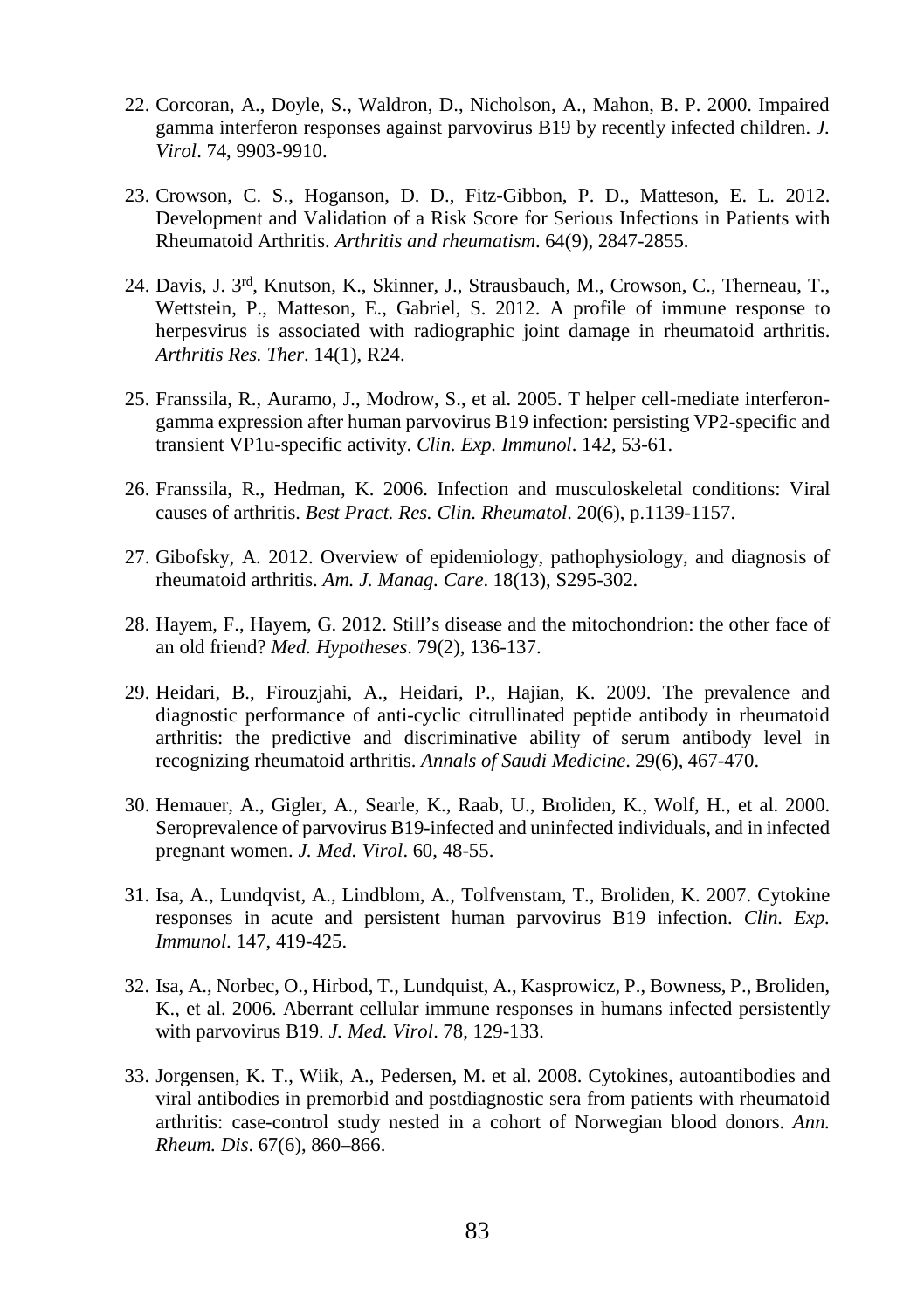- 34. Kakurina, N., Kadisa, A., Lejnieks, A., Mikazane, H., Kozireva, S., Murovska, M. 2015. Use of exploratory factor analysis to ascertain the correlation between the activities of rheumatoid arthritis and infection by human parvovirus B19. *Medicina (Kaunas)*. 51(1), 18-24.
- 35. Kasprowicz, V., Isa, A., Tolfvenstam, T., Jeffery, K., Bowness, P., Klenerman, P. 2006. Tracking of peptid-specific CD4+ T-cell responses after an acute resolving viral infection: a study of parvovirus B19. *J. Virol*. 80, 11209-11217.
- 36. Kasprowicz, V., Isa, A., Jeffery, K., Broliden, K., Tolfvenstam, T., Klenerman, P., Bowness, P. 2006. A highly restricted T-cell receptor dominates the CD8+ T-cell response to parvovirus B19 infection in HLA-A\*2402-positive individuals. *J. Virol*. 80, 6697-6701.
- 37. Kerr, J. R. 2016. The role of parvovirus B19 in the pathogenesis of autoimmunity and autoimmune disease. *J. Clin. Pathol*. 69(4), 279-91.
- 38. Kerr, J. R., Cunniffe, V. S. 2000. Antibodies to parvovirus B 19 non-structural protein are associated with chronic but not acute arthritis following B19 infection. *Rheumatology*. 39, 903-908.
- 39. Kerr, J. R., Cunniffe, V. S., Kelleher, P., Coats, A. J., Mattey, D. L. 2004. Circulating cytokines and chemokines in acute symptomatic parvovirus B19 infection: negative association between levels of pro-inflammatory cytokines and development of B19 associated arthritis. *J. Med. Virol*. 74(1), 147-55.
- 40. Kerr, J. R., Barah, F., Mattey, D. L., Laing, I., Hopkins, S. J., Hutchinson, I., et al. 2001. Circulating tumour necrosis factor–α and interferon**–γ** are detectable during acute and convalescent parvovirus B19 infection and are associated with prolonged and chronic fatigue. *J. Gen. Virol*. 82, 3011-3019.
- 41. Khouqeer, R. A. 2017. Viral Arthritis. [skatīts 04.2017] Pieejams: emedicine.medscape.com/article/335692-overview
- 42. Kozireva, S., Zestkova, J., Mikazane, H., Kadisa, A., Kakurina, N., Lejnieks, A., et al. 2008. Incidence and clinical significance of parvovirus B19 infection in patients with rheumatoid arthritis. *J. Rheumatol*. 35, 1265-70.
- 43. Kruithof, E., Baeten, D., De Rycke, L., Vandooren, B., Foell, D., Roth, J., Canete, J. D., Boots, A. M., Veys, E. M., De Keyser, F. 2005. Synovial histopathology of psoriatic arthritis, both oligo- and polyarticular, resembles spondyloarthropathy more than it does rheumatoid arthritis. *Arthritis Research & Therapy*. 7, R569-R580.
- 44. Kumar, A., Perdomo, M. F., Kantele, A., Hedman, L., Hedman, K., Franssila, R. 2015. Granzyme B mediated function of Parvovirus B19-specific CD4+ T cells. *Clinical & Translational Immunology*. 4(7), e39.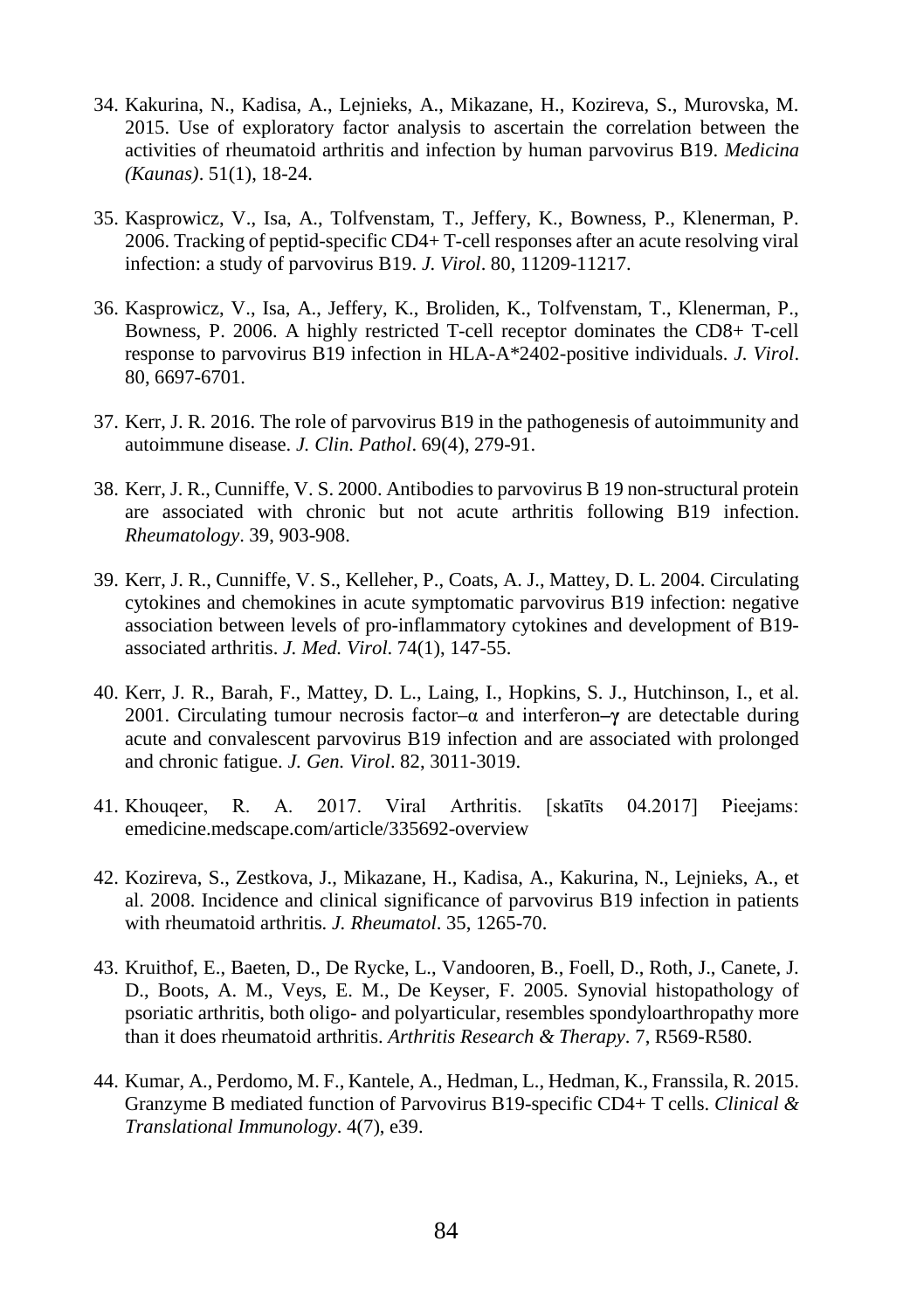- 45. Lee, T. H., Kleinman, S. H., Wen, L., Montalvo, L., Todd, D. S., Wright, D. J. et al. 2011. Distribution of parvovirus B19 DNA in blood compartments and persistence of virus in blood donors. *Trasfusion*. 51, 1896-1908.
- 46. Lindner, J., Barabas, S., Saar, K., Altmann, D., Pfister, A., Fleck, M., Deml, L., Modrow, S. 2005. CD4(+) T-cell responses against the VP1-unique region in individuals with recent and persistent parvovirus B19 infection. J. *Vet. Med. B Infect. Dis. Vet. Public Health*. 52, 356-361.
- 47. Lundqvist, A., Isa, A., Tolfvenstam, T., et al. 2005. High frequency of parvovirus B19 DNA in bone marrow samples from rheumatic patients. *J. Clin. Virol*. 33(1), 71-74.
- 48. Mehraein, Y., Lennerz, C., Ehlhardt, S. 2003. Detection of parvovirus B19 capsid lytic proteins in lymphocytic cells in synovial tissue of autoimmune chronic arthritis. *Mod. Pathol*. 16, 811-881.
- 49. Meyer, O. 2003. Parvovirus B19 and autoimmune diseases. *Joint Bone Spine*. 70, 6– 11.
- 50. Mikaeloff, Y., Kezouh, A., Suissa, S. 2008. Nonsteroidal anti-inflammatory drug use and the risk of severe skin and soft tissue complications in patients with varicella or zoster disease. *British Journal of Clinical Pharmacology*. 65(2), 203-209.
- 51. Mitchell, L. A. 2002. Parvovirus B19 nonstructural (NS1) protein as a transactivator of interleukin-6 synthesis: common pathway in inflammatory sequelae of human parvovirus infections? *J. Med. Virol*. 67(2), 267-274.
- 52. Mobini, M., Kashi, Z., Ghobadifar, A. 2012. Prevalence and associated factors of osteoporosis in female patients with rheumatoid arthritis. *Caspian Journal of Internal Medicine*. 3(3), 447-450.
- 53. Murai, C., Munakata, Y., Takahashi, Y., Ishii, T., Shibata, S., Murryoi, T., Funato, T., Nakamura, M., Sugamure, K., Sasaki, T. 1999. Rheumatoid arthritis after parvovirus B 19 infection. *Ann. Rheum. Dis*. 58, 130-132.
- 54. Naciute, M., Mieliauskaite, D., Rugiene, R., Maciunaite, G., Mauricas, M., Murovska, M., Girkontaite, I. 2017. Parvovirus B19 infection modulates the levels of cytokines in the plasma of rheumatoid arthritis patients. *Cytokine*. 96, 41-48.
- 55. Naciute, M., Mieliauskaite, D., Rugiene, R., Nikitenkiene, R., Jancoriene, L., Mauricas, M., Nora-Krukle, Z., Murovska, M., Girkontaite, I. 2016. Frequency and significance of parvovirus B19 infection in patients with rheumatoid arthritis. *J. Gen. Virol*. 97(12), 3302-3312.
- 56. Nam, J. L., Hunt, L., Hensor, E. M. A., et al. 2016. Enriching case selection for imminent RA: the use of anti-CCP antibodies in individuals with new non-specific musculoskeletal symptoms – a cohort study. *Ann. Rheum. Dis*. 75, 1452-1456.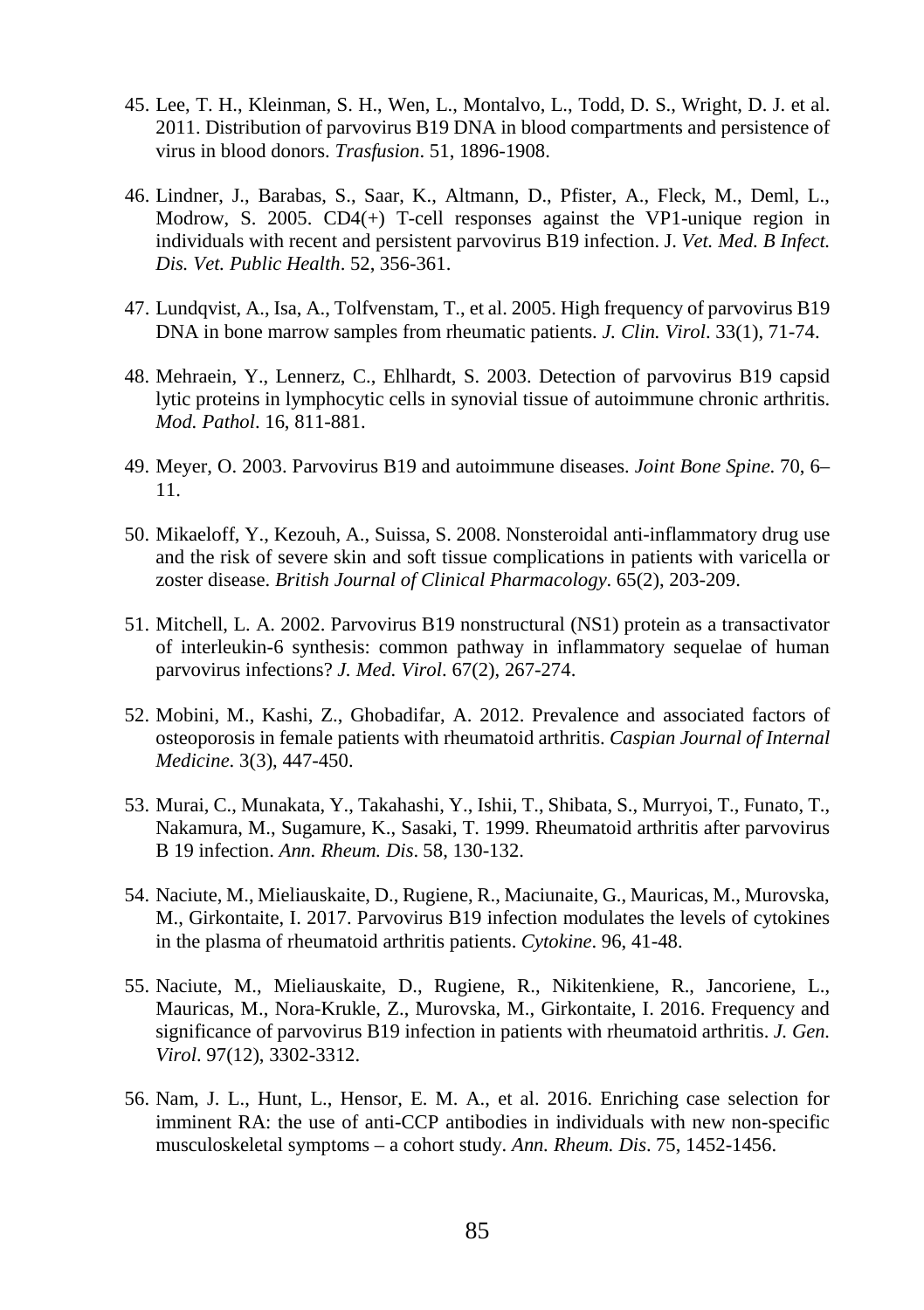- 57. Nora-Krukle, Z., Chapenko, S., Logina, I., Millers, A., Platkajis, A., Murovska, M. 2011. Human herpesvirus 6 and 7 reactivation and disease activity in multiple sclerosis. *Medicina (Kaunas)*. 47(10), 527-531.
- 58. Norbeck, O., Isa, A., Pöhlmann, C., Broliden, K., Kasprowicz, V., Bowness, P., Klenerman, P., Tolfvenstam, T. 2005. Sustained CD8+ T-cel responses induced after acute parvovirus B19 infection in humans. *J. Virol*. 79, 1211-1212.
- 59. Ogawa, E., Otaguro, S., Murata, M., Kainuma, M., Sawayama, Y., Furusyo, N., Hayashi, J. 2008. Intravenous immunoglobulin therapy for severe arthritis associated with human parvovirus B19 infection. *J. Infect. Chemother*. 14(5), 377-382.
- 60. Oguz, F., Akdeniz, C., Unüvar, E., Kücükbasmaci, O., Sidal, M. 2002. Parvovirus B19 in the acute arthropathies and juvenile rheumatoid arthritis. *J. Paediatr. Child. Health*. 38, 358-362.
- 61. Oiwa, H., Shimada, T., Hashimoto, M., Kawaguchi, A., Ueda, T., Sugiyama, E., Kamiya, T. 2011. Clinical findings in parvovirus B19 infection in 30 adult patients in Kyoto. *Mod. Rheumatol*. 21(1), 24-31.
- 62. Page, C., François, C., Goëb, V., Duverlie, G. 2015. Human parvovirus B19 and autoimmune diseases. Review of the literature and pathophysiological hypotheses*. J. Clin. Virol*. 72, 69-74.
- 63. Pierer, M., Rothe, K., Quandt, D., Schulz, A., Rossol, M., Scholz, R., Baerwald, C., Wagner, U. 2012. Association of anticytomegalovirus seropositivity with more severe joint destruction and more frequent joint surgery in rheumatoid arthritis. *Arthritis Rheum*. 64(6), p.1740-1749.
- 64. Von Poblotzki, A., Gerdes, C., Reischl, U., Wolf, H., Modrow, S. 1996. Lymphoproliferative responses after infection with human parvovirus B19. *J. Virol*. 70, 7327-7330.
- 65. Von Poblotzki, A., Gigler, A., Lang, B., Wolf, H., Modrow, S. 1995. Antibodies to parvovirus B19 NS1 protein in infected individuals. *Gen. Virol*. 76, 19-27.
- 66. Von Poblotzki, A., Hemauer, A., Gigler A., Puchhammer-Stöckl, E., Heinz, F. X., Pont, J., Laczika, K., Wolf, H., Modrow, S. 1995. Antibodies to the 86on-structural protein of parvovirus B19 in persistently infected patients: implication for pathogenesis. *J. Infect. Dis*. 172, 1356-1359.
- 67. Rollín, R., Alvarez-Lafuente, R., Marco, F., López-Durán, L., Hoyas, J. A., Jover, J. A., Fernández-Gutiérrez, B. 2009. The ubiquitin-proteasome pathway and viral infections in articular cartilage of patients with osteoarthritis. Rheumatol. Int., 29(8), 969-972.
- 68. van de Sande, M. G. H., de Hair, M. J. H., van der Leij, C., Klarenbeek, P. L., Bos, W. H., Smith, M. D., Maas, M., de Vries, N., van Schaardenburg, D., Dijkmans, B.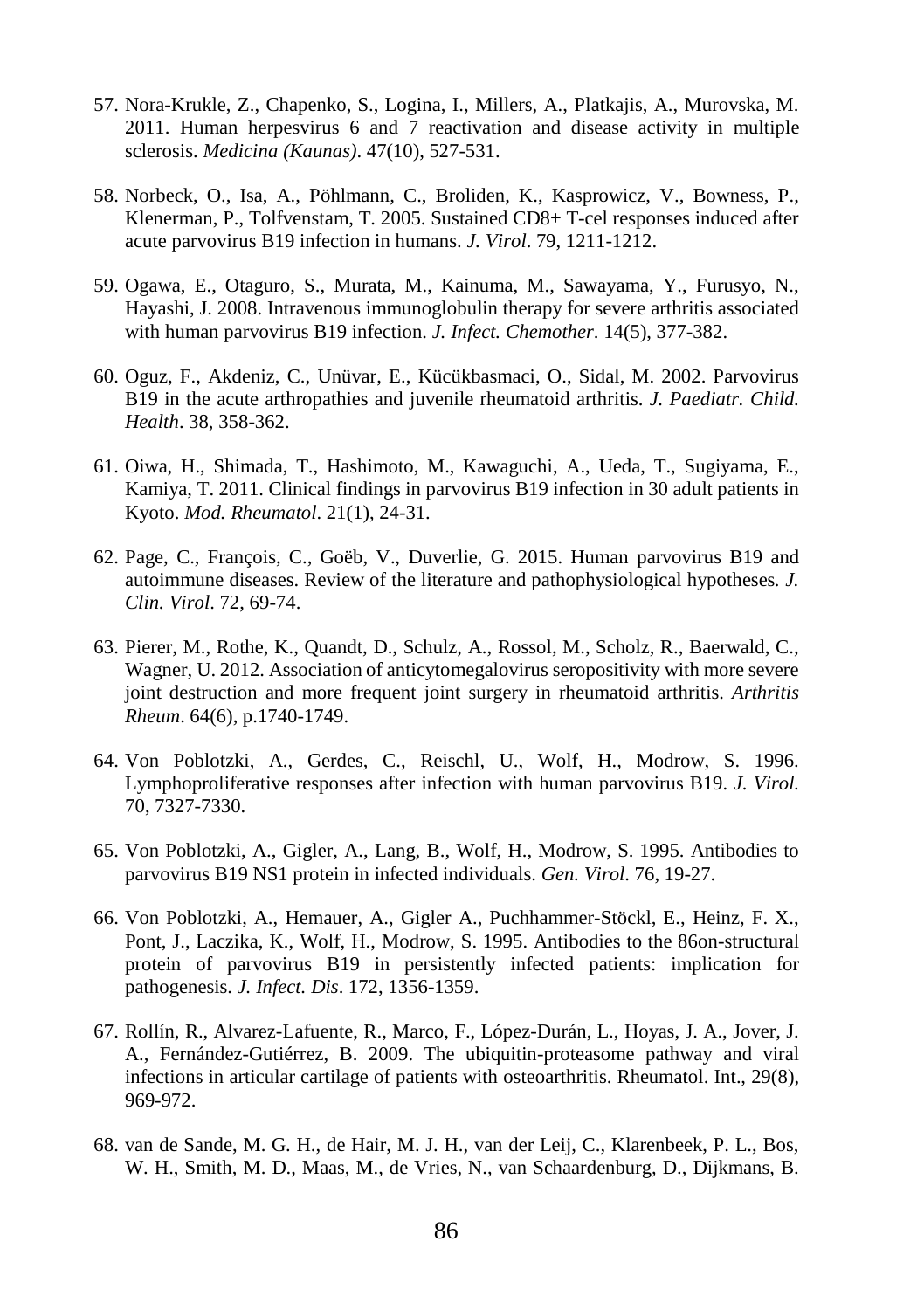A. C., Gerlag, D. M., Tak, P. P. 2011. Different stages of rheumatoid arthritis: features of the synovium in the preclinical phase. *Ann. Rheum. Dis*, 70, 772-777.

- 69. Sauerland, U., Becker, H., Seidel, M., et al. 2005. Clinical utility of the anti-CCP assay: experiences with 700 patients. *Ann. N Y. Acad. Sci*. 1050, 314-318.
- 70. Secchiero, P., Zella, D., Crowley, R. W., Gallo, R. C., Lusso, P. 1995. Quantitative PCR for human herpesviruses 6 and 7. *Journal of Clinical Microbiology*. 33(8), 2124- 2130.
- 71. Smolen, J., Landewe,́R., Breedveld, F., et al. 2014. EULAR recommendations for the management of rheumatoid arthritis with synthetic and biological disease-modifying antirheumatic drugs: 2013 update. *Ann. Rheum. Dis*. 73, 492–509.
- 72. Stahl, H. D., Hubner, B., Seidl, B., Liebert, U. G., van der Heijden, I. M., Wilbrink, B., Kraan, M. C., Emmrich, F., Tak, P. P. 2000. Detection of multiple viral DNA species in synovial tissue and fluid of patients with early arthritis. *Ann. Rheum. Dis*. 59(5), 342-346.
- 73. Takahashi, Y., Murai, C., Shibata, S, et al. 1998. Human parvovirus B19 as a causative agent for rheumatoid arthritis. *Proc. Natl. Acad. Sci. USA*. 95, 8227–8232.
- 74. Takasawa, N., Munakata, Y., Ishii, K. K., Takahashi, Y., Takahashi, M., Fu, Y., Ishii, T., Fujii, H., Saito, T., Takano, H., Noda, T., Suzuki, M., Nose, M., Zolla-Patzner, S., Sasaki, T. 2004. Human parvovirus B19 transgenic mice become susceptible to polyarthritis. *J. Immunol*. 173(7), 4675-4683.
- 75. Tolfvenstam, T., Oxenius, A., Price, D. A., Shacklett, B.L., Spiegel, H. M., Hedman, K., Norbeck, O. et al. 2001. Direct ex vivo measurement of CD8+ T-lymphocyte responses to human parvovirus B19. *J. Virol*. 75, 540-543.
- 76. Tzang, B. S., Chen, D. Y., Tsai, C. C., et al. 2010. Human parvovirus B19 nonstructural protein NS1 enhanced the expression of cleavage of 70 kDa U1-snRNP autoantigen. *Journal of Biomedical Science*. 17, 40.
- 77. Tzang, B., Chiu, C., Tsai, C., Lee, Y., Lu, I., Shi, J., et al. 2009. Effects of human parvovirus B19 VP1 unique region protein on macrophage responses. *J. Biomed. Sci*. 16, 13.
- 78. Vassilopoulos, D., Calabrese, L. H. 2007. Risks of immunosuppressive therapies including biologic agents in patients with rheumatic diseases and co-existing chronic viral infections. *Curr. Opin. Rheumatol*. 19(6), 619-625.
- 79. Venables, P. J. W., Maini, R. N. 2013. Clinical features of rheumatoid arthritis. In: O'Dell JR, Romain PR, eds. *UptoDate*. Wolters Kluwer Health. Accessed at: www.uptodate.com. [skatīts 04.2017.]